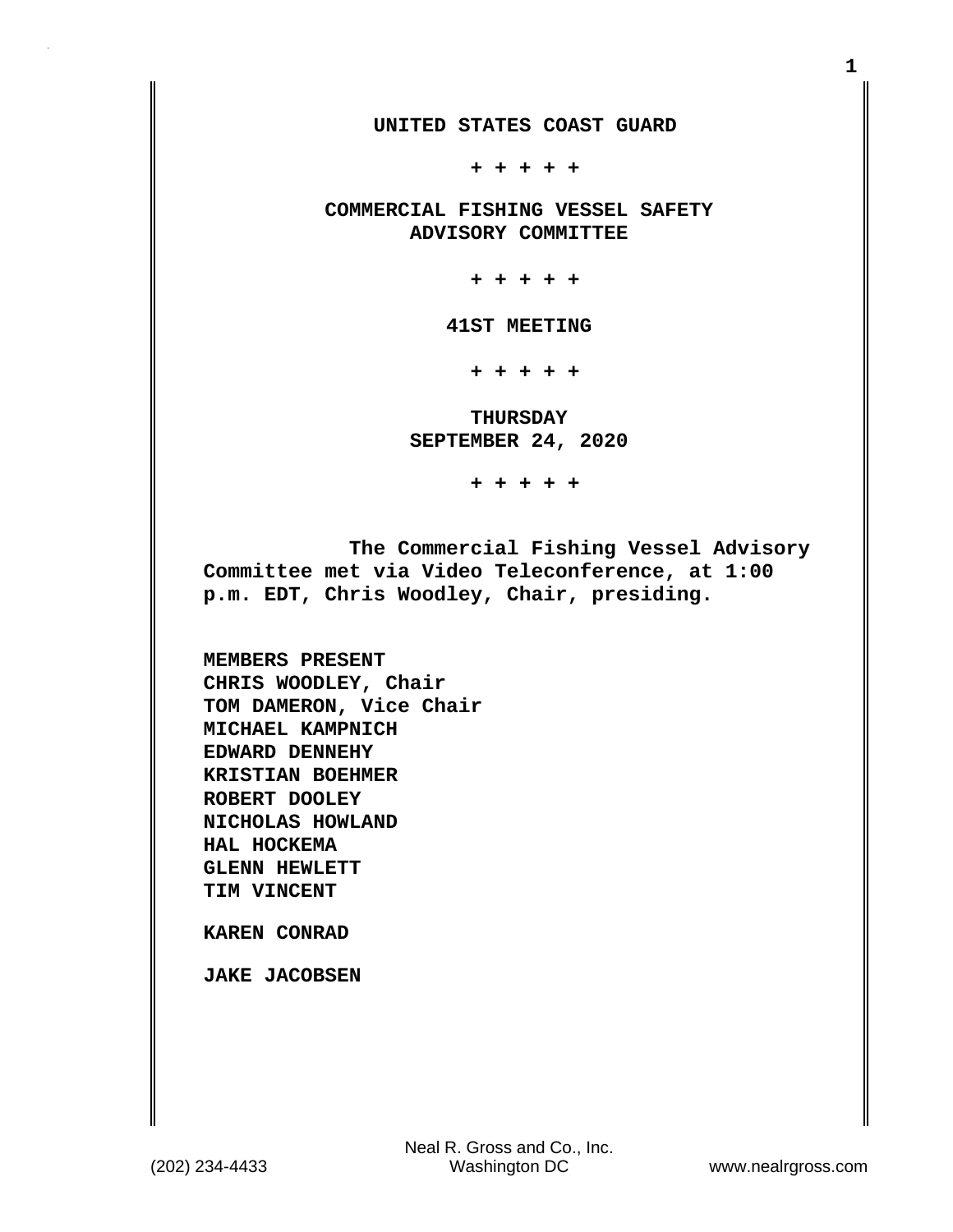```
ALSO PRESENT
CAPTAIN MATTHEW EDWARDS, Designated Federal
       Officer
JONATHAN WENDLAND, Alternate Designated Federal
       Officer
JOSEPH MYERS, Alternate Designated Federal
       Officer
CAPTAIN WAYNE ARGUIN, CG-5PC
MELANEE LIBBY, CG-FACA
MARIYA SOLOMIY, CG-LRA
JORGE ARROYO, CG-NAV-2
CALEB O'KRAY, Office of Standards Evaluation and
       Development Chief Economist
TED HARRINGTON, USCG D1 Coordinator
WAYNE REED, USCG D5 Coordinator
WALTER HOPPE, USCG D7 Coordinator
PEGGY MURPHY, USCG D11 Coordinator
CHARLIE MEDLICOTT, USCG D14 Coordinator
SCOTT WILWERT, USCG D17 Coordinator
```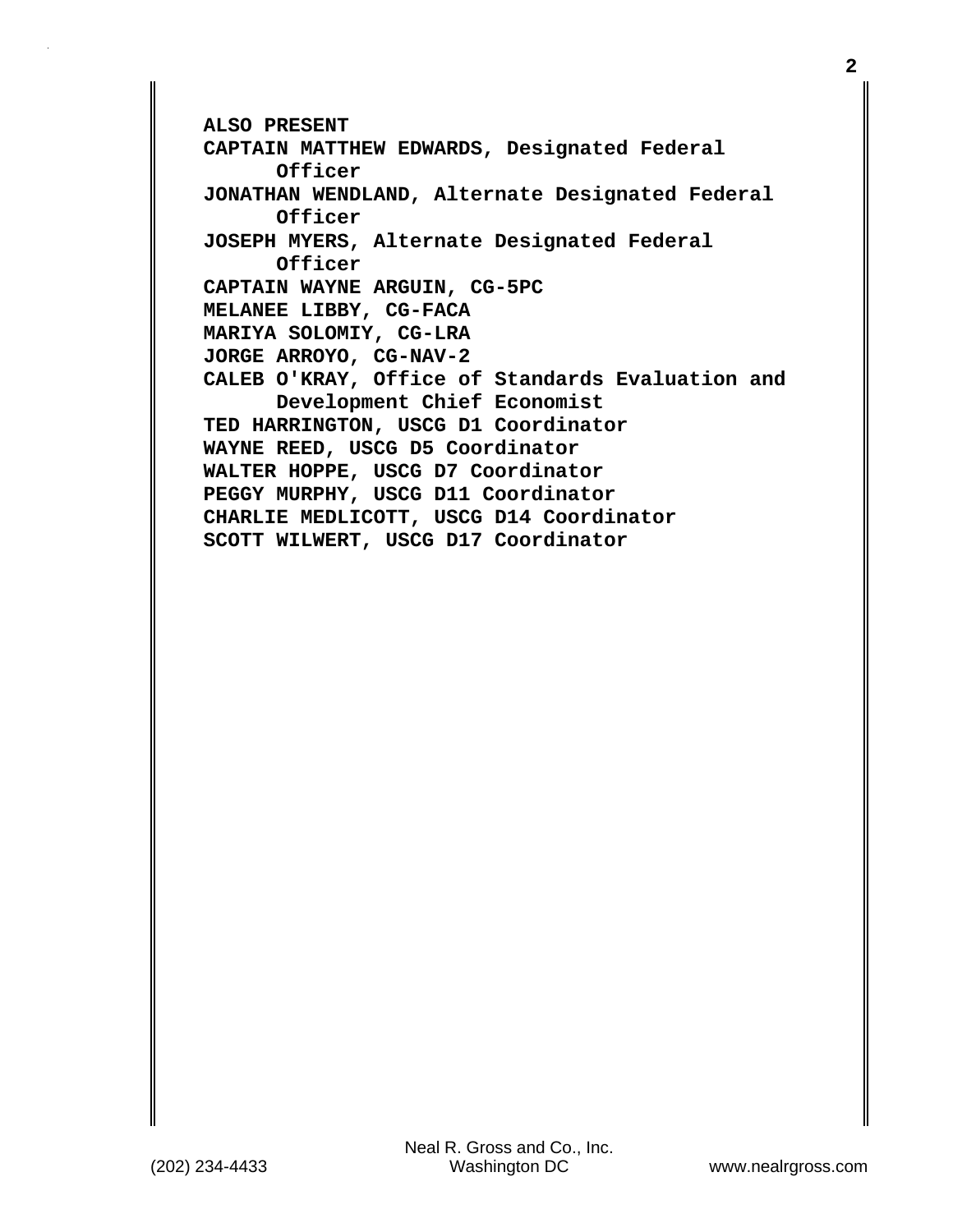## **CONTENTS**

|                                                                                                                                                                                     | Page        |
|-------------------------------------------------------------------------------------------------------------------------------------------------------------------------------------|-------------|
| Welcome and Introductions.                                                                                                                                                          | $5^{\circ}$ |
| Opening Remarks<br>Captain Arguin<br>$\cdots$ $\cdots$ $\frac{14}{1}$                                                                                                               |             |
| Convene Meeting and Opening Remarks CG-CVC<br>Captain Edwards.<br>. 19                                                                                                              |             |
| Opening Remarks CG-CVC-3<br>. 21<br>Mr. Myers.                                                                                                                                      |             |
| Opening Remarks Chairman 23                                                                                                                                                         |             |
| Old Business:<br>$\bullet$ 40th CFSAC Minutes 26<br>• Rulemaking status. 27<br>De-Reg Project (CG-REG)<br>Reg-Project (CG-REG) / (CG-LRA)<br>• Updates Grants (CG-CVC-3). 29        |             |
| New Business:<br>. 31<br>• Membership $\cdots$<br>$\bullet$ CFSAC/NCFSAC 10<br>• FACA Discussion (CG-FACA). 33<br>• AIS (CG-NAV) $\cdots$ 39<br>• At Risk CFV Update (CG-CVC-3). 48 |             |
| Comment/Question Period:<br>Industry $\cdots$ 60                                                                                                                                    |             |
| Introduction - Task 01-19(b)<br>Mr. Myers. 68                                                                                                                                       |             |
| Chairman -- Discussion of Task 01-19(b)<br>Mr. Woodley. 68                                                                                                                          |             |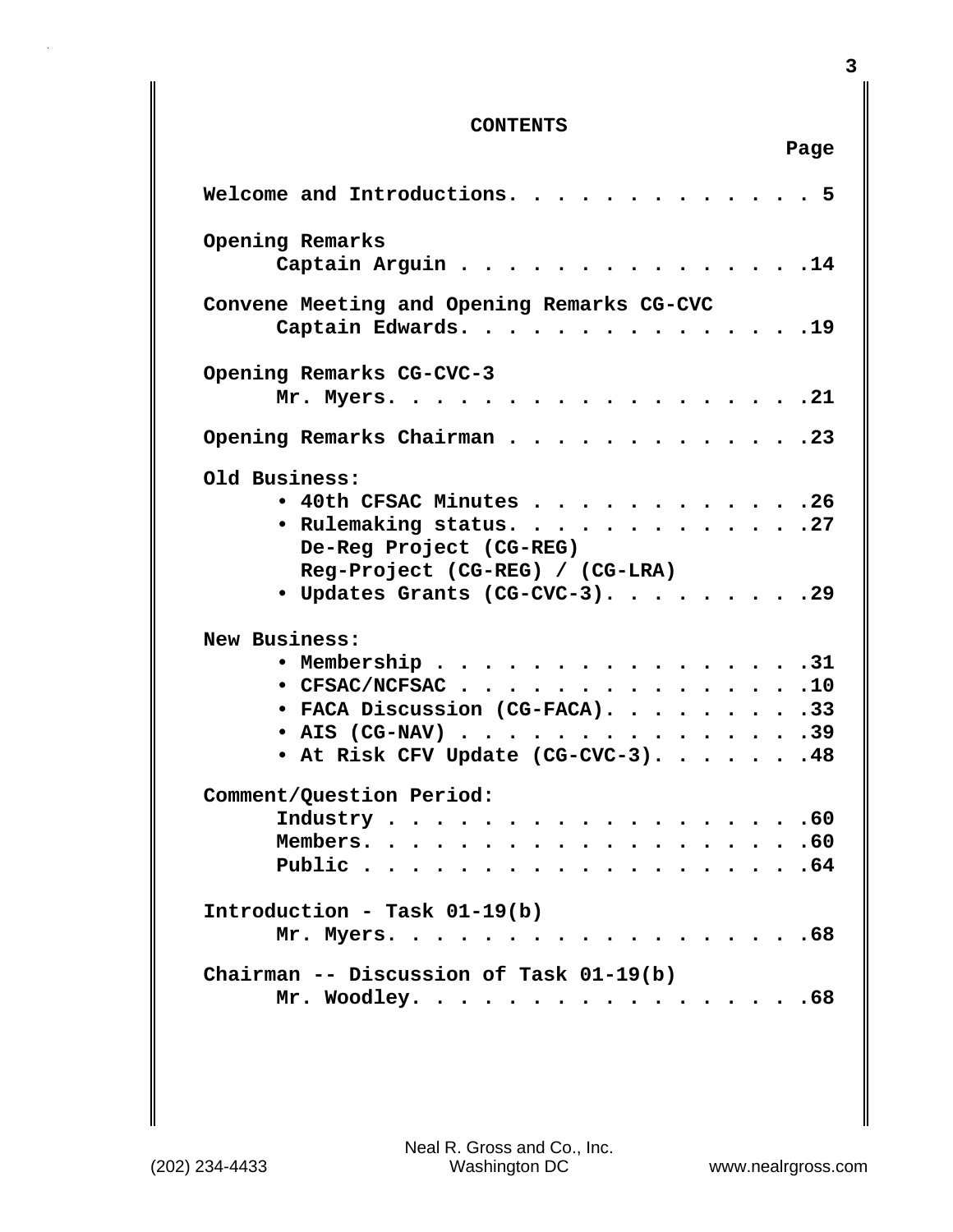| Comment/Question Period:     |  |  |  |
|------------------------------|--|--|--|
| Industry 77                  |  |  |  |
|                              |  |  |  |
|                              |  |  |  |
|                              |  |  |  |
| Motions                      |  |  |  |
| Committee. 104               |  |  |  |
|                              |  |  |  |
| Closing Remarks Chairman 125 |  |  |  |
|                              |  |  |  |
| Closing Remarks              |  |  |  |
| Mr. Myers. 127               |  |  |  |
| Captain Edwards. 128         |  |  |  |
|                              |  |  |  |

**4**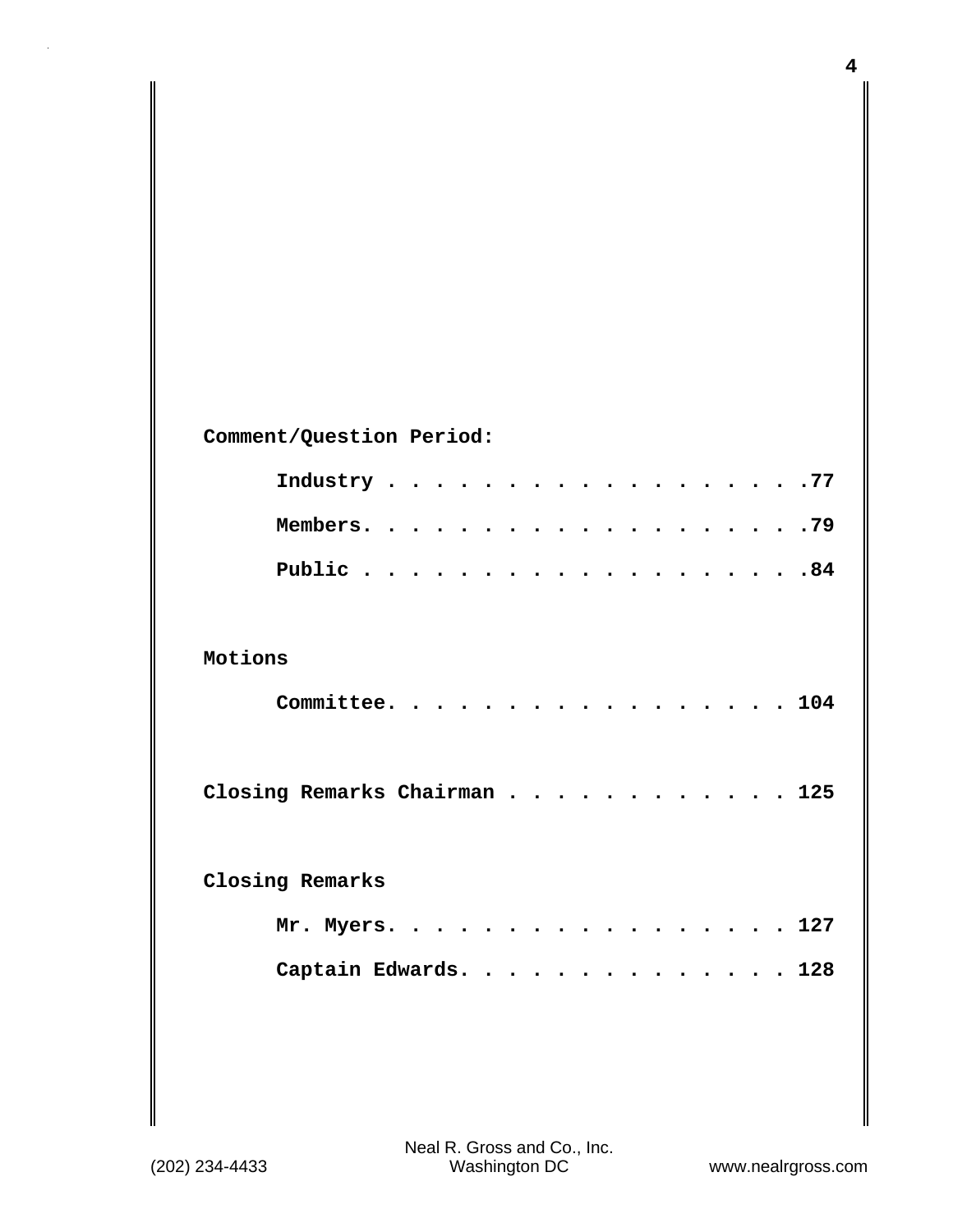**1 P-R-O-C-E-E-D-I-N-G-S 2 1:00 p.m. 3 MR. WENDLAND: Good day, everybody. 4 This is Jonathan Wendland. Welcome to the 41st 5 Commercial Fishing Vessel Safety Advisory 6 Committee. We're just going to go through a 7 couple of ground rules here so everybody is on 8 the same page. And just as a reminder, we'd like 9 to have everybody mute their phones and their 10 computers at this point in time so we can, the 11 meeting will flow correctly and we won't get any 12 distortion. And I'd just like to check at this 13 time, is the court reporter online? If the court 14 reporter can just speak up, that would be great. 15 COURT REPORTER: Yes, the court 16 reporter is on the line. 17 MR. WENDLAND: Very, good, thank you. 18 Okay. So, welcome again everybody. I've 19 outlined in the Coast Guard ALCOAST message 20 traffic video, the Coast Guard message traffic 21 video recording of this meeting is prohibited. 22 However, this meeting is being transcribed by a**

**5**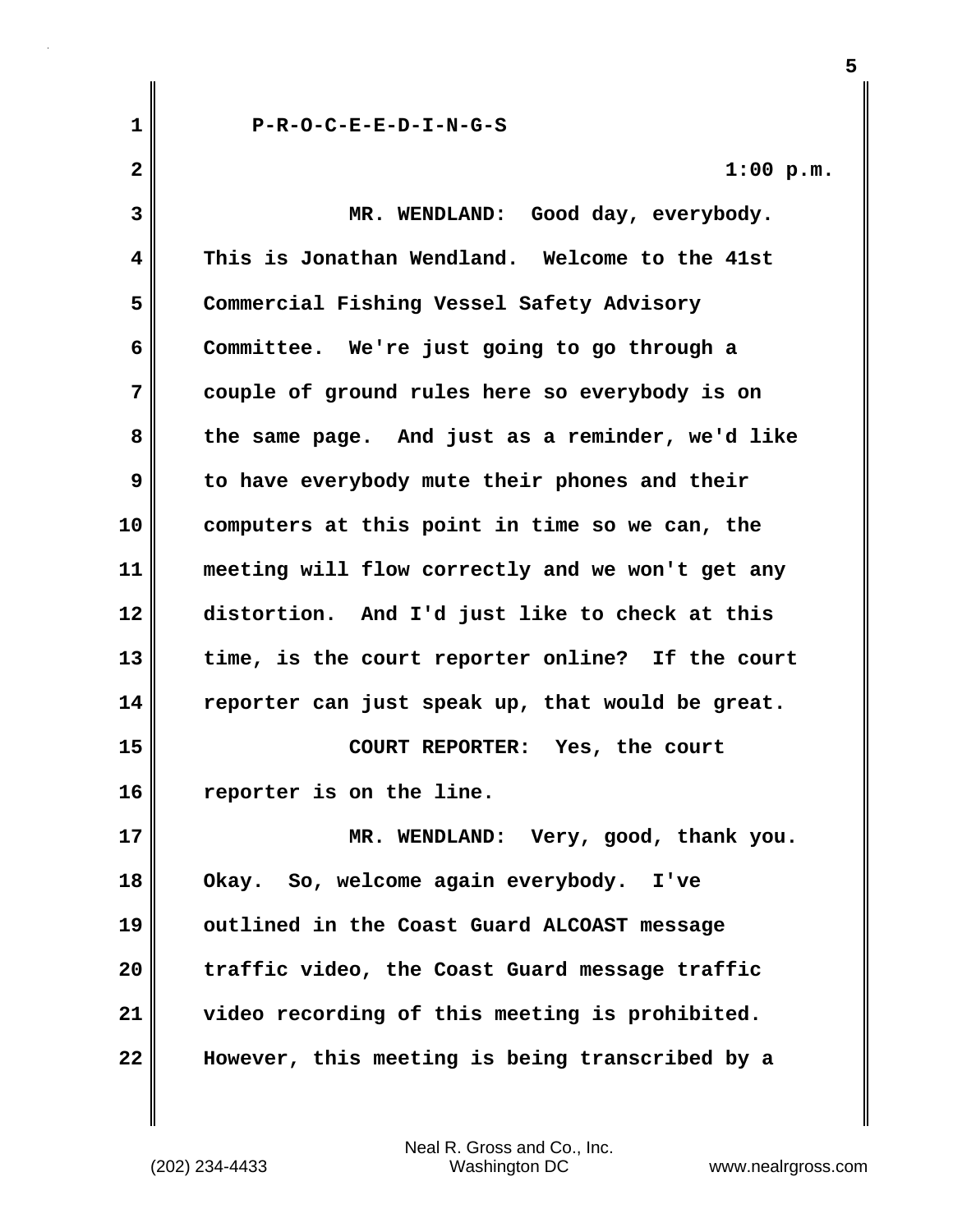**1 court reporter and will be posted on the website 2 when received and reviewed.**

**3 This Committee operates under Robert's 4 rules. So please address any comments through 5 the Chair. For example, Mr. Chairman, my name is 6 Jonathan Wendland and I would like to comment on 7 the discussion. The Chairman in return will 8 recognize you by saying something like, Mr. 9 Wendland, you are recognized, you have the floor. 10 I'd like to reemphasize the point 11 about saying your name every time you speak so 12 the court reporter can transcribe the recording 13 appropriately. Which will enable this meeting to 14 flow and the transcription to be accurate. If 15 and when you do speak, remember to unmute your 16 computer your phone, whichever you are using, and 17 to speak clearly, concisely and with purpose. 18 Then place yourself back on mute again to avoid 19 any distortion.**

**20 Sustaining a motion pertaining to the 21 task at hand, please have it well thought out, 22 written down and spoken clearly so the full**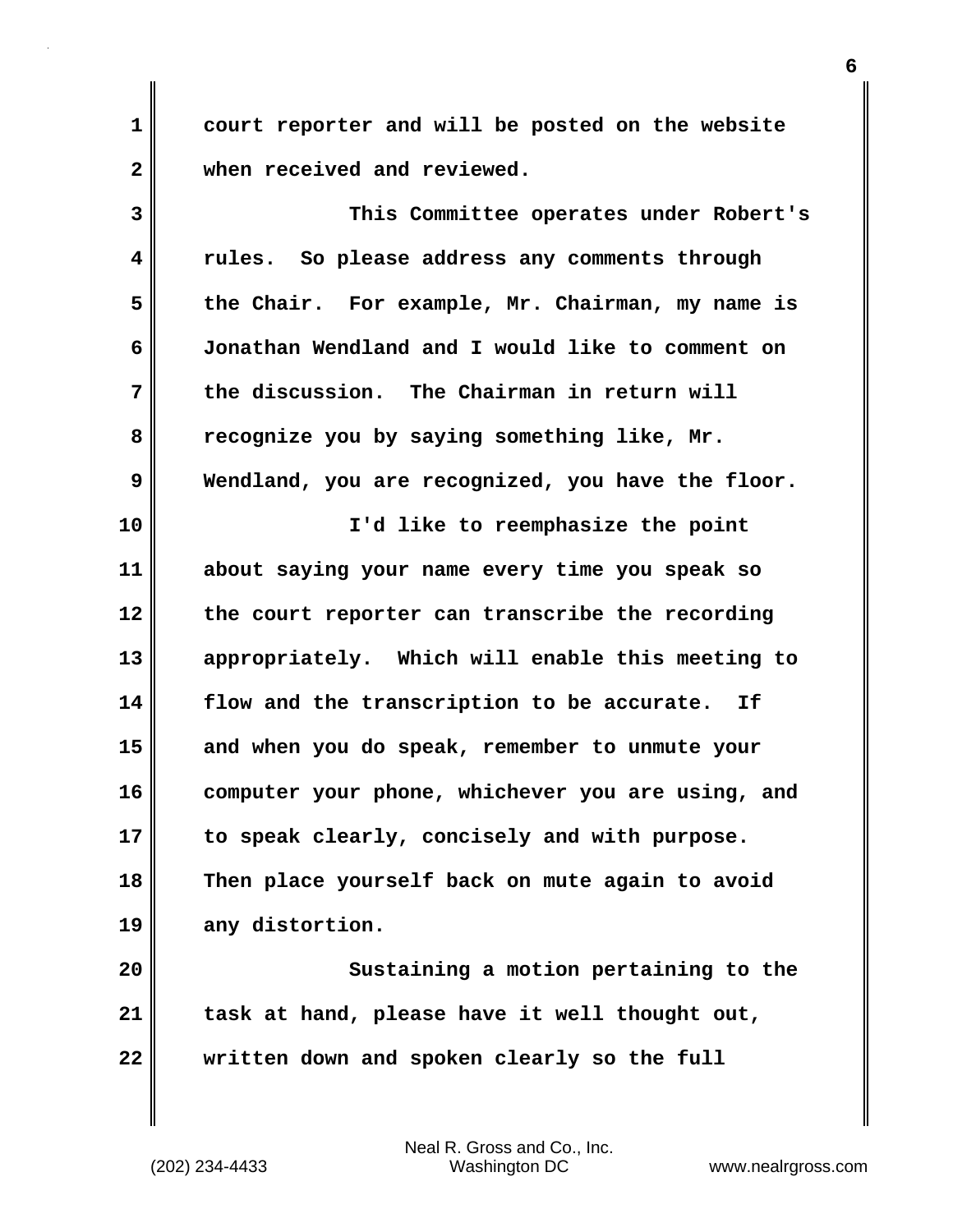**1 Committee has clarity and understanding on the 2 intent of the motion.**

**3 For the public attending, please hold 4 your comments until the public comment periods. 5 We have built in two periods for your comments. 6 And we may recognize those comments, we may hold 7 those comments maybe for three minutes as a 8 result of the timing of the two hour window of 9 this meeting. 10 For the public, if you would like to 11 speak during these comment periods, we request 12 that you send us an email so that we can 13 recognize you. Please send the email to 14 cgfishsafe@uscg.mil. Again, that email address 15 is cgfishsafe@uscg.mil. Again, if people can put 16 their phones and computers on mute, that would be 17 appreciated. 18 With the essence of time, the Coast 19 Guard has asked the district coordinators to**

**20 forward their presentations, and all coordinators 21 have done so. And they can be found at our 22 website at www.dco.uscg.mil/fishsafe. Again,**

(202) 234-4433 Washington DC www.nealrgross.com Neal R. Gross and Co., Inc.

**7**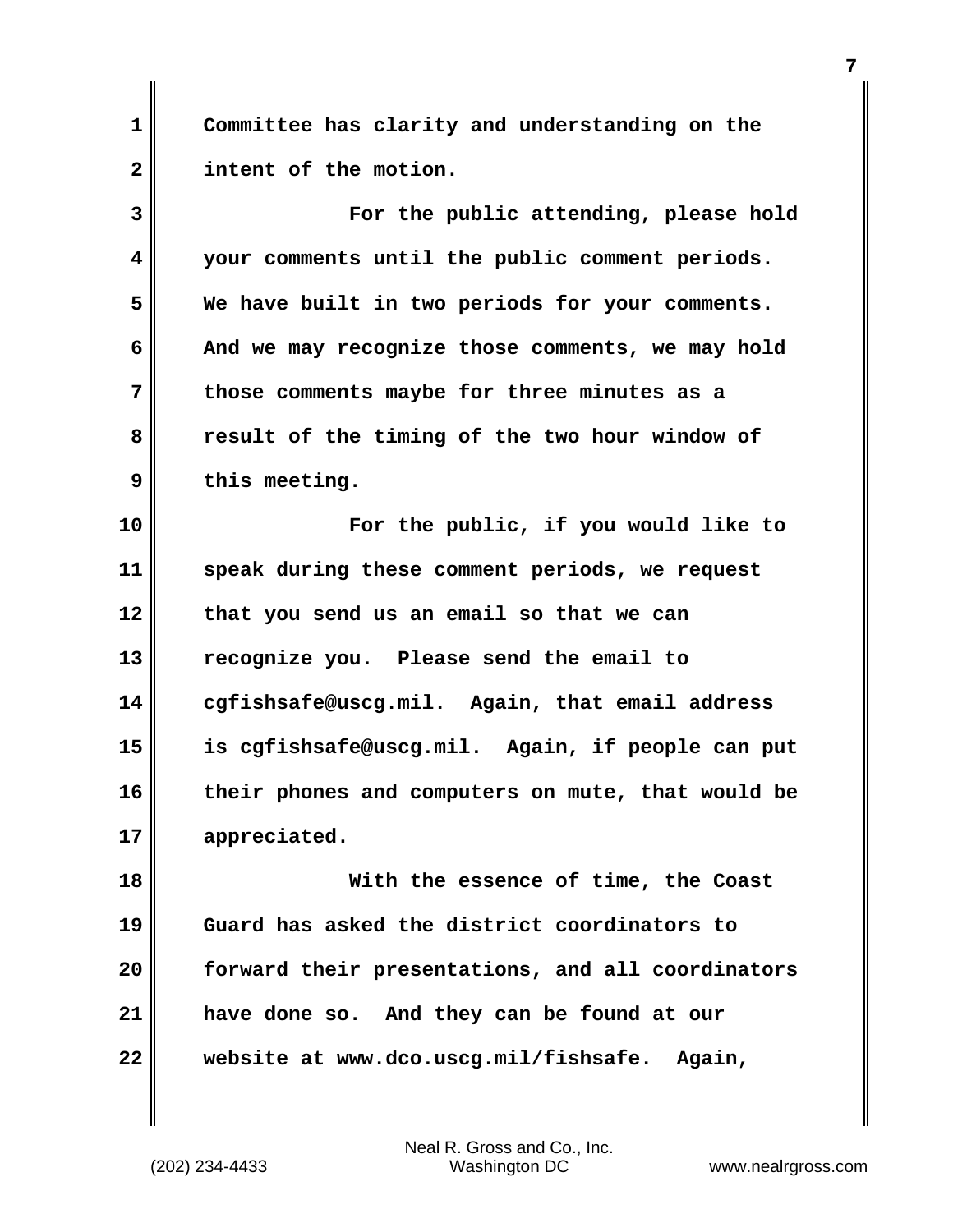**1 that is www.dco.uscg.mil/fishsafe.**

**2 The coordinators will not be 3 presenting today. And if there are any questions 4 on any of the presentations, we have filled in a 5 couple of minutes for those discussions to occur. 6 For the record, we did not receive any additional 7 comments on the federal register to be discussed 8 during this meeting. 9 And just to give you an idea of the 10 meeting structure, what we'll do is we'll have a**

**11 roll call here. And if you're sitting in a room 12 with other people, we just ask you to choose one 13 person, maybe the highest-ranking person, to 14 roger up for the roll call. And then the other 15 people to be considered in attendance.**

**16 And maybe after the meeting you can 17 send us an email to cgcvc3@uscg.mil. Again, 18 that's cgcvc3@uscg.mil. And the idea here is 19 just to speed up the roll call. So, we'll first 20 go through the current Committee Members on roll 21 call, then ask Committee Members, the District 22 Coordinators, and then down through the Coast**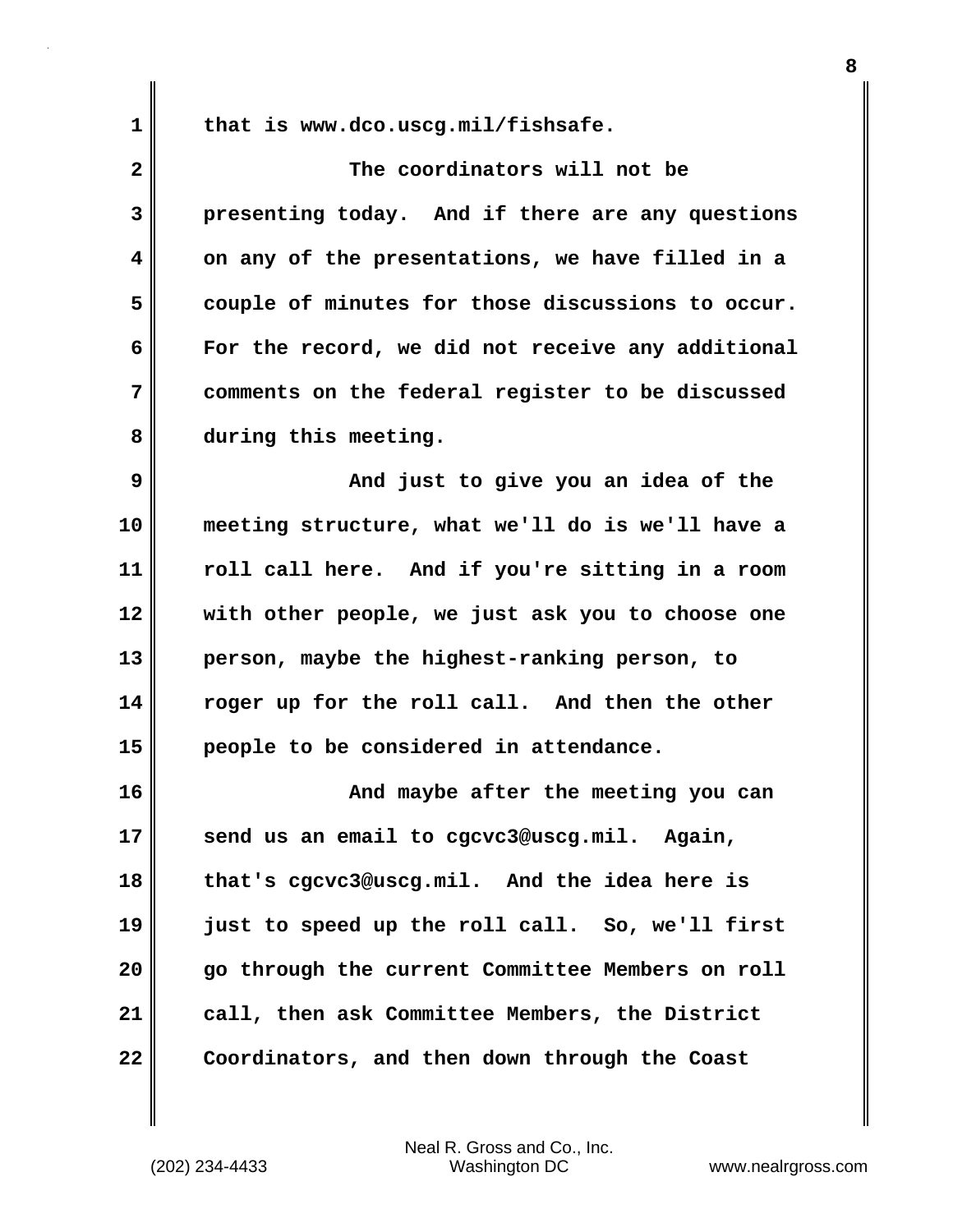**1 Guard, other federal agencies stating seats in 2 the public. So at this point in time I'd like to 3 go through the roll call for current Committee 4 Members. And I will call out their name. 5 Mr. Jake Jacobson? 6 MR. JACOBSEN: I am here, thank you. 7 MR. WENDLAND: Loud and clear, Jake, 8 thank you. Mr. Kampnich? 9 MR. KAMPNICH: Mr. Kampnich is here. 10 MR. WENDLAND: Thank you, Michael. 11 Ms. Karen Conrad? 12 MS. CONRAD: I'm here, Karen Conrad. 13 MR. WENDLAND: Thank you Karen. Mr. 14 Joseph Derie? Joseph sent me an email said he 15 wouldn't attend but I wanted to ask. We'll move 16 forward then. Mr. Greg Londrie? Mr. Greg 17 Londrie? 18 Mr. Eric Rosvold? 19 (Simultaneous speaking.) 20 MR. WENDLAND: Understood, thank you. 21 Again, we'd ask everybody to mute their phones 22 and their computers unless speaking. Thank you**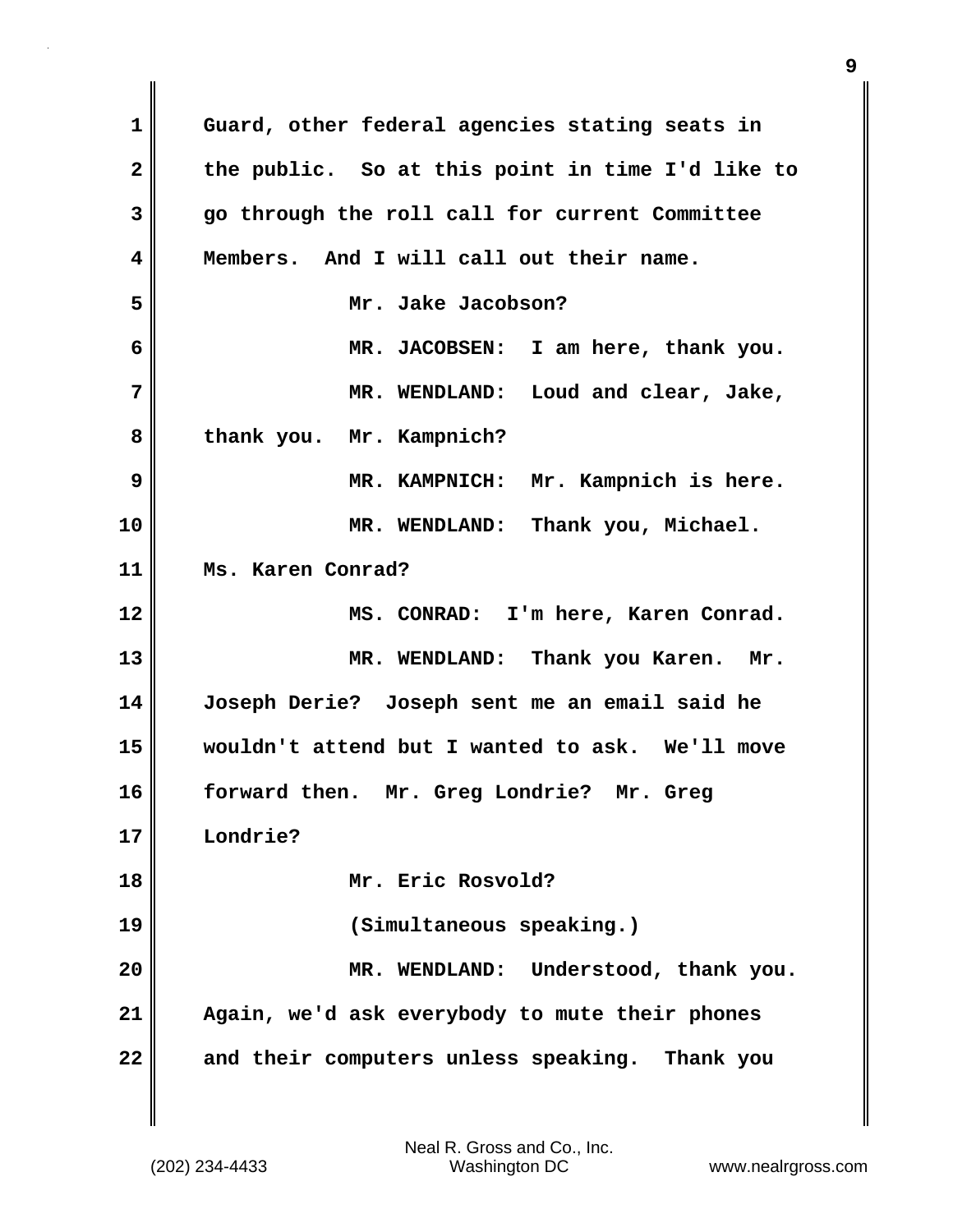**1 very much, that's good. Appreciate that. Again, 2 Mr. Greg Londrie? Mr. Eric Rosvold? Mr. Glenn 3 Hewlett? 4 MR. HEWLETT: Mr. Glenn Hewlett's 5 here. 6 MR. WENDLAND: Thank you. Thanks, 7 Glenn. Mr. Ed Dennehy? 8 MR. DENNEHY: Ed Dennehy's here. 9 MR. WENDLAND: Thank you. Mr. Tom 10 Dameron? 11 VICE CHAIR DAMERON: Is present. 12** MR. WENDLAND: Thanks Tom. Mr. Hal **13 Hockema? 14 MR. HOCKEMA: Here. Good morning from 15 the West Coast. 16 MR. WENDLAND: Good morning, Hal. 17 Thank you. Mr. Kristian Boehmer? 18 MR. BOEHMER: Kristian Boehmer is 19 here. 20 MR. WENDLAND: Thank you, Chris. Mr. 21 Jimmy Martin? Mr. Jimmy Martin? Mr. Robert 22 Dooley?**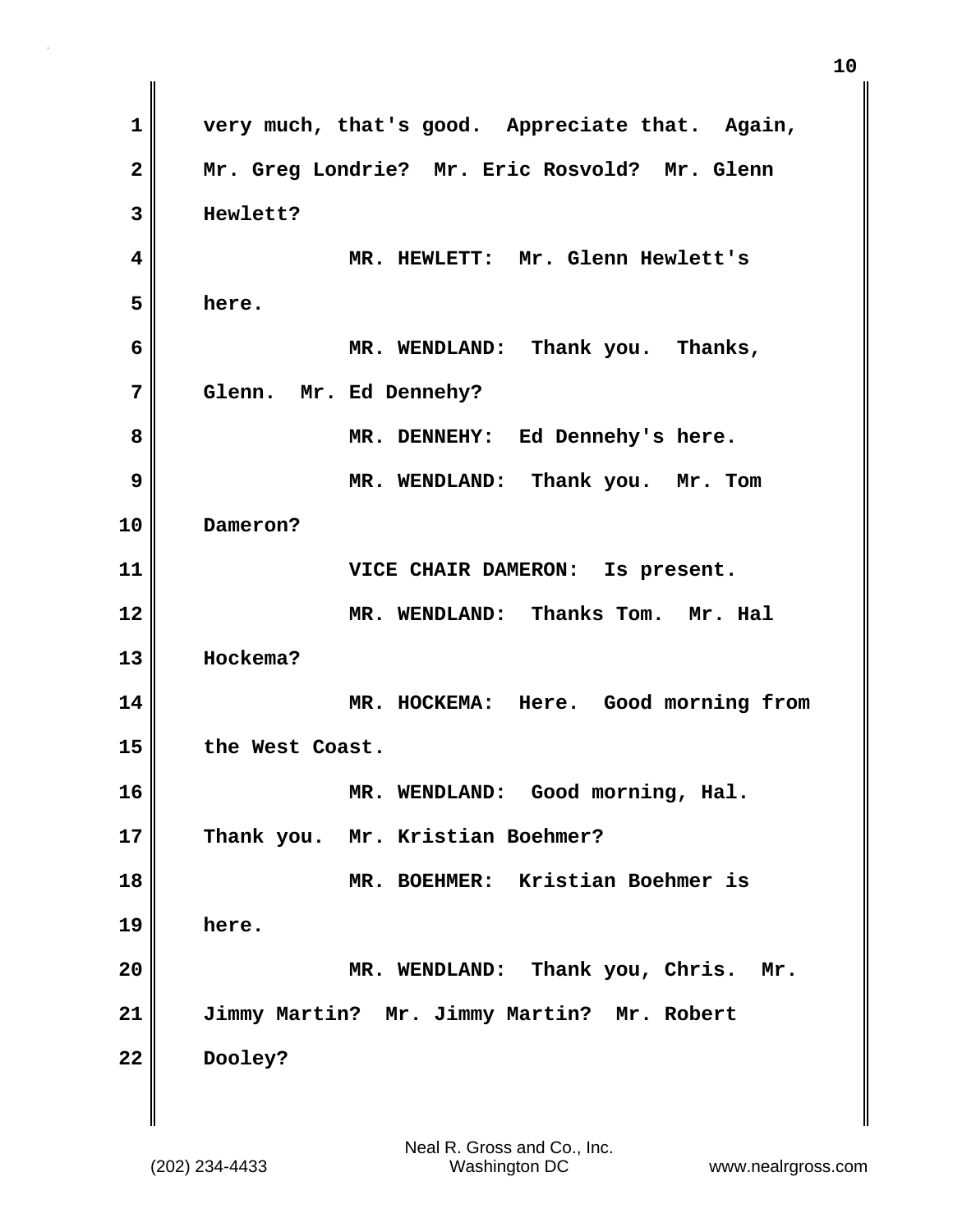| $\mathbf{1}$   | MR. DOOLEY: Robert Dooley is here.               |
|----------------|--------------------------------------------------|
| $\overline{2}$ | MR. WENDLAND: Thank you, Robert. Mr.             |
| 3              | Chris Woodley?                                   |
| 4              | CHAIR WOODLEY: Here.                             |
| 5              | MR. WENDLAND: Thank you Chris. Mr.               |
| 6              | Chad Mahoney? Mr. Mahoney? Mr. Tim Vincent?      |
| 7              | MR. VINCENT: Tim Vincent is here.                |
| 8              | MR. WENDLAND: Thank you, Tim. Mr.                |
| 9              | Nicholas Howland? Nick sent me an email, said he |
| 10             | would be coming in a few minutes. He's going to  |
| 11             | be a few minutes late. So, I just want to check  |
| 12             | with the other people in case they weren't able  |
| 13             | to get off mute. Mr. Greg Londrie? Not present.  |
| 14             | Mr. Eric Rosvold? Not present.                   |
| 15             | Mr. Jimmy Martin? Not present.                   |
| 16             | Mr. Chad Mahoney? Not present.                   |
| 17             | Are there any past Committee Members             |
| 18             | on the call at this time? Any past Committee     |
| 19             | Members? None. Okay, we'll go through the        |
| 20             | district coordinators.<br>D1?                    |
| 21             | MR. HARRINGTON: Yes. Ted Harrington              |
| 22             | present.                                         |
|                |                                                  |

**11**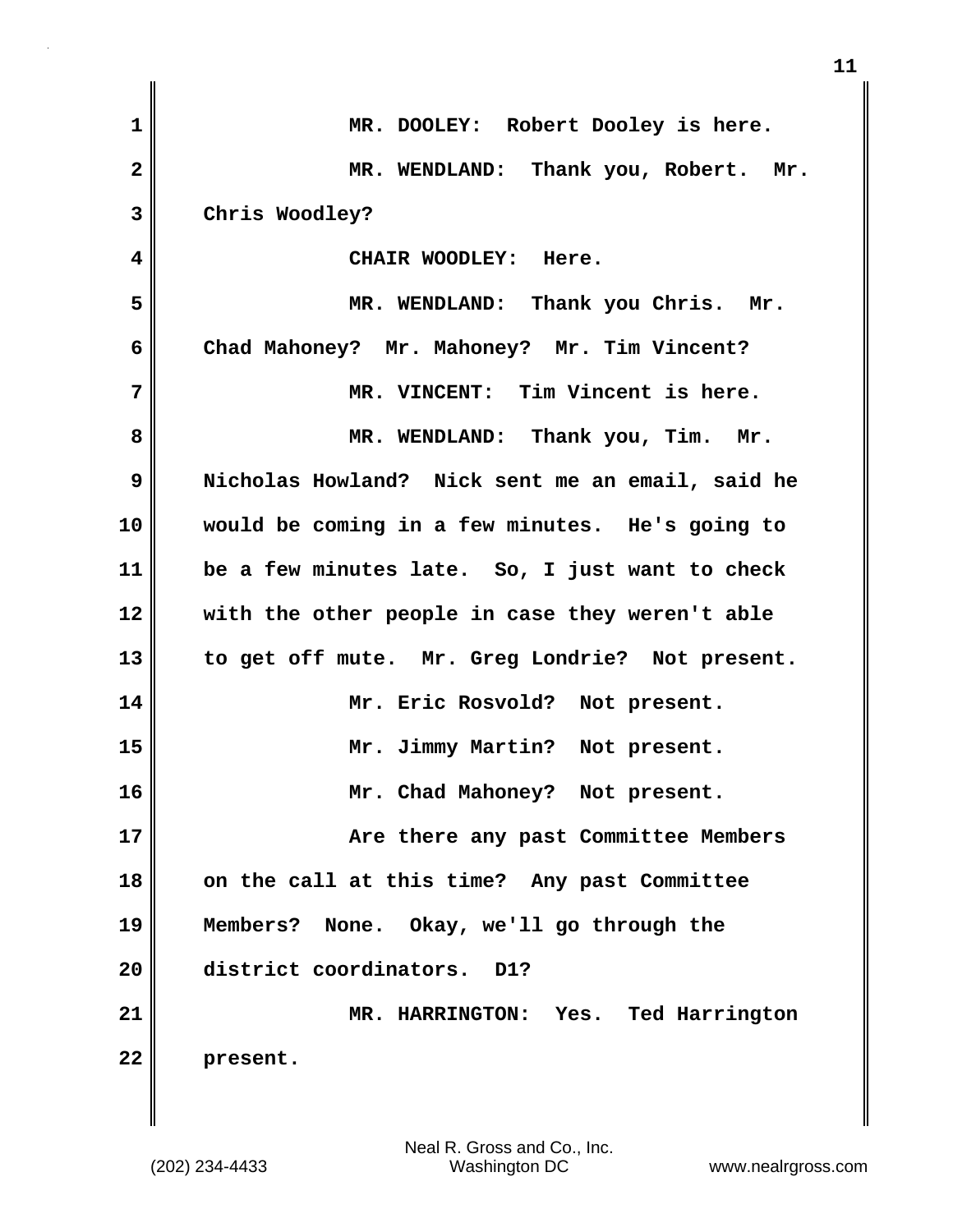| $\mathbf 1$             | MR. WENDLAND: Thank you, Ted. D5?            |
|-------------------------|----------------------------------------------|
| $\overline{\mathbf{2}}$ | MR. REED: Wayne Reed present.                |
| 3                       | MR. WENDLAND: Thank you, Wayne. D7?          |
| 4                       | MR. HOPPE: Walter Hoppe, present.            |
| 5                       | MR. WENDLAND: Thank you, Walter. D8?         |
| 6                       | District 8? District 9? District 9? District |
| 7                       | 11?                                          |
| 8                       | MS. MURPHY: Peg Murphy here.                 |
| 9                       | MR. WENDLAND: Thank you, Peg.                |
| 10                      | District 13? D13? D14?                       |
| 11                      | MR. MEDLICOTT: Charlie is here.              |
| 12                      | MR. WENDLAND: Aloha, Charlie.                |
| 13                      | MR. MEDLICOTT: Hey, how's it going?          |
| 14                      | MR. WENDLAND: Going well. District           |
| 15                      | 17? Anybody from D17? Okay.                  |
| 16                      | Coast Guard LAN? Anybody from LAN?           |
| 17                      | Coast Guard PAC? Anybody from PAC?           |
| 18                      | MR. HOCKINSON: Here. Chris                   |
| 19                      | Hockinson's online.                          |
| 20                      | MR. WENDLAND: Thank You, Chris.              |
| 21                      | Coast Guard Yorktown? Anybody from Yorktown? |
| 22                      | PARTICIPANT: George Fuller online.           |
|                         |                                              |

 $\mathbf{I}$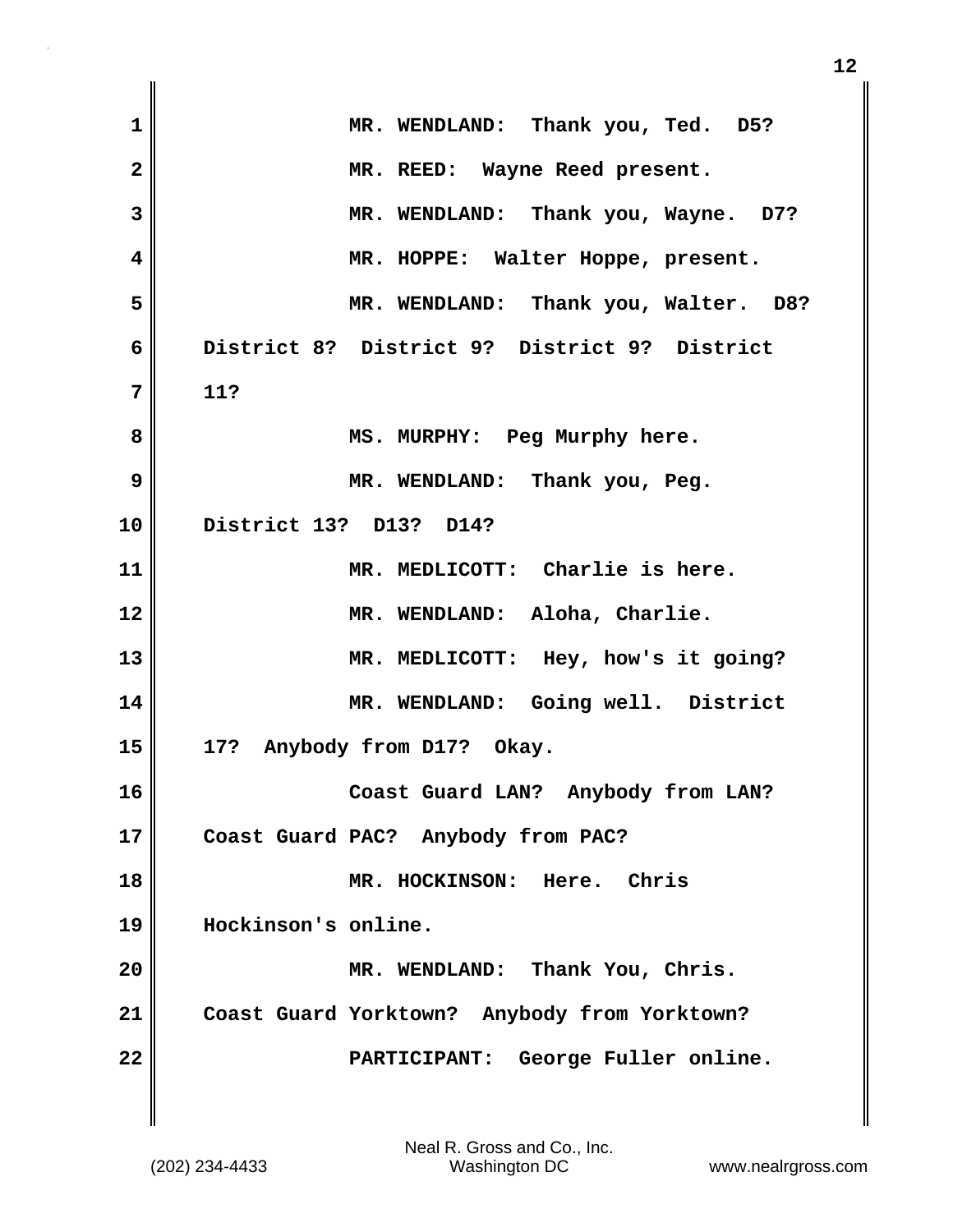| $\mathbf 1$    | MR. WENDLAND: Okay. Somebody just                 |
|----------------|---------------------------------------------------|
| $\overline{2}$ | said something? Okay. All right. So I wanted      |
| 3              | to give the Districts an opportunity again. D8?   |
| 4              | D14?                                              |
| 5              | MR. WILWERT: Yes, 14 is here.                     |
| 6              | MR. WENDLAND: Got you. D17? D13?                  |
| 7              | Okay. Anybody from any other federal agencies?    |
| 8              | VICE CHAIR DAMERON: Try Yorktown                  |
| 9              | again, Jonathan.                                  |
| 10             | MR. WENDLAND: I'm sorry, say again                |
| 11             | please?                                           |
| 12             | VICE CHAIR DAMERON: I thought I heard             |
| 13             | somebody from Yorktown, he just wasn't very loud. |
| 14             | MR. WENDLAND: Okay, we'll check in,               |
| 15             | in a minute. Anybody from other federal           |
| 16             | agencies?                                         |
| 17             | MS. CASE: Hi, Samantha Case from                  |
| 18             | NIOSH.                                            |
| 19             | MR. WENDLAND: Thank you, Samantha.                |
| 20             | Welcome. Any other federal agencies? How about    |
| 21             | state agencies, anybody from the state? Okay,     |
| 22             | Yorktown. Is Yorktown online? No Yorktown.        |
|                |                                                   |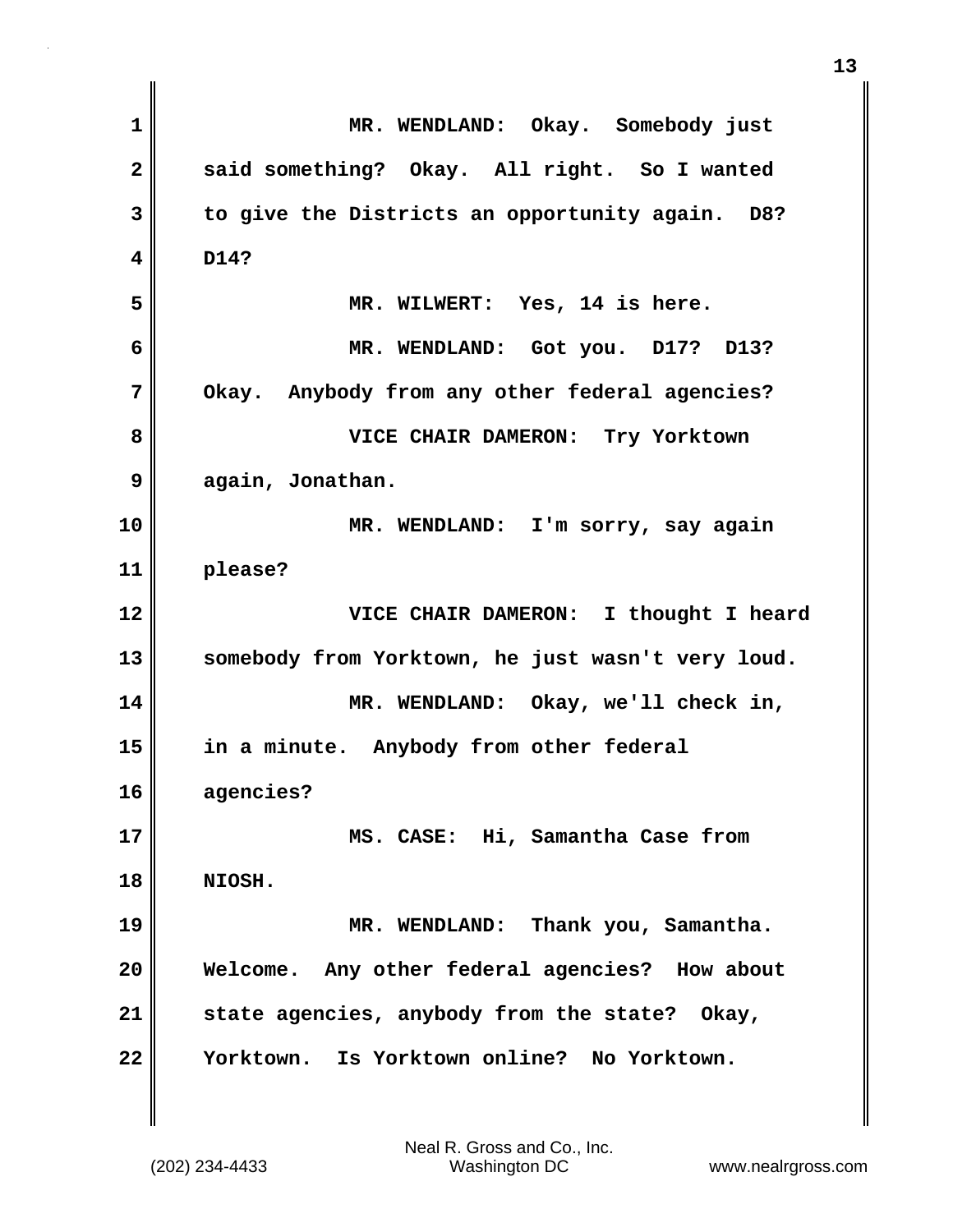**1 Okay, at this point in time we'd like to have 2 anybody from the public. Anybody from the 3 public? Public, if you're calling in, you can 4 unmute at this time and state your presence. 5 MR. DANIELS: Hey, Marty Daniels from** 6 **Ocean Fleet Services. 7 MR. WENDLAND: Thank you, Marty. 8 Anybody else from the public? Okay, very good. 9** Appreciate the roll call there. And, Captain, I **10 notice we do have a quorum. And Mr. Nicholas 11 Howland will be joining us in a little bit of 12 time as well. So, at this point in time I'd like 13 to maybe introduce Captain Arguin. And, Captain 14 Arguin -- 15 (Audio interference.) 16 CAPTAIN ARGUIN: All right. Well, 17 good afternoon. Hopefully we've got the 18 technology figured out. Thanks to everyone for 19 the opportunity to come and provide some opening 20 comments. I got to admit, my experience with 21 this community is pretty limited. I'm a 22 recreational fisherman, that's about as close as**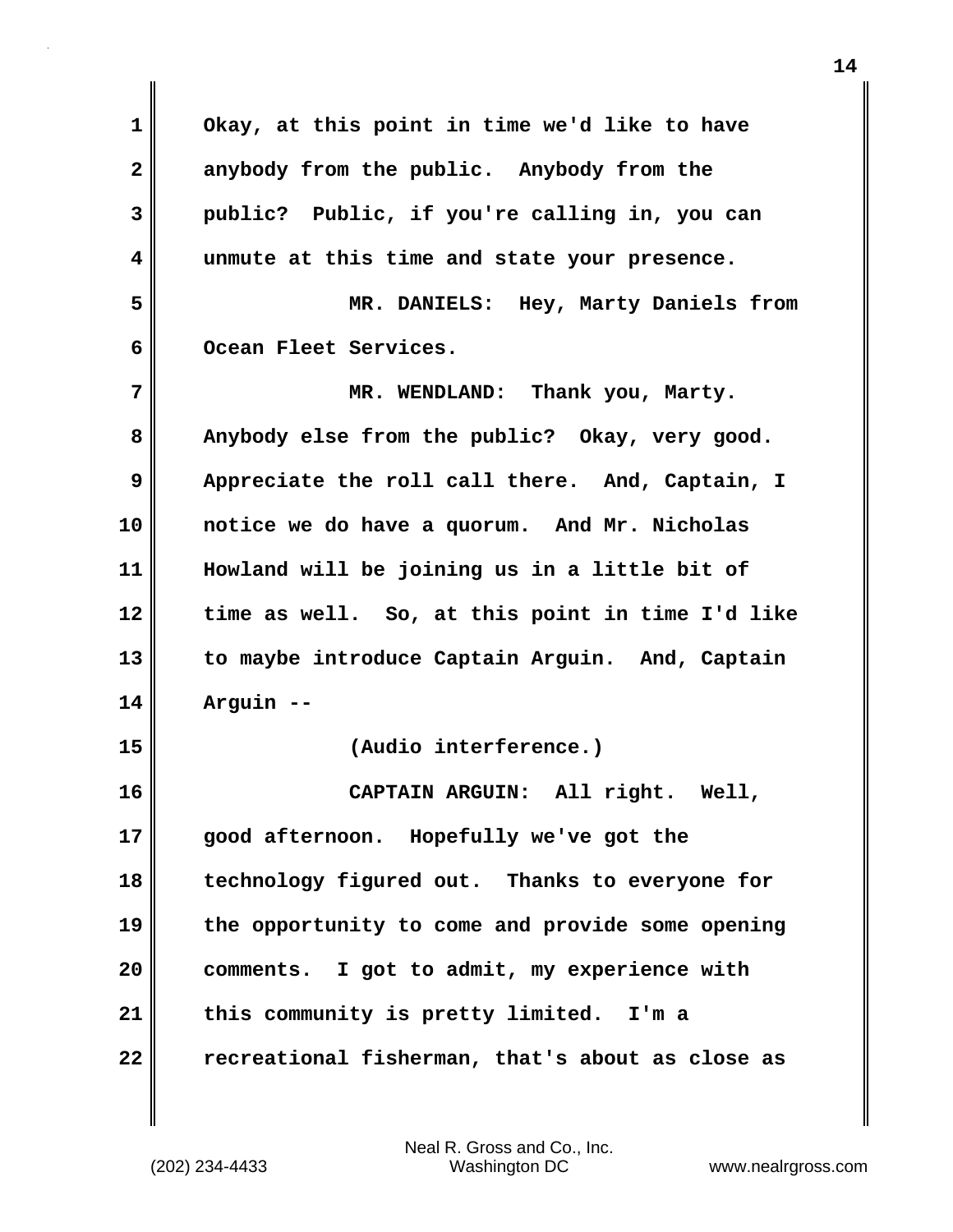**1 I get to fish. But I do think that the work that 2 you guys do is important. And I think the 3 collaborative efforts that you guys pull 4 together, under this Advisory Committee, 5 certainly help us get after the problem of trying 6 to identify ways to improve fishing vessel safety 7 across the board.**

**8 Folks are asking, a lot of the time 9 that I've spent here in the last couple of months 10 in the 5PC job has really been focused on COVID 11 related activities. And so I was asked to give a 12 couple of comments about kind of the stuff that 13 Coast Guards have been working on to try to get 14 after this problem set. And I know that you've 15 got a pretty packed agenda, so I'll keep it 16 pretty limited.**

**17** So we are working on, pretty much **18 every day working with CDC and local health 19 officials to try and identify the best practices 20 across all forms of transportation, at least 21 within the Marine Transportation System, ways to 22 mitigate impacts to COVID. And I know there have**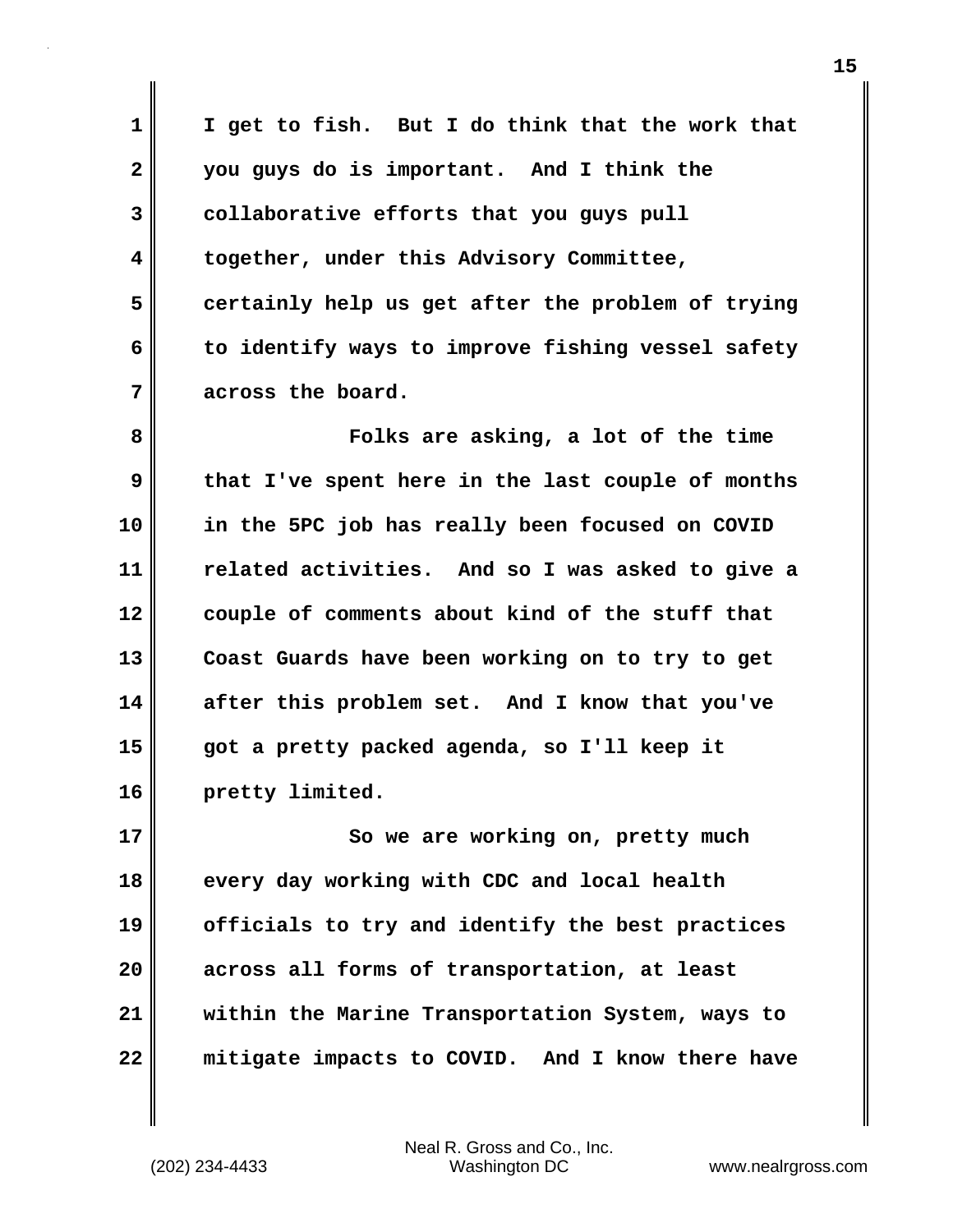**1 been a couple of instances where fishing vessels 2 have had some issues as well. And so, I know 3 that working with the CDC and state and local 4 officials can be challenging, and so we have got 5 liaison officers, both with the CDC and then 6 working with the sectors, to try and uncover 7 those areas where there are some issues that 8 maybe can identify the gaps. And then ultimately 9 find ways to smooth that out.**

**10 Specifically within the CMTS working 11 group, Admiral Timme chairs that group. They've 12 established a separate working group on COVID 13 related activities. I'm a co-chair with that 14 team. And probably one of the main lines of 15 effort with that working group is to look across 16 the entire scope of federal government and 17 identify current policies that are out there and 18 current best practices, post those so that 19 they're widely distributed and then take a look 20 from a gap analysis perspective to identify where 21 there are those gaps.**

**22** Mercy and the most importantly, look for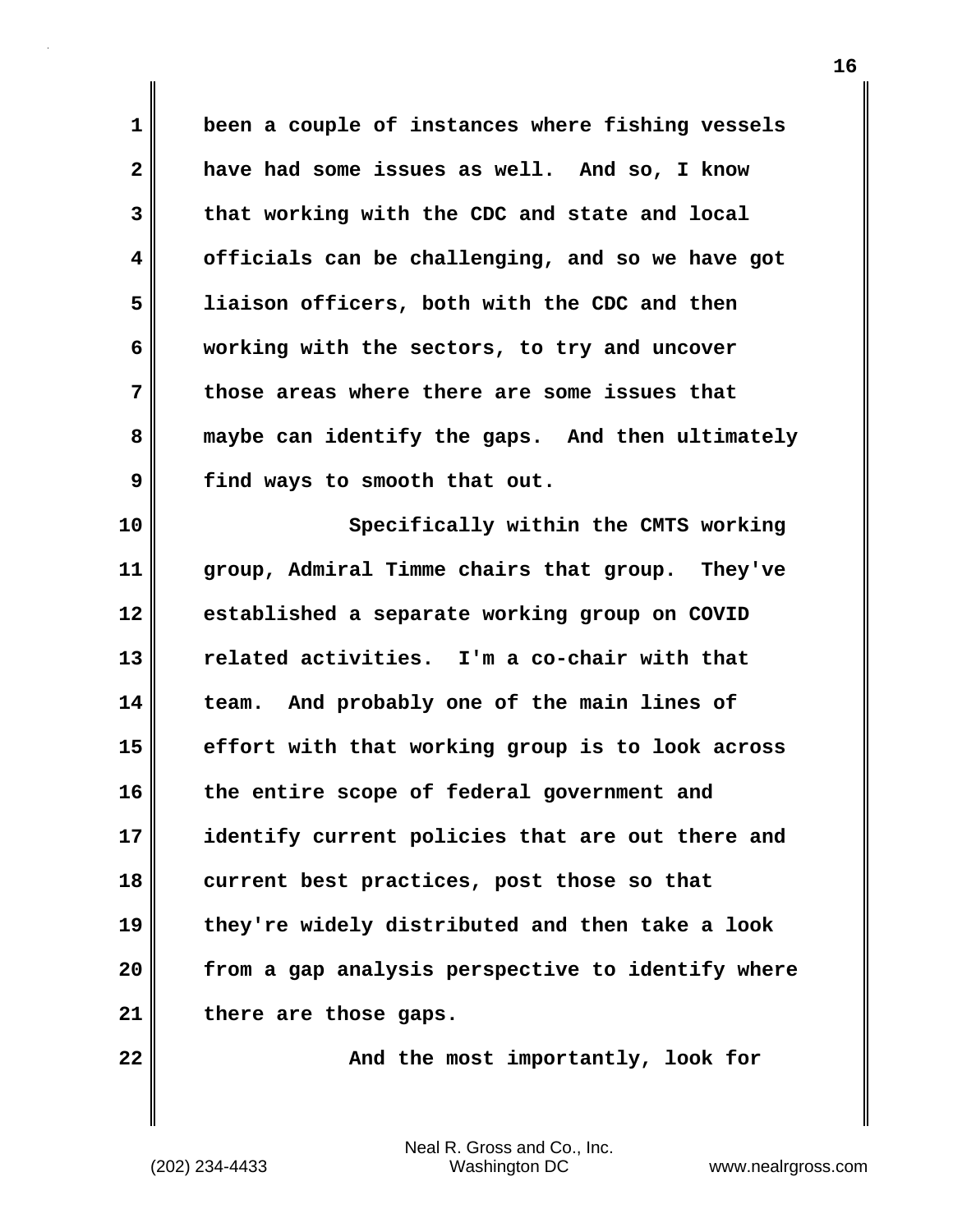**1 ways to close those gaps so that we can maximize 2 the effectiveness of the marine transportation 3 system. Which certainly includes fishing 4 vessels. I would say from a Coast Guard 5 workforce perspective, we're no different than 6 really anybody else within the country. We've 7 experienced our own challenges with COVID and our** 8 **own challenges with getting the workforce back to 9 meet the demand for services that the American 10 public asked for.**

**11 We continue to work through that, and 12 work through that, not only from a policy 13 perspective, but from the pointy end of the 14 sphere being able to get our cutters underway. 15 No different than when you were working with your 16 own crews. And it has been a challenge. And we 17 are connected in with HHS to use the best science 18 to inform those decisions. And we'll continue to 19 push those out so that we are able to meet those 20 demands for services. And ultimately look for 21 ways to prevent bad things from happening within 22 the MTS.**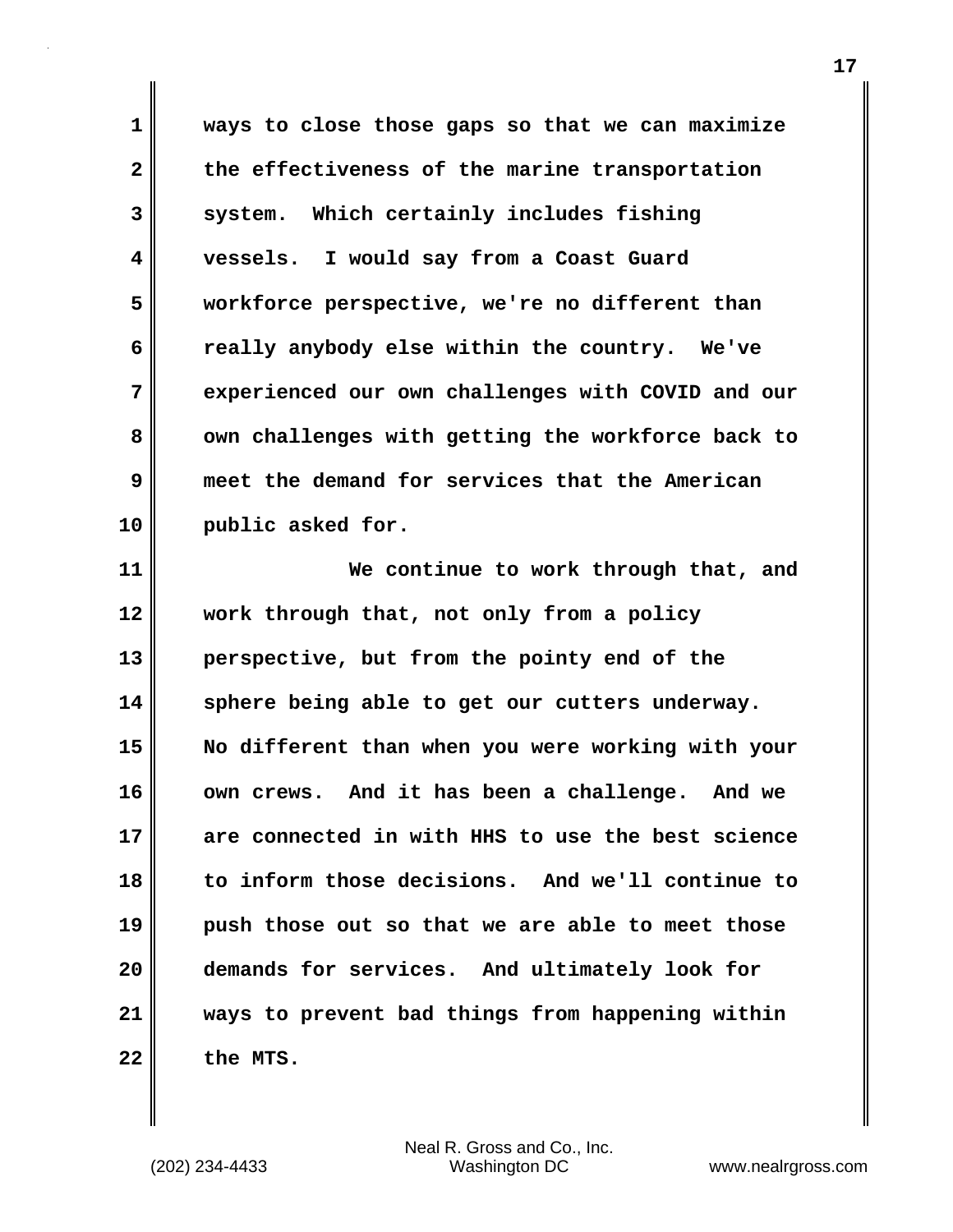| 1               | And I guess finally, I would just say               |
|-----------------|-----------------------------------------------------|
| $\mathbf{2}$    | thank you. Thank you for your willingness to        |
| 3               | volunteer on this important Committee. I            |
| 4               | encourage you to continue the collaborative         |
| 5               | efforts that you've enjoyed in past meetings and    |
| 6               | look for those ways to boil up those issues that    |
| 7               | are going to be the most meaningful so that that    |
| 8               | advice can be provided to us so that we can make    |
| 9               | those meaningful policy adjustments.                |
| 10              | So at the end of the day the folks                  |
| 11              | that leave the dock come back with the same         |
| $\overline{12}$ | number of fingers and toes and people that they     |
| 13              | had and are able to perform that vital mission of   |
| 14              | fishing that you guys are also passionate about.    |
| 15              | I'll hand it off to Captain Edwards now as your     |
| 16              | DFO. And certainly, if you've got any other         |
| 17              | questions with, specifically with respect to our    |
| 18              | actions with respect to COVID, or really anything   |
| 19              | else, Matt is on that same working group.           |
| 20              | And so, if you've got questions about               |
| 21              | how we're doing things, please, push that up.<br>It |
| 22              | doesn't necessarily have to come up through this    |

 $\mathbf{I}$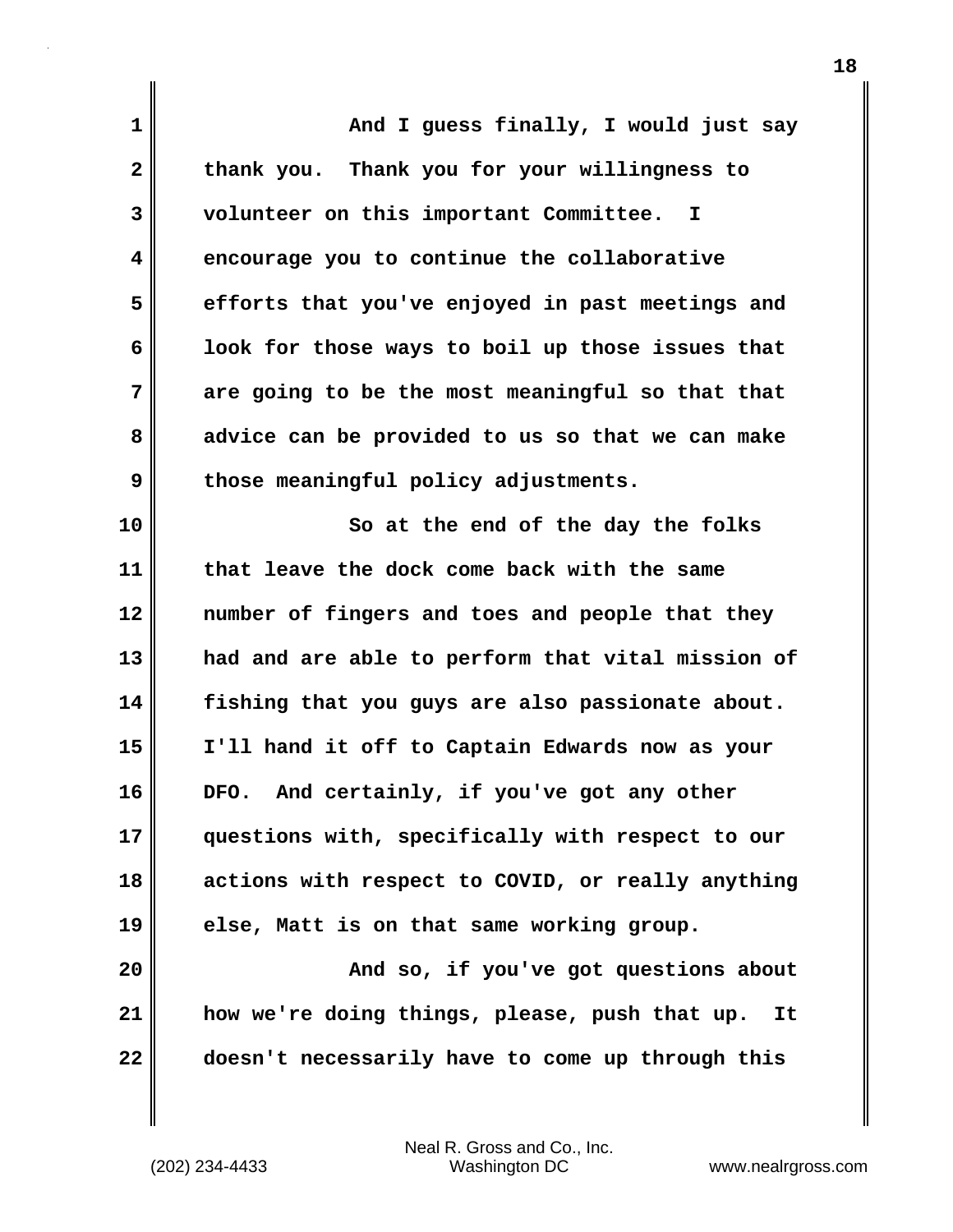**1 subcommittee, or this committee, but get the 2 information to us so that we can hopefully take 3 some action on it. And if you do have questions 4 separate, we can push those up through CVC. That 5 same email address that was pushed forward, and 6 we'll take after it. Thank you.**

**7 CAPTAIN EDWARDS: All right. Well, 8 thank you, Captain Arguin. Good morning for the 9 West Coast, good afternoon for those of you on 10 the East Coast. Mr. Chair, Mr. Vice Chair, 11 Members of the Committee, as well as other 12 participants. Thanks for attending.**

**13 I want to thank the Staff here for 14 pulling this all together in this virtual 15 environment. I know we would all prefer to be 16 able to meet together in a more collaborative 17 nature, but unfortunately that's not where we are 18 right now. We've held a few remote meetings from 19 the Coast Guard's perspective, so we have some 20 lessons learned that we'll try to work through 21 today. But please bear with us if there is a 22 technical glitch and we have to drop offline or**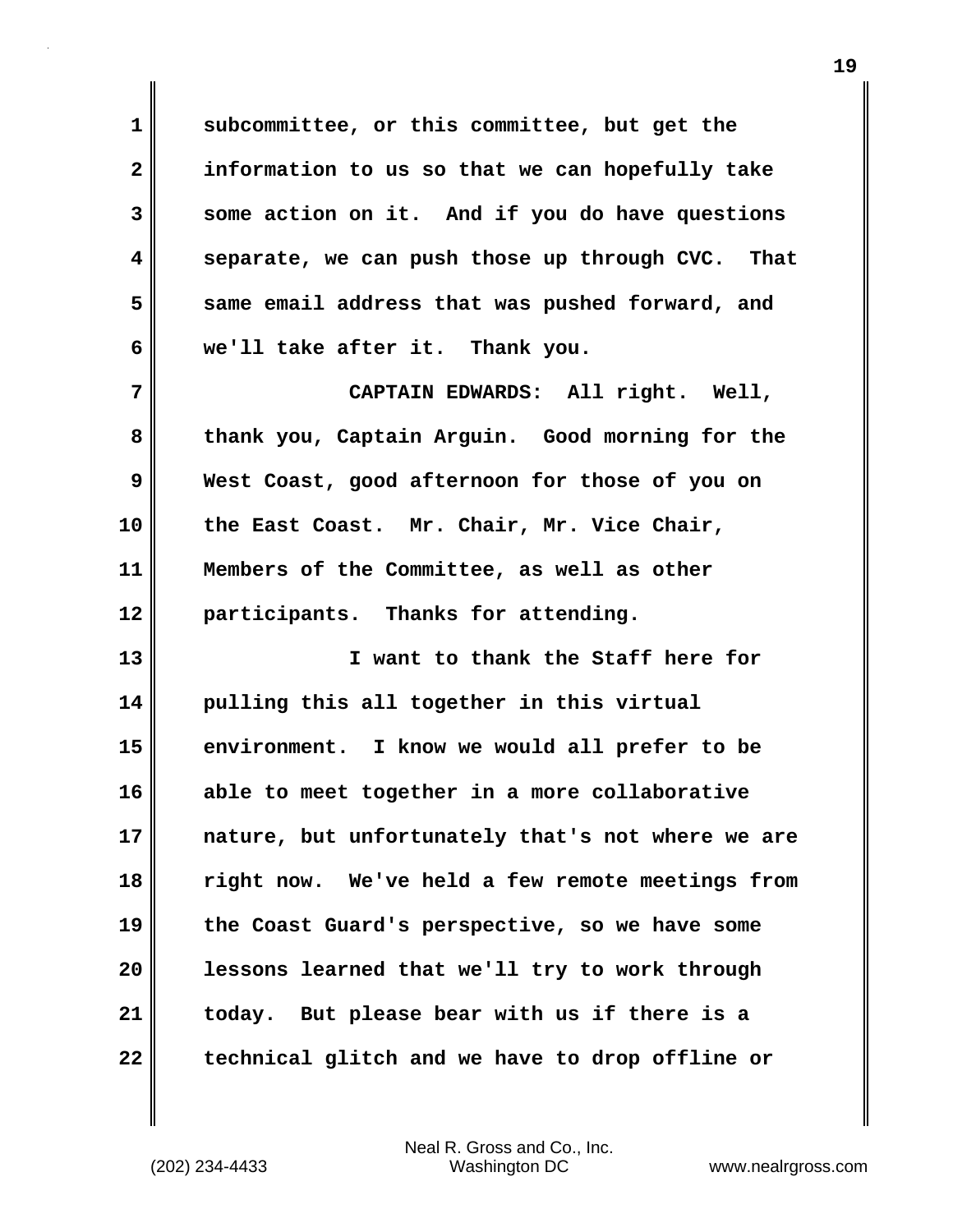**1 whatnot. If you can't hear us or something is 2 not coming through strong on our side, please 3 either use the email or I think you can raise 4 your hand on here. Extend chat, we'll try to get 5 to you as soon as we can to correct the technical 6 issues.**

**7 Let's see. Just going through the 8 agenda, we have a pretty full agenda today for a 9 fairly limited period of time. So I will, I'll 10 just be brief in going through the agenda. We do 11 have some special government employees that are 12 part of this Committee. And as we've previously 13 stated in the agenda, this meeting will be 14 reviewed.**

**15 We will be reviewing Task 01-19(b). 16 This issue is not a particular matter for the 17 purpose of the criminal conflict of interest and 18 statute, so that's kind of our legal piece that 19 we put into the system here so that we make it 20 clear that those special government employees can 21 continue to function and provide the good input 22 that they do. So, I'm going to stop there, just**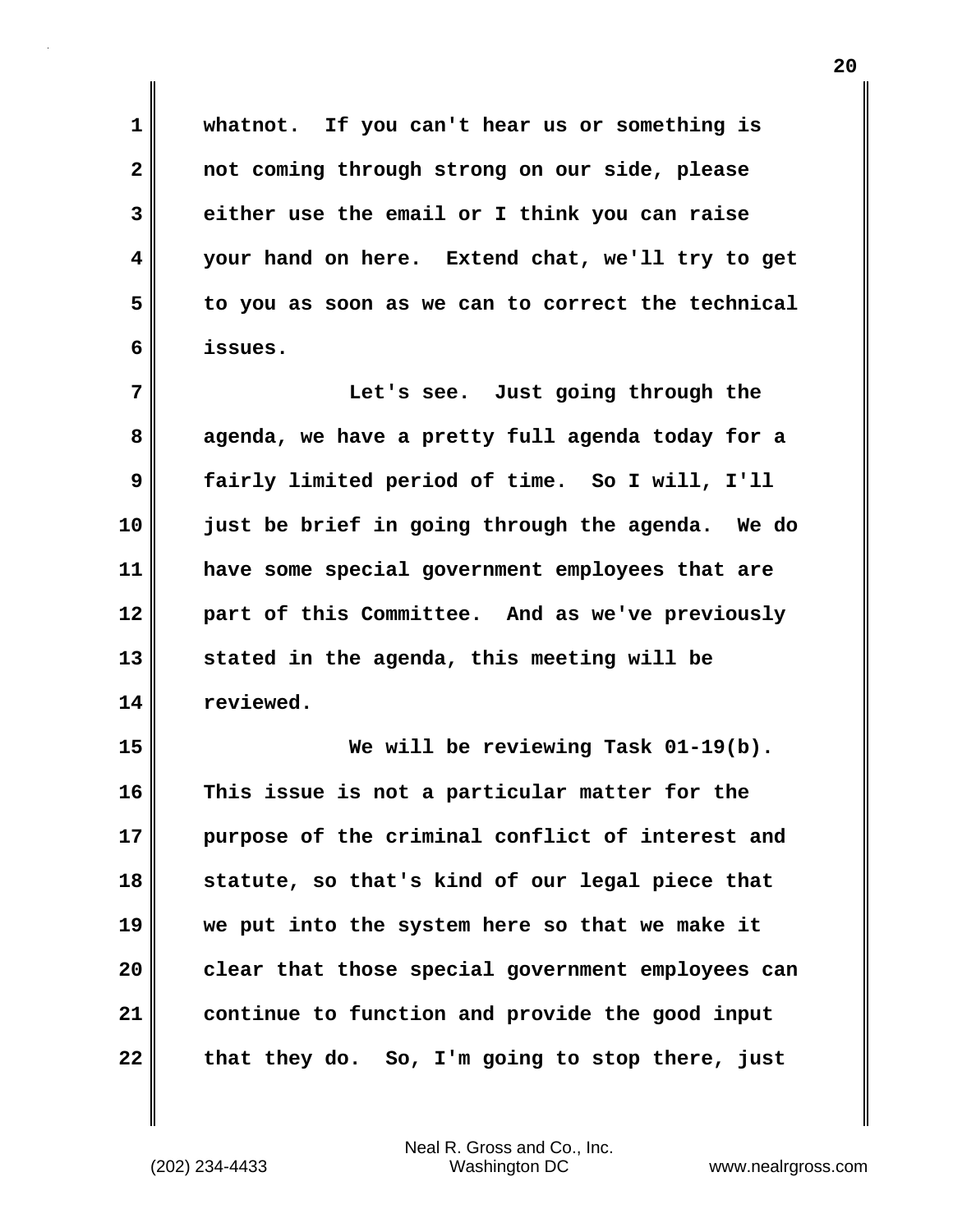**1 thank everybody and then turn it over to Mr. Joe 2 Myers.**

**3 MR. MYERS: Good afternoon, everybody. 4 Joe Myers here with CVC-3, the Fishing Vessel 5 Safety Division out of the Office of Commercial 6 Vessel Compliance. And thanks for taking the 7 time to come on out and be with us this afternoon 8 and participate in the meeting. And that goes 9 for the CFSAC members and the public. We have a 10 full plate, as conveyed by Captain Edwards. A 11 full plate of updates on today's agenda. And we 12 look forward to Subcommittee support on the MOB 13 Task 01-19(b). 14 As statistical data reflects, 15 commercial fishing remains as one of the leading 16 hazardous occupations in the United States. With 17 an estimated U.S. Fleet of 65 or plus thousand 18 fishing vessels, we have a lot of challenges to 19 build safe and to get conditions. And at times,**

**20 these conditions are unpredictable. And we know 21 this by the recent experience of COVID-19.**

**22** So, we know and we understand the,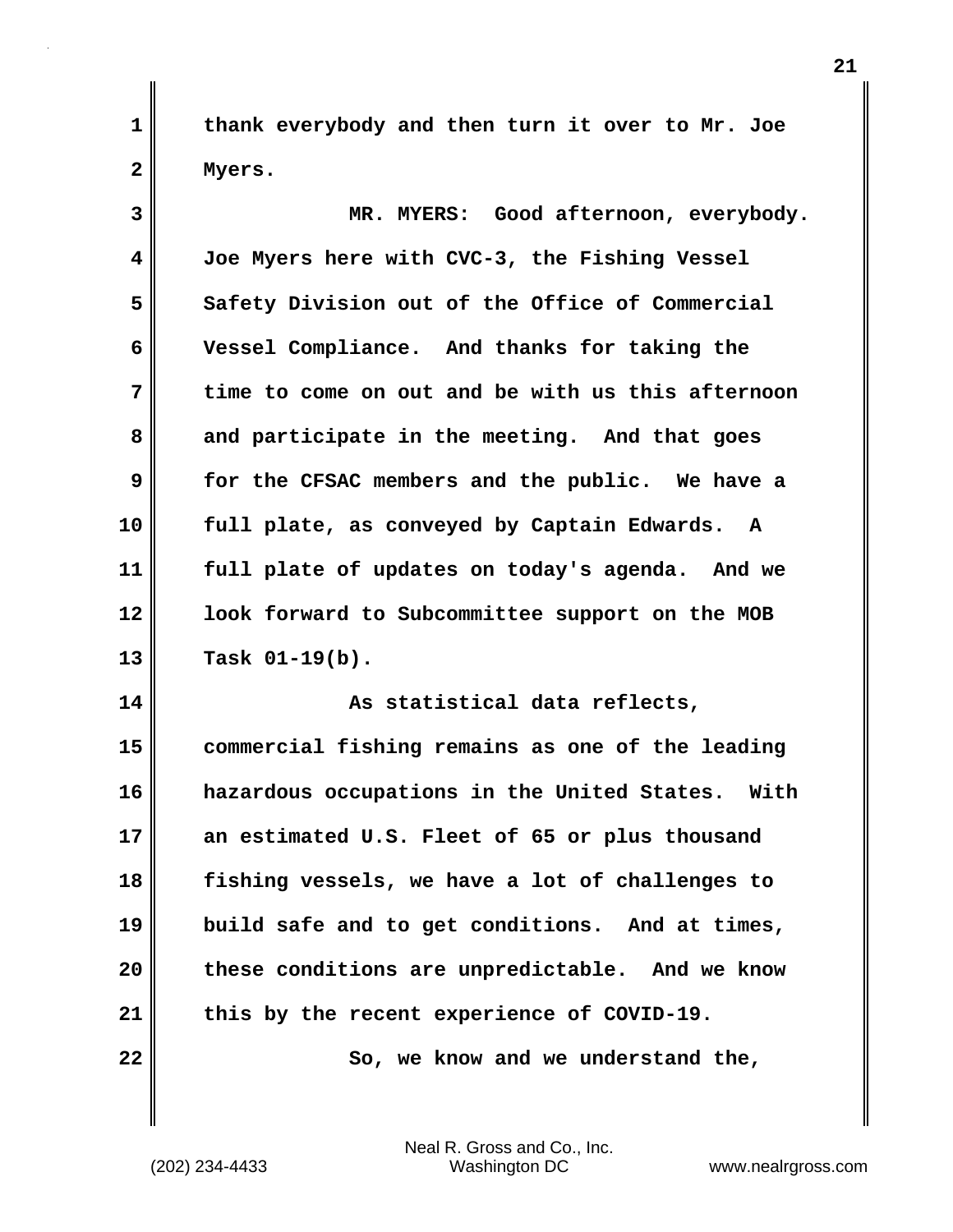**1 that you understand the day-to-day challenges 2 faced within the fishing industry. And thus the 3 Coast Guard values and appreciates your 4 experience and expertise and all that the CFSAC 5 brings to the table. So we look forward to a 6 productive meeting of the information sharing, 7 discussions and many recommendations. And with 8 that said, that is all I have for my opening 9 comments. 10 And I think at this point I'd like to**

**11 hand it off to our Committee Chairman, Mr. Chris 12 -- Oh, hang on one second, folks.**

**13 MR. WENDLAND: Yes. Mr. Myers, thank 14 you very much. At this point in time, what we'll 15 do is we'll run through some of the old business 16 and then we'll get into the new business. And 17 just to make sure everybody is on the line here. 18 I just want to check if Mr. Butturini is on the 19 line? Mr. Butturini? You might have to unmute 20 if you're on the line. Okay, how about Ms. 21 Libby. Ms. Libby, you on the line? 22 MS. LIBBY: I'm here.**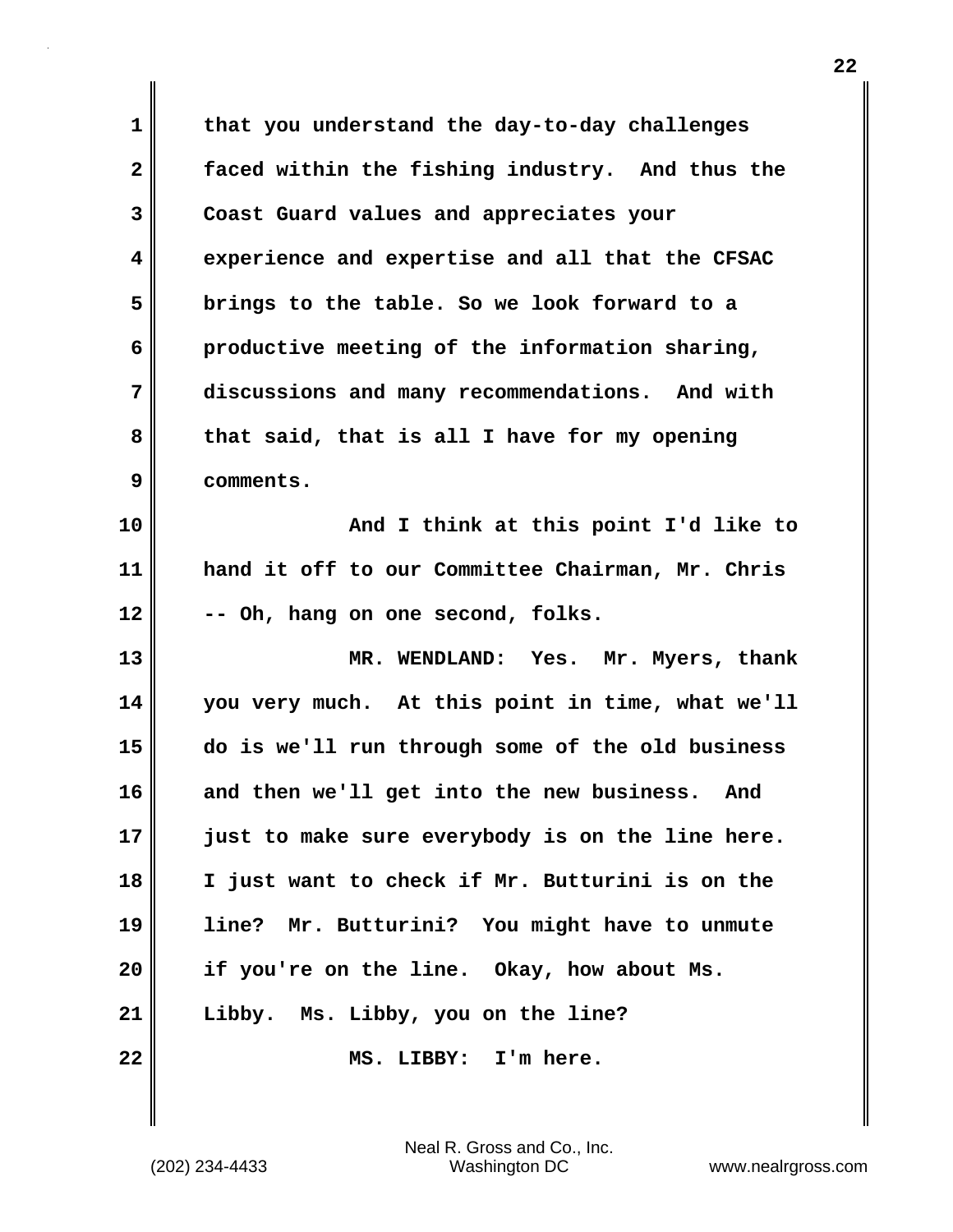**1 MR. WENDLAND: Okay. Ms. Solomiy, are 2 you on the line? 3 MS. SOLOMIY: I'm here as well. 4 MR. WENDLAND: Okay. Mr. Arroyo, are 5 you on the line? 6 MR. ARROYO: Present. 7 MR. WENDLAND: Mr. O'Kray, Caleb, are 8 you on the line? 9 MR. O'KRAY: Hey, good afternoon. 10 This is Caleb O'Kray. 11 MR. WENDLAND: Great, thank you. 12 Okay. So, again -- 13 CHAIR WOODLEY: Jonathan, this is -- 14 MR. WENDLAND: Yes. 15 CHAIR WOODLEY: -- this is Woodley 16 here. I think we skipped a line item. I thought 17 I had opening remarks as well. 18 MR. WENDLAND: Okay, Chris, yes. Go 19 ahead then. 20 CHAIR WOODLEY: Okay. Yes, it's on 21 the agenda. Yes, good morning, everyone. Thanks 22 for taking time out of your busy day to join in.**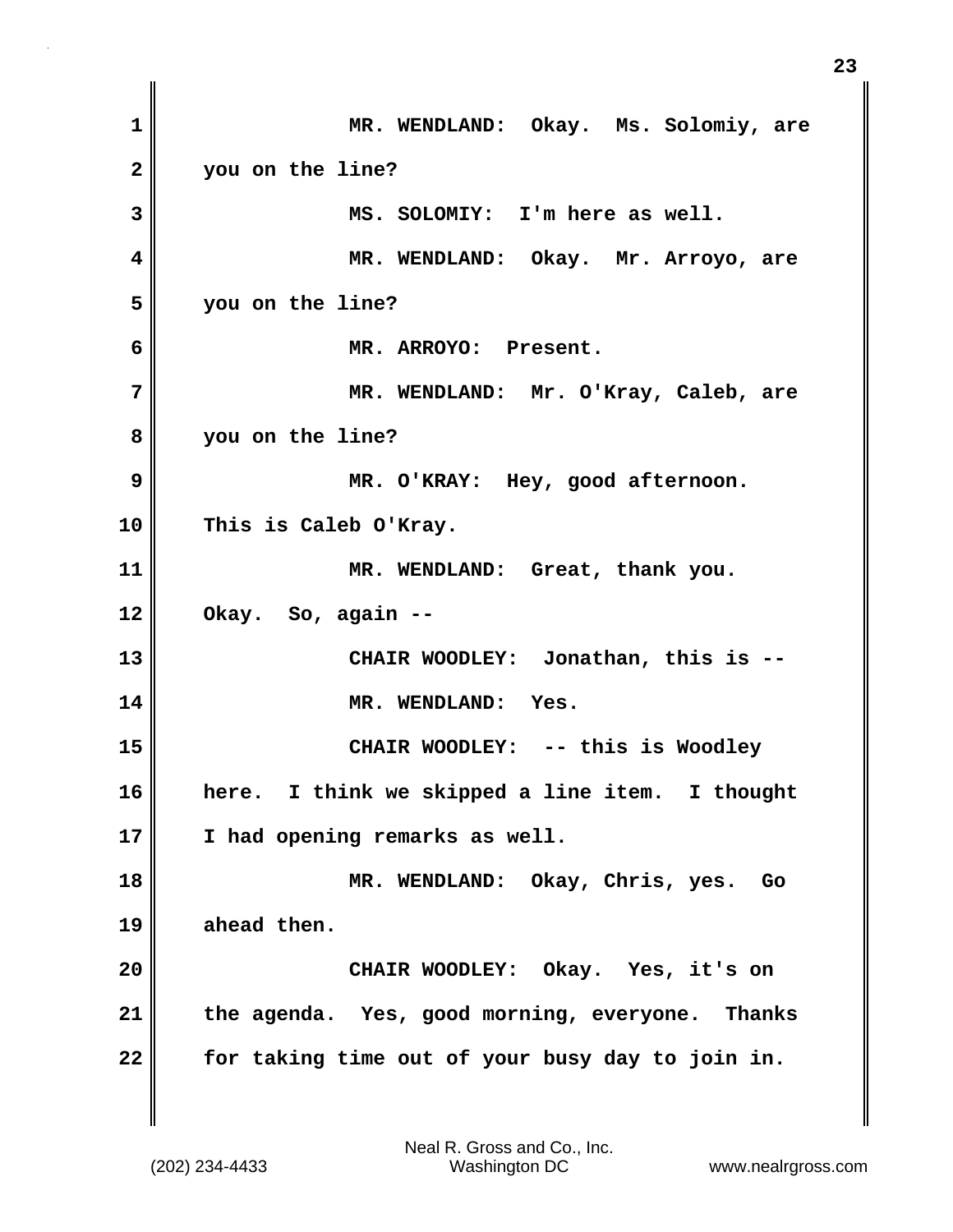**1 This has been a heck of a year for sure and so 2 there is a lot to cover here. And I just wanted 3 to start with, just a quick message to the Coast 4 Guard. This has been a really tough year for the 5 fishing industry between COVID and the numerous 6 impacts that it's had to our markets, to 7 disruption of our operations, for stock 8 assessments, uncertainty with the observer 9 program and getting healthy crew members onboard. 10 For a lot of areas of the country it's 11 taken a hundred percent of effort just to deal 12 with all of those issues. A lot of things that 13 we used to take for granted are now in question. 14 So, I'm really happy to hear Captain Arguin's 15 comments regarding the Coast Guard being involved 16 in those COVID mitigation efforts. And I guess 17 one thing I would say is, there has been a group 18 in operation since February. 19 The Alaska Fishing Industry Safety and 20 Health Committee, which has been working with the 21 State of Alaska and the State of Washington to**

**22 develop best practices for the fishing industry,**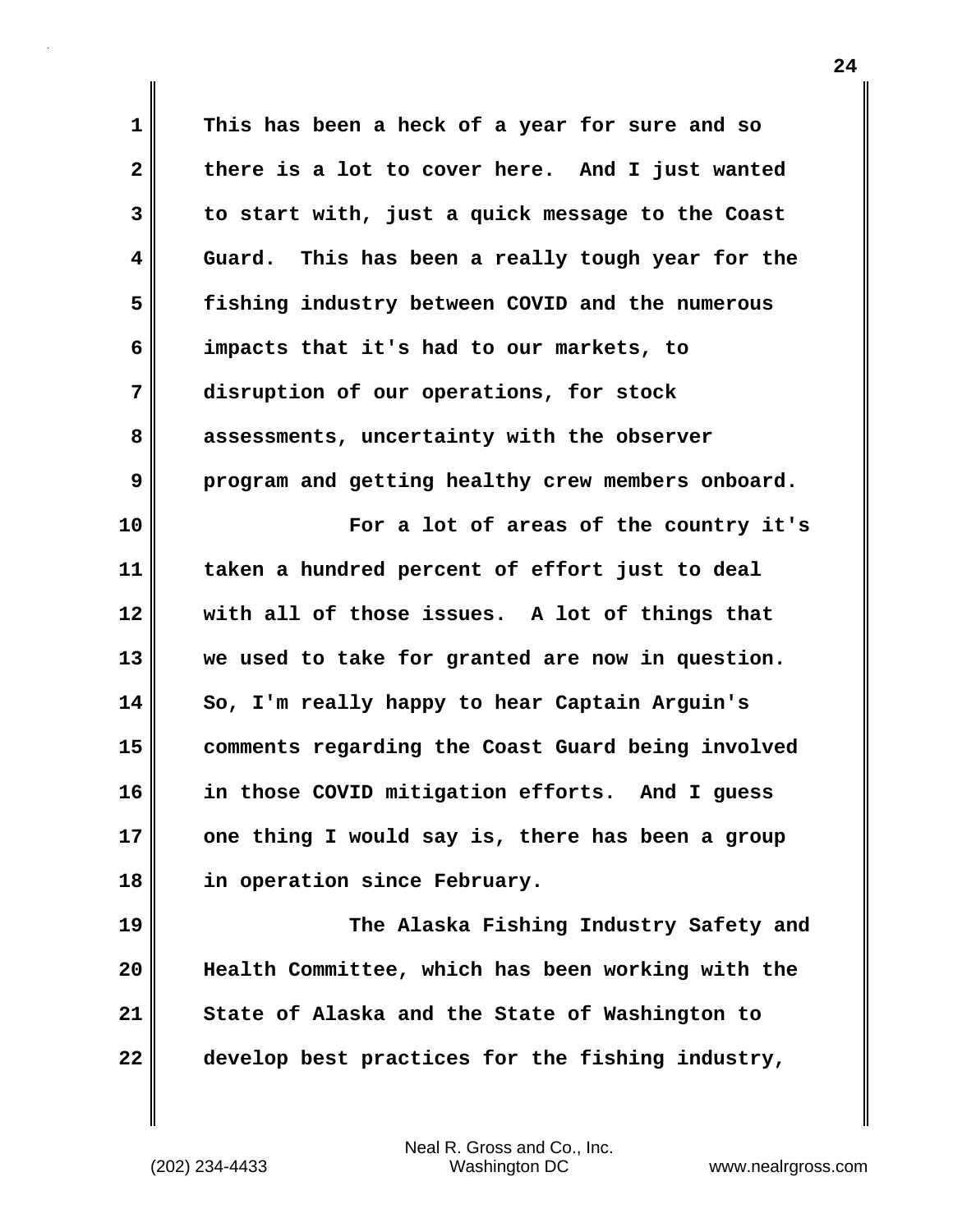**1 both for catcher vessels, tender vessels and fish 2 processing vessels. So, if you haven't been 3 following that group, I would say that would be a 4 really, really good place to start because a lot 5 of these issues have, you know, the industry has 6 been working through them for quite some time.**

**7** So, just to keep this short, as we **8 look forward, this, for my position as a 9 Chairman, I had hoped that we would have been 10 able to accomplish more this year. And obviously 11 we got up-ended by a global pandemic. But at the 12 same time I am optimistic in a sense that because 13 of what's happened there, we've all gotten pretty 14 adept doing these virtual meetings and online 15 meetings. So I'm hoping that in the next few 16 months it may be this Advisory Committee can make 17 up some lost ground, either through subcommittees 18 or the full committee in doing these virtual 19 meetings.**

**20 They're pretty easy to pull together. 21 It's got to be easier than an in-person meeting, 22 so I'm looking forward to working with all of you**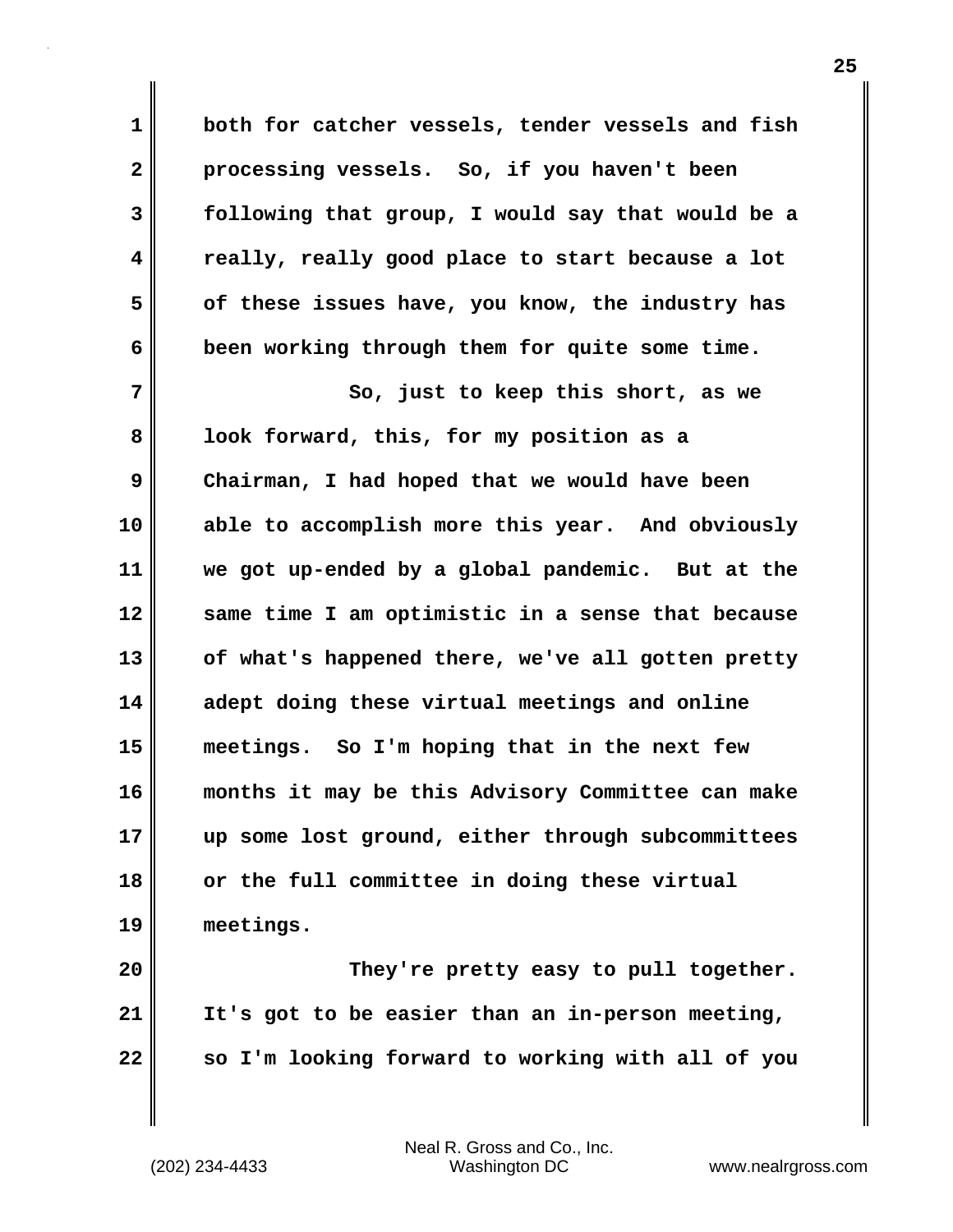**1 for the next couple of months here until we go** 2 through the new process with the advisory **3 committee. But thanks for your time and look 4 forward to the rest of the meeting. Thank you. 5 MR. WENDLAND: Thank you, Chris. 6 Appreciate it. So I just want to double check 7 one more time, is Mr. Butturini on the line? 8 Roger? Okay. I'm sorry, this is Jonathan 9 Wendland. And so, we'll move into the old 10 business. I just wanted to touch on the minutes 11 that are up on our webpage from the last meeting. 12 They've been up pretty much from the last year. 13 And we had a little change of a pace during that 14 last meeting in which we went through a full 15 court reporter transcription. So there is no 16 vote on that meeting. 17 And this meeting in going forward, we 18 plan on doing the same thing, so there is a full**

**19 transcription. Once this meeting ends and we 20 receive the transcription from the court reporter 21 and we review it, we will put it back, we will 22 put it up on our site. So that's where you would**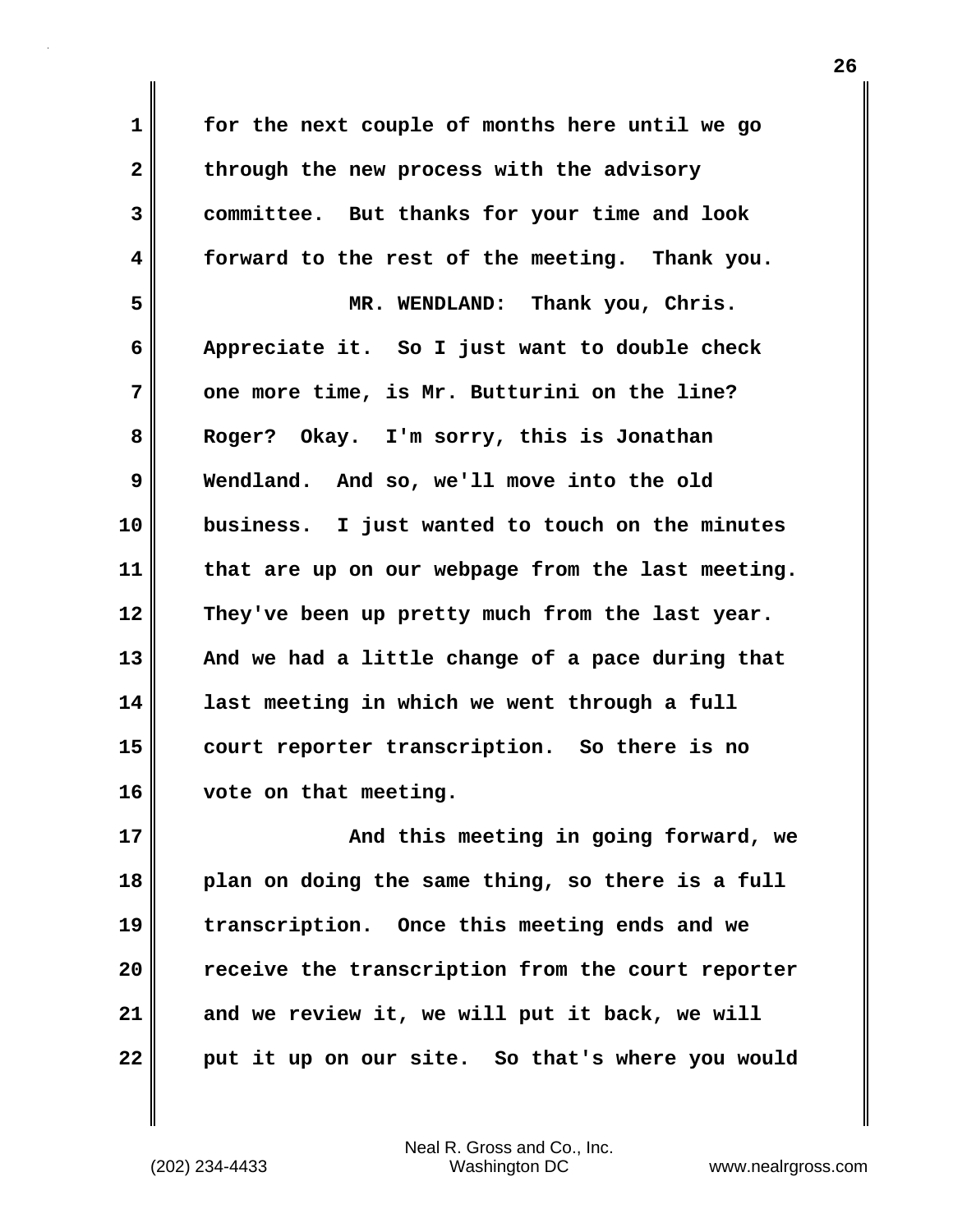**1 find that. And as soon as we get that 2 information and review it, it will be up on the 3 site. And we'll notify all the Members once that 4 occurs.**

**5 So, two aspects of the old business as 6 well. We wanted to bring you up to speed on, was 7 the reg project and the de-reg project. And so, 8 what I would like to do at this point in time is 9 maybe just turn it over to Mr. O'Kray, Caleb. 10 Would you like to speak a little bit about the 11 de-reg project?**

**12 MR. O'KRAY: Sure. Thanks, Jonathan. 13 Good afternoon to everyone. I don't I've had the 14 chance to meet most of you. My name is Caleb 15 O'Kray, I'm the chief economist for the Coast 16 Guard and the Division Chief within CG-REG, which 17 is looking at our regulations and standards.**

**18 And so, I wanted to touch base with 19 all of you about previous tasking, 1-17, from the 20 Coast Guard to this Committee. This Committee 21 had met and discussed and provided 22 recommendations back to the Coast Guard in**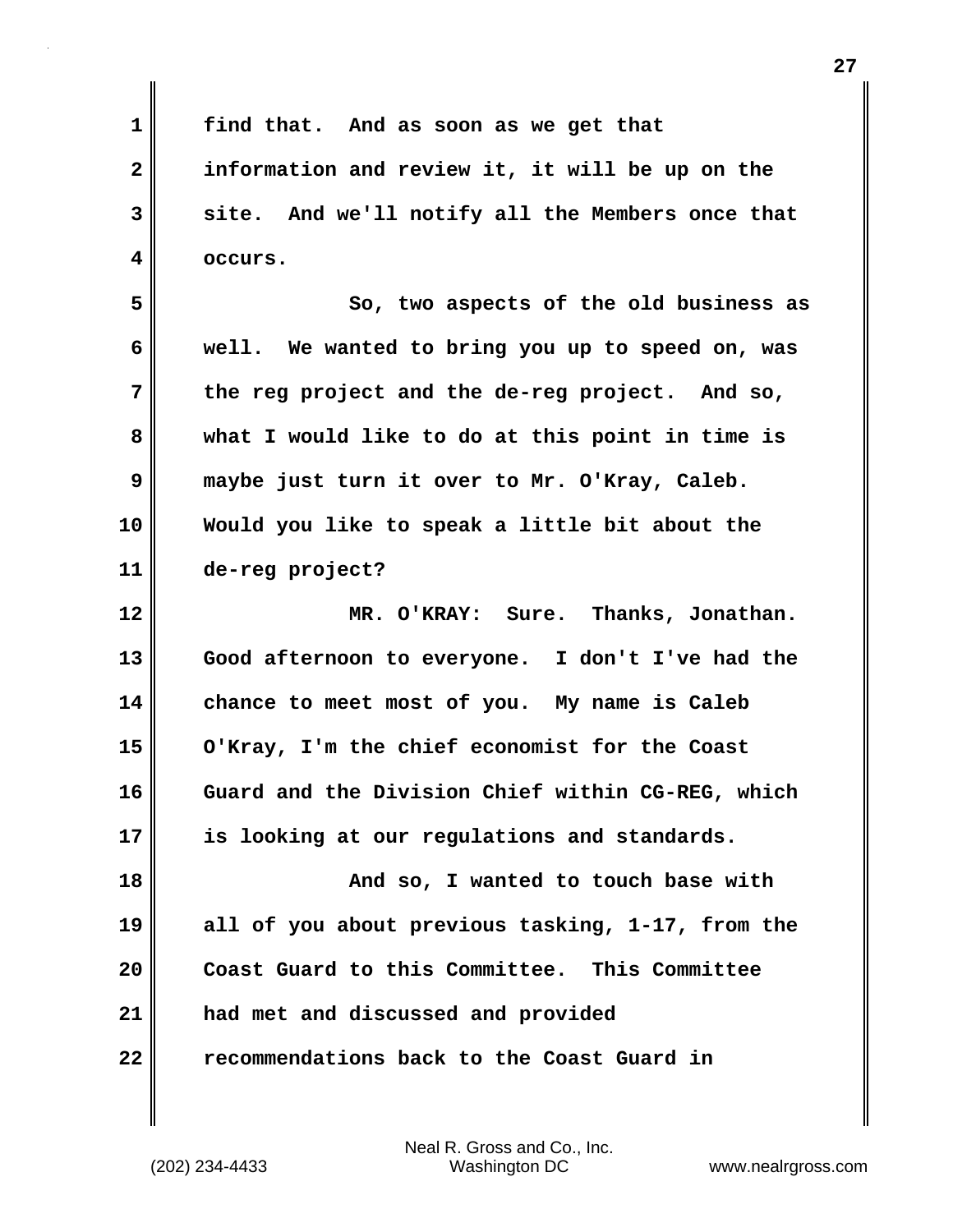**1 support of regulatory reform of the Coast Guard's 2 regulation in response to executive orders 13771 3 and 13777. This was back in 2017. We appreciate 4 the responses that the Committee has provided. 5 And the Coast Guard has some simple follow-up 6 questions that are more economic in nature. And 7 we feel that the Committee and the public can 8 help us as we move forward with this regulatory 9 reform.**

**10 But because of the timing involved 11 with the establishment of the Committee taking 12 place on the 4th of December in 2020, we wanted 13 to provide you a status update under this old 14 business. And I just wanted to let you all know 15 that you may be hearing from me in the future on 16 this. That's all that I had, Jonathan. 17 MR. WENDLAND: Thank you, Caleb, 18 appreciate it. 19 MR. O'KRAY: Sure.**

**20 MR. WENDLAND: Yes. Just a quick 21 update on the reg project. That was the reg 22 project of, Coast Guard Act of 2010 and 2012.**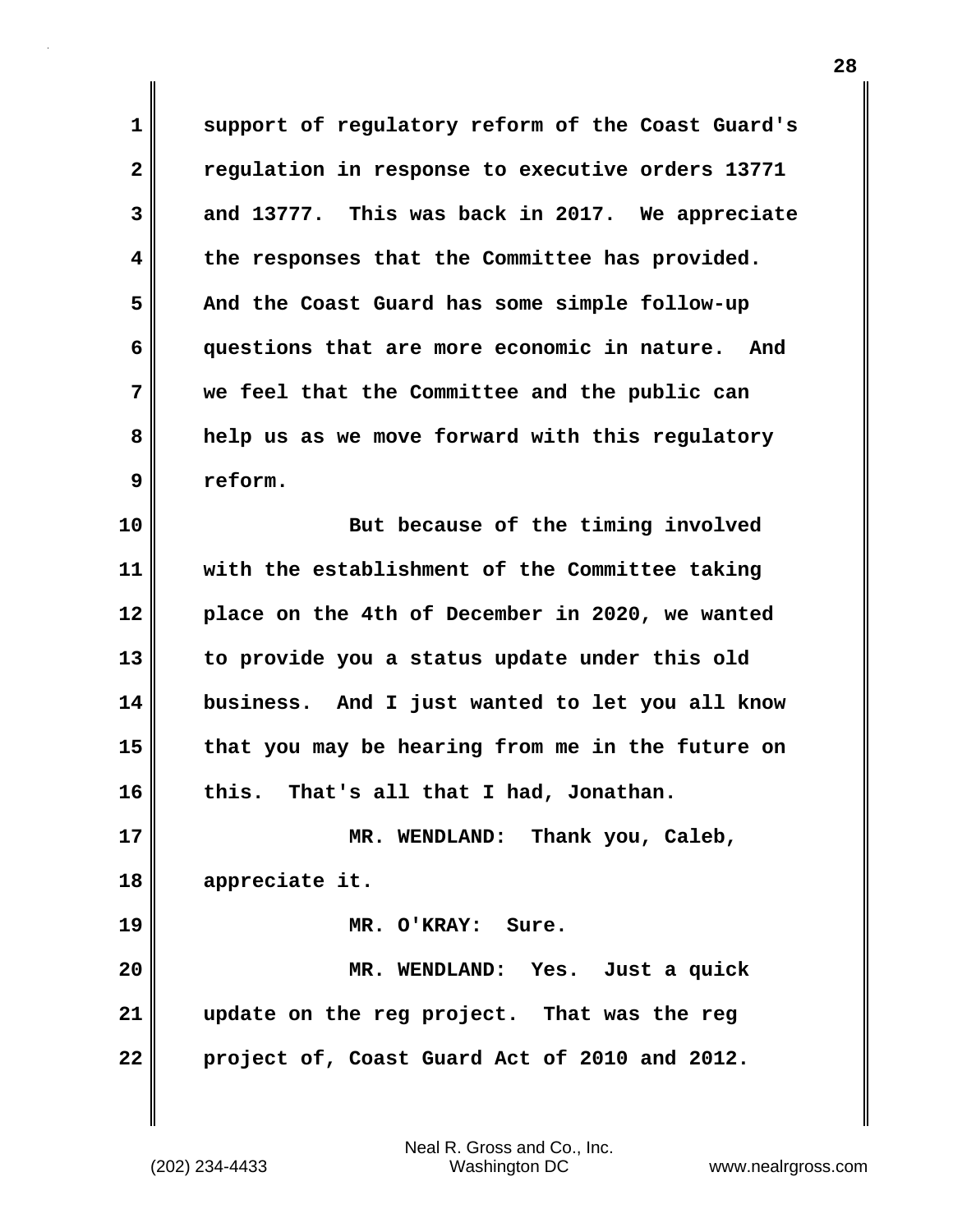**1 There has been no status change since our last 2 meeting. So that reg project is still in 3 abatement and there is really nothing further we 4 can add to that at this point in time. That kind 5 of identifies the two reg projects with the old 6 business. And at this point in time I'd like to 7 turn it over to Mr. Myers and give us an update 8 on the grants. 9 MR. MYERS: Hi everyone, Joe Myers 10 here. And I just want to give you, as Jonathan 11 just stated, an update on the grants, the fishing 12 training and fishing research grants. 13 In 2020, actually May 20th of 2020, a 14 joint Coast Guard and NIOSH peer review panel 15 convened reviewing grant applications for two 16 fishing vessel research grants and two fishing 17 vessel training grant packages. The packages 18 were assigned impact scores as measured against 19 the established grant criteria. And once the 20 peer review panel convened, then those packages 21 and the recommendations went to a program review, 22 which was a combination of both the Coast Guard**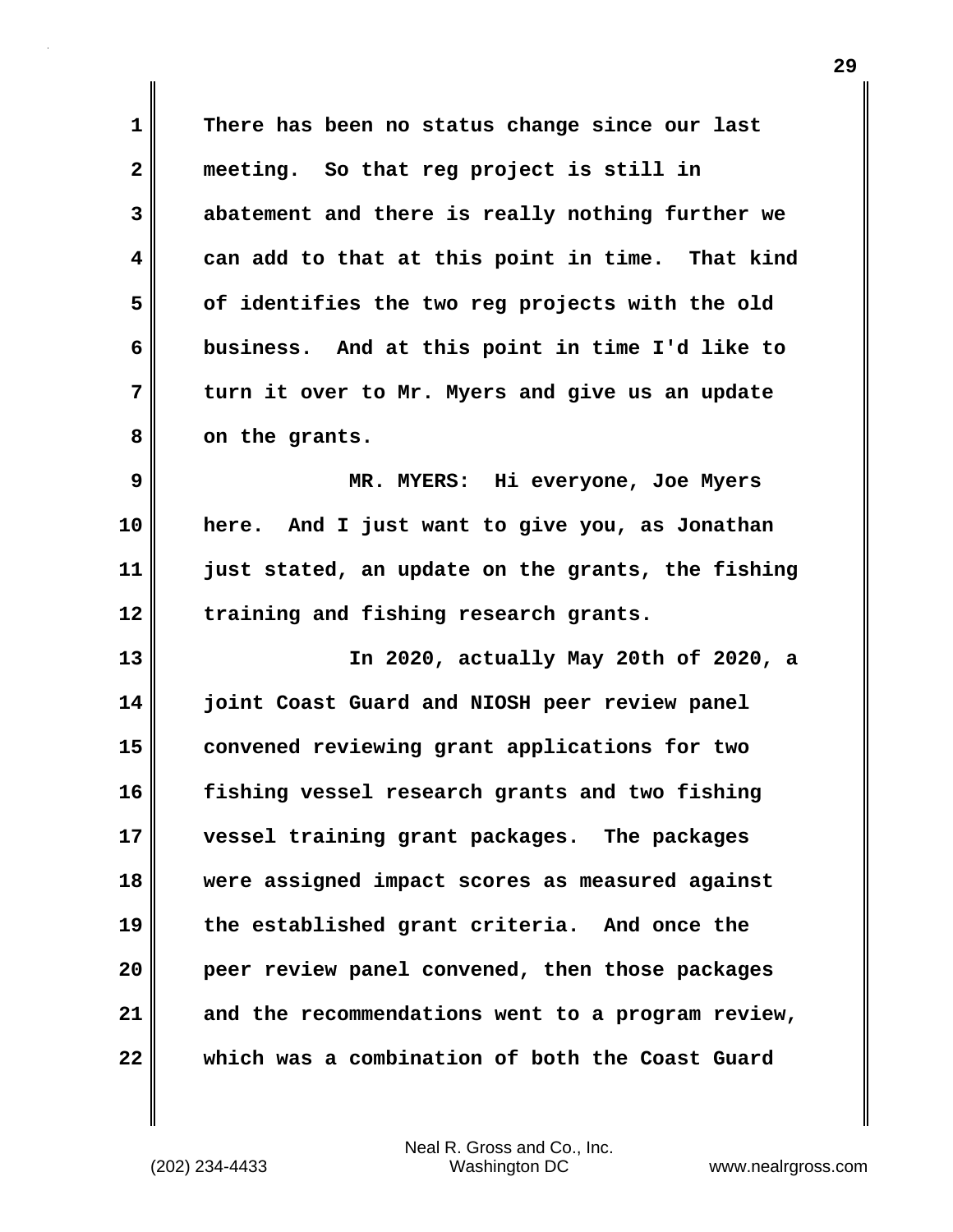**1 and NIOSH experts. That convened on the 25th of 2 June.**

**3 And those Coast Guard and NIOSH 4 experts collected programmatic review using 5** scientific and technical merit program **6 priorities, development of guidelines, best 7 practices, contributions to the occupational** 8 safety and health within commercial fishing, **9 vessel operations and organizational capacities 10 and training evaluation plans. So there was a 11 big package being measured against the criteria. 12 And so, the bottom line is the 2020 13 grant package review resulted in recommending all 14 applicants being funded for award. So the 15 federal funding requested with this was, or is, 16 \$790,847. The federal cost share, over the 17 period of performance, remains at 50 percent. So 18 that being said, with regards to 2020, there has 19 been continued appropriations for fishing vessel 20 training and fishing vessel research grants for 21 2021. And again, as last year, that's \$6 million 22 of appropriations.**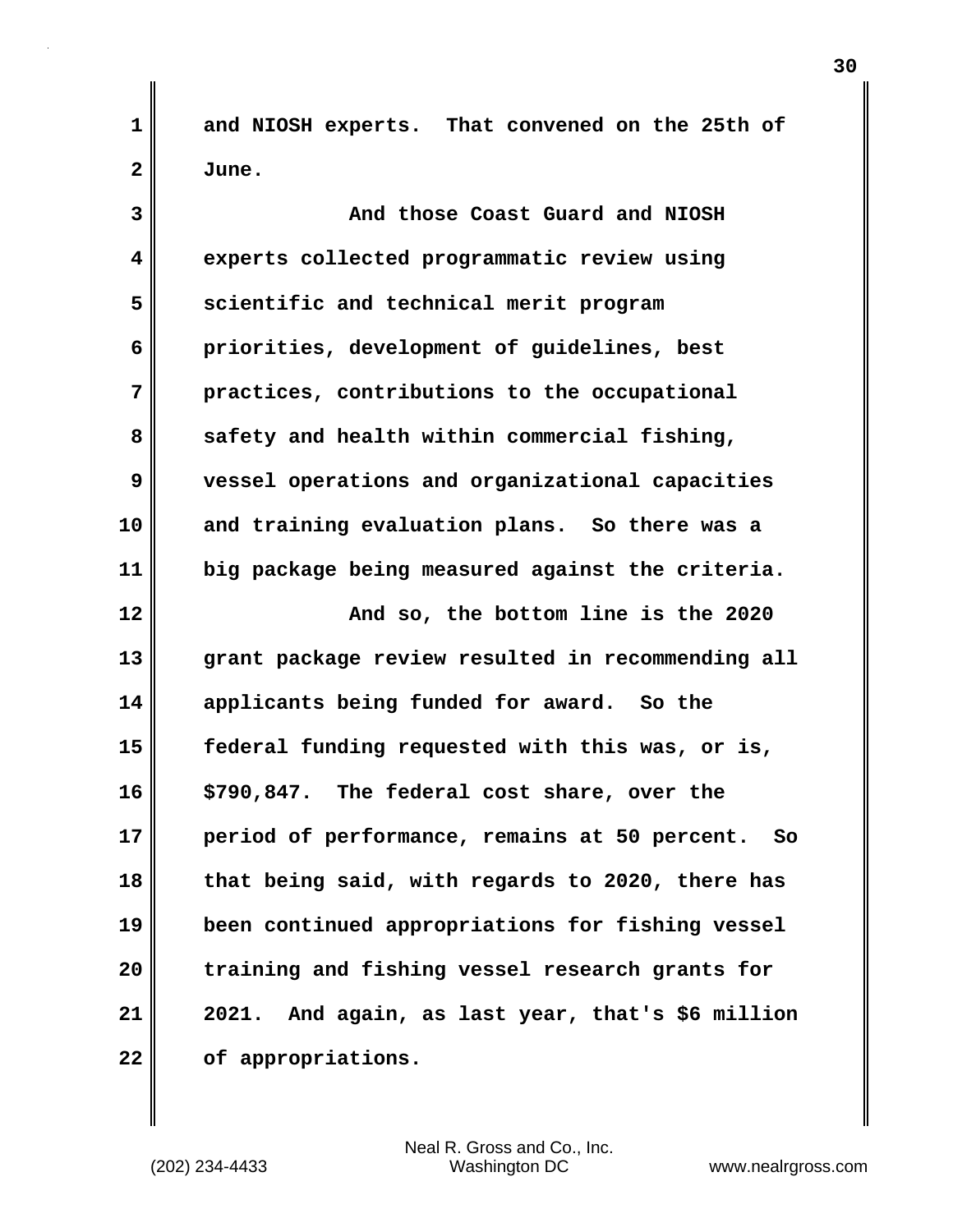| 1            | And NIOSH, as in the past, they will              |
|--------------|---------------------------------------------------|
| $\mathbf{2}$ | be managing this. And if you go to the NIOSH      |
| 3            | links, which is, weblink, which is                |
| 4            | https://grants.nih.gov, this is where those       |
| 5            | announcements are being hung right now. And       |
| 6            | you'll actually see two announcements. And you    |
| 7            | can do a word search when you go online, on the   |
| 8            | NIOSH site. Or the grants.nih.gov site. And you   |
| 9            | simply put in fishing training, fishing research  |
| 10           | grants or RFA-0H-20-002 or for training, RFA-0H-  |
| 11           | 20-003 and you'll see the opportunity of          |
| 12           | announcements.                                    |
| 13           | Now, the next application due date for            |
| 14           | the 2021 year, that's going to be 21 January of   |
| 15           | 2021. That's the application due date coming up.  |
| 16           | And lastly, I do want to thank Dr. Ellen Robinson |
| 17           | and Dr. Jennifer Lincoln of NIOSH and the entire  |
| 18           | NIOSH grants team for working so closely with the |
| 19           | Coast Guard to manage and execute these grants    |
| 20           | initiatives. As they are so moving forward.       |
| 21           | Thank you, Jonathan, that's all I had.            |
| 22           | MR. WENDLAND: Thank you, Mr. Myers.               |

(202) 234-4433 Washington DC www.nealrgross.com Neal R. Gross and Co., Inc.

 $\mathbf{I}$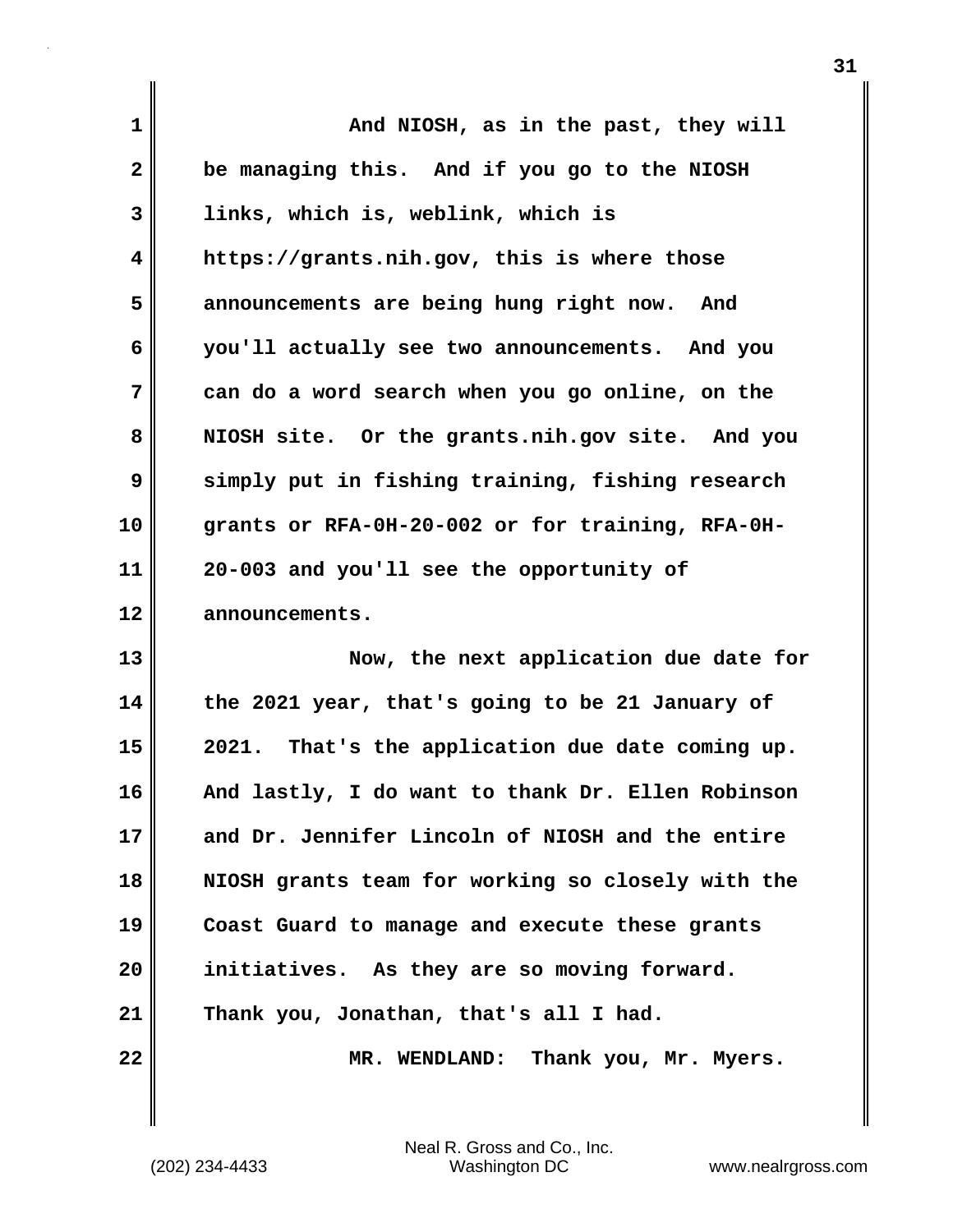| $\mathbf 1$  | I'd just like to give everybody a quick status    |
|--------------|---------------------------------------------------|
| $\mathbf{2}$ | update on the membership here and the Committee   |
| 3            | moving forward. We've talked about this in a      |
| 4            | couple admin meetings, for those that are joining |
| 5            | us as well. This Committee currently has 17       |
| 6            | members, it's established with 18. One member     |
| 7            | declined to participate, so that's the reason why |
| 8            | it currently stands at 17.                        |
| 9            | This Committee will be disestablished             |
| 10           | on December 4th of this year, of 2020. And so     |
| 11           | there is just a few months left in the calendar   |
| 12           | year for this Committee. And there's going to be  |
| 13           | a new National Commercial Fishing Safety Advisory |
| 14           | Committee established under a new charter. And    |
| 15           | all members, all 18 members, will be reapplying   |
| 16           | for each of those positions.                      |
| 17           | So we currently have a notice, federal            |
| 18           | register notice out. And we will be putting a     |
| 19           | new federal register notice out for those         |
| 20           | positions as well. And the reason for that is,    |
| 21           | because we didn't get a full complement, people   |
| 22           | to fill those two position since the last two     |
|              |                                                   |

(202) 234-4433 Washington DC www.nealrgross.com Neal R. Gross and Co., Inc.

 $\mathbf{I}$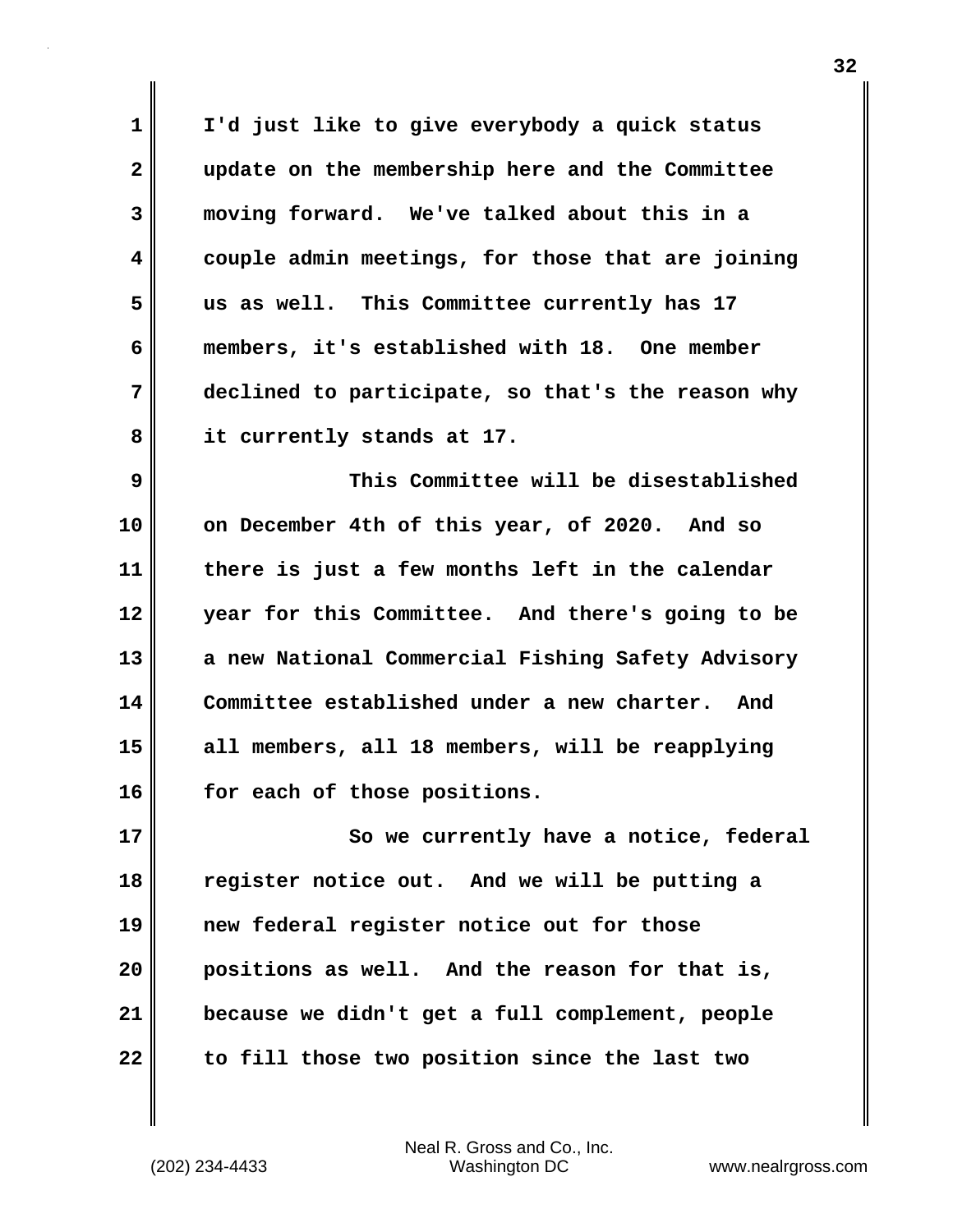**1 times that we put the notice out, so we'll be 2 seeking further applicants as we move forward 3 towards the end of the year.**

**4 We will appoint that when that occurs, 5 we will provide a notice to all the members, and 6 the federal register notice will hit the street. 7 So just wanted to give you an update on that. 8 Again, the new committee will be called the 9 National Commercial Fishing Safety Advisory 10 Committee. And if I've left anything out, 11 Melanee, I think maybe you might want to chime in 12 here with a little bit of the information. 13 MS. LIBBY: Hey, Jonathan, is it my 14 turn to talk about the update on FACAs? 15 MR. WENDLAND: Yes, that's the spot 16 right here. 17 MS. LIBBY: Okay. 18 MR. WENDLAND: We're just bringing 19 your presentation up right now. 20 MS. LIBBY: Okay, thank you. Over. 21 MR. WENDLAND: Yes. 22 MS. LIBBY: Good afternoon, everyone.**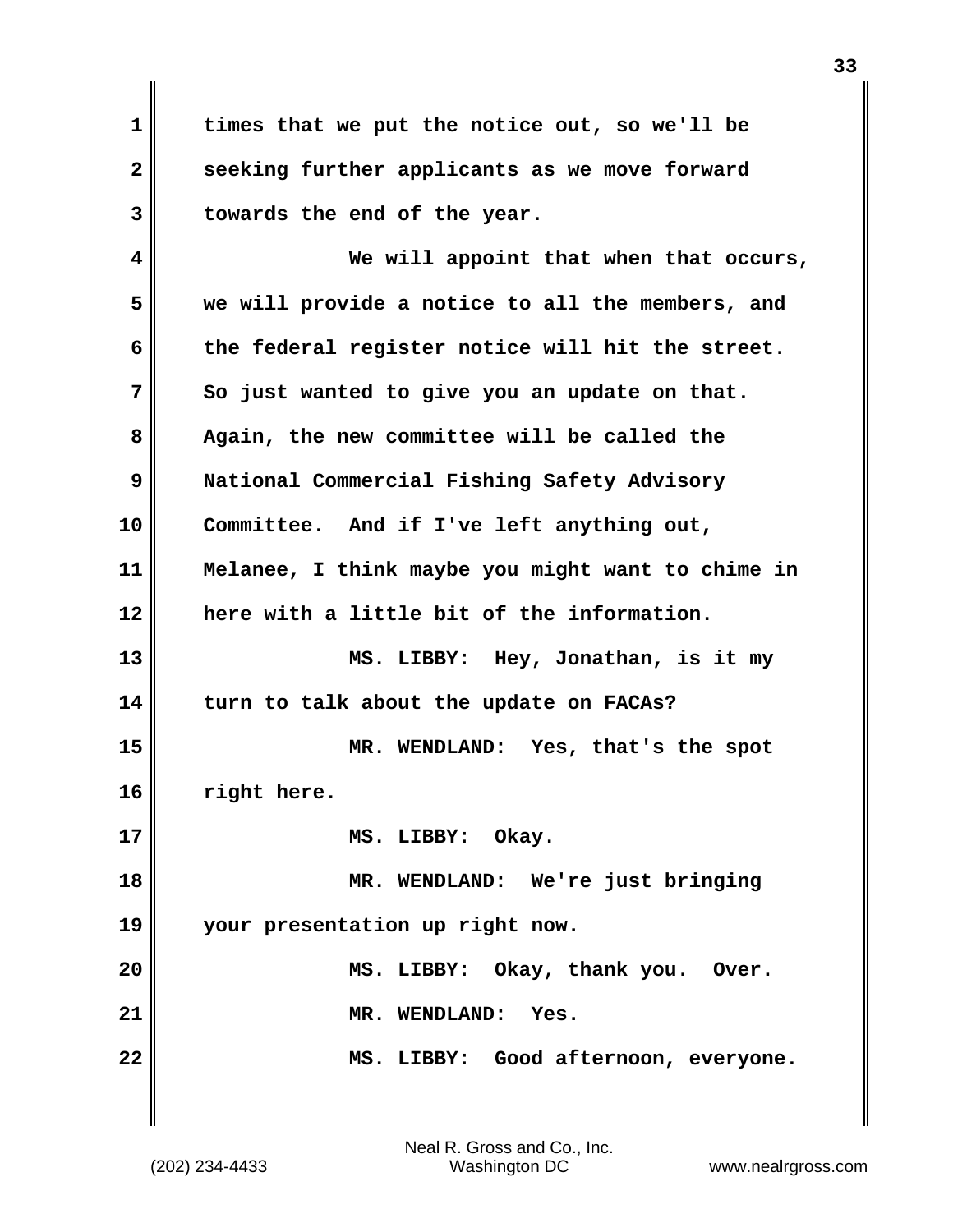**1 Oh, go ahead, Jonathan. 2 MR. WENDLAND: Nope, you have the 3 floor, Melanee. Go ahead. 4 MS. LIBBY: Okay, thank you. Good 5 morning, good afternoon all. Mr. Chairman, 6 Members of the Committee and public. Can 7 everyone hear me? 8 MR. WENDLAND: We hear you loud and 9 clear. 10 MS. LIBBY: Thank you. My name is 11 Melanee Libby, who is currently serving as the 12 Coast Guard Federal Advisory Committee Group 13 Officer. This afternoon I'm going to give you 14 just a brief update on the current status of the 15 Commercial Fishing Safety Advisory Committee and 16 the National Commercial Fishing Safety Advisory 17 Committee. 18 Angel, next slide please. The Frank 19 LoBiondo Coast Guard Authorization Act of 2018 20 replaced the nine Coast Guard Federal Advisory 21 Committees with similar committees. Including 22 the Commercial Fishing Safety Advisory Committee.**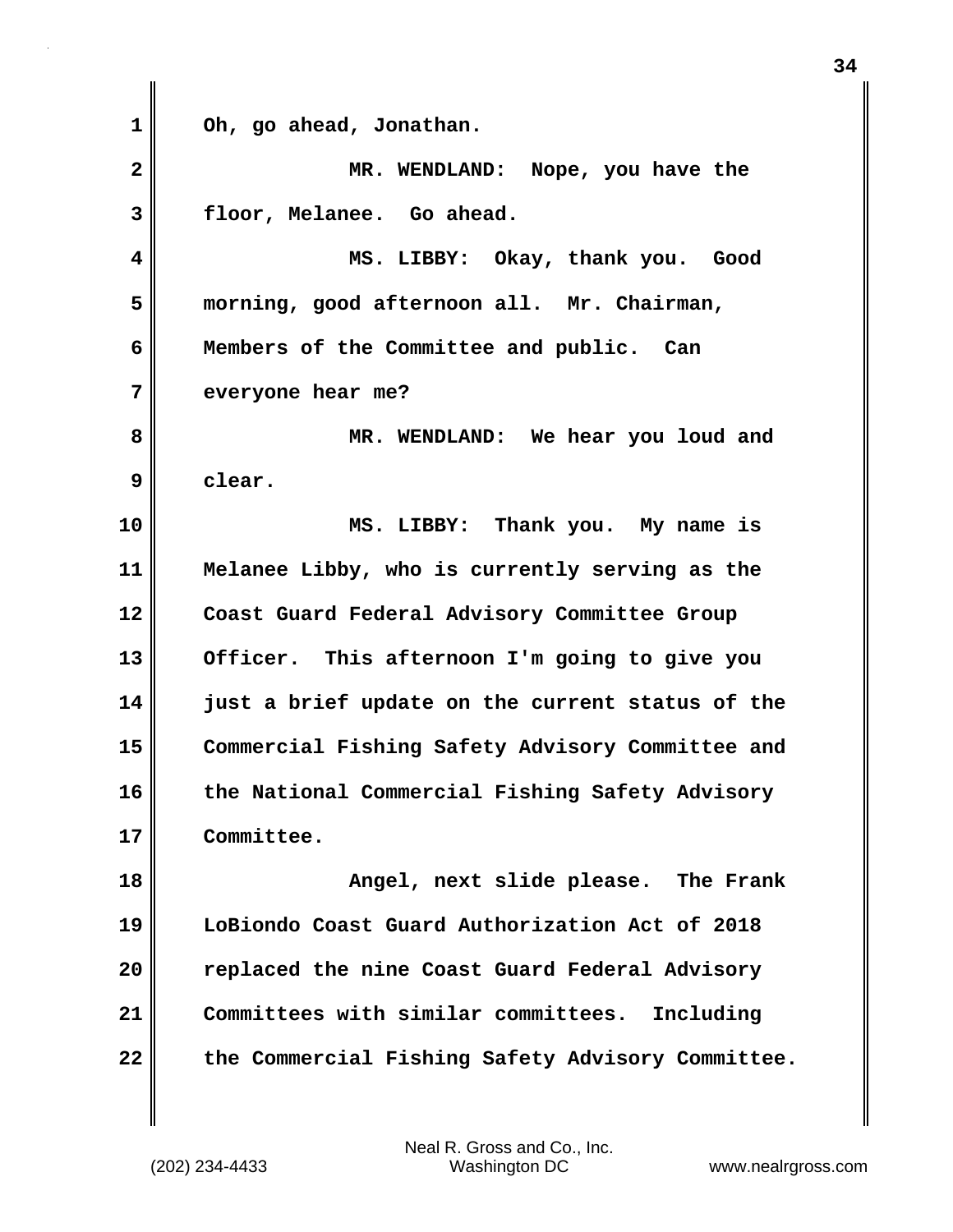| 1            | Like Jonathan said, the extension of               |
|--------------|----------------------------------------------------|
| $\mathbf{2}$ | the CFSAC to operate until December 4th complies   |
| 3            | with the section 601(d) of the Coast Guard         |
| 4            | Authorization Act. To comply with the Act, our     |
| 5            | nine committees must file charters, and need to    |
| 6            | solicit nominations for the members to be          |
| 7            | appointed by the Secretary. Currently that         |
| 8            | effort is in progress. And the Coast Guard has     |
| 9            | already prioritized this effort and will continue  |
| 10           | to work with our FACAs and the HSCMO to ensure     |
| 11           | the committees function fully.                     |
|              |                                                    |
| 12           | Current CFSAC, like Jonathan said,                 |
| 13           | will be dissolved on December 4th, 2020 and it     |
| 14           | will be replaced when the National Commercial      |
| 15           | Fishing Safety Advisory Committee, or CFSAC, is    |
| 16           | established.<br>Currently the HS is in the process |
| 17           | of filling the National Commercial Fishing Safety  |
| 18           | Advisory Committee Charter. Like Jonathan          |
| 19           | mentioned, the Coast Guard initially solicited     |
| 20           | for all 18 members via the federal register        |
| 21           | notice from February 21 to April 21, 2020.         |

 $\mathbf{I}$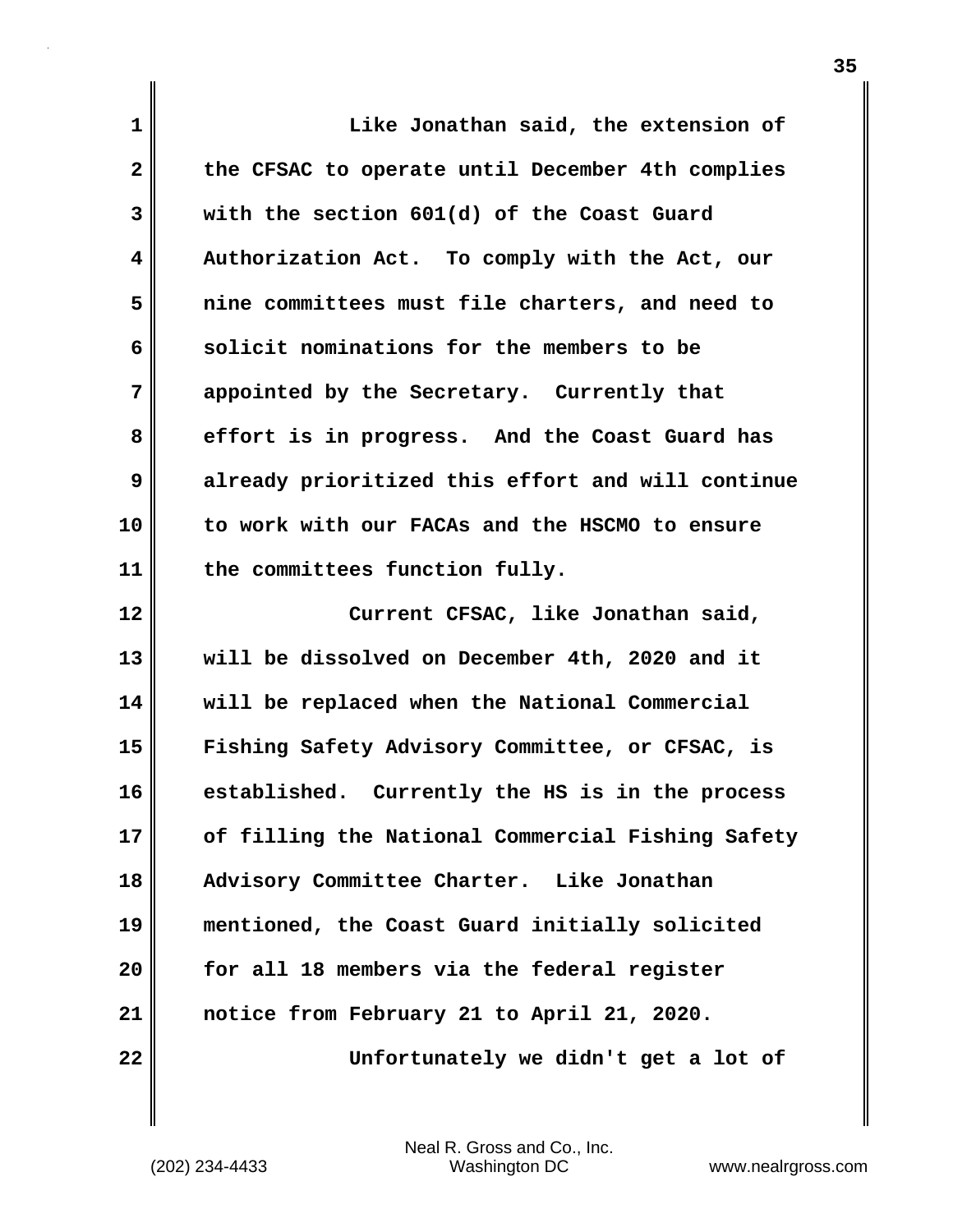| 1  | applications, and on June 1st, 2020 we advertised |
|----|---------------------------------------------------|
| 2  | another notice to extend the vacancy until July   |
| 3  | 31st, 2020. We are now in the process of the      |
| 4  | third solicitation notice and we will publish     |
| 5  | that soon. The Coast Guard is asking your         |
| 6  | support to disseminate the vacancy to all the     |
| 7  | CFSAC stakeholders, so we'll be able to fill in   |
| 8  | those 18 vacancies. If you have any questions,    |
| 9  | this concludes my presentation. Over.             |
| 10 | MR. WENDLAND: Thank you, Melanee. We              |
| 11 | will open it up for quick questions. If anybody   |
| 12 | has any questions on the new committee or any of  |
| 13 | the FACA information that Melanee just spoke      |
| 14 | about.                                            |
| 15 | MS. LIBBY: Yes, Mr. Boehmer, go                   |
| 16 | ahead.                                            |
| 17 | MR. WENDLAND: Mr. Boehmer, I'm not                |
| 18 | sure if you're on mute or not. If you had a       |
| 19 | question. You don't need to raise your hand at    |
| 20 | this point in time on MSB, you can just speak     |
| 21 | out. It's interactive and it's through Robert's   |
| 22 | rules, so --                                      |

 $\mathbf{I}$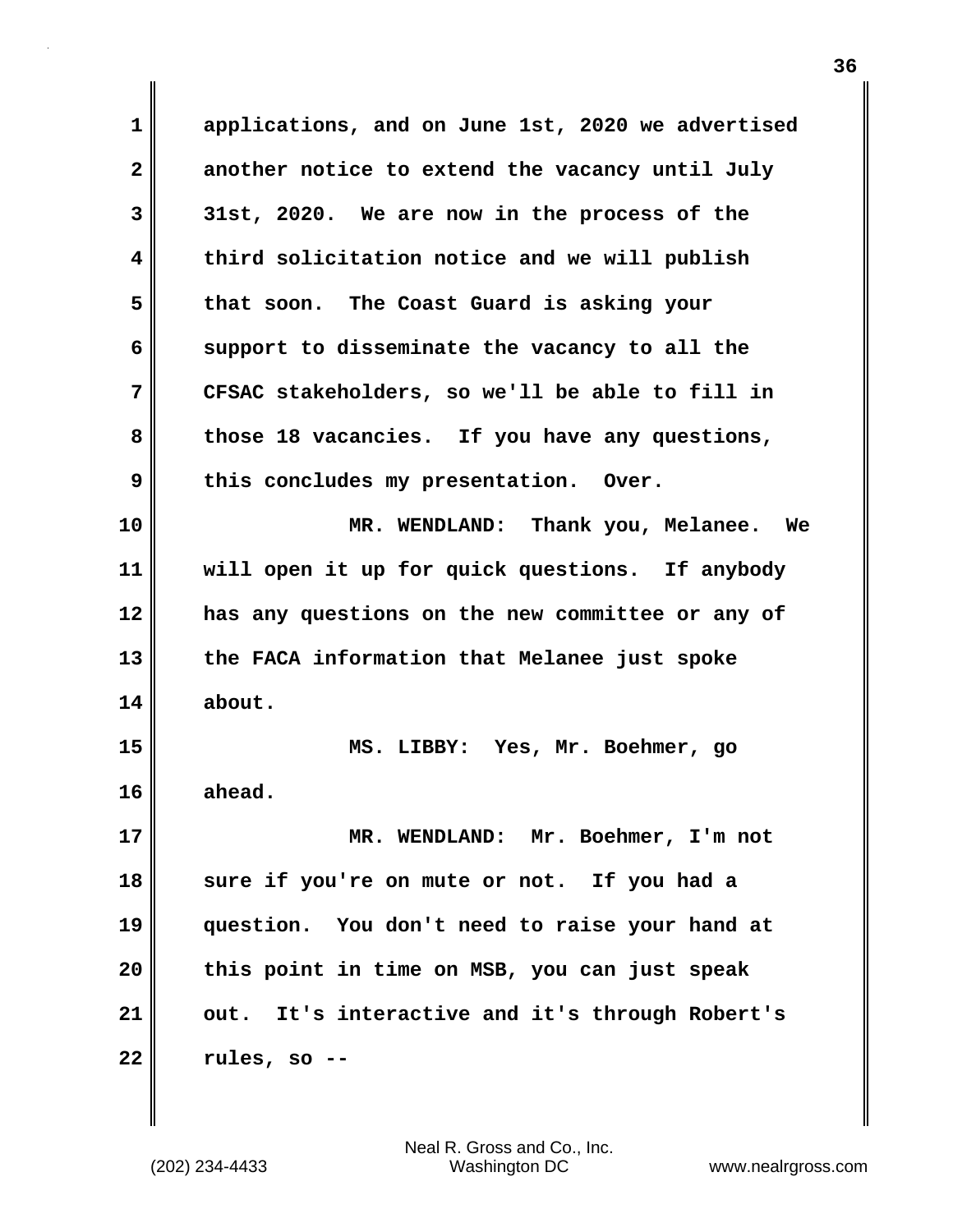| $\mathbf 1$  | MR. BOEHMER: Okay.                                |
|--------------|---------------------------------------------------|
| $\mathbf{2}$ | MR. WENDLAND: -- if you have a                    |
| 3            | question go ahead.                                |
| 4            | MR. BOEHMER: Yes. Kris Boehmer here.              |
| 5            | I just have a question, Ms. Libby. If I           |
| 6            | understand what you just said, that during the    |
| 7            | first few solicitations you had some people apply |
| 8            | but not all, if we are looking to help get people |
| 9            | to apply for the positions that haven't been      |
| 10           | filled, can you tell us which areas you're        |
| 11           | needing applicants from so we can kind of reach   |
| 12           | out to people and encourage them to apply?        |
| 13           | MS. LIBBY: Sure, Mr. Boehmer.                     |
| 14           | MR. WENDLAND: Yes, I can --                       |
| 15           | MS. LIBBY: Go ahead, Jonathan.<br>I               |
| 16           | defer that question to Jonathan, Mr. Boehmer, but |
| 17           | thank you for your question.                      |
| 18           | MR. WENDLAND: Yes.<br>Thank you,                  |
| 19           | Melanee, thank you, Kris. Yes, I can say that     |
| 20           | the positions that weren't filled were the        |
| 21           | commercial fisherman. So, again, we're going to   |
| 22           | be putting out an applicant for all positions     |

**37**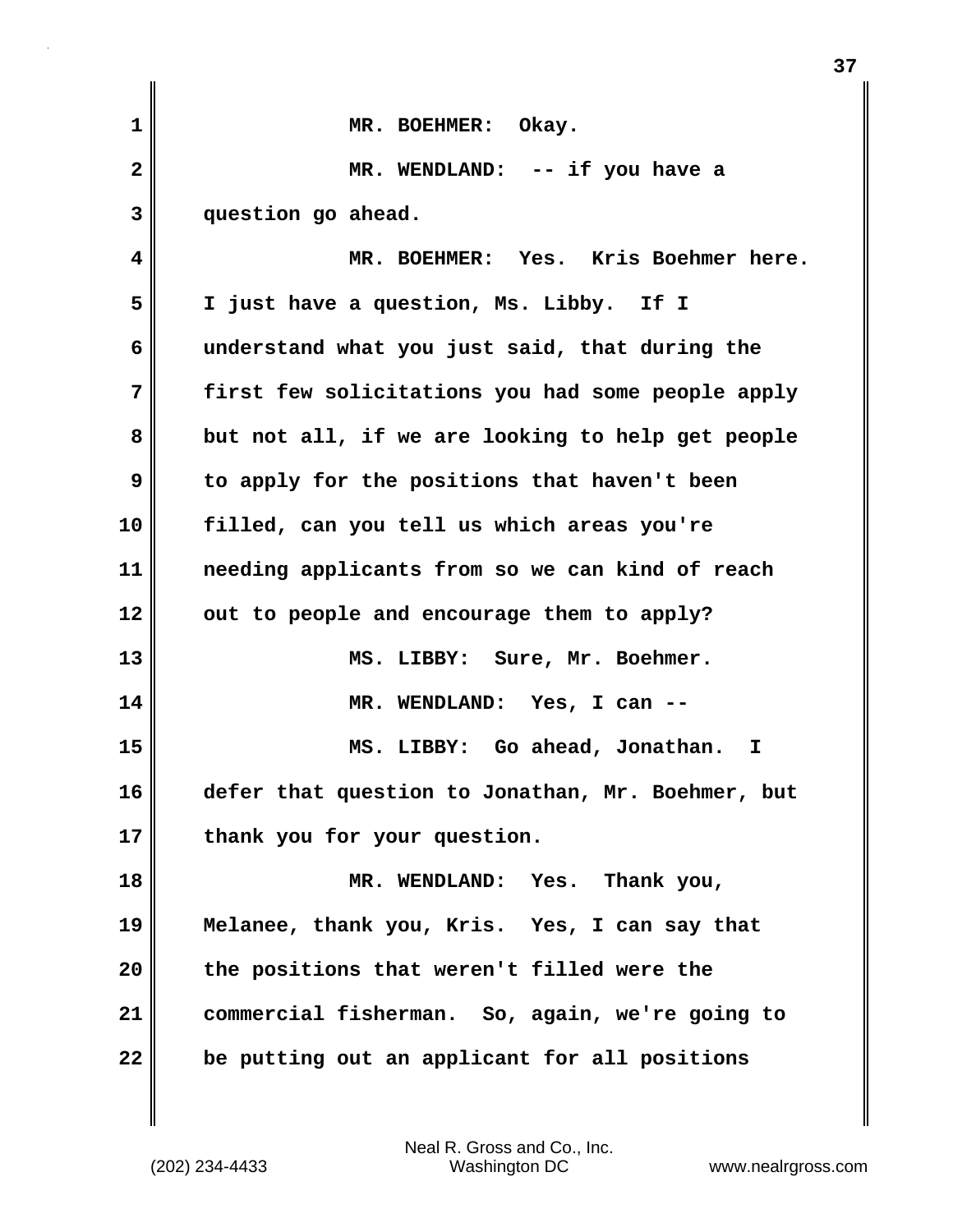**1 though. But we came up short in the commercial 2 fishing applicant position. So, the federal 3 register will go out soon and it will be 4 requesting for all 18 positions, not just 5 commercial fisherman. But we did come up short 6 in those slots.** 7 || **Anybody else? 8 VICE CHAIR DAMERON: Hi, Melanee, it's** 9 Tom Dameron speaking. **10 MS. LIBBY: Hi, Tom. 11 VICE CHAIR DAMERON: How are you? Is 12 the new national committee going to operate any 13 differently than the current committee? 14 MS. LIBBY: Excellent question, Mr. 15 Dameron. No, it's the same. We operate on the 16 same. There are no changes, including the 17 membership. Same numbers, same FACA operations. 18 Over. 19 VICE CHAIR DAMERON: Thank you. 20 MR. WENDLAND: Does anybody else have 21 any questions in regard to the new committee or 22 any FACA questions? Okay, very good. Hearing**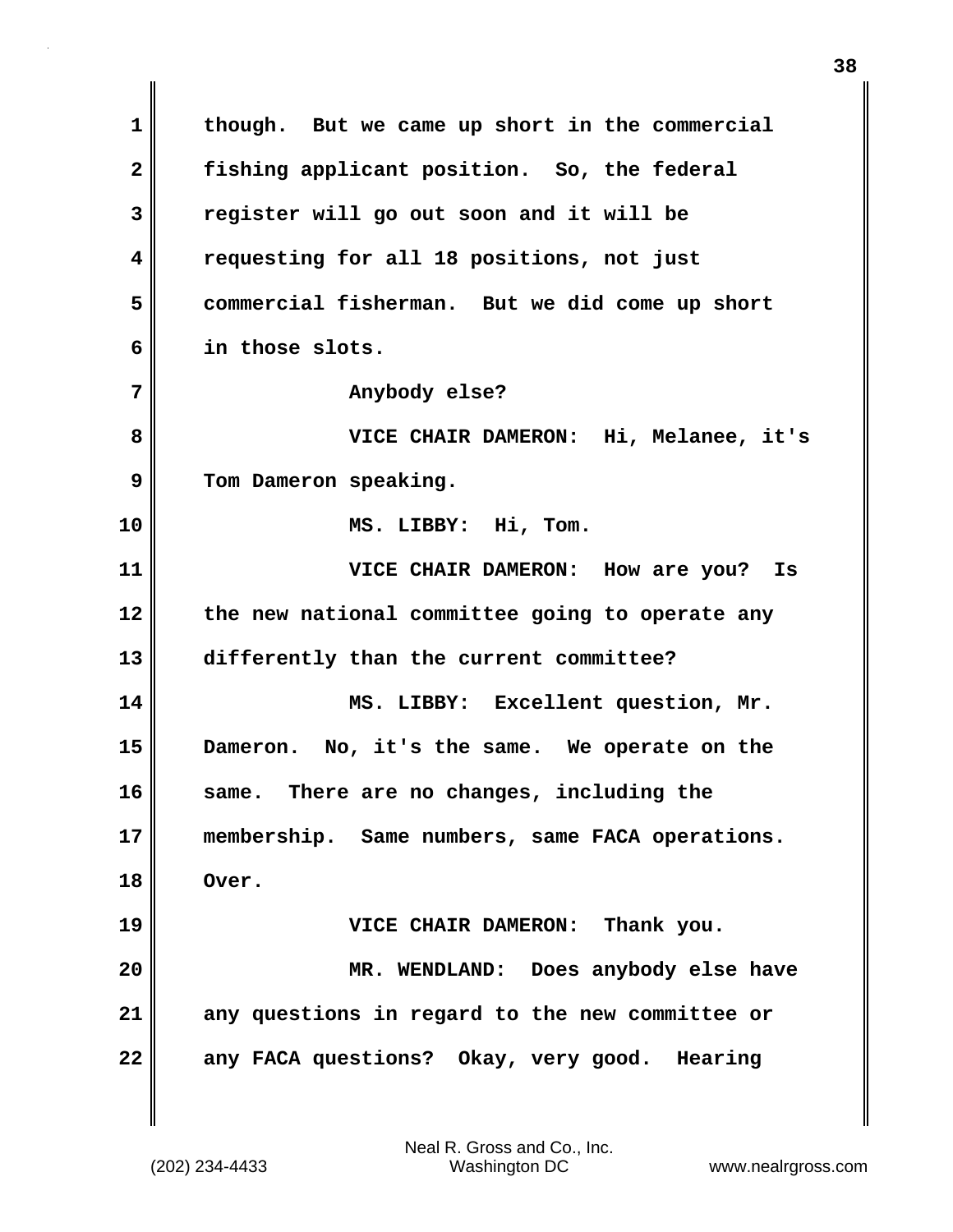| 1            | none, Mr. Arroyo, are you on the line?                |
|--------------|-------------------------------------------------------|
| $\mathbf{2}$ | MR. ARROYO: I am here.                                |
| 3            | MR. WENDLAND: Okay, very good. So at                  |
| 4            | this point in time we're going to be bringing up      |
| 5            | their presentation on AIS and pingers. We're          |
| 6            | going to try to get that on the screen for you.       |
| 7            | MR. ARROYO: Thank you.                                |
| 8            | MR. WENDLAND: And we will give you                    |
| 9            | the floor here. Dennis, is Mr. Arroyo. He is          |
| 10           | presenting from CG-NAV-2 and he's going to be         |
| 11           | speaking about AIS pingers. You have the floor,       |
| 12           | Mr. Arroyo. Thank you.                                |
| 13           | MR. ARROYO: Thank you very much.                      |
| 14           | Good day, everyone.                                   |
| 15           | As Jonathan mentioned, my name is                     |
| 16           | Jorge Arroyo, I work for the Office of Navigation     |
| 17           | Systems. I'm an AIS subject matter expert.<br>$I'$ ve |
| 18           | been involved with the AIS for the last 20 years.     |
| 19           | Particularly on the international level.              |
| 20           | I'm the one who drafted the AIS                       |
| 21           | regulations that you're abiding by today              |
| 22           | hopefully. And I'm here to give you an update on      |

 $\mathbf{l}$ 

**39**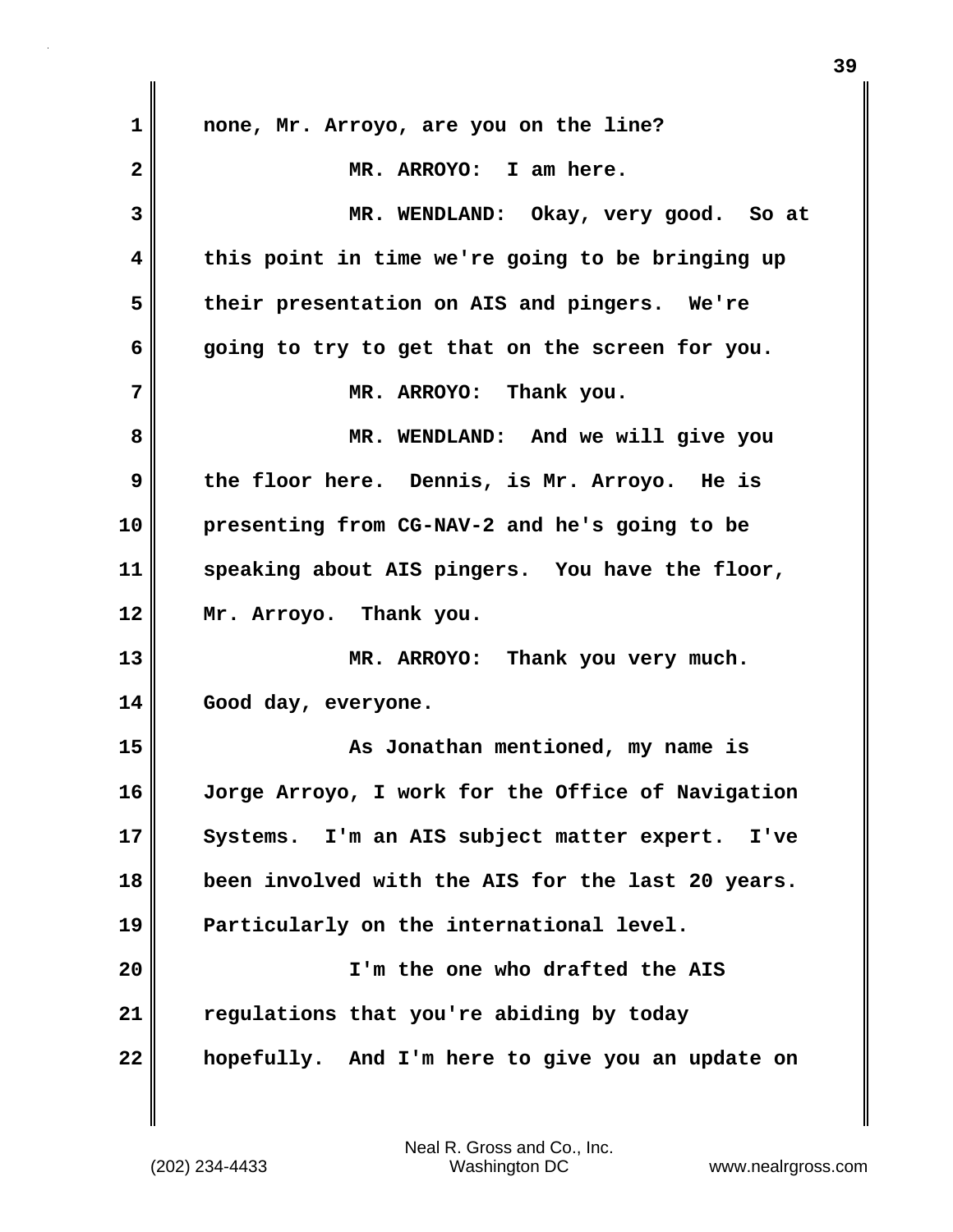| $\mathbf 1$ | issues going on, particularly with fish pingers.  |
|-------------|---------------------------------------------------|
| 2           | Next slide please. Next slide please.             |
| 3           | Thank you.                                        |
| 4           | So, two sessions ago in Seattle, much             |
| 5           | better times, I had the, previous slide please.   |
| 6           | I had the pleasure of giving the Committee an     |
| 7           | update on some AIS matters. Particularly fish     |
| 8           | pingers that was on your agenda there.            |
| 9           | And I explained to everybody back then            |
| 10          | that the issue was not only ours, but it was a    |
| 11          | world-wide issue impacting everyone.              |
| 12          | Particularly, mostly in the South China Sea,      |
| 13          | which is a picture there.                         |
| 14          | I'm giving you a graphical                        |
| 15          | representation of what it looks like for ships    |
| 16          | that were trying to navigate in that area when    |
| 17          | about 80 percent of those little blips, that you  |
| 18          | see on the screen, are AIS fish pingers.          |
| 19          | Next slide. I inform you then that                |
| 20          | this is a matter that was being addressed and     |
| 21          | studied by the International Telecommunications   |
| 22          | Union, which is the body that regulates all radio |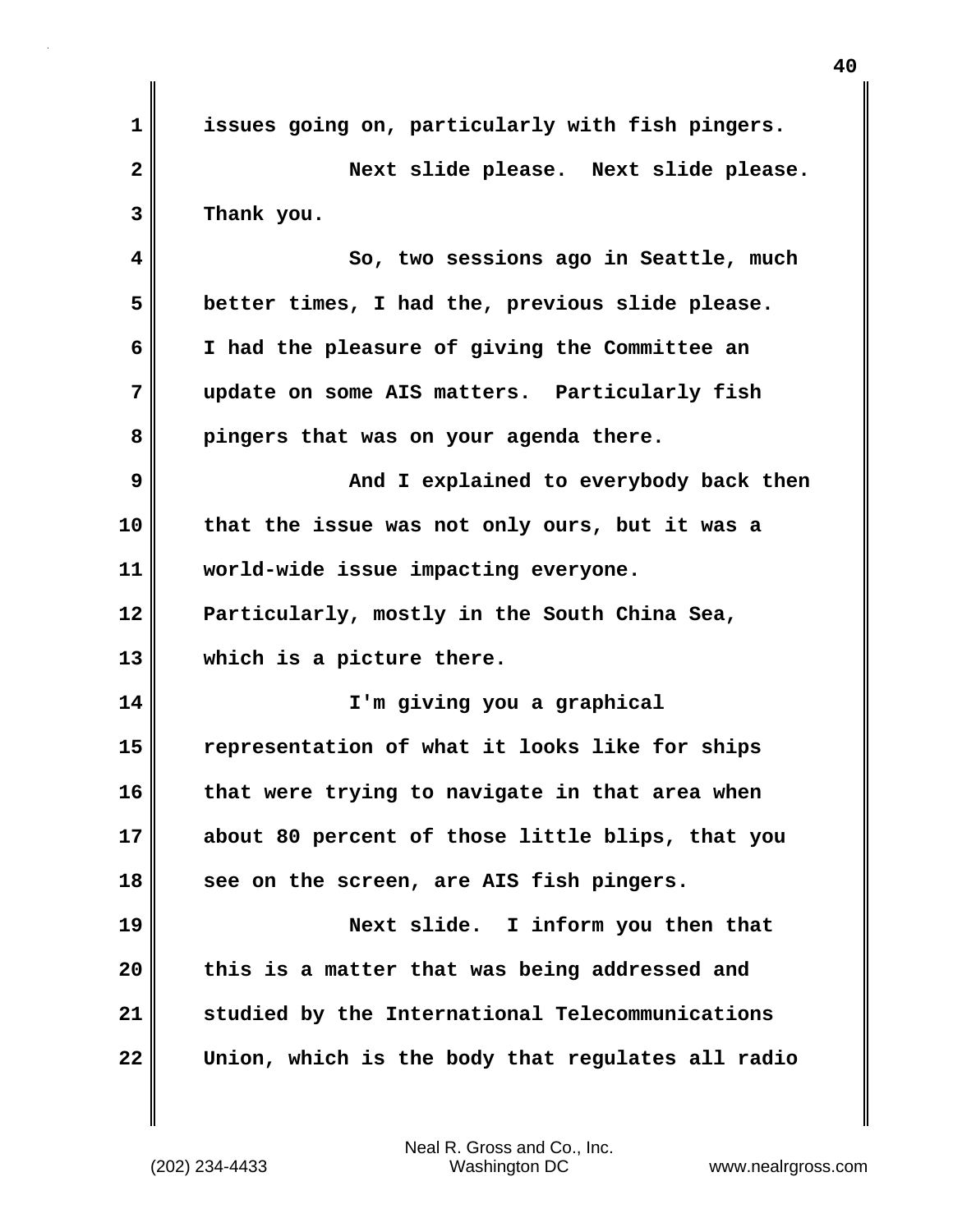**1 matters world-wide. They put a study group 2 together to look at, not only fish pingers but a 3 whole host of other devices that have been 4 broadcasting on AIS, that they all bundle up into 5 the new term called autonomous marine radio 6 devices.**

**7 Next slide. So I'm pleased to inform 8 you that they have concluded their studies. And 9 last October they published their recommendation. 10 Recommendation M-2135 regarding the techno 11 characteristics of autonomous marine radio 12 devices and synopsis.**

**13 What it says is, it defines what an 14 ANMRD is, which is a mobile station that operates 15 at sea, that transmits independently of a ship or 16 a shore station. They catalogue them into two 17 different groups.**

**18 Group A, which are those devices which 19 enhance navigation. And it recognized two, only 20 two devices. Which are the Class M Man Overboard 21 devices and the new Mobile Aids to Navigation 22 devices that the International Association**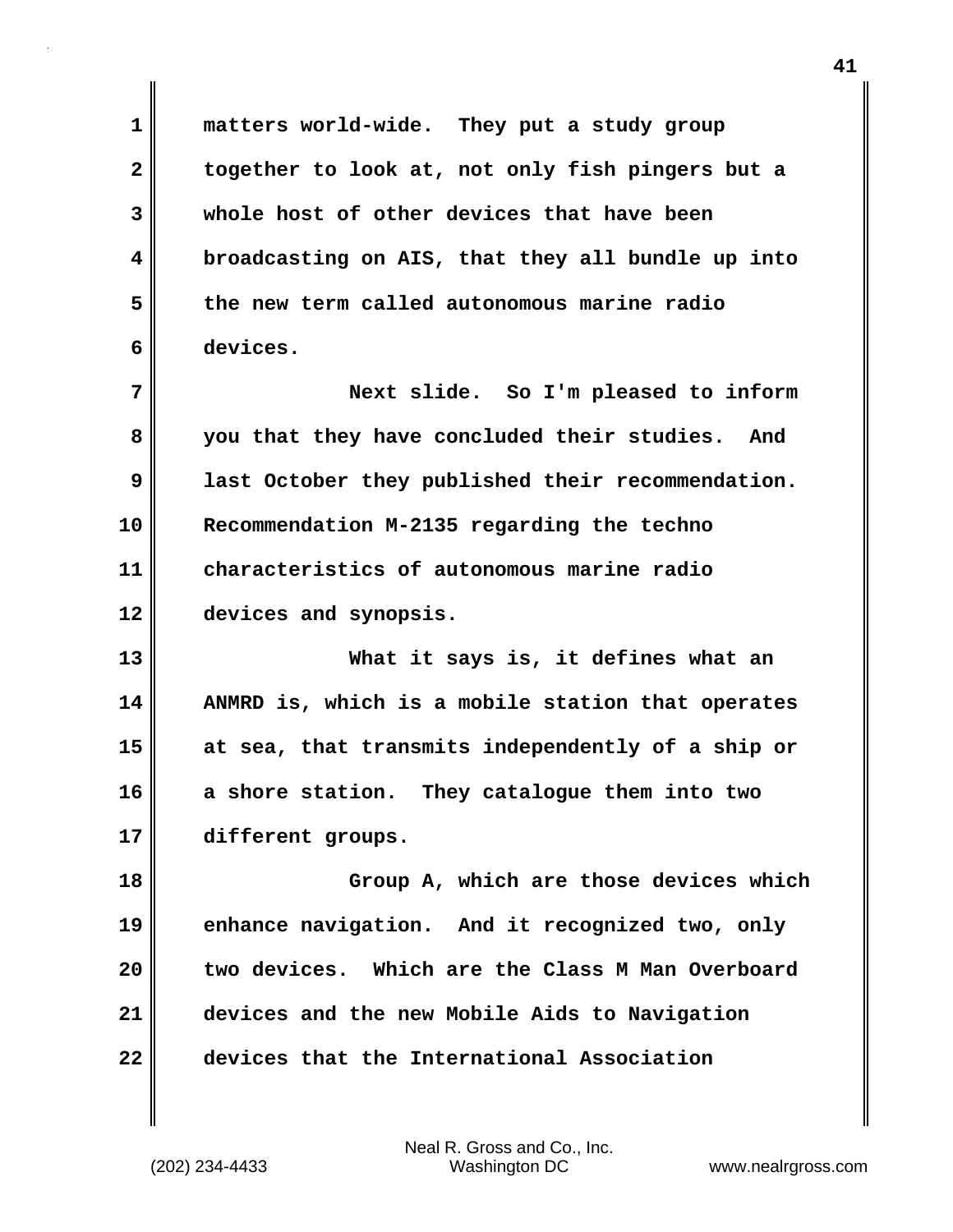**1 Lighthouse Authorities is developing as we speak. 2 And then a Group B device, which is a 3 device that does not enhance safety navigation, 4 does not concern navigation or compliment BTS. 5 And for these particular devices they are to not 6 operate on the AIS channels. 7 And has particular technical 8 characteristics that they need to abide by. 9 Which include transmitting at less than a hundred 10 milowatts, at less than at ten percent duty 11 cycle, at broadcasting at less than ten 12 milliseconds, excuse me, 100 milliseconds, have 13 an integral antenna that's no greater than one 14 meter, and no higher than one meter, have a 15 protected power switch and a transmit indicator 16 in the unit itself, can operate both on wide and 17 narrow-band VHF channels. 18 And the World Radio Council, also that 19 met last fall, has designated VHF Channel 6 for 20 their operation. And they're to operate on a**

**21 non-interfere, non-protection mode on that 22 frequency.**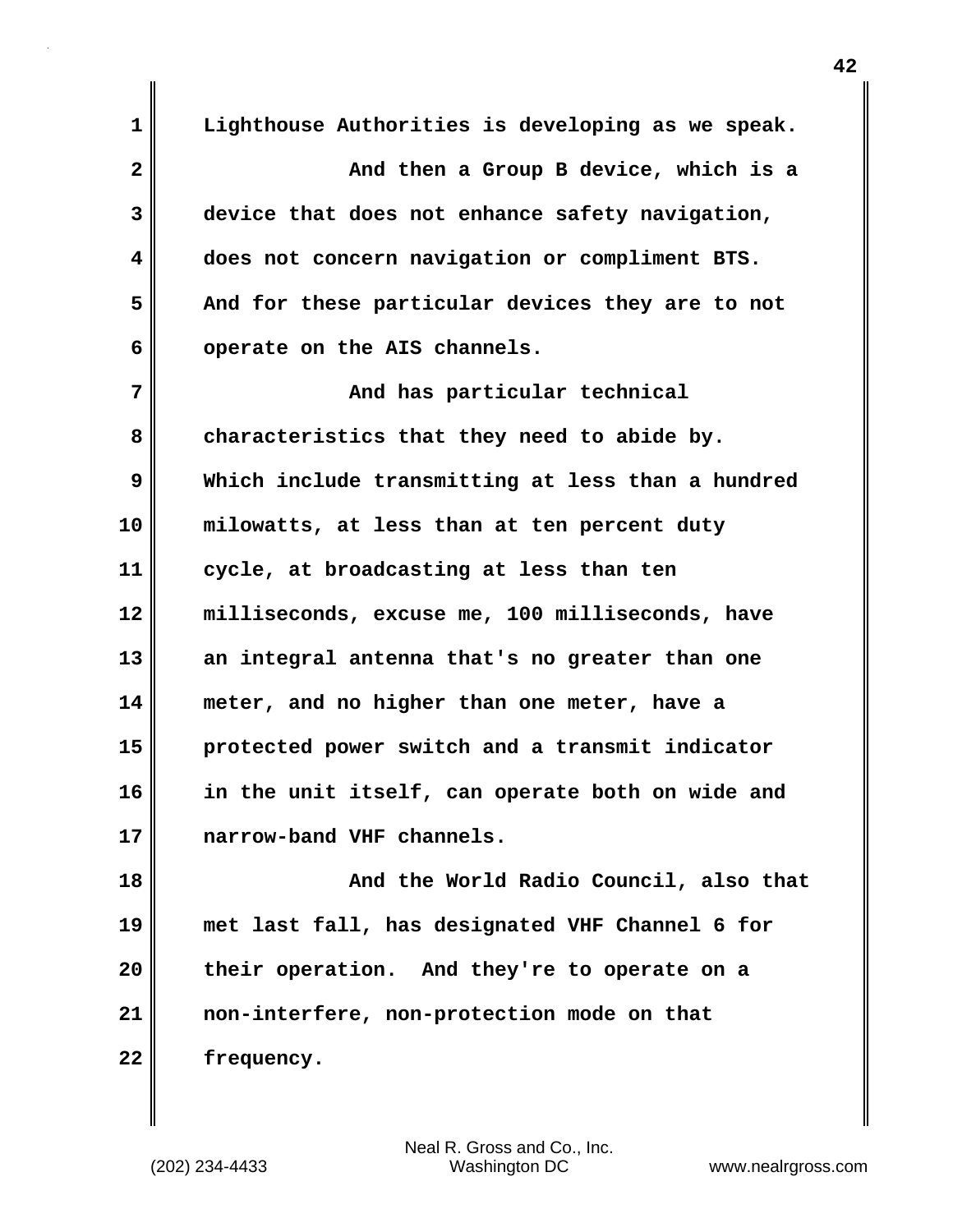| $\mathbf 1$  | And this technically would be where                 |
|--------------|-----------------------------------------------------|
| $\mathbf{2}$ | fish pingers would now fall into should they        |
| 3            | continue to be made available for sale and being    |
| 4            | properly type certified for their use.              |
| 5            | So the next action that will happen on              |
| 6            | this is getting together with industry to go        |
| 7            | ahead and, one, publicize this and then work on a   |
| 8            | technical standard or devices to meet so they can   |
| 9            | be tested to these requirements that I just         |
| 10           | mentioned to you. And that's the, currently the     |
| 11           | way that we are moving forward on this item.<br>And |
| 12           | we'll be working with the FCC to work on the type   |
| 13           | certification processes for these devices.          |
| 14           | As I mentioned to you last session,                 |
| 15           | the big issue that we have here, particularly       |
| 16           | with the AIS, is that the AIS channels are very     |
| 17           | finite. There is only 25, 2,250 slots available     |
| 18           | for transmissions, so when we have a plethora of    |
| 19           | additional devices occupying those slots, they're   |
| 20           | just taking slots away from vessels that need to    |
| 21           | rely upon those transmissions for collision         |
| 22           | avoidance purposes.                                 |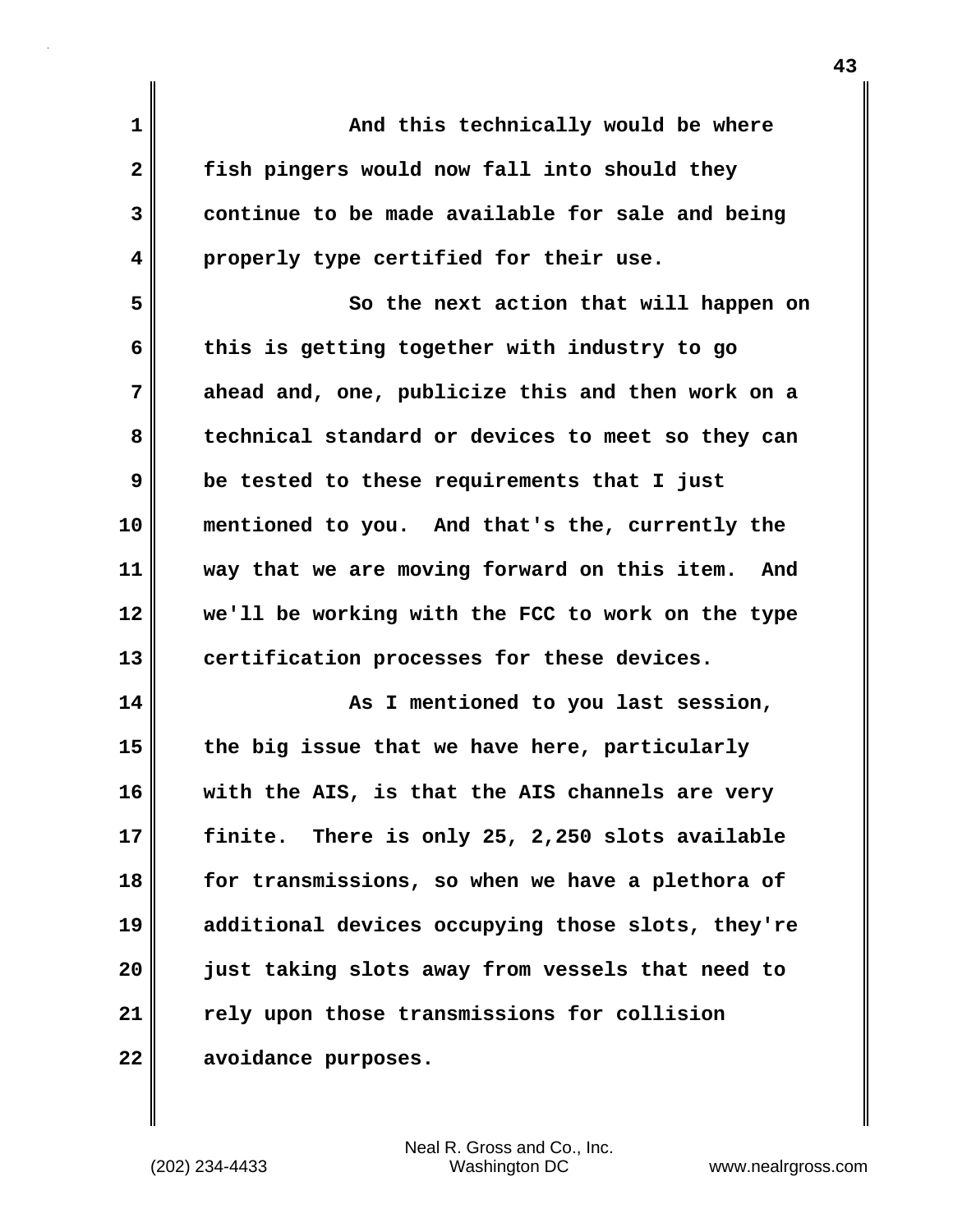| $\mathbf 1$    | So it's just very untenable to be able            |
|----------------|---------------------------------------------------|
| $\overline{2}$ | to operate additional devices on these channels   |
| 3              | that are already being very congested with vessel |
| 4              | traffic. So that's kind of where we're at on      |
| 5              | that.                                             |
| 6              | So, next slide. With that I conclude              |
| 7              | my presentation and I'm open to comments. Or      |
| 8              | questions. Seeing none, thank you very much.      |
| 9              | CHAIR WOODLEY: This is Chris Woodley              |
| 10             | here. I did have one question.                    |
| 11             | What's the timeline for industry                  |
| 12             | outreach and what venues are you considering?     |
| 13             | MR. ARROYO: Well, I mean, well,                   |
| 14             | unfortunately, the industry that's putting out    |
| 15             | these illegitimate fish pingers out there I doubt |
| 16             | will be involved. And my guess is that they will  |
| 17             | continue to inundate the market with that.        |
| 18             | Oh, I guess I should add.<br>$\mathbf{I}$         |
| 19             | apologize. That we have been working with the     |
| 20             | FCC on this matter.                               |
| 21             | The FCC has put out a enforcement                 |
| 22             | notice prohibiting their use in the United        |
|                |                                                   |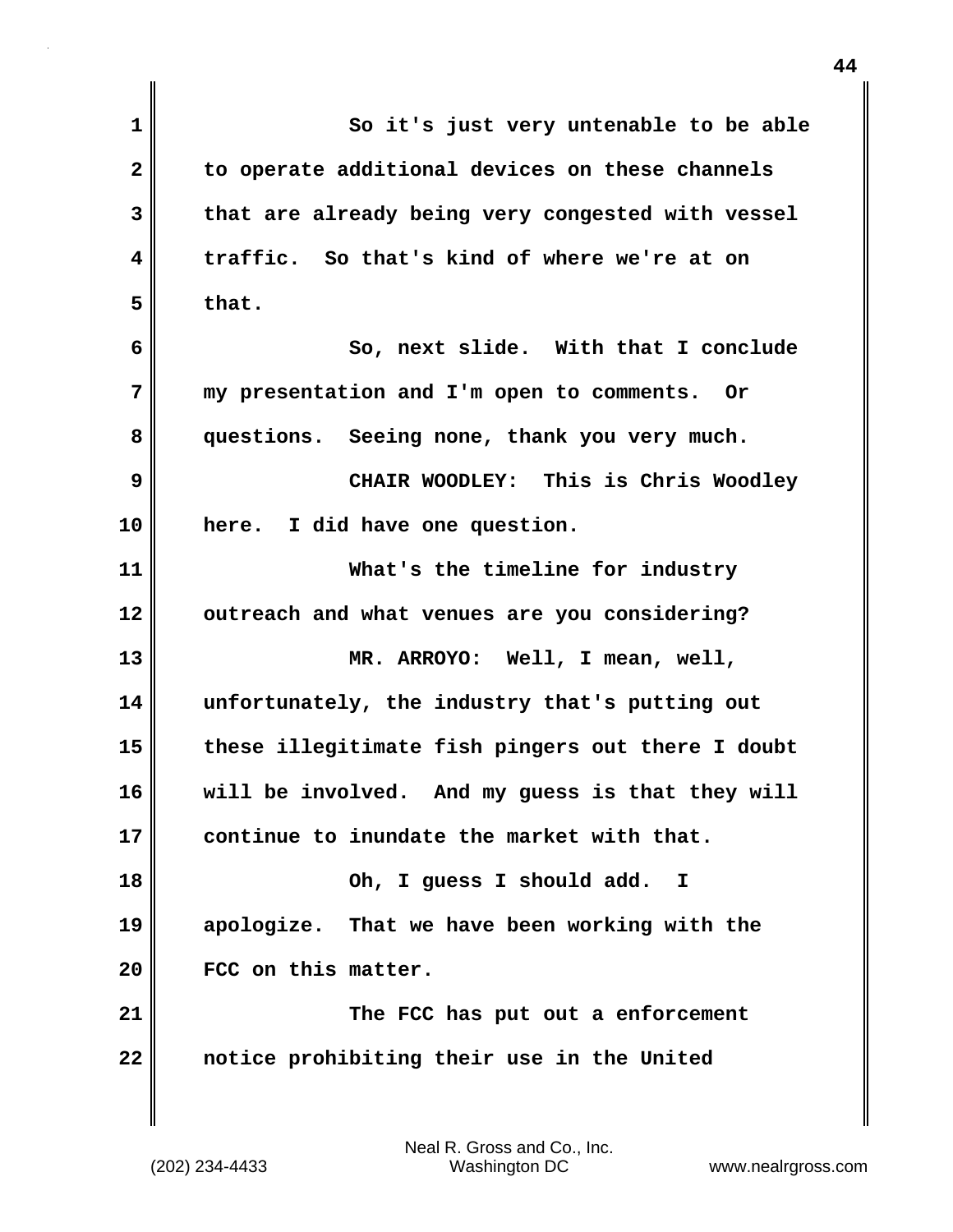**1 States. And we've done pretty good at getting 2 Amazon and Ebay to get them off their websites 3 for sales. And so we've been dealing with it 4 there. 5 And we'll probably be moving up with 6 some enforcement action if we continue to see 7 some, which are still continuing to see, to go** 8 ahead and move on that front. **9 The legitimate manufacturers, who are 10 primarily existing as manufacturers, they've been 11 well aware of the work that's been going on, on 12 this matter. And they've contributed to the 13 process in creating the ITU recommendations and 14 the technical characteristics that I mentioned 15 there for these devices. 16 So, my guess is that they will start 17 moving smartly on that. It doesn't really take 18 much to want to re-purpose and ask the device to 19 go ahead and do that, or create new devices out 20 there to go ahead and do that. 21 What's going to take us a little bit 22 longer is creating a test standard for**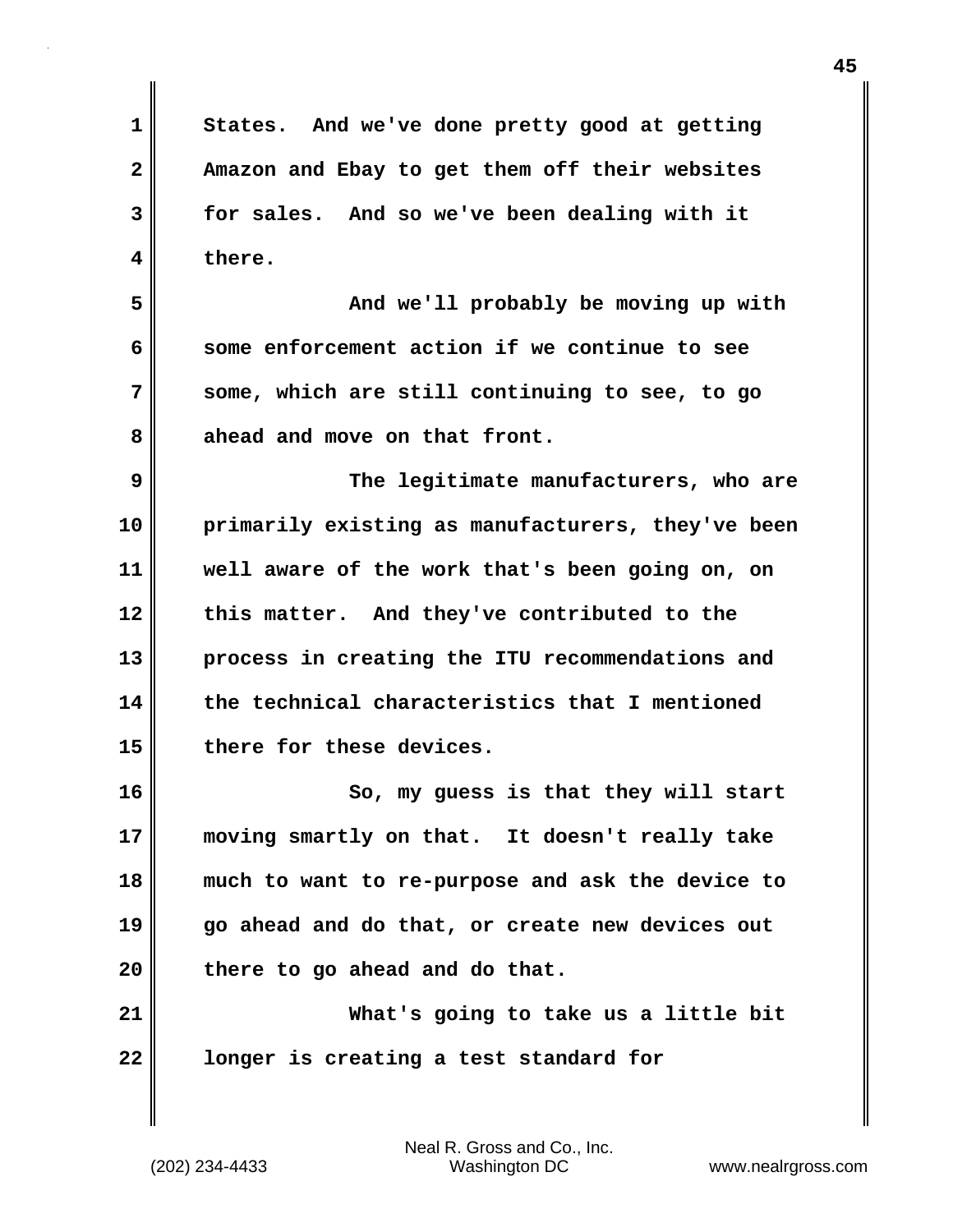**1 certification purposes, which will, we haven't 2 determined yet whether we will be able to do that 3 here nationally with the radio technical 4 services, the Radio Technical Commission for 5 Maritime Services, RTCM, or whether it's 6 something that we pursue with the International 7 Electrical Technical Commission, which is the 8 body that does all the test standards for AIS 9 equipment.**

**10** So that has yet to happen. If we go **11 to RTCM and they're willing to take on this work, 12 I envision that they'll be able to put out a test 13 standard, probably within a matter of a year.**

**14 If you go to IAC that takes a little 15 bit longer. It probably would take us anywhere 16 between 18 months to two years to have a test 17 standard.**

**18 But in the interim, if there is a 19 legitimate and respectable manufacturer who wants 20 to bring these to market, I'm sure that the FCC 21 would entertain waywards in that regard. And we 22 would support waywards in that regard if the**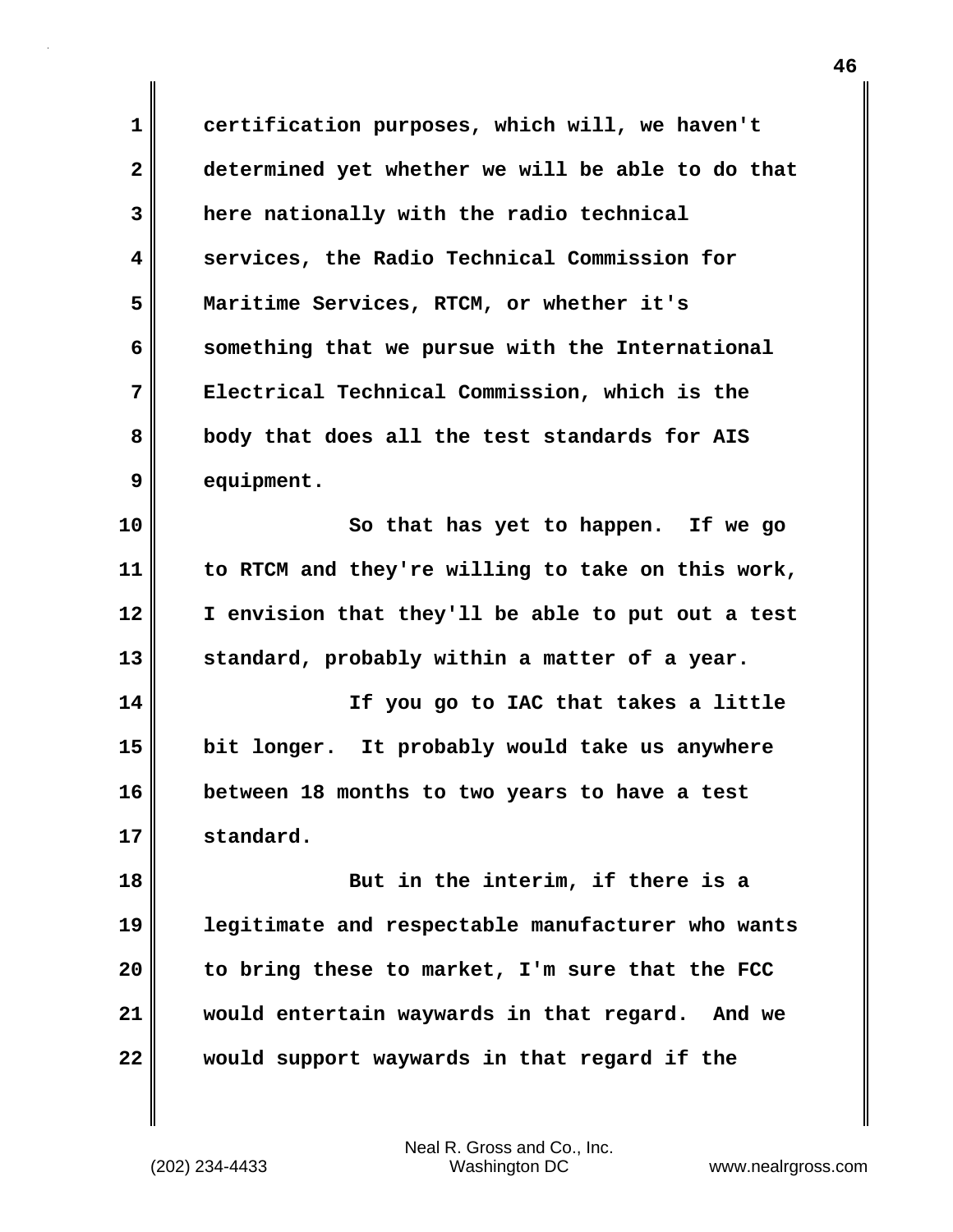**1 equipment that they're presenting to us meets the 2 technical standards that I discussed here 3 previously. 4 So I'd say out best bet though, we can 5 probably see them in the marketplace by end of 6 next year. It would be accelerated and probably 7 more likely 2022. 8 Is there anyone else? 9 MR. WENDLAND: Thank you, Jorge. 10 MR. ARROYO: Thank you, Chris. Anyone 11 else? Thank you very much. 12 MR. WENDLAND: Thank you, Jorge, 13 appreciate that. Also thank you for jumping the 14 spot there with the presentation to the core 15 datas and trying to buy a little time. 16 Is D17 or D13 online? D17 -- 17 MR. WILWERT: D17 is on the line, 18 Jonathan. 19 MR. WENDLAND: Okay. But D13, thanks, 20 Scott. Okay. So, hopefully everyone had a 21 chance to look at the presentations online. 22 Did anybody have any questions, if any**

**47**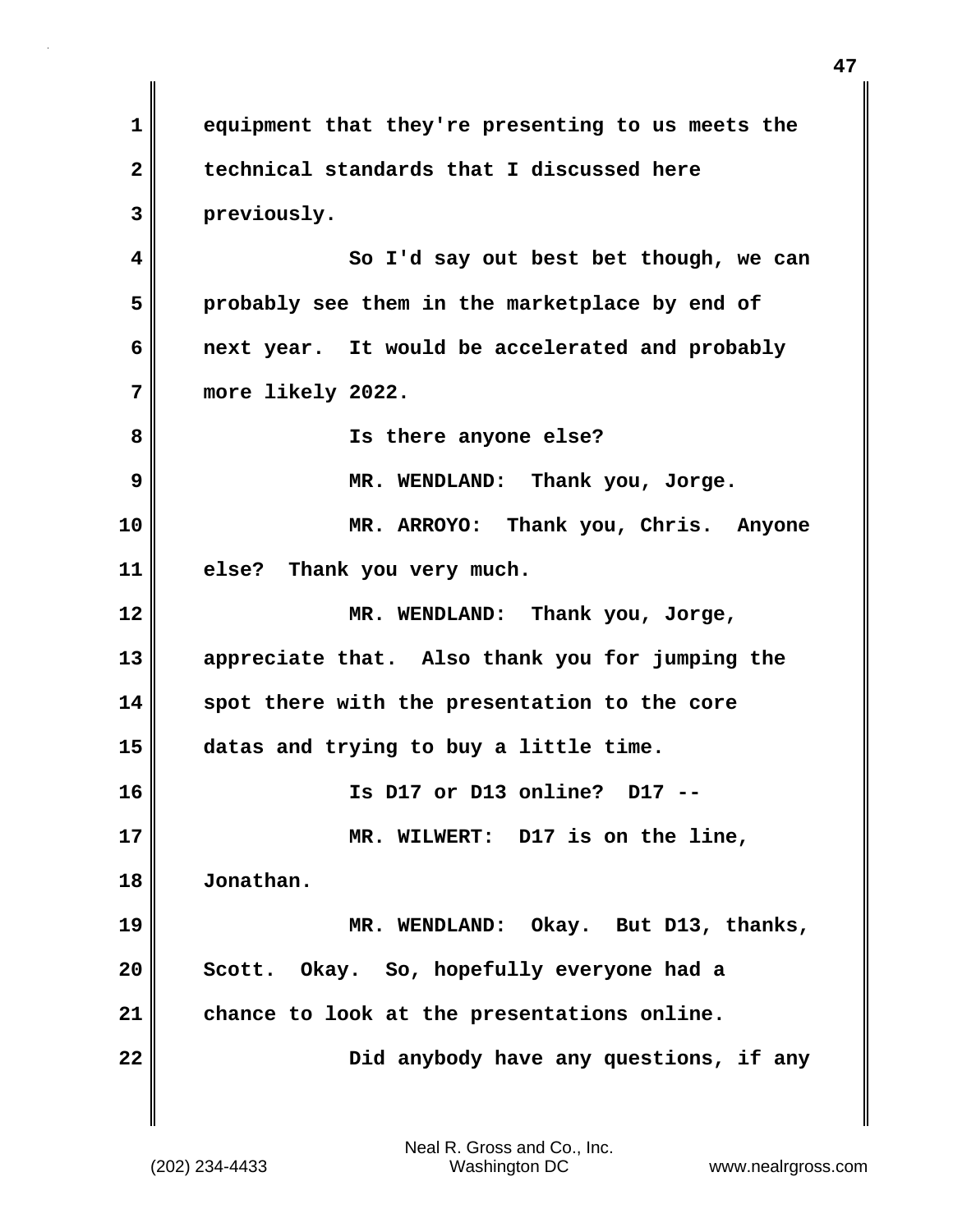**1 of the members have any questions with any of the 2 presentations that were put up on our website, at 3 this point in time we have the coordinators, all 4 but D13 and D8, on the lines. If you have any 5 questions on there, we'd open up the floor to any 6 questions on the presentation. 7 If you're on mute, there is one more 8 opportunity. Any questions on the district 9 coordinator presentations? 10 Okay. Well, hearing none, at this 11 point in time I'd like to turn it over to Mr. 12 Myers. And, Mr. Myers, you have the floor. And 13 talking about the at-risk commercial fishing 14 boats. 15 MR. MYERS: Thank you, Jonathan. And 16 hello to everyone again. 17 Joe Myers here with CVC-3. And I want 18 to give you a quick briefing on the new work 19 instruction that we have just recently released 20 targeting high-risk or at-risk fishing vessels. 21 As recently communicating by our Coast 22 Guard Maritime's Comments Blog, the Coast Guard**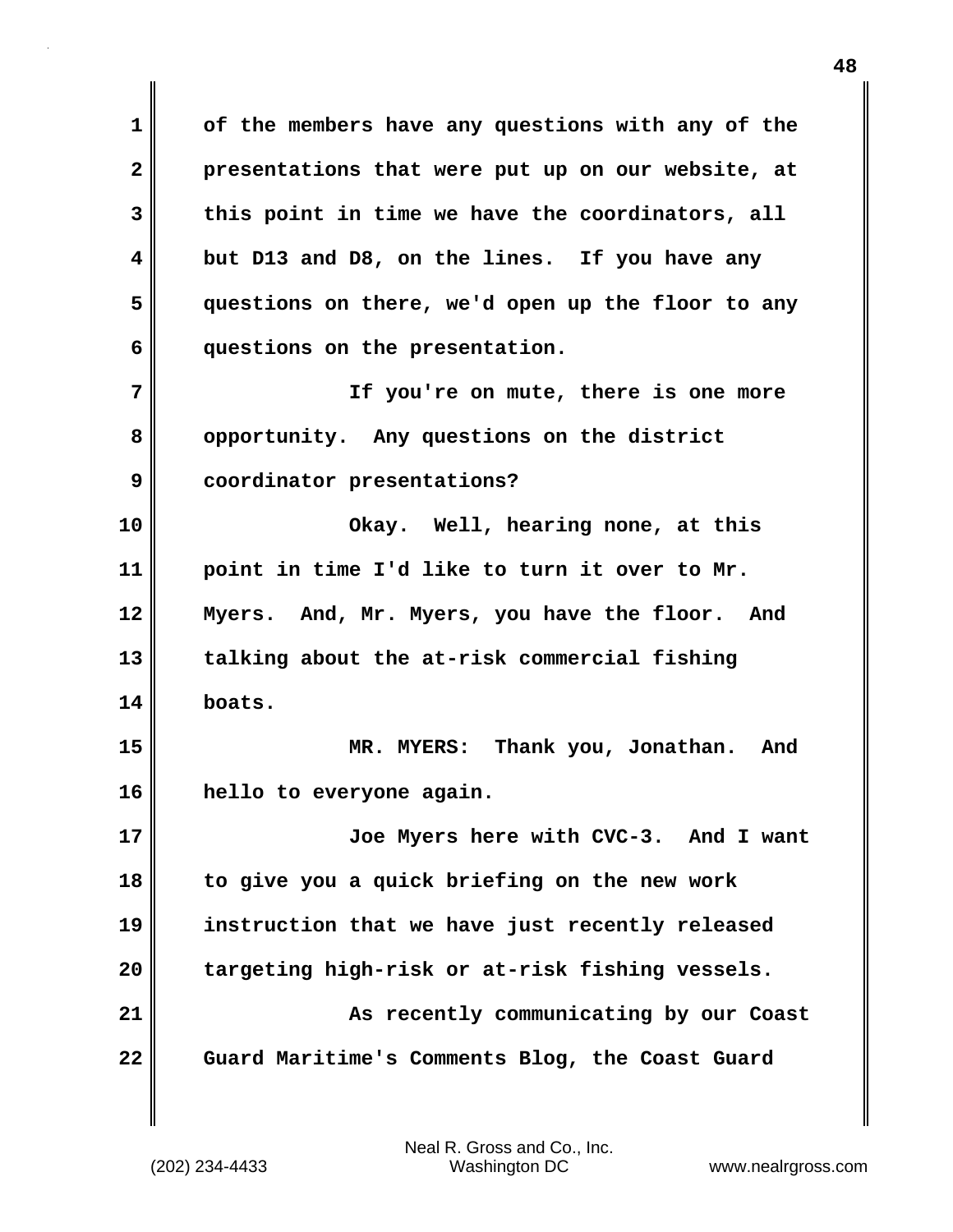| 1              | Office of Commercial Vessel Compliance recently   |
|----------------|---------------------------------------------------|
| $\overline{2}$ | released work instructions CVC-WI-025(1) on       |
| 3              | August 21, 2020. And it is titled, the Risk       |
| 4              | Based Fishing Vessel Exam Program.                |
| 5              | This work instruction outlines Coast              |
| 6              | Guard initiatives to promote increased safety     |
| 7              | within the commercial fishing industry on vessels |
| 8              | that are viewed as high-risk. The more frequent   |
| 9              | fishing vessel safety exams of firefighting,      |
| 10             | lifesaving or other safety systems on vessels     |
| 11             | that have a higher probability of being in an     |
| 12             | marine casualty will greatly reduce the           |
| 13             | likelihood of a marine causality, loss of life to |
| 14             | avoid its termination due to unsafe conditions.   |
| 15             | So basically, more visibility, more               |
| 16             | boots on deck, more face-to-face with the         |
| 17             | mariner, more frequent exams. So this work        |
| 18             | instruction leverages our Coast Guard access to   |
| 19             | urge the owners and operators of at-risk fishing  |
| 20             | vessels to complete a dockside exam every two     |
| 21             | years.                                            |
| 22             | So what is an at-risk fishing vessel              |
|                |                                                   |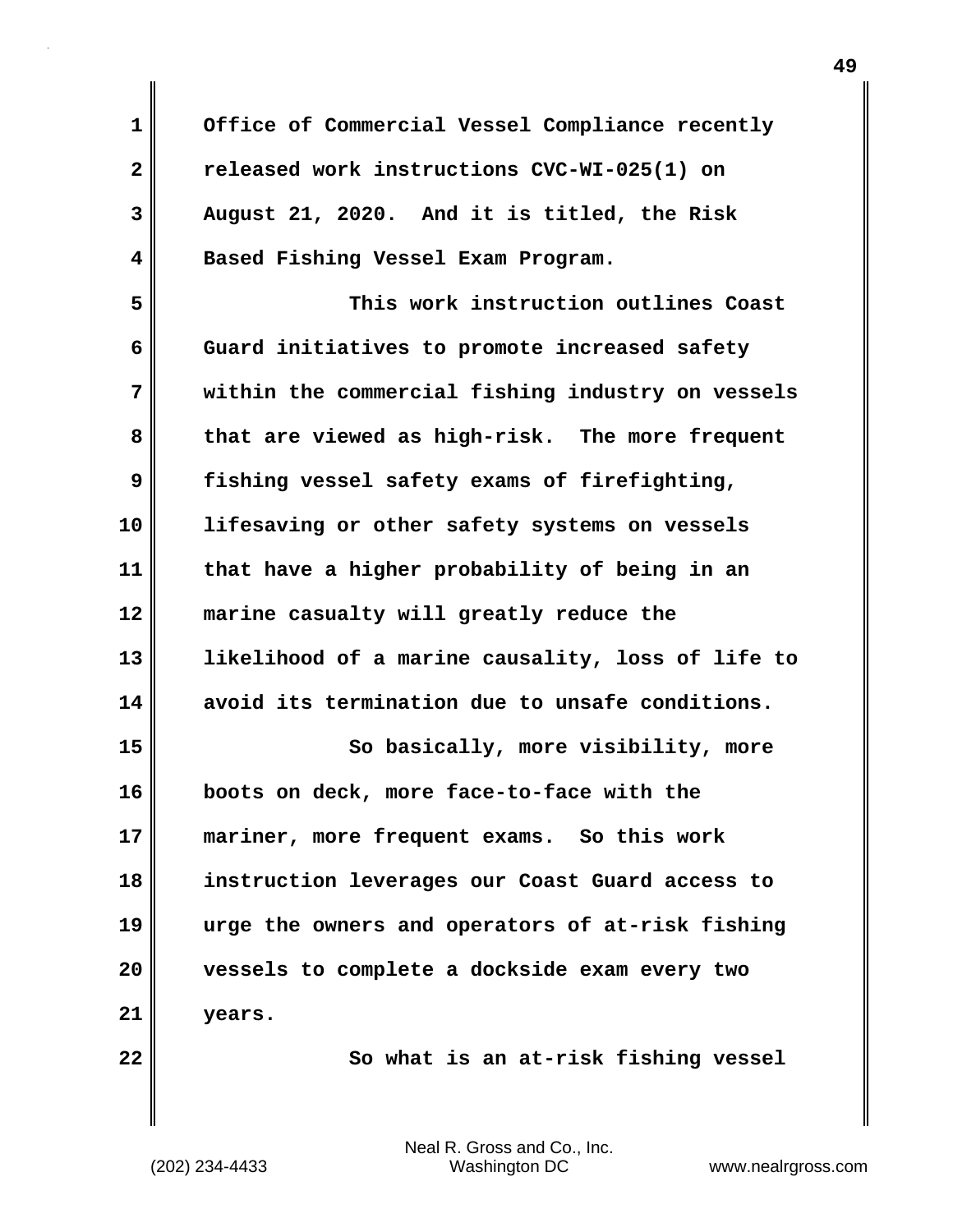| $\mathbf 1$             | or a high-risk fishing vessel? The vessels       |
|-------------------------|--------------------------------------------------|
| $\overline{\mathbf{2}}$ | include, if the vessel is built before 1 July of |
| 3                       | 2013, if they're 50 feet overall in length and   |
| $\overline{\mathbf{4}}$ | forward, and they operate beyond three nautical  |
| 5                       | miles from the baseline, which the territorial   |
| 6                       | seas of the United States is measured you have   |
| 7                       | three nautical miles from the coast line of the  |
| 8                       | Great Lakes.                                     |
| 9                       | So the, to put it in perspective, the            |
| 10                      | at-risk fishing population is approximately      |
| 11                      | 12,000 vessels. And currently, the number of at- |
| 12                      | risk fishing vessels, with an expired fishing    |
| 13                      | vessel detail, is about 1,225, give or take.     |
| 14                      | Casualty data shows that the, that a             |
| 15                      | high number of fishing vessel loses are a result |
| 16                      | of contributing conditions, such as human        |
| 17                      | factors, equipment failure and poor maintenance. |
| 18                      | And for example, between 2015 and 2022           |
| 19                      | there were numerous casualties and voyage        |
| 20                      | terminations within this at-risk fishing vessel  |
| 21                      | population. And so, for fishing vessel losses,   |
| 22                      | for example, between 15 and 20, we had 77.       |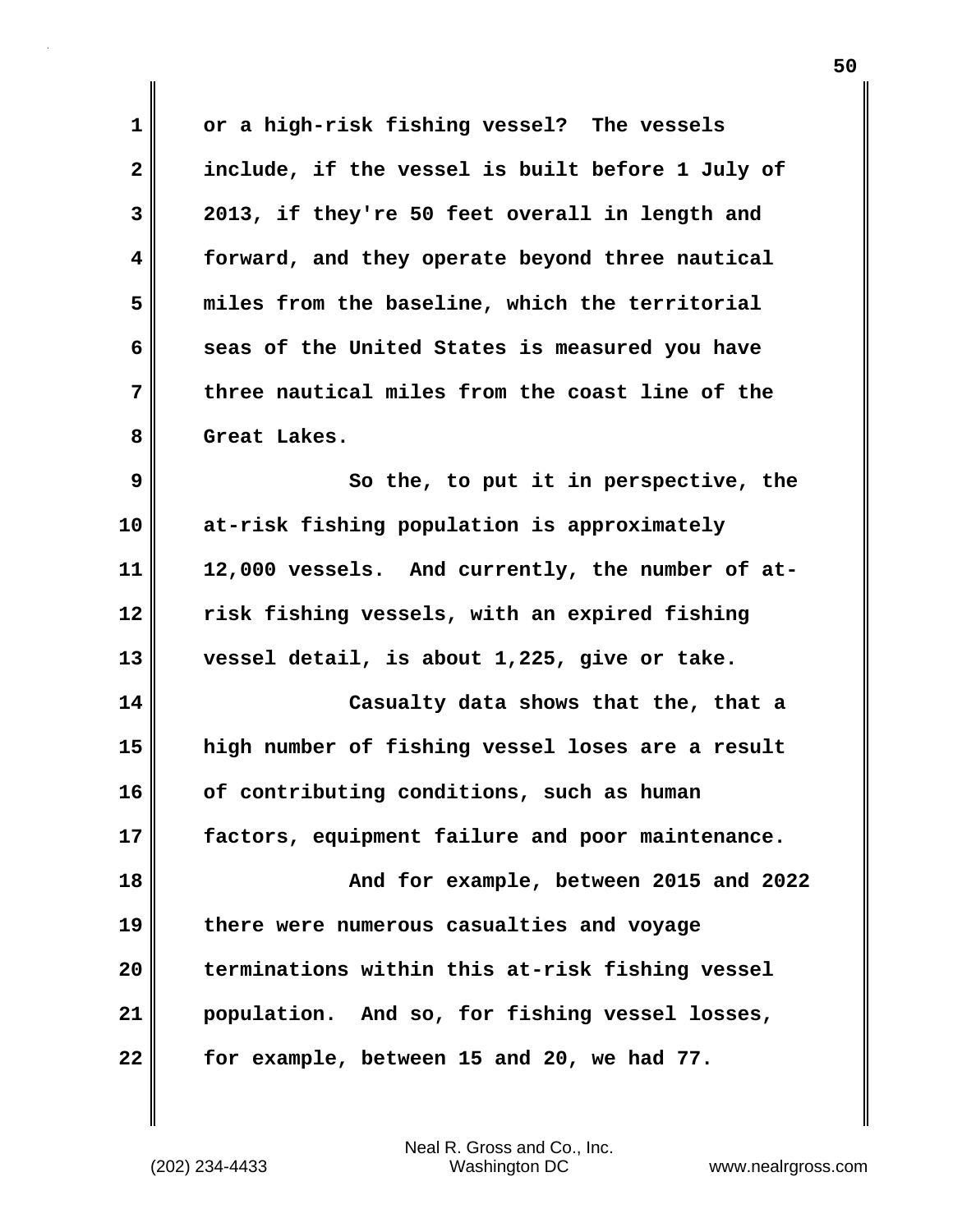**1 Operational fatalities, 119.**

| $\overline{\mathbf{2}}$ | Fishing vessel at sea terminations,               |
|-------------------------|---------------------------------------------------|
| 3                       | 165. And to put this into further perspective,    |
| 4                       | in 2020, our 2020 statistics on commercial        |
| 5                       | fishing vessels that have their vessels           |
| 6                       | terminated due to unsafe conditions, 66 percent   |
| 7                       | of these vessels terminated did not have a five   |
| 8                       | year exam. And 91 percent of terminations did     |
| 9                       | not have a two year dockside exam.                |
| 10                      | And just so you know, the top three               |
| 11                      | deficiencies, lifesaving, such as PFDs, immersion |
| 12                      | suits, life rafts. Number two is communications,  |
| 13                      | EPIRBs, alarms, et cetera. Or number three,       |
| 14                      | documentation, such as certificates, markings,    |
| 15                      | placards.                                         |
| 16                      | So, these vessels will be a focus                 |
| 17                      | during dockside exams, industry outreach and at   |
| 18                      | sea boardings. And the primary focus, again,      |
| 19                      | being compliance with applicable federal          |
| 20                      | regulations.                                      |
| 21                      | And I would like to note that the                 |
| 22                      | Coast Guard, our dockside examiners and our TPOs  |
|                         |                                                   |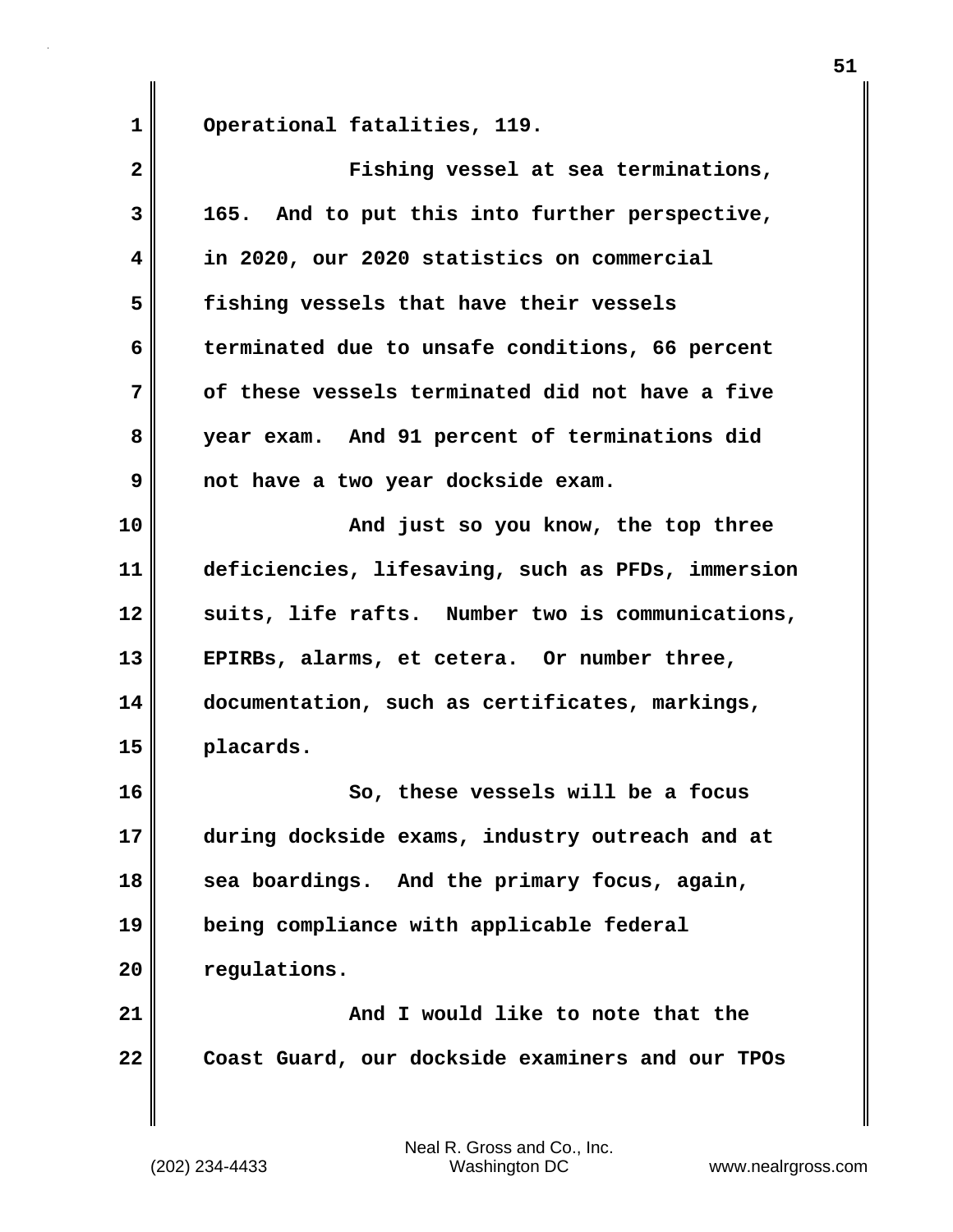**1 that do dockside exams on our behalf will make** 2 every effort to accommodate requests for dockside **3 exams of these fishing vessels.**

**4 And we do encourage the public to be 5 familiar with this work instruction. Again, it's 6 CVC-WI-025(1). And it's currently available on 7 our Coast Guard Fishing Vessel Safety Division's 8 webpage at www.dco.uscg.mil/fishsafe.**

**9 Or by simply typing in Fishing Vessel 10 Safety CG-CVC-3. Fishing Vessel Safety CG-CVC-3. 11 Just type that into your Google or whatever 12 engine you have, and our page should pop up.**

**13 And when you get on to our site, this 14 work instruction is hung on the publications, 15 references and work instruction tab. Okay.**

**16 And by the way, last but not least, 17 this work instruction is being communicated out 18 by our dockside examiners and our district 19 coordinators. Along with our Coast Guard 20 Headquarters Office. And it has been posted on 21 Maritime Commons.**

**22**  $\parallel$  **22 And so, we hope you are able to take**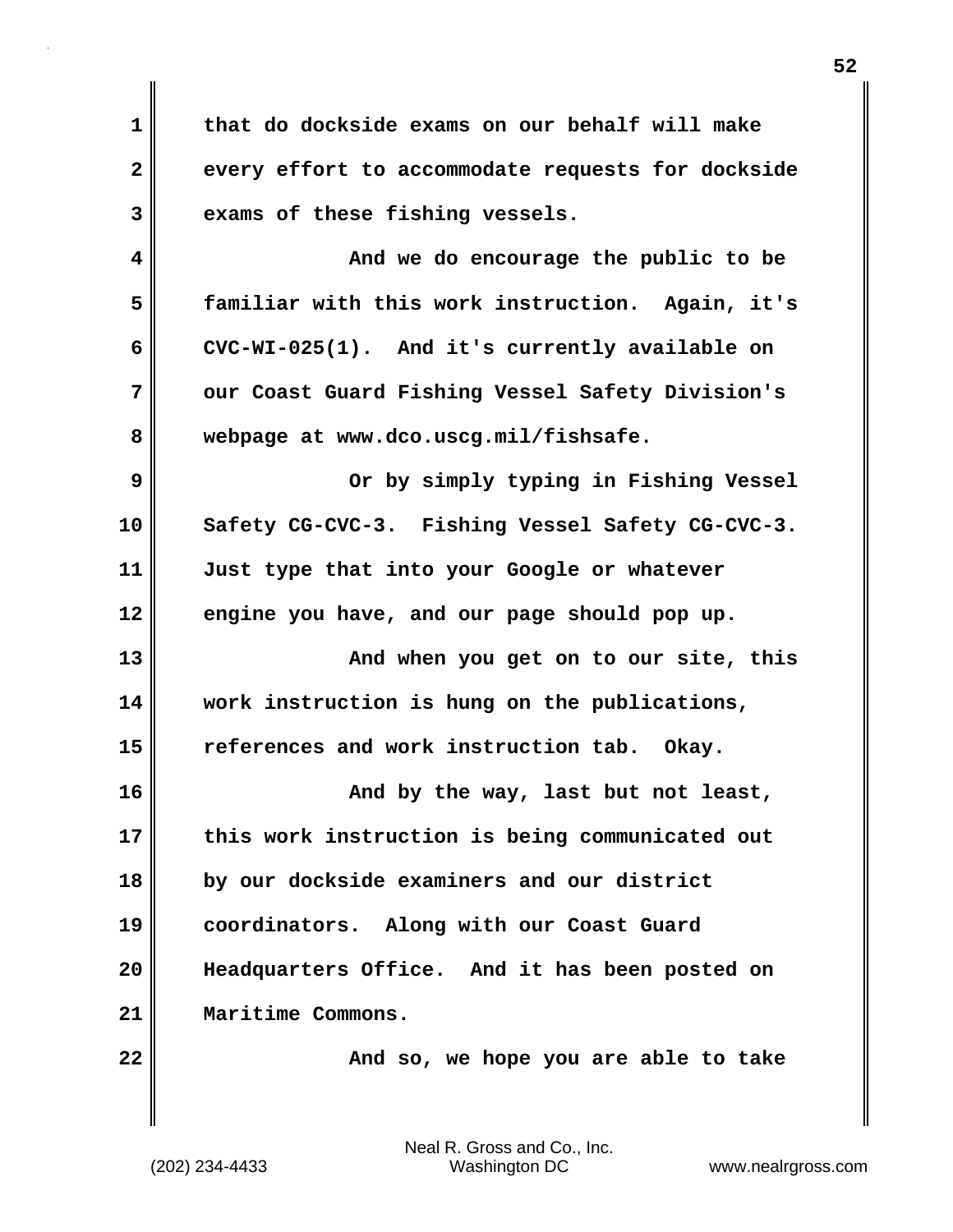| $\mathbf 1$  | the time to familiarize yourself with this work   |
|--------------|---------------------------------------------------|
| $\mathbf{2}$ | instruction in that it goes into a lot more       |
| 3            | detail than I went into this afternoon.           |
| 4            | That is all I have unless there are               |
| 5            | any questions.                                    |
| 6            | VICE CHAIR DAMERON: So, this is Tom               |
| 7            | Thank you very much for that.<br>Dameron.         |
| 8            | This is a, it's definitely a sorely               |
| 9            | needed effort. I think that Members on this       |
| 10           | Committee have expressed that we would rather     |
| 11           | this be a regulatory compliance or regulatory     |
| 12           | requirement that commercial fishing vessels were  |
| 13           | required to get these exams on a two year basis.  |
| 14           | I had a question about your, you said             |
| 15           | 1,225 vessels had expired, expired exams.<br>Is   |
| 16           | that expired after two years or expired after     |
| 17           | five years?                                       |
| 18           | MR. MYERS: That's after two years.                |
| 19           | And so, this, keeping in mind that the statutory  |
| 20           | requirement is still five years. So, what our     |
| 21           | target agenda, with this initiative is, obviously |
| 22           | highly encouraging the two year dockside exam     |
|              |                                                   |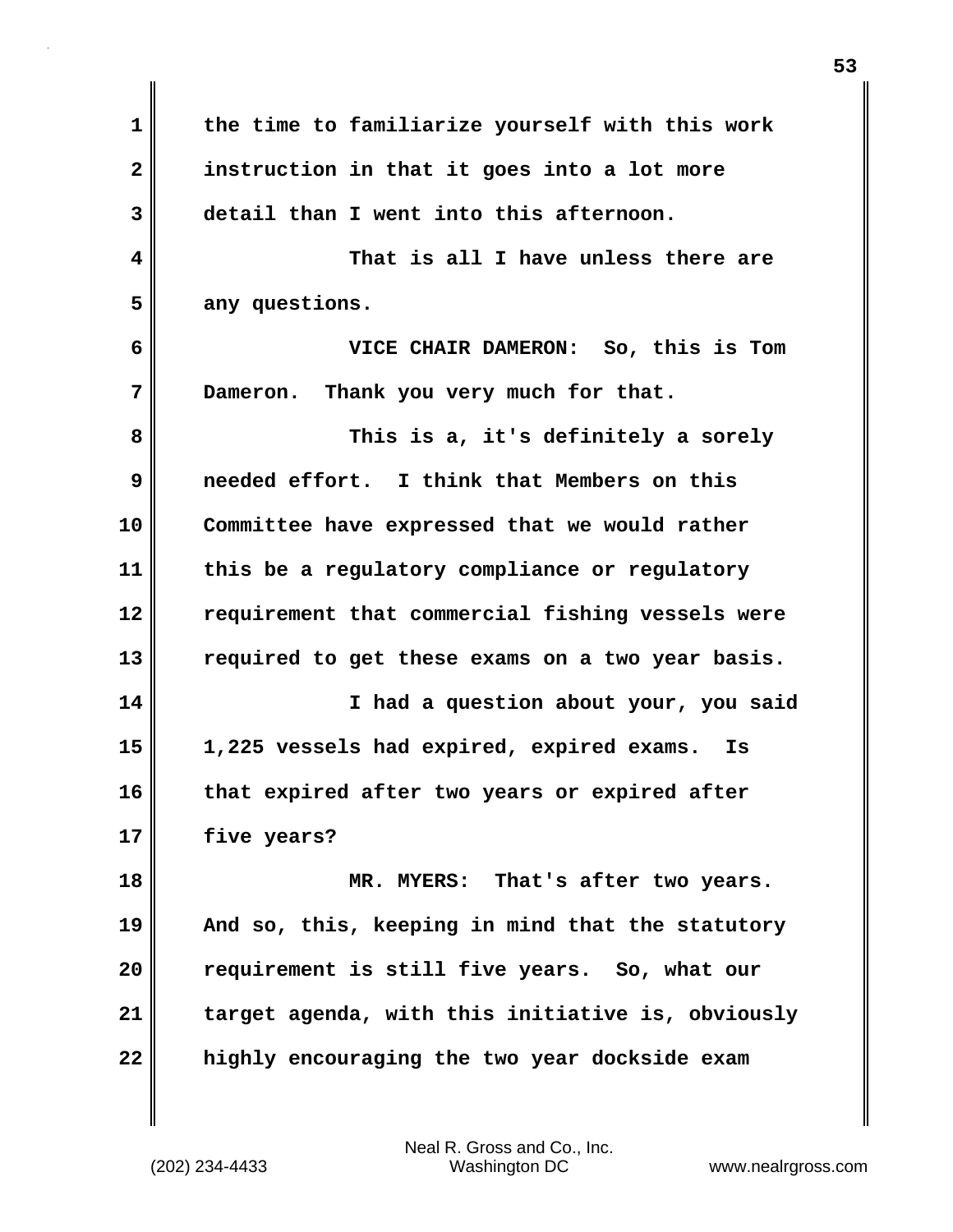**1 that you just mentioned. 2** But no, that number that I just **3 communicated, that was for two year details being 4 expired. 5 VICE CHAIR DAMERON: Okay, thank you. 6 And my last question. 7 On the 66 percent of the terminations 8 that were done, that they did not have a five 9 year, their five year exam had expired, could you 10 tell us, do you have any sense of whether the 11 expiration of the five year exam was the cause of 12 the termination or was the actual termination for 13 actual safety deficiencies? Thank you. 14 MR. MYERS: You know, I think in 15 general, and we're talking about a large 16 population here, in general, the mere fact that a 17 vessel completes a five year dockside exam and 18 maintains the required equipment on that, during 19 that exam, if they maintain it, things should be 20 okay with that vessel. 21** Now, what I would say is, with the **22 vessels that had their excursions terminated,**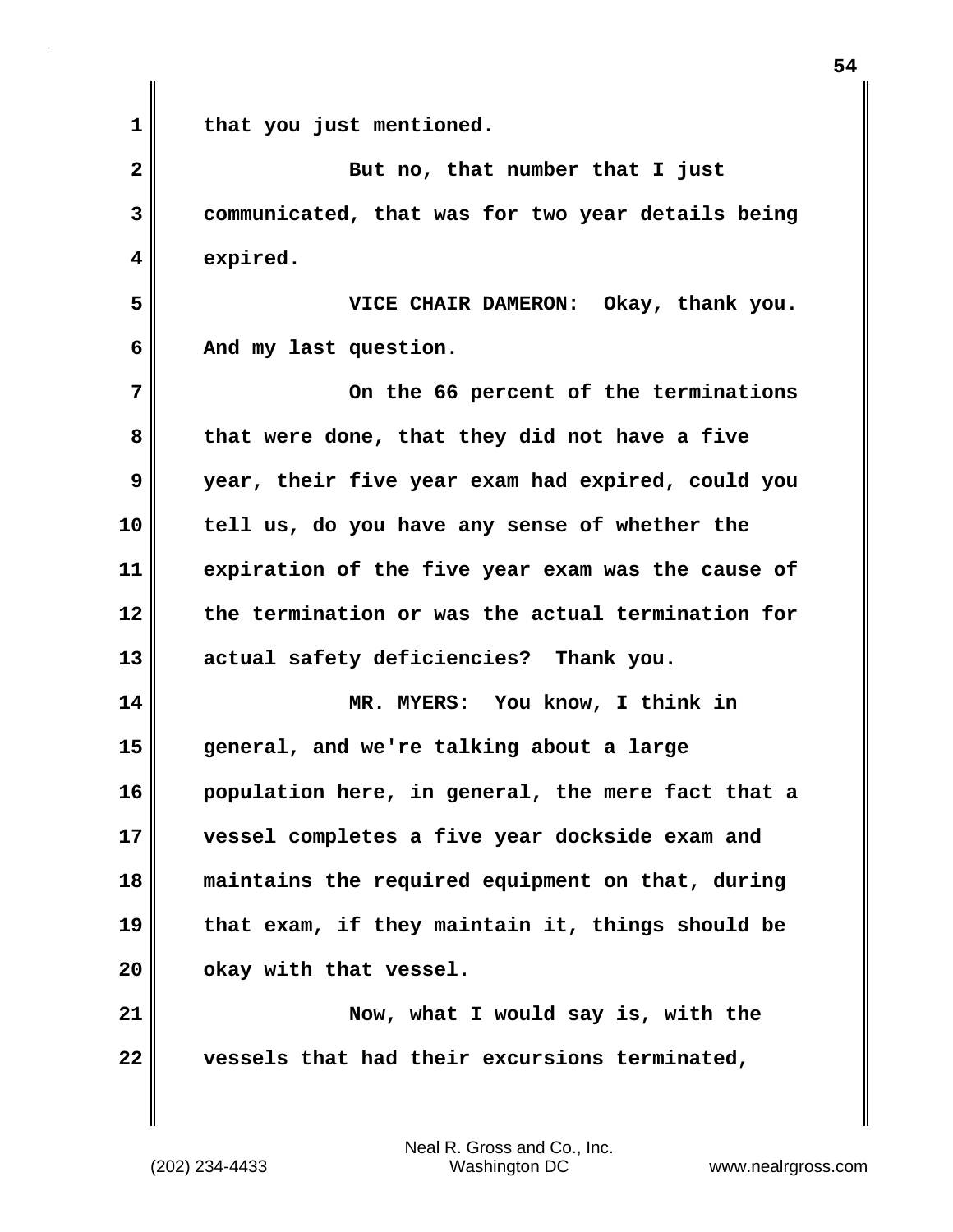| 1            | more than likely they were terminated by line    |
|--------------|--------------------------------------------------|
| $\mathbf{2}$ | items that are embodied within that exam. So it  |
| 3            | could have been lifesaving equipment,            |
| 4            | documentation, EPIRBs, et cetera.                |
| 5            | So we don't know that granular                   |
| 6            | information in front of us right now. But I      |
| 7            | would say, more than likely, they are tied to    |
| 8            | that.                                            |
| 9            | VICE CHAIR DAMERON: Thank you.                   |
| 10           | MR. HARRINGTON: Joe, if I can chime              |
| 11           | in real quick?                                   |
| 12           | MR. MYERS: Yes.                                  |
| 13           | MR. HARRINGTON: Tom, if I could chime            |
| 14           | in real quick?                                   |
| 15           | MR. MYERS: Yes.                                  |
| 16           | <b>MR. HARRINGTON:</b><br>This is Ted            |
| 17           | Harrington, I am from D1. As I understand it you |
| 18           | cannot terminate just because they don't have a  |
| 19           | five-year decal.                                 |
| 20           | You can write them up, but that's not            |
| 21           | an especially hazardous condition in and of      |
| 22           | itself, so I would guess none of those are       |
|              |                                                  |

 $\mathbf{I}$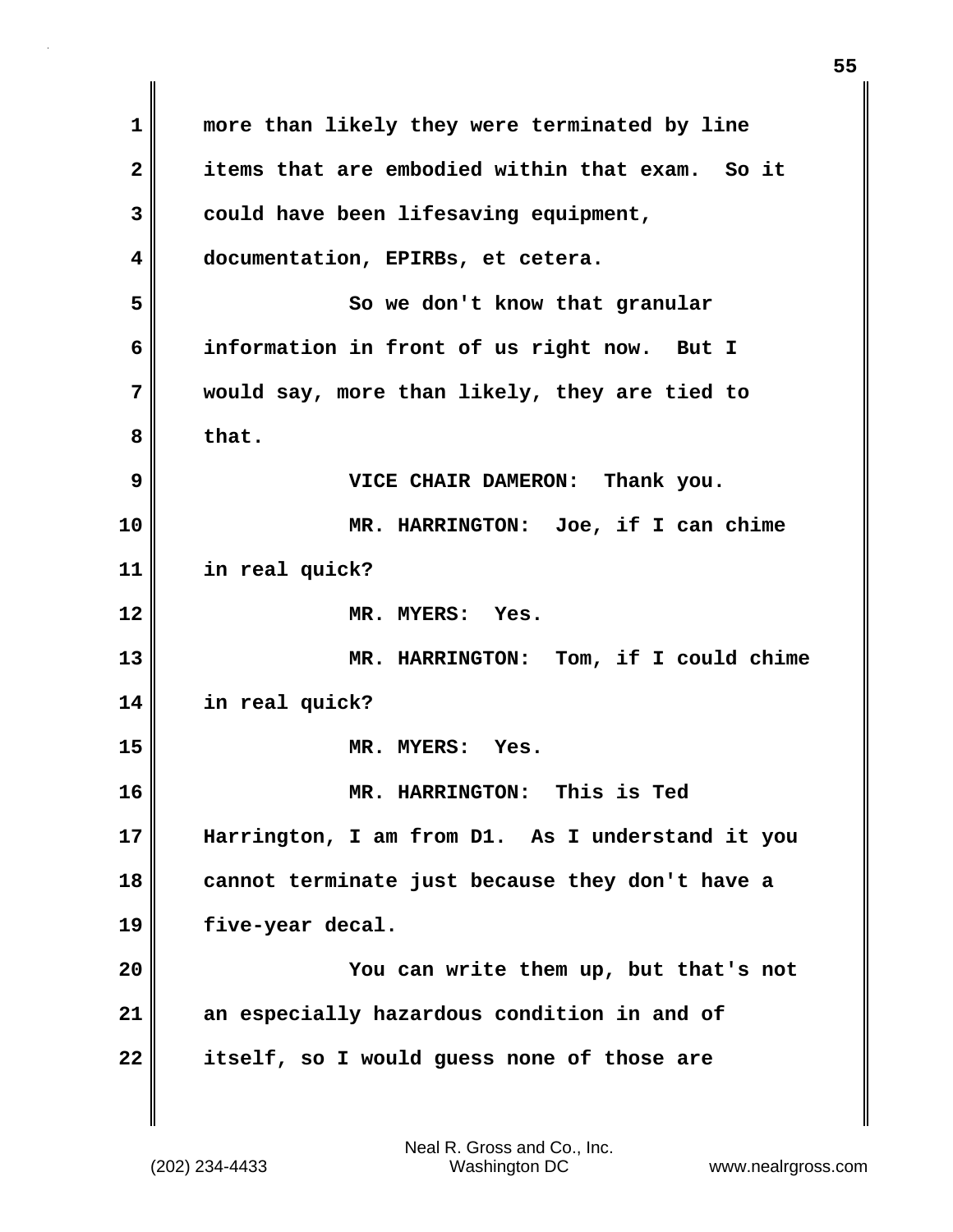**1 attributed to not having a five-year exam. 2 VICE CHAIR DAMERON: So, Ted, if I 3 could follow up, isn't the five year the 4 equivalent of the certificate of the CoC now? It 5 was my understanding -- 6 MR. HARRINGTON: Joe can answer that, 7 but we do not issue CoC's, which has been a 8 concern -- 9 (Simultaneous speaking.) 10 MR. HARRINGTON: So you can't 11 terminate with non-compliance with the CoC, but 12 right now all we issue is decals for exams. 13 (Simultaneous speaking.) 14 MR. HARRINGTON: -- not west coast. 15 MR. MYERS: And if I could just to 16 clarify, yes, right now we are not doing CoC's on 17 commercial fishing industry vessels. 18 What we are doing is we have a 5587 19 form that is proof of documentation of a 20 satisfactory five-year exam along with the 21 dockside exam decal. 22 But what everyone is saying when a**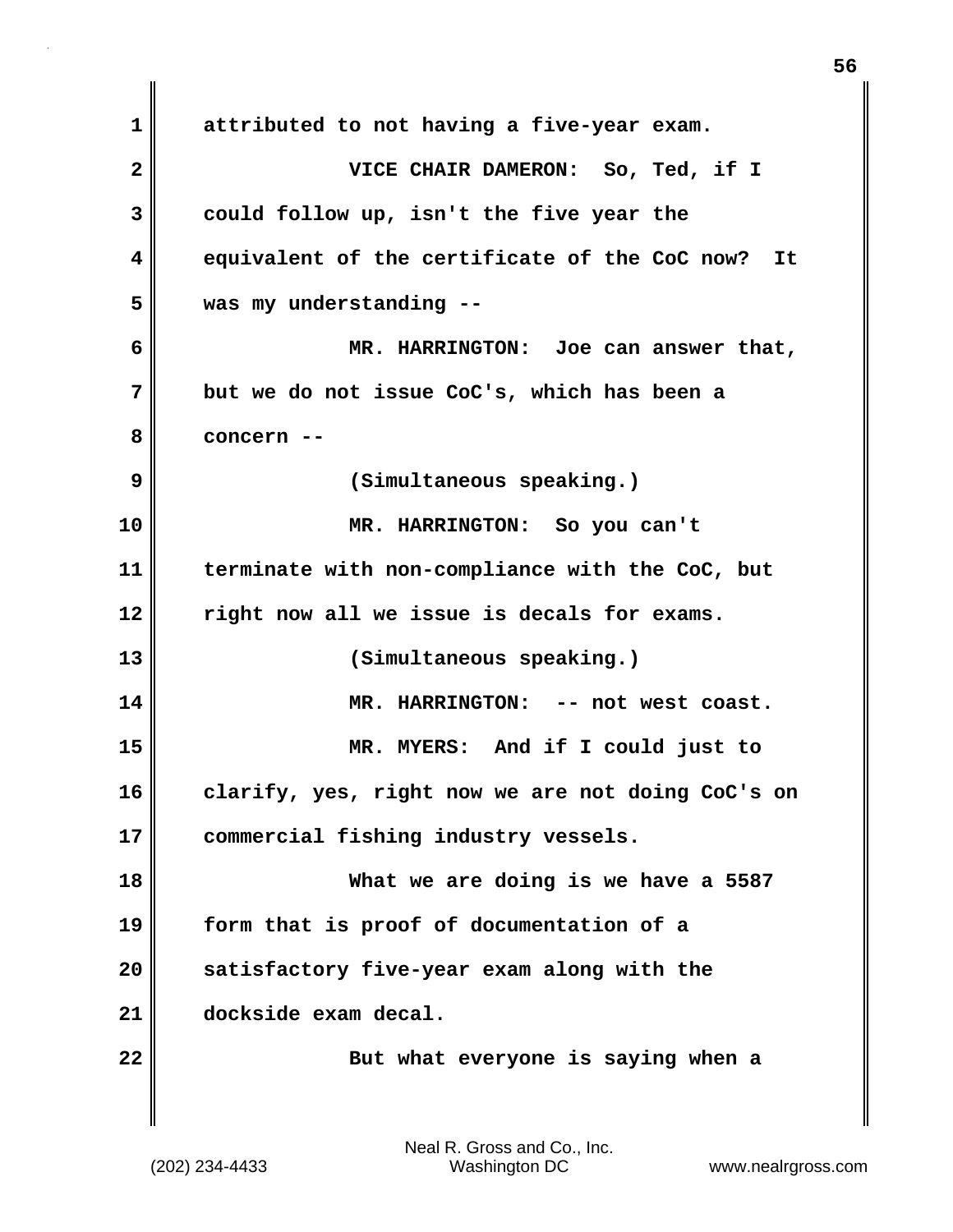**1 vessel is terminated it is not terminated just 2 because you have an expired exam, but embodied 3 within the criteria of what the exam encompasses 4 we have Part 28, we have the applicability of 5 some areas of Part 33. 6 There is a lot of regulatory 7 requirements that are in play. And what I would 8 say, and I hope I get this cite correct, 26 CFR 9 Part 28.65 is termination of unsafe operations. 10 If we look at that cite that details 11 a lot of their criteria also that may be in play 12 and that is linked to a lot of those federal 13 requirements. 14 So, again, a very open-ended question, 15 hard to really comment. We don't want to 16 speculate right now, but I would say it embodies 17 the applicable federal requirements that are in 18 play for that vessel for that route at that given 19 time and period, but thanks for that question. 20 CHAIR WOODLEY: Yes, this is Chris 21 Woodley here. I had a quick question. So 22 feeding off of what Tom had said, yes, number**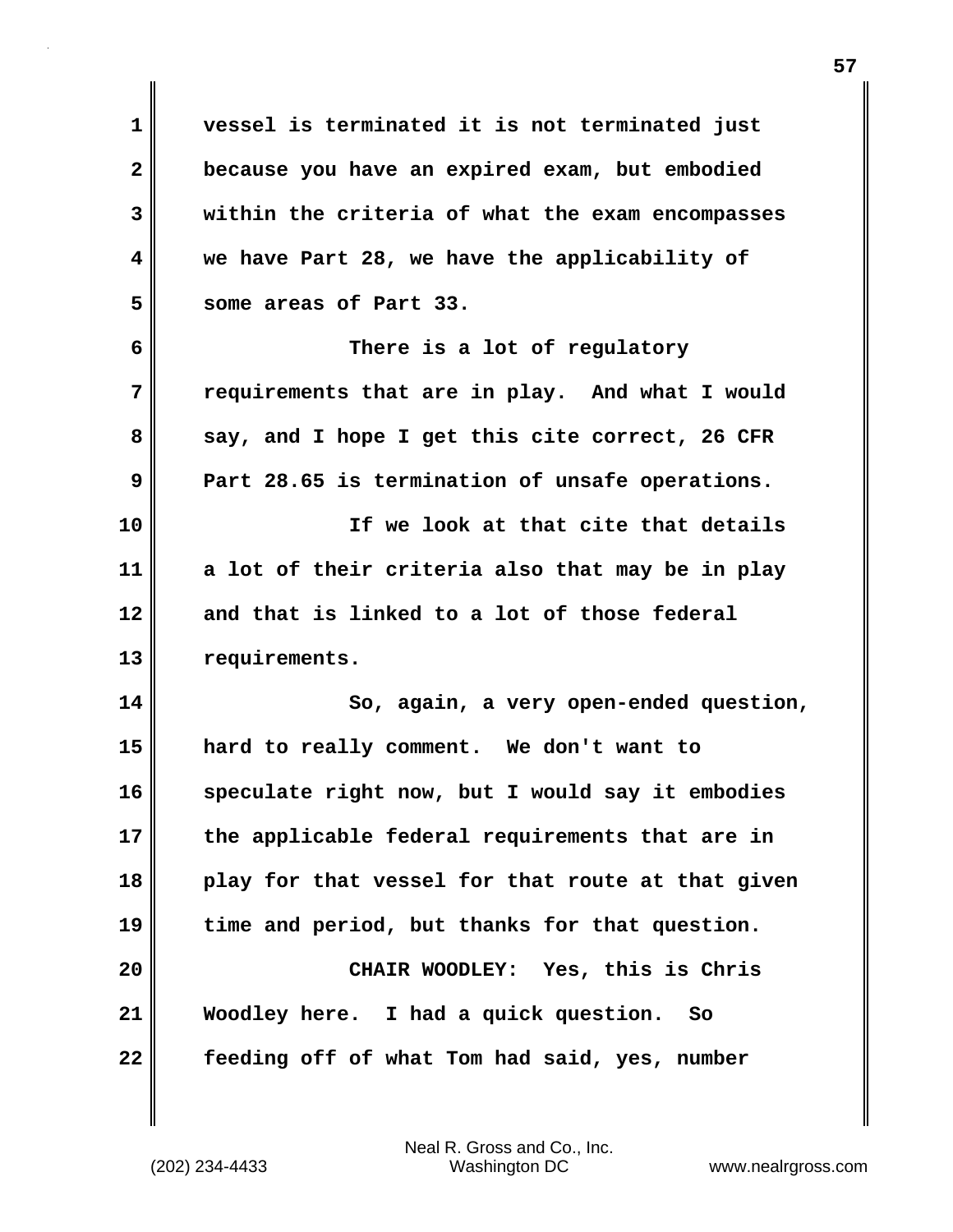**1 one, I mean we really do support, you know, 2 anything that the Coast Guard can do to increase 3 the frequency of dockside exams to a two-year 4 cycle. 5 We know that this committee and what 6 broad swaths of the fishing industry, certainly 7 in Alaska and the Pacific Northwest, have 8 supported that, so thank you for taking that 9 step. 10 I just had I guess the inverse of what 11 Tom's question was, so my understanding then is 12 is about 90 percent of the vessels out there that 13 are considered to be high risk currently do have 14 a dockside exam. 15 Is that another way to look at it, 16 that 90 percent of the boats are in current 17 compliance and do have a two-year dockside exam? 18 Thank you. 19 MR. MYERS: I don't want to -- Since 20 I don't have the numbers sitting in front of me, 21 there is a lot of play here whether it's a 22 current dockside five-year exam or if there is**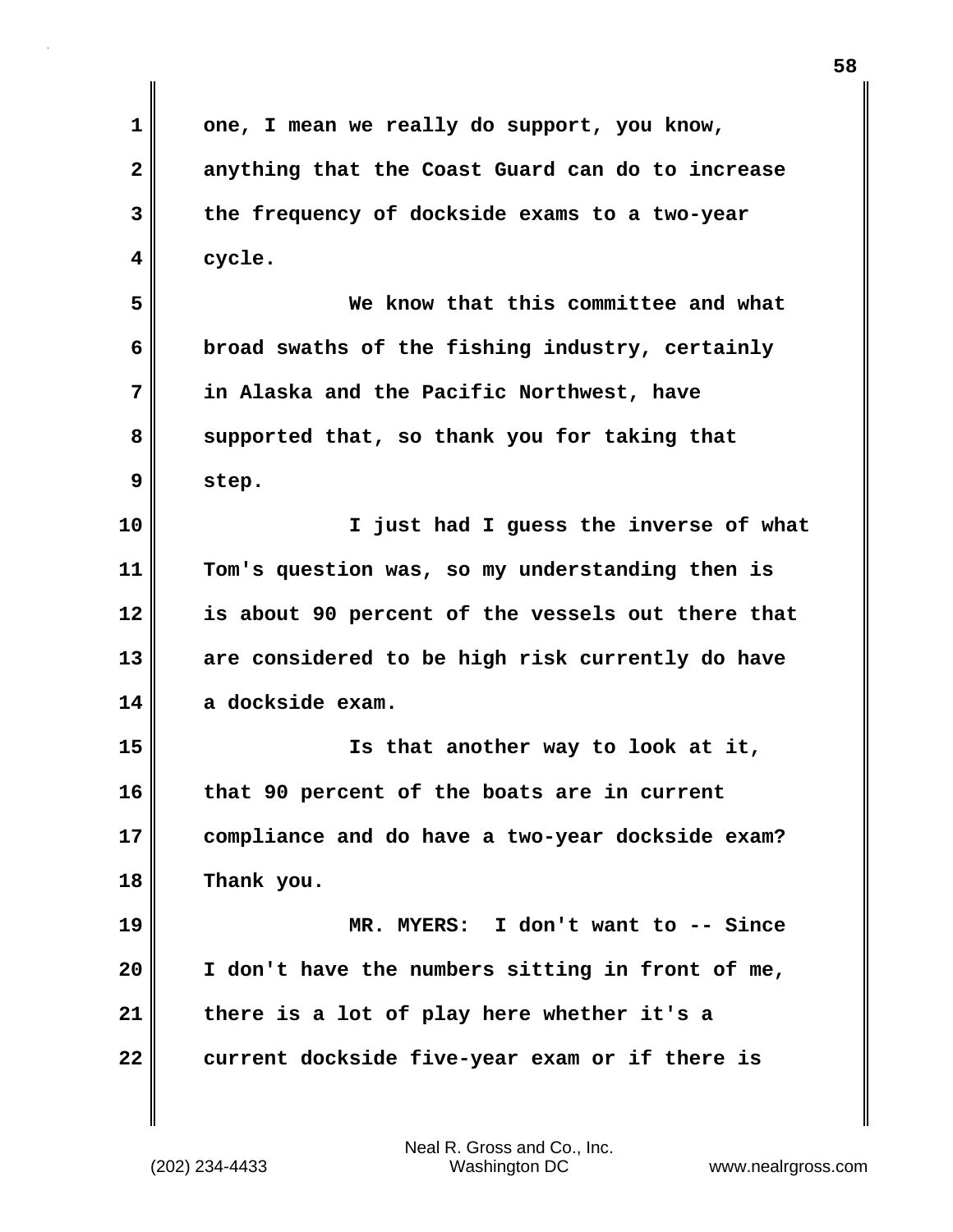**1 expired two-year dockside exam decals.**

**2** So what I would say is those numbers **3 that I have just shared are a brief snapshot of 4 patterns for this year. It's not a reflection of 5 a say five-year trend or a three-year trend, but 6 mostly to just give you a snapshot of the 7 enormity of what we are dealing with here and 8 what is common of what we are seeing out there. 9** So I am just going to leave it at that **10 and not leave it with the specific numbers but 11 just to give you a snapshot of the pattern. Is 12 that fair? 13 CHAIR WOODLEY: Yes, thank you. 14 MR. MYERS: Yes, sir. That's all I 15 had. Thank you. 16 CHAIR WOODLEY: All right. 17 MR. WENDLAND: This is Mr. Wendland 18 again. Does anybody have any final thoughts or 19 questions on what Mr. Myers just went over in 20 regard to at-risk fishing vessels, which, again, 21 for clarity is vessels that are above 50 feet and 22 built before 2013?**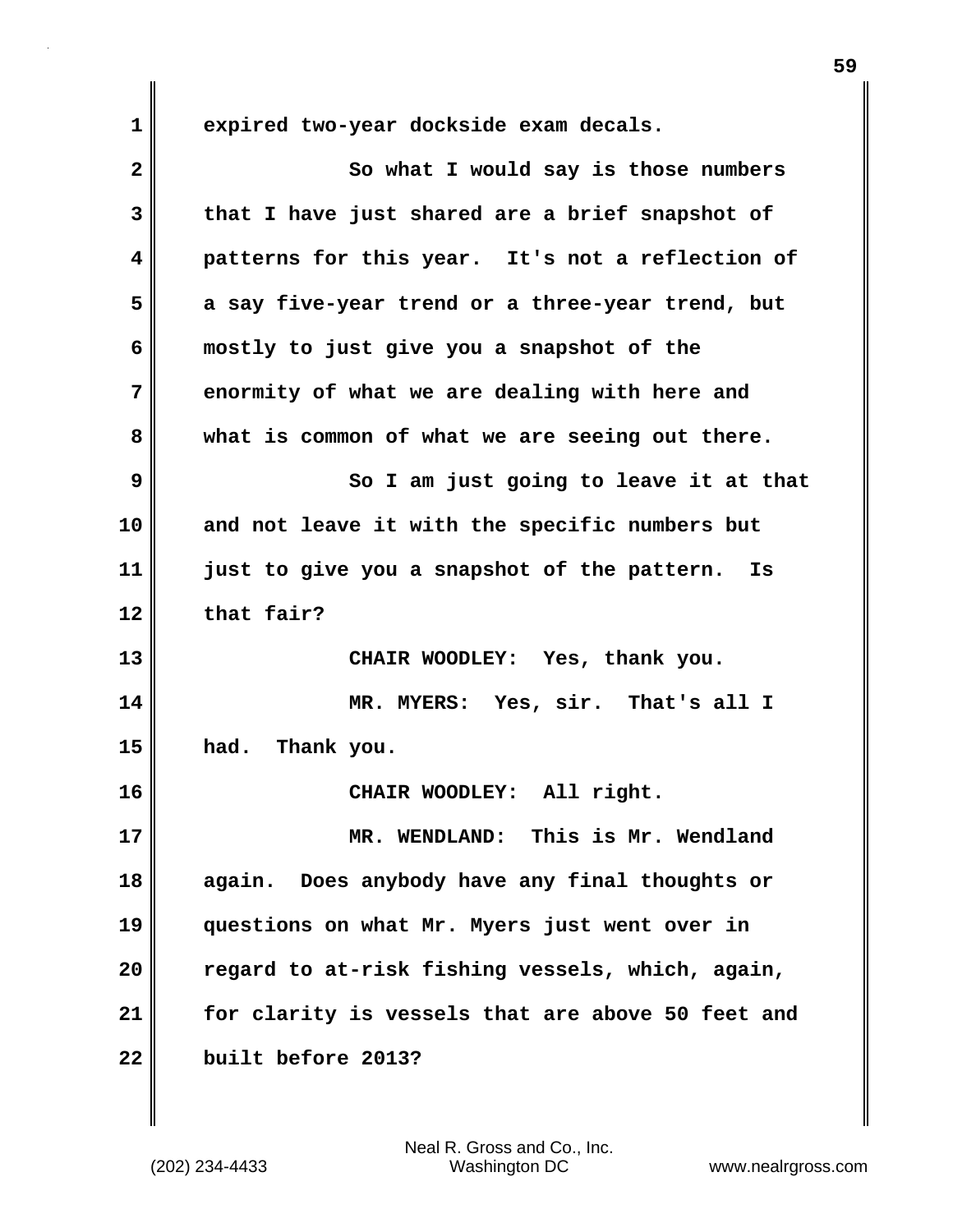| $\mathbf 1$  | (No audible response.)                            |
|--------------|---------------------------------------------------|
| $\mathbf{2}$ | MR. WENDLAND: Okay, hearing none.                 |
| 3            | Thank you, Mr. Myers. We are doing fairly well    |
| 4            | with the agenda and the time. In about five or    |
| 5            | ten minutes here, but we did want to give an      |
| 6            | opportunity to the industry, just industry that   |
| 7            | has any updates that you would like to convey to  |
| 8            | the Coast Guard or the public at this time you    |
| 9            | may do so.                                        |
| 10           | Does anybody from the industry have               |
| 11           | any updates?                                      |
| 12           | (No audible response.)                            |
| 13           | MR. WENDLAND: Okay. Hearing none                  |
| 14           | then we're looking at our inbox for public        |
| 15           | comment and did not receive the emails, but at    |
| 16           | this point in time we would like also to open it  |
| 17           | up first to the members on anything that has been |
| 18           | talked about at this point in time.               |
| 19           | Does anybody have any questions?                  |
| 20           | Following that we'll follow-up with the public.   |
| 21           | Does anybody on the committee have any questions  |
| 22           | about the new or old business that has been       |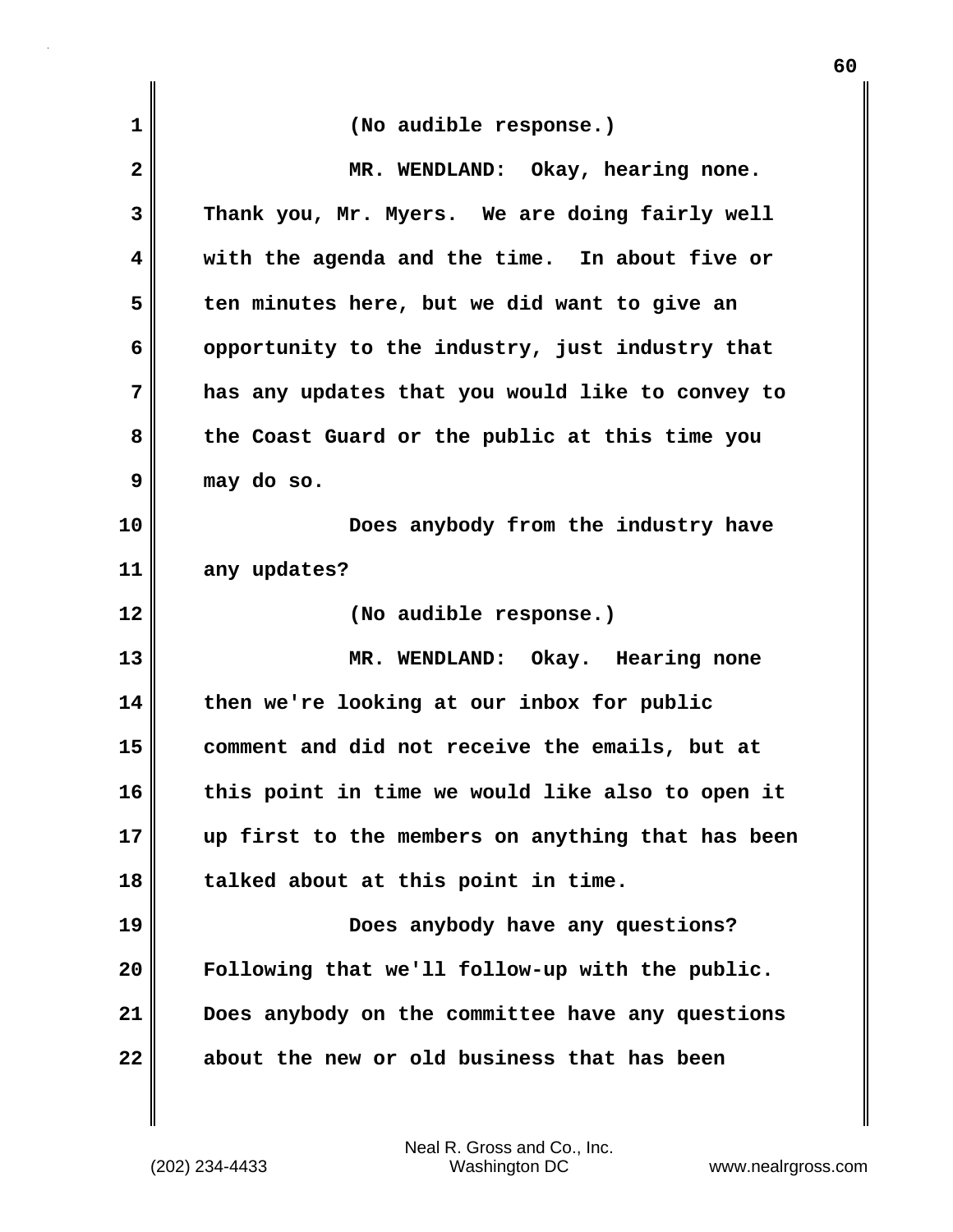| 1            | discussed at this point in time?                  |
|--------------|---------------------------------------------------|
| $\mathbf{2}$ | (No audible response.)                            |
| 3            | MR. WENDLAND: Please feel free to                 |
| 4            | speak up rather than using the hand function on   |
| 5            | MS Teams.                                         |
| 6            | MR. VINCENT: This is Tim Vincent.<br>I            |
| 7            | would like to go back to that at-risk vessels     |
| 8            | just real briefly.                                |
| 9            | One question would be that it kind of,            |
| 10           | to me it seems like piece was a pretty broad      |
| 11           | brush. What's the view on vessels that would be   |
| 12           | like in class compliance or say an AXA compliant- |
| 13           | type vessel, are they also viewed as at-risk      |
| 14           | vessels or no?                                    |
| 15           | MR. MYERS: If we go by the criteria               |
| 16           | of that definition it's applicable where it's     |
| 17           | applicable.                                       |
| 18           | So if we have a vessel that is built              |
| 19           | before 01 July 2013, is over 50 feet in length,   |
| 20           | and it operates, for example, beyond three        |
| 21           | nautical miles from the baseline, they would be   |
| 22           | viewed initially as at-risk. So that's just a     |
|              |                                                   |

**61**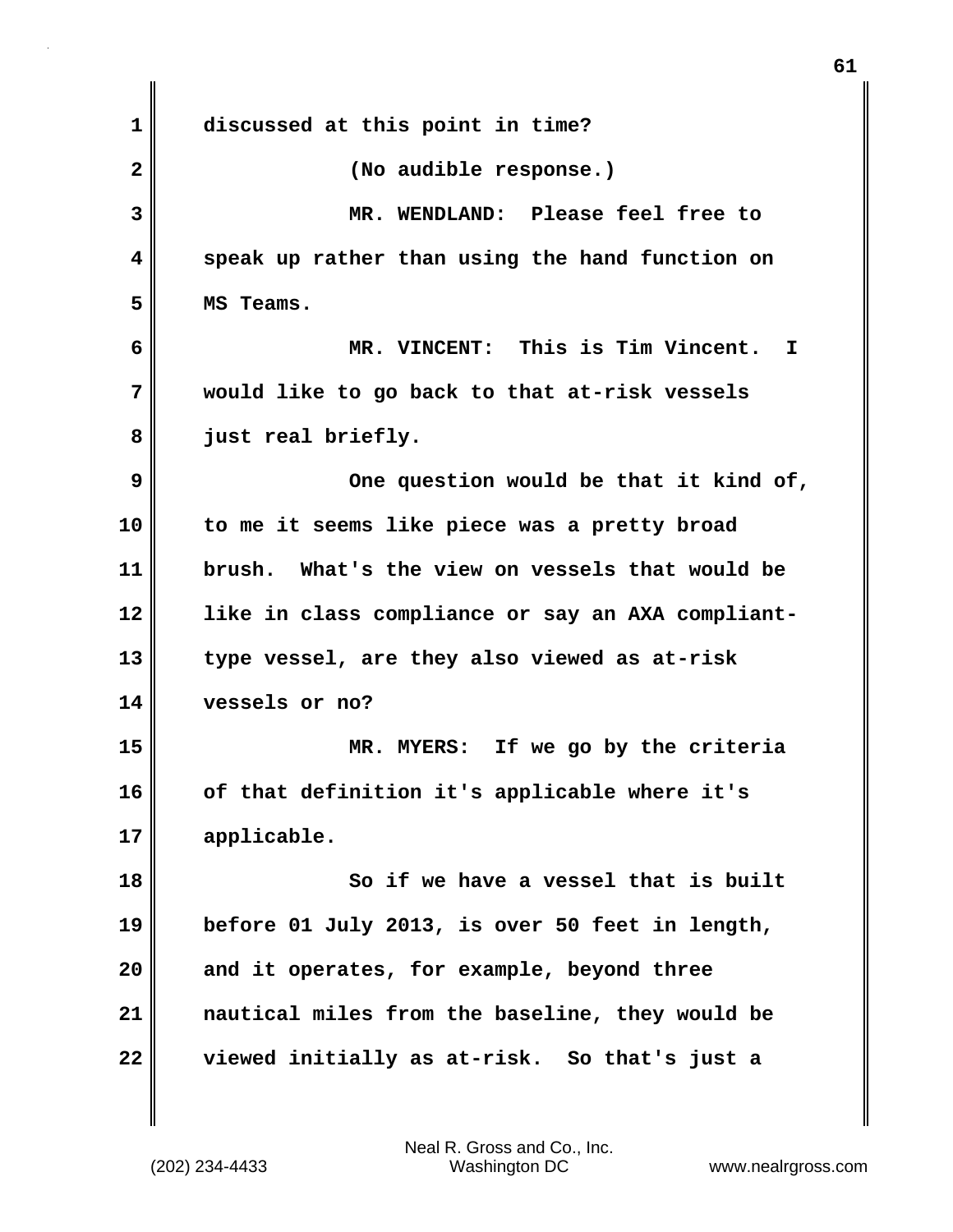**1 starter point.**

| $\overline{\mathbf{2}}$ | Now if that vessel has, for example,              |
|-------------------------|---------------------------------------------------|
| 3                       | an at-sea boarding and they say, okay, you fit    |
| 4                       | that type of the at-risk definition but you have  |
| 5                       | maintained your dockside exam on a decal, well,   |
| 6                       | guess what, the boarding team will likely do an   |
| 7                       | abbreviated exam and look at the top eight items. |
| 8                       | They are on and off quickly.                      |
| 9                       | And, actually, that's what we ask them            |
| 10                      | to do. We -- But if they have not maintained      |
| 11                      | that dockside exam decal that may open the door   |
| 12                      | to look at what they call the 4100-F boarding     |
| 13                      | form, which many may be familiar with.            |
| 14                      | That is not beyond the scope of                   |
| 15                      | anything they have looked at in the past. It's    |
| 16                      | just a list, a checklist, of bridge equipment,    |
| 17                      | PFDs, et cetera.                                  |
| 18                      | If all of their equipment is                      |
| 19                      | maintained they're off the boat. No harm, no      |
| 20                      | foul.<br>But it's just -- It opens the door with  |
| 21                      | the discussion saying, hey, listen, we recognize  |
| 22                      | that you are an older vessel, you may not be      |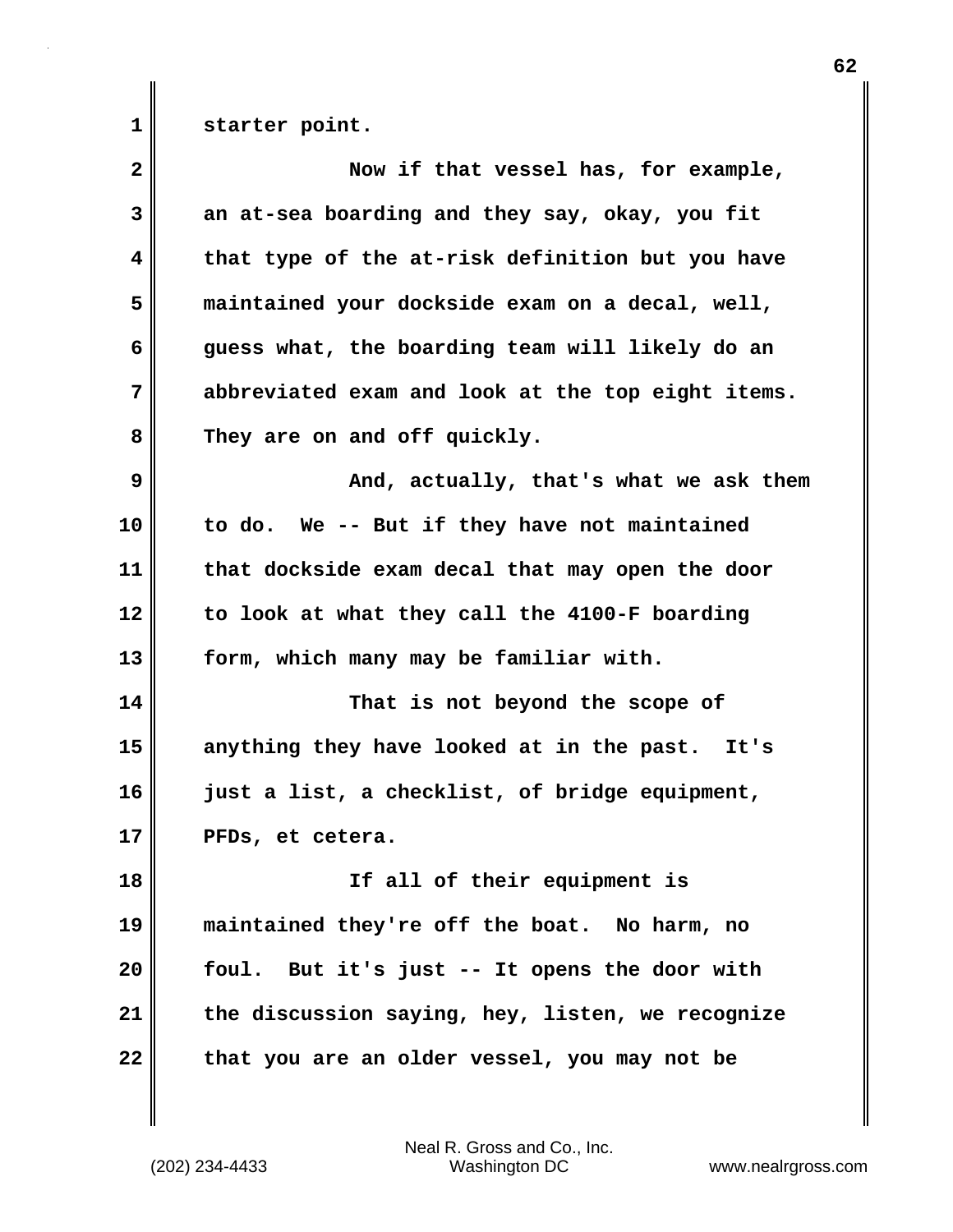**1 built to current standards or part of a marine 2 architect, for example. 3 Again, there were no requirements 4 prior to, per se prior to 01 July 2013 and so we 5 had that conversation. So I hope that answers 6 your question. 7 MR. VINCENT: Yes, it does. Thank you 8 very much. I would also concur with what Chris 9 said. I appreciate your guys' efforts and I am 10 kind of big believer in the two-year versus five 11 on the inspections, particularly in the line of 12 COVID. 13 I am a commercial fisherman and I can 14 tell you that COVID has hit us really hard. You 15 know, like the prices we are getting for salmon 16 are drastically reduced and that, you know, 17 across the board that, you know, less money means 18 less money for safety and it just kind of is sort 19 of a downhill drag, so, you know, there you have 20 it. 21 MR. MYERS: Well, thank you. 22 MR. WENDLAND: I appreciate the**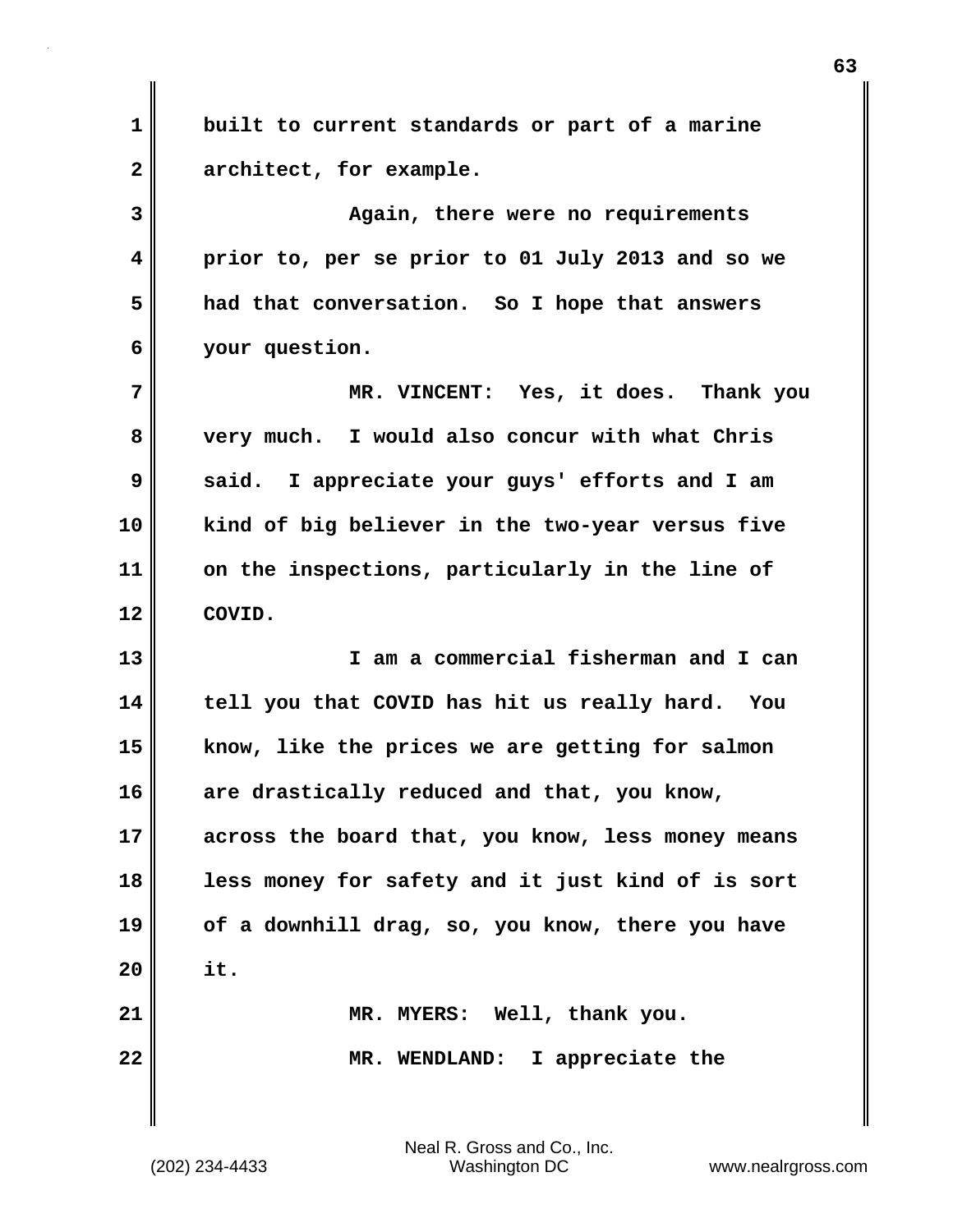**1 questions there. I would like at this point in 2 time to open it up to the public for any public 3 comments. 4 Anybody from the public want to speak 5 at this point in time? 6 MR. HOCKEMA: Could I get in there 7 first if possible? This is Hal Hockema from the 8 committee. 9 MR. WENDLAND: Sure, Hal. We'll open 10 up to the public after you. Go ahead, you have 11 the floor. 12 MR. HOCKEMA: Yes. Just to comment on 13 the D-REG recommendations that the committee made 14 previously, I thought, and I think the committee 15 members would all agree, there was an interesting 16 process. 17 There has been important issues that 18 the committee put forth to the Coast Guard, most 19 of which I believe we offered fairly specific 20 recommendations, so I would just encourage the 21 Coast Guard to put a greater emphasis on that D-22 REG issue if possible and when possible.**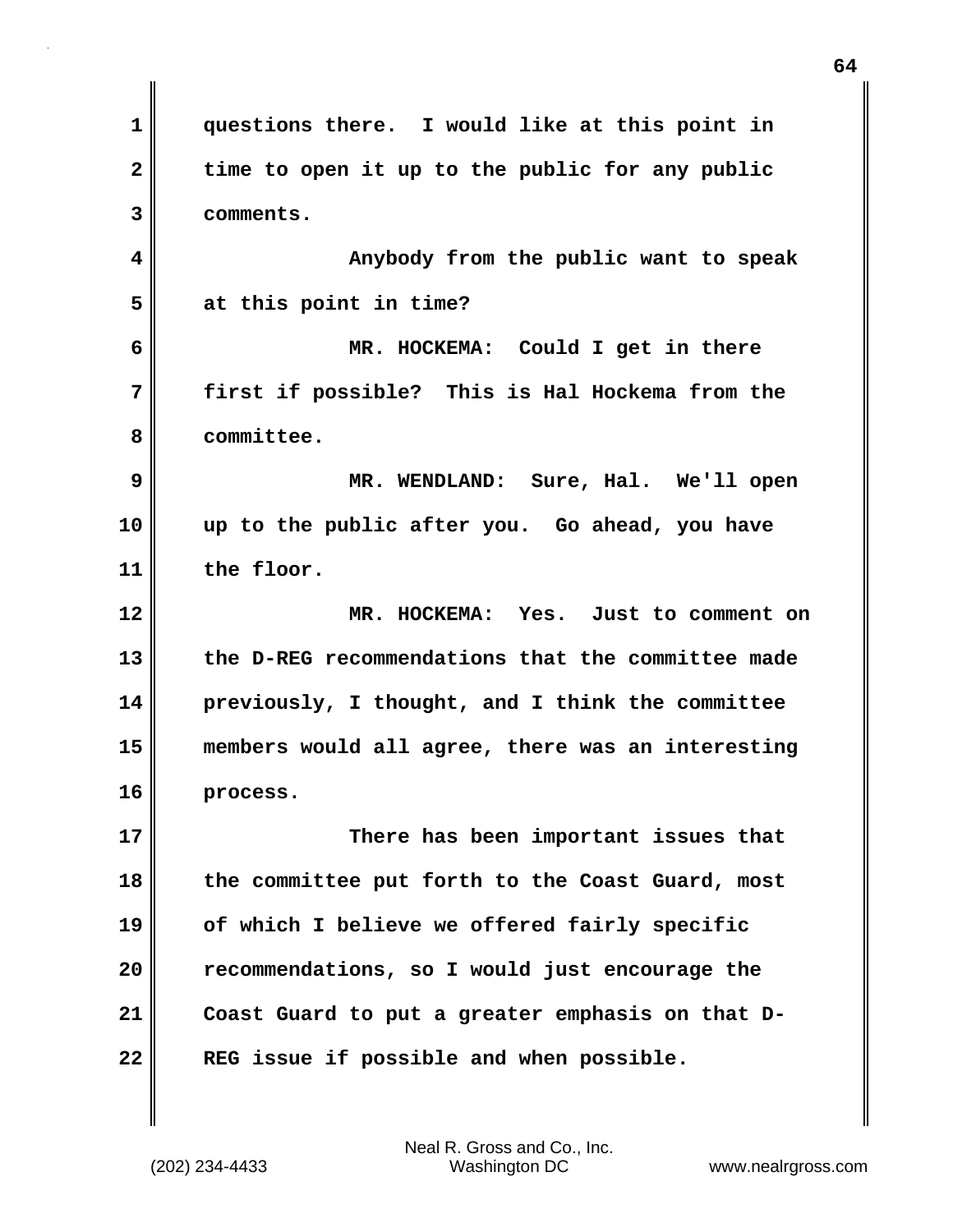| 1                       | We understand there are persons from             |
|-------------------------|--------------------------------------------------|
| $\overline{\mathbf{2}}$ | above that may be pushing you in a different     |
| 3                       | direction, but there were very good              |
| 4                       | recommendations there and I think some of them   |
| 5                       | would result in substantial savings to the       |
| 6                       | commercial fishing industry. Thank you.          |
| 7                       | MR. WENDLAND: Thank you, Hal. We                 |
| 8                       | appreciate that comment. Anybody from the public |
| 9                       | at this point in time have anything that anybody |
| 10                      | wants to say?                                    |
| 11                      | (No audible response.)                           |
| 12                      | MR. WENDLAND: Okay. Hearing none                 |
| 13                      | then I'd just like to take one last chance here  |
| 14                      | for a second roll call for anybody that hasn't   |
| 15                      | been able to chime in at this point.             |
| 16                      | We know there is a couple committee              |
| 17                      | members that had to log on a little bit late and |
| 18                      | maybe even some visitors. If you didn't have an  |
| 19                      | opportunity to speak during the roll call we ask |
| 20                      | you to chime up now for the attendance.          |
| 21                      | MR. HOWLAND: Yes, this is --                     |
| 22                      | MS. FITZGERALD: This is Nikki                    |
|                         |                                                  |

 $\mathbf{I}$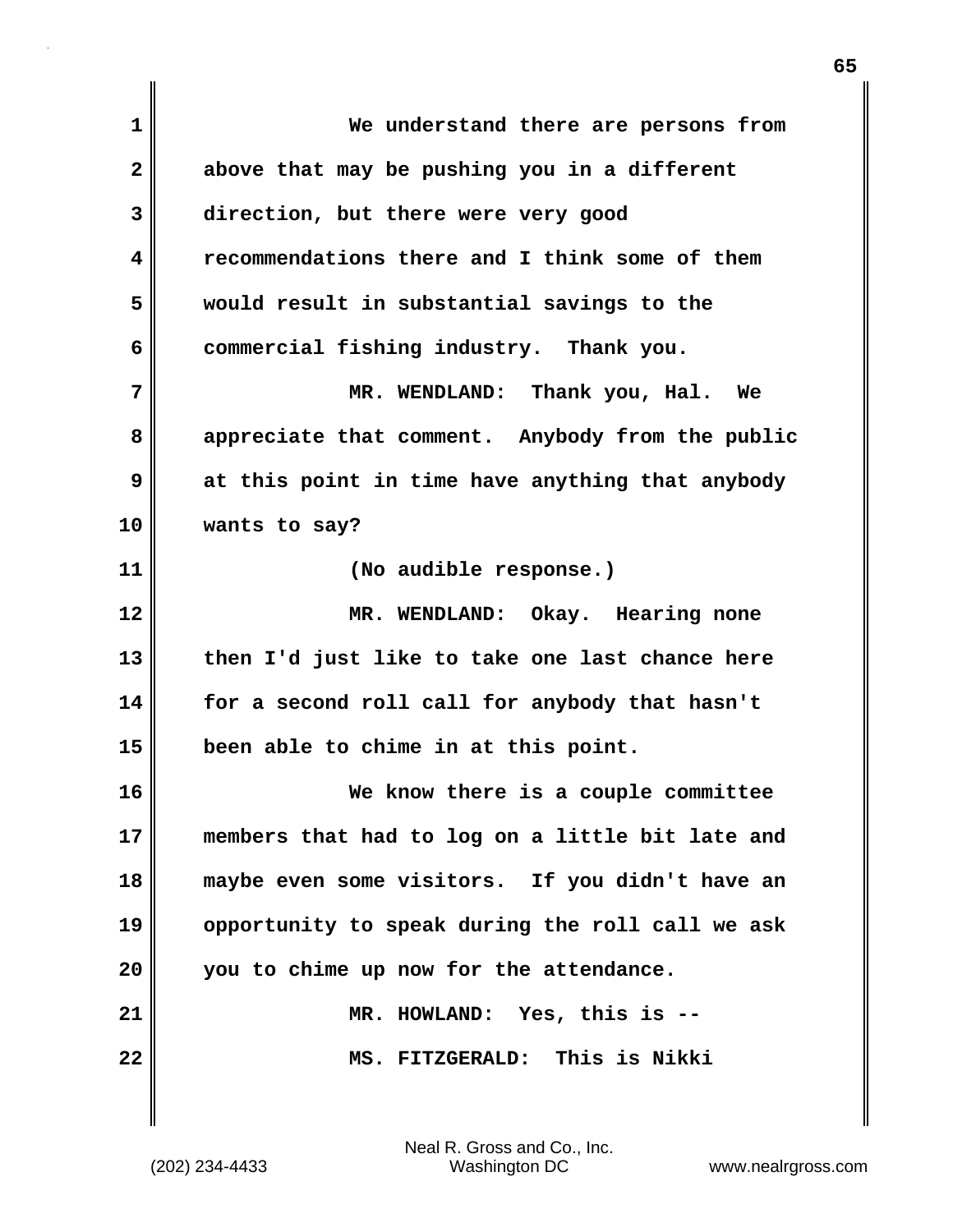**1 Fitzgerald. Sorry. 2 MR. HOWLAND: No, you first. 3 MS. FITZGERALD: This is Nikki 4 Fitzgerald with Texas Sea Grant. Sorry, I got on 5 late. I had other meetings I was on. 6 MR. WENDLAND: If you could say your 7 name one more time, please?** 8 || MS. FITZGERALD: Nikki Fitzgerald. **9 MR. WENDLAND: Thank you, Nikki, 10 appreciate it. Anybody else? 11 MR. HOWLAND: Yes. Nick Howland. I 12 am on the committee. I joined at 1:15, but I 13 have been on since, so thanks for letting me join 14 a little late, Jonathan. 15 MR. WENDLAND: Yes, thank you. Thank 16 you for the notification. Nice car. 17 MR. HOWLAND: Thanks. I'm not 18 driving. You see nothing happening in the 19 background, so -- 20 MR. WENDLAND: I know that feeling. 21 MR. HOWLAND: I am safely parked. 22 MR. WENDLAND: Okay. Anybody else?** 

**66**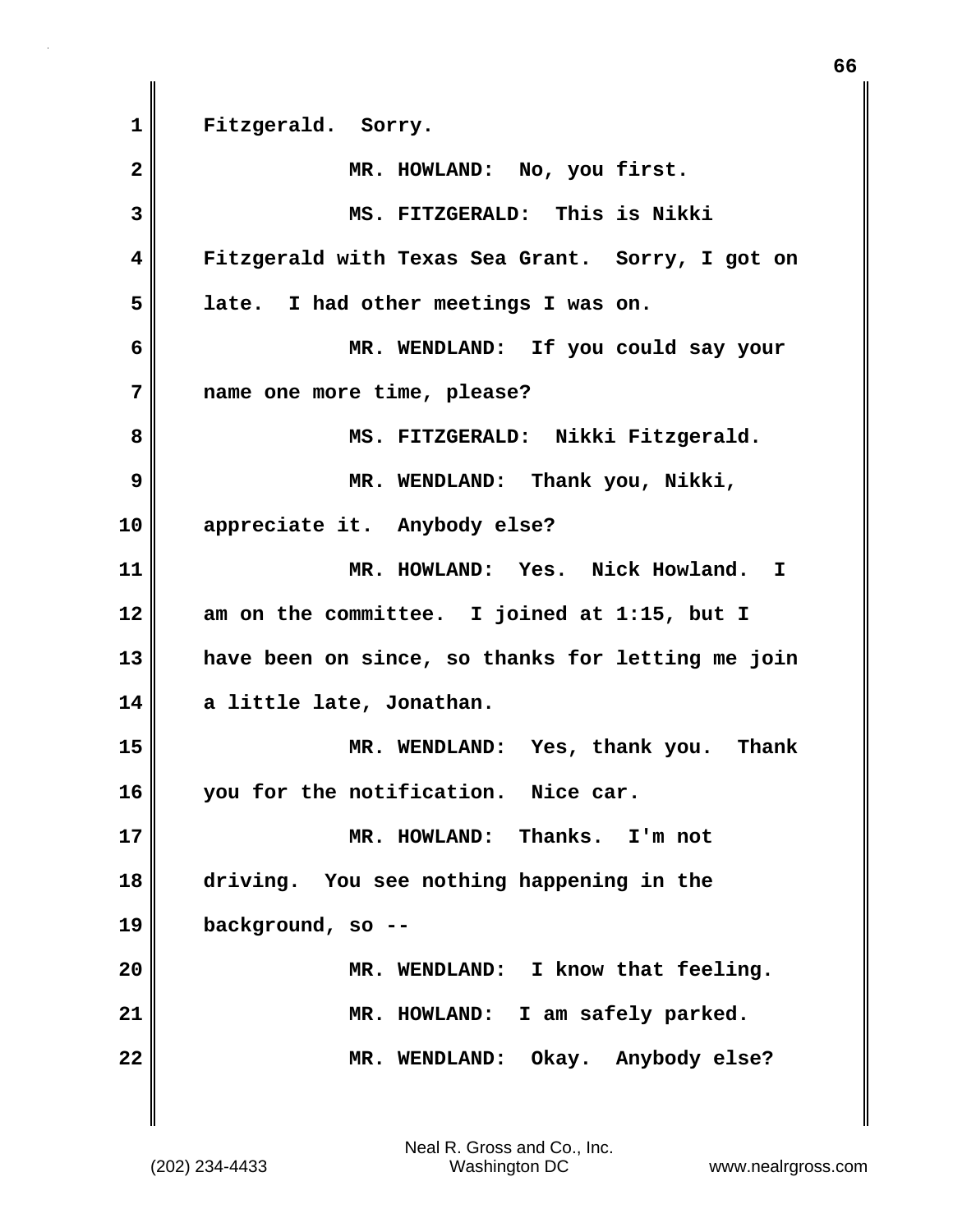| 1            | Anyone else that didn't have the opportunity to  |
|--------------|--------------------------------------------------|
| $\mathbf{2}$ | voice during the roll call?                      |
| 3            | MR. LUGO: This is Ricardo Lugo.                  |
| 4            | MR. WENDLAND: Go ahead.                          |
| 5            | MR. LUGO: Yes, I am including myself.            |
| 6            | This is Ricardo Lugo. I am calling by now from   |
| 7            | Culebra, Puerto Rico waiting to get into the     |
| 8            | ferry. Very interesting.                         |
| 9            | MR. WENDLAND: Okay. Well, good luck              |
| 10           | with the ferry and thanks for calling in,        |
| 11           | Ricardo. I appreciate that. Thanks for being on  |
| 12           | mute as well. Thank you. Okay. Thanks,           |
| 13           | everyone.                                        |
| 14           | So I am going to turn it over to Mr.             |
| 15           | Myers to get into the meat of the discussion     |
| 16           | again.                                           |
| 17           | As a reminder it's sort of Robert's              |
| 18           | Rules, so if any members have any questions and  |
| 19           | comments to direct those through the Chairman,   |
| 20           | Mr. Woodley, and now just to turn this back over |
|              |                                                  |
| 21           | to Mr. Myers on the introduction of the Task 01- |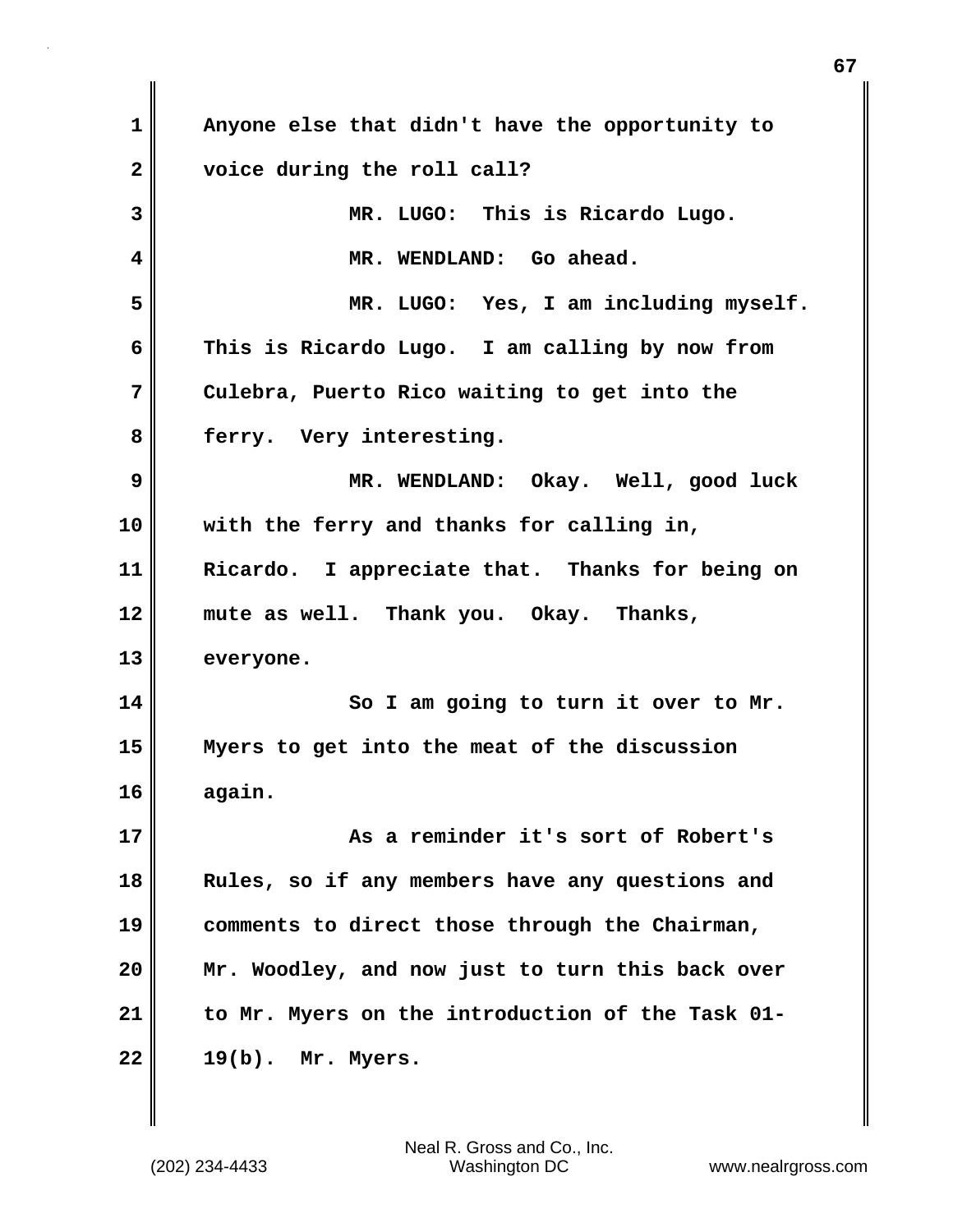| 1            | MR. MYERS: Thank you, Jonathan. And,              |
|--------------|---------------------------------------------------|
| $\mathbf{2}$ | again, hi, everyone, Joe Myers speaking. Task     |
| 3            | Statement 01-19(b) was endorsed by the Coast      |
| 4            | Guard's CFSAC designated federal officer, the     |
| 5            | DFO, and accepted by the committee and endorsed   |
| 6            | by the Chairman on October 30, 2019, during the   |
| 7            | 40th CFSAC meeting.                               |
| 8            | The task was initiated as a result of             |
| 9            | falls overboards, loss of life being one of the   |
| 10           | leading contributors of fatalities in the         |
| 11           | commercial fishing industry.                      |
| 12           | The Coast Guard's CFSAC input of the              |
| 13           | development of a lifesaving falls overboard       |
| 14           | voluntary best practice guide that can be adopted |
| 15           | by the commercial fishing industry to promote     |
| 16           | safety-oriented procedures that may reduce the    |
| 17           | occurrence of falls overboard and save lives.     |
| 18           | I would now like to invite the                    |
| 19           | Chairman, Mr. Chris Woodley, to comment on the    |
| 20           | subcommittee board of the man overboard Task 01-  |
| 21           | $19(b)$ . Mr. Chair.                              |
| 22           | CHAIR WOODLEY: Yes, thanks, Joe.<br>So            |
|              |                                                   |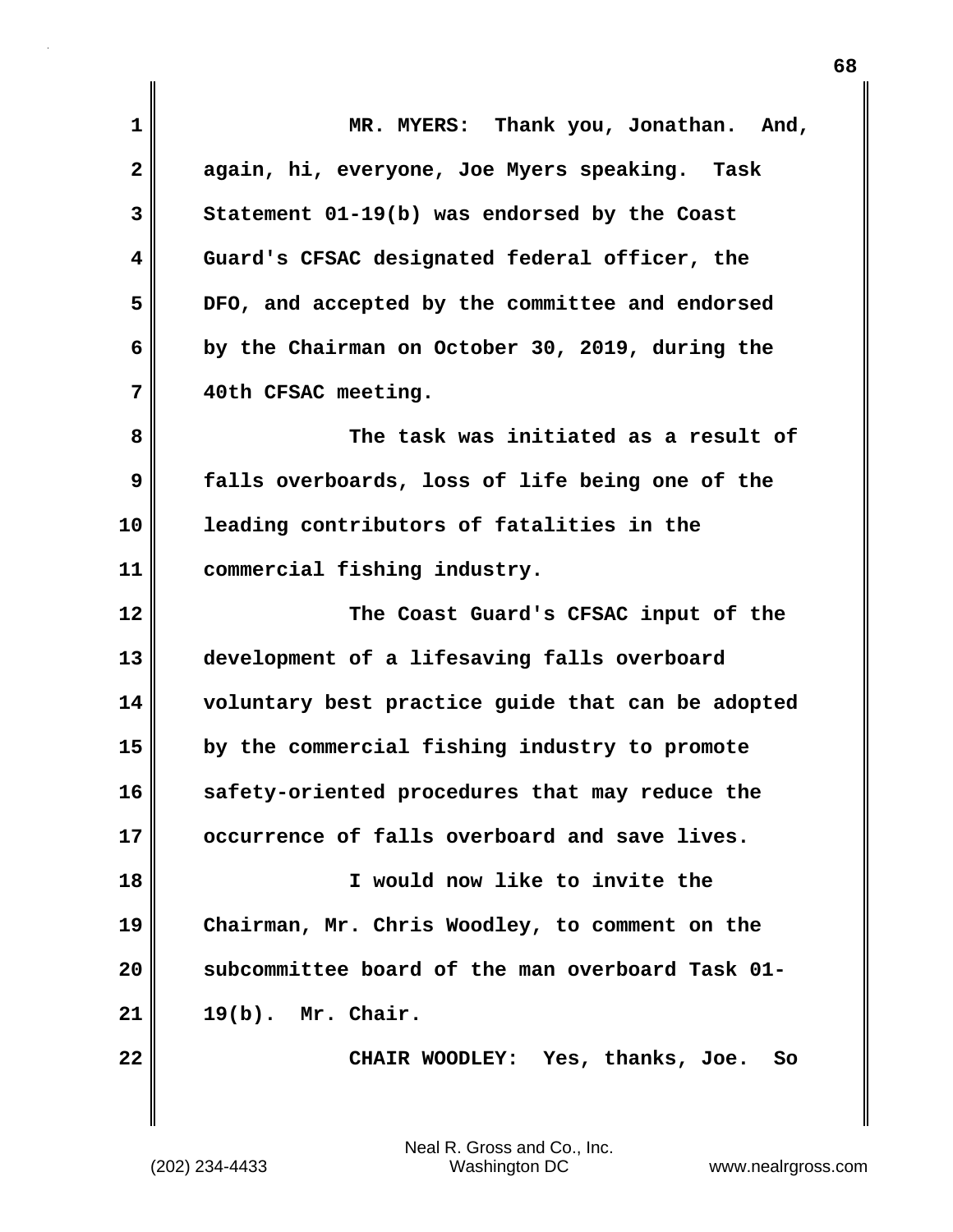**1 this is Chris Woodley here and what I was looking 2 to do was to just briefly walk the full committee 3 through the process that the subcommittee 4 undertook, talk about the documents that got sent 5 out to the full committee yesterday, but sent out 6 to the subcommittee last week. 7** Then hopefully at the end of that

**8 conversation I can do some Q&A and then I am 9 hoping that we can make a, that the full 10 committee will support the recommendations that I 11 put forward with any amendments, changes, 12 whatever.**

**13 So just to jump in real quick, so I 14 think number one on the task statement was is 15 that the Coast Guard had asked that this be done 16 March 10th, which also happened to coincide with 17 when COVID was really starting to become an issue 18 here in the Pacific Northwest.**

**19 I at that time requested of the 20 subcommittee that we table it for a little bit of 21 time because all focus and all efforts were going** 22 **towards COVID prevention and, you know,**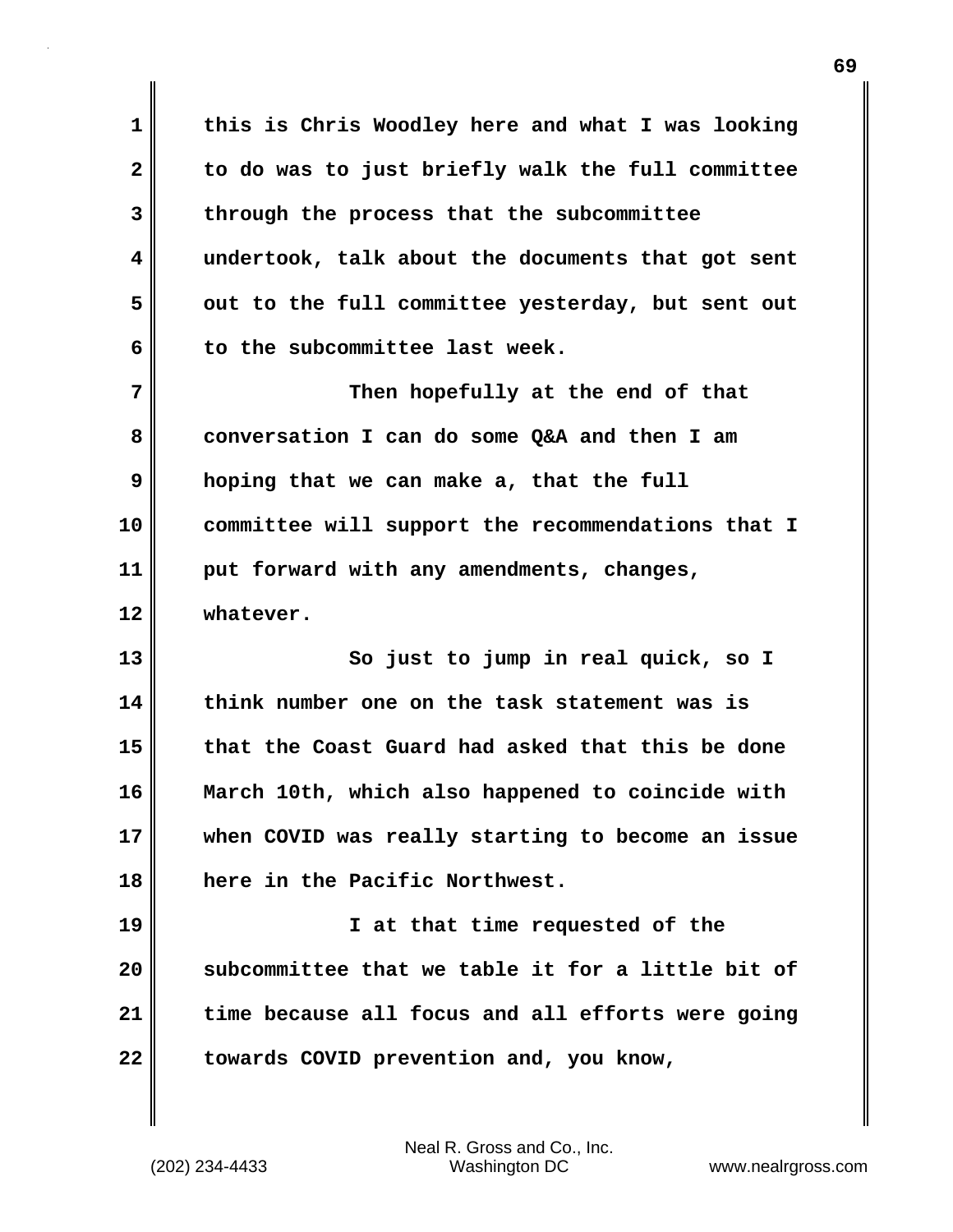**1 unfortunately we never got back on track with, 2 you know, as with so many things this project 3 unfortunately took a back seat.**

**4 But up until March 10th the 5 subcommittee had met a handful of times over the 6 phone to, you know, review the world of what the 7 equipment was that was out there in terms of** 8 **PFDs, recovery equipment, training, ancillary 9 equipment like alarms, things like that.**

**10 We talked a lot about best practices 11 and the biggest focus though was to figure out 12 how to communicate this information to the 13 fishing industry at large.**

**14 I think that's where the biggest 15 challenge is because it is, you know, you've got 16 to get this information out in front of fishermen 17 in a way that is interesting to them and, you 18 know, communicates what needs to be done. 19 So in our conversations, you know, we**

**20 talked about putting together like an actual 21 booklet or a guide, you know, a falls overboard 22 bible, if you will, and that appeared to be very**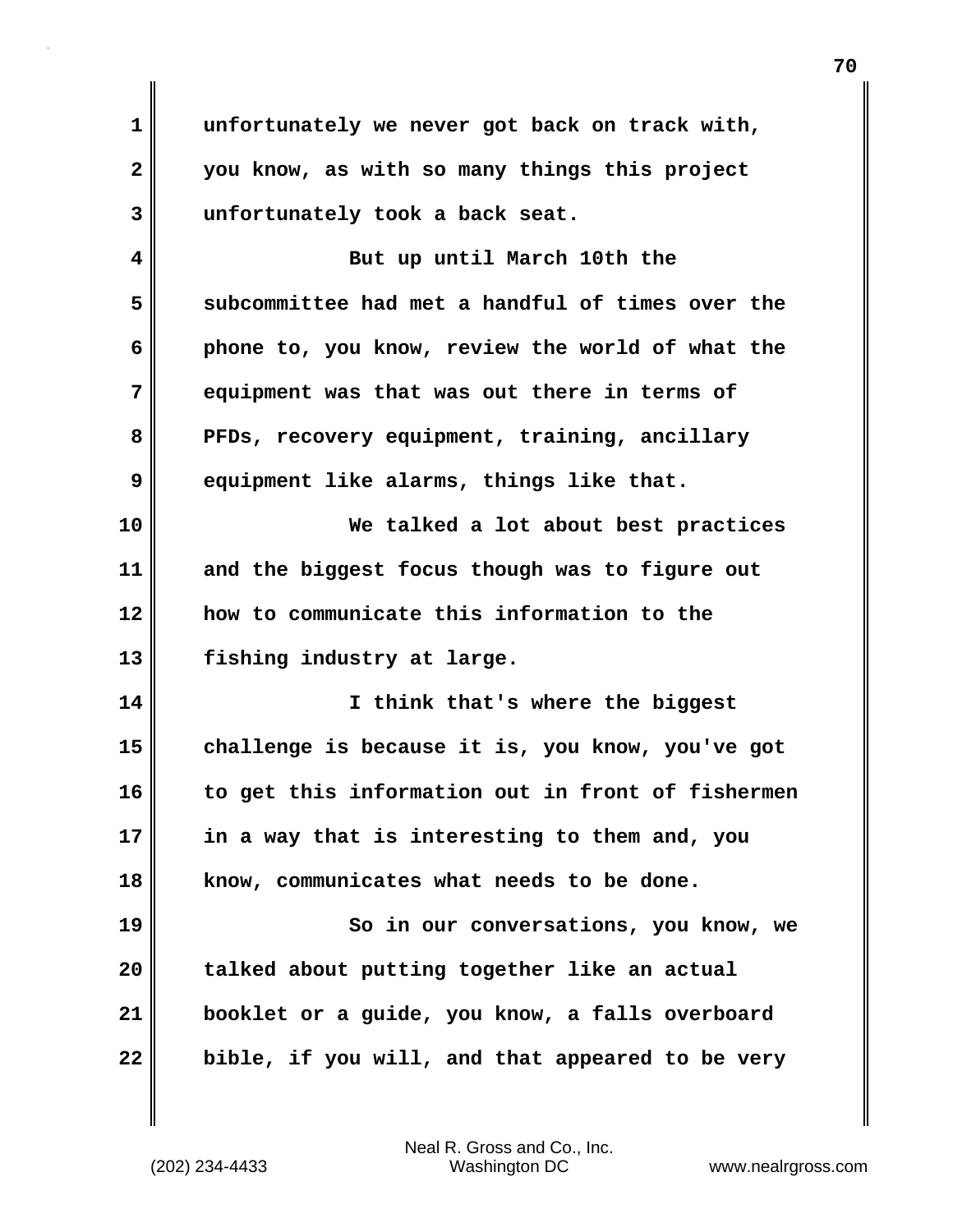**1 daunting just because that was going to become a 2 very large task.**

**3 So when we hit pause back in March 4 that's where we were was I think we had done a 5 good job of collecting the information, figuring 6 out what we wanted in this guide, but then the 7 challenge was, okay, how are we going to roll 8 this out, how are we going to get this out to the 9 industry.**

**10 So, again, we hit pause and then when 11 I picked this up, this project up again, I've 12 been thinking about it the whole time, but picked 13 it up a couple of weeks ago, it occurred to me 14 that maybe our best opportunity to communicate 15 the information regarding man overboard might be 16 through both national and regional fishing 17 industry publications.**

**18 So I reached out to Jess Hathaway, who 19 is the editor of National Fisherman, and talked 20 to her about, you know, what she thought about 21 doing -- Communicating man overboard is almost 22 like a media campaign for the next year where**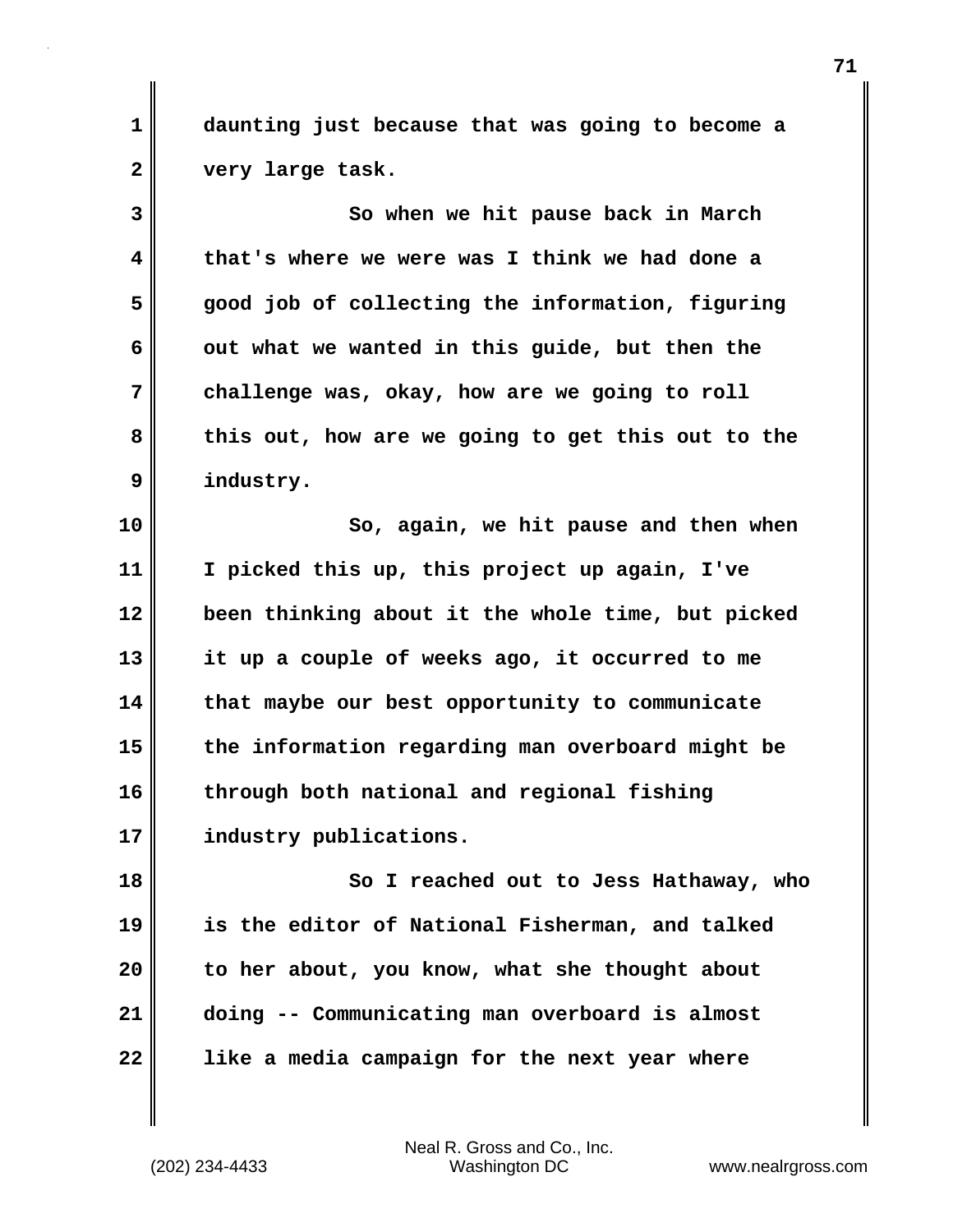**1 every other, you know, what we talked about was 2 every other issue of National Fisherman would 3 have a man overboard focus, whether that be the 4 equipment, whether that be success stories, 5 whether that be training, whether that be, you 6 know, the whole list of topics that the 7 subcommittee had discussed.**

**8** She thought it was a great idea. She **9 was very, very supportive of that and, you know, 10 she not only, you know, offered, you know, this 11 topic, this subject matter, the space in the 12 magazine, but also supported the idea of helping 13 people ghost write stories because some people, 14 you know, they may want to get their story out 15 there but it's hard for them to communicate or, 16 you know, it may not be great for the audience 17 that the National Fisherman caters to.**

**18** So they have essentially offered, you **19 know, not only providing focus in the printed 20 publication but also in their online 21 publications, including their social media 22 accounts.**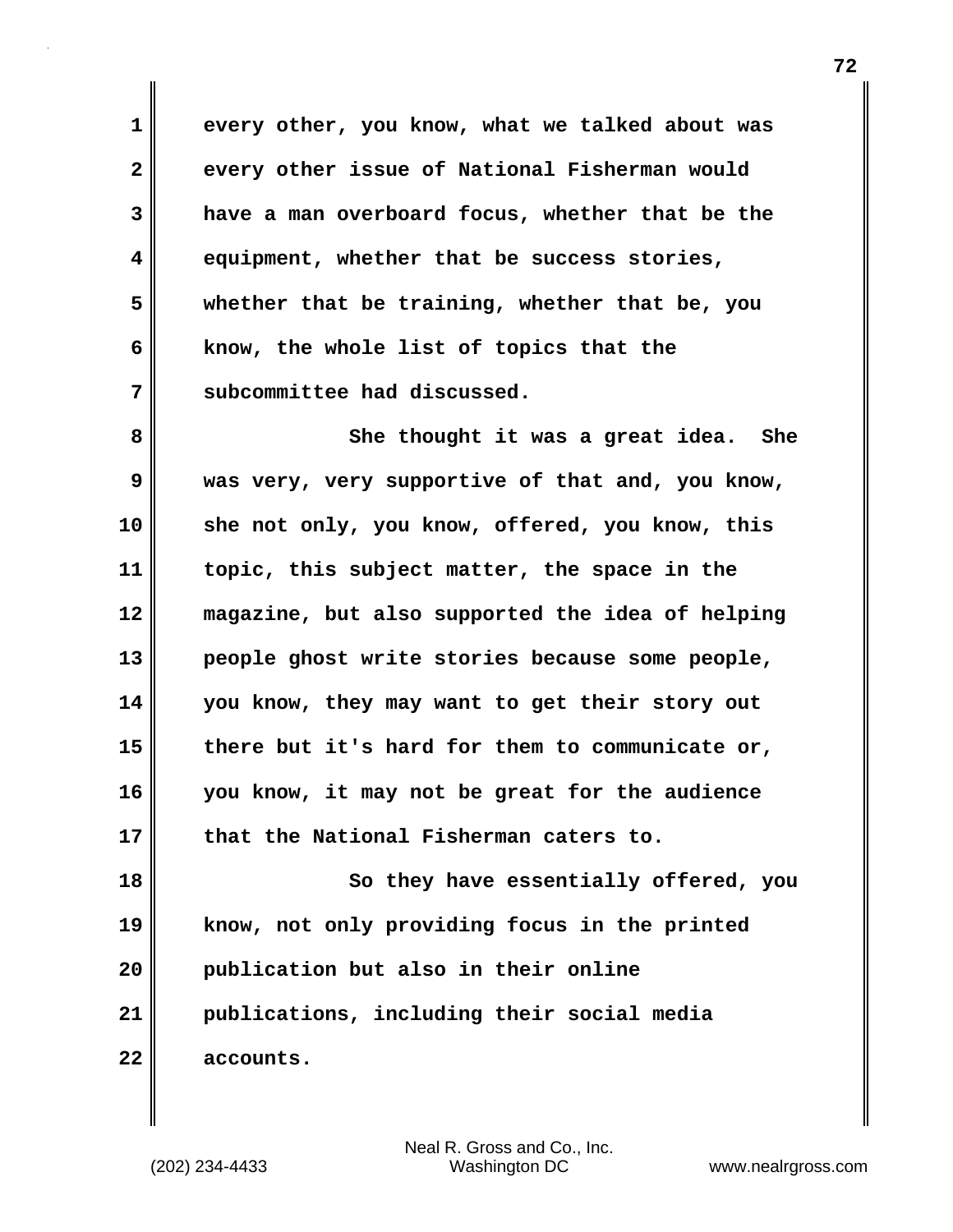**1 That was something that we talked 2 about quite a bit in our subcommittee was, you 3 know, being able to reach out not only in a 4 printed form but also social media because that's 5 a very important communication platform for 6 younger fishermen.**

**7** So in my view that platform through **8 National Fisherman would be in my view a really, 9 really great way to get this information out 10 there and because it's not going to come out in a 11 single article, it's going to put out over the 12 course of the next year, I think that that 13 continues to emphasize over a period of time to 14 commercial fishermen that this is an issue and 15 there is ways, you know, there is lots of tools, 16 devices, training that is out there that they can 17 take, purchase, whatever, you know, to improve 18 their safety onboard the boats.**

**19** So looking at that, looking at the **20 offer of National Fisherman, I think that that 21 solves the riddle of how do we get this 22 information out there.**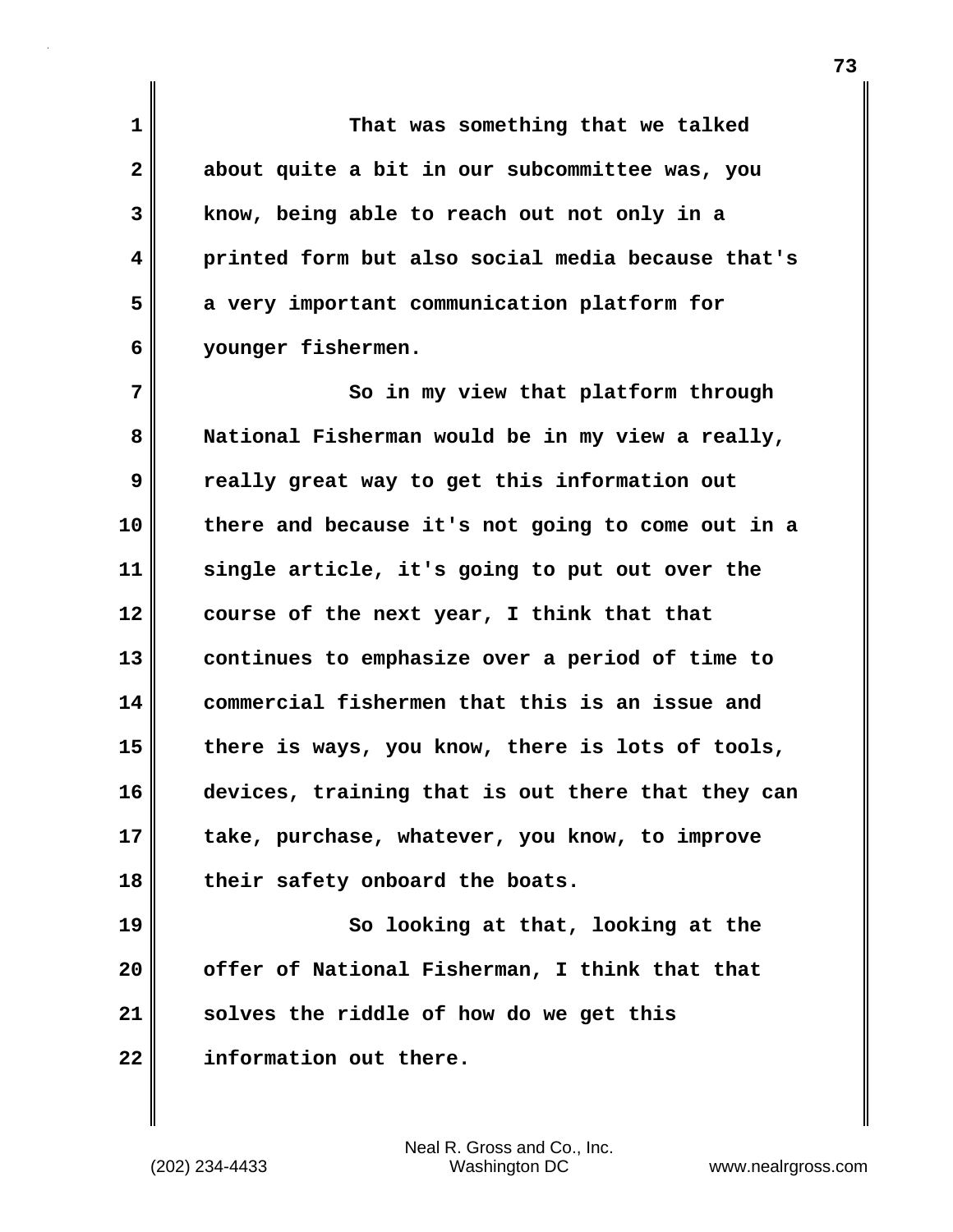**1 And then the other piece to this 2 project was that the Coast Guard had asked that 3 we put together a deliverable that would be 4 incorporated into the voluntary best practices 5 guide, which I think came out in I think 2017, 6 2018, I forget the timeline on it. 7** So one of the documents that I sent 8 out to everybody yesterday was a man overboard **9 section. So the current voluntary best practices 10 has, excuse me, different sections for like say 11 machinery or deck safety or things like that. 12 So this is a separate component to 13 that document which is essentially a checklist 14 that could both be used by dockside examiners as 15 well as commercial fishermen to, you know, it's 16 an 840 book for those in the Coast Guard. 17** So it's just a series of checks, **18 something for the examiner to speak to, you know, 19 a commercial fisherman about, hey, what are you 20 doing for your man overboard drills, when is the 21 last time you had a drill, you know, what 22 scenario did you go through, et cetera, et**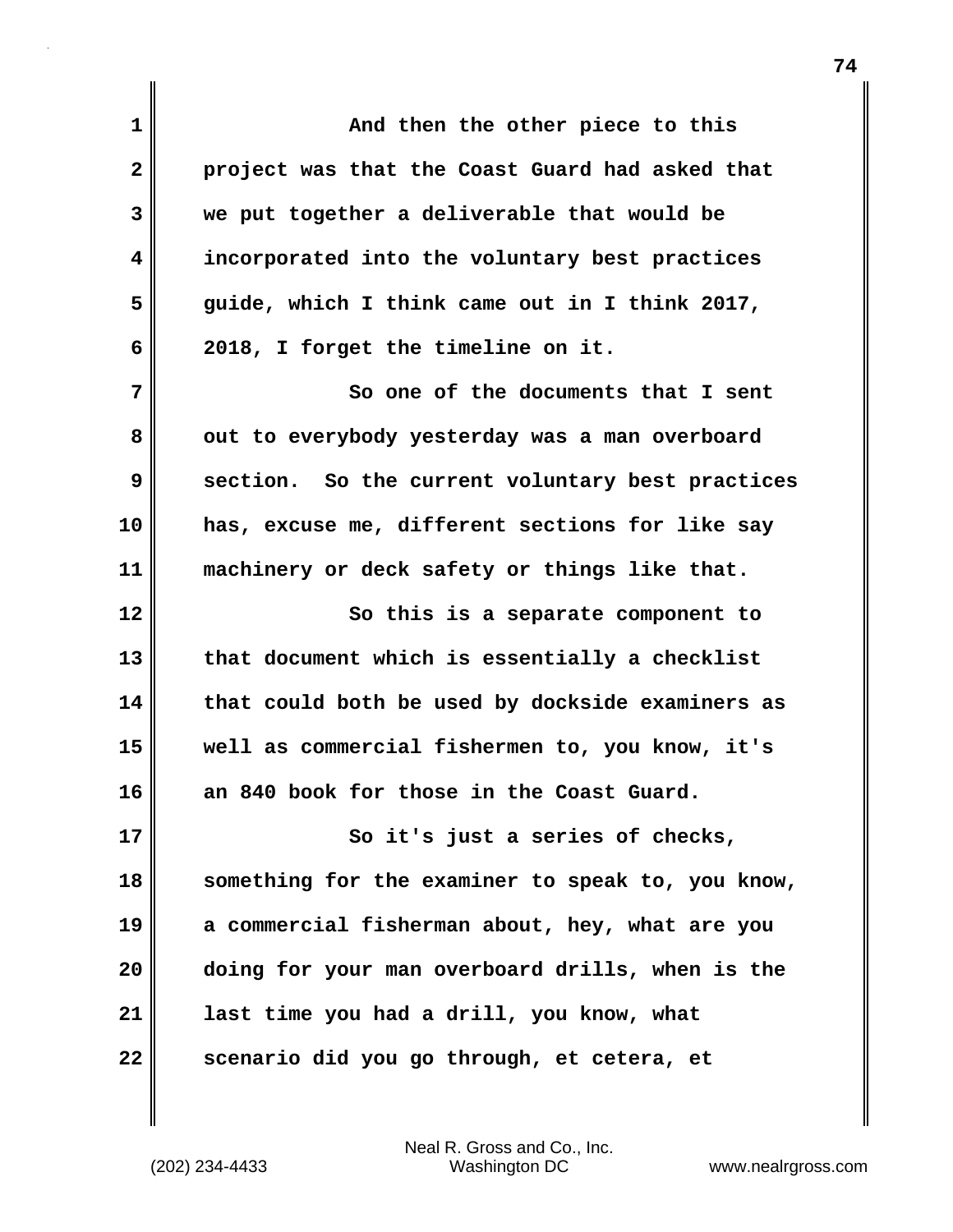**1 cetera.**

**2 So I feel like that section of the 3 voluntary best practices guide that's something 4 that could be modified. 5 I know this is supposed to be both a 6 national-level document as well as trying to 7 incorporate regional considerations as well, and 8 there is a challenge in that. 9 But I think that using that guide as 10 a base which could be expanded or contracted 11 upon, depending upon the region that you are in, 12 is a good starting point. 13 At this point I don't consider that 14 part to be quite finished because, you know, I 15 would definitely like to hear input from other 16 members, but I think that that kind of delivers 17 on the specific Coast Guard ask, and then the 18 media campaign is in addition to, you know, what 19 the Coast Guard looked at. 20 The last piece of this, and then I'll 21 open it up for questions, and it's last but it's 22 actually the number one recommendation, is that,**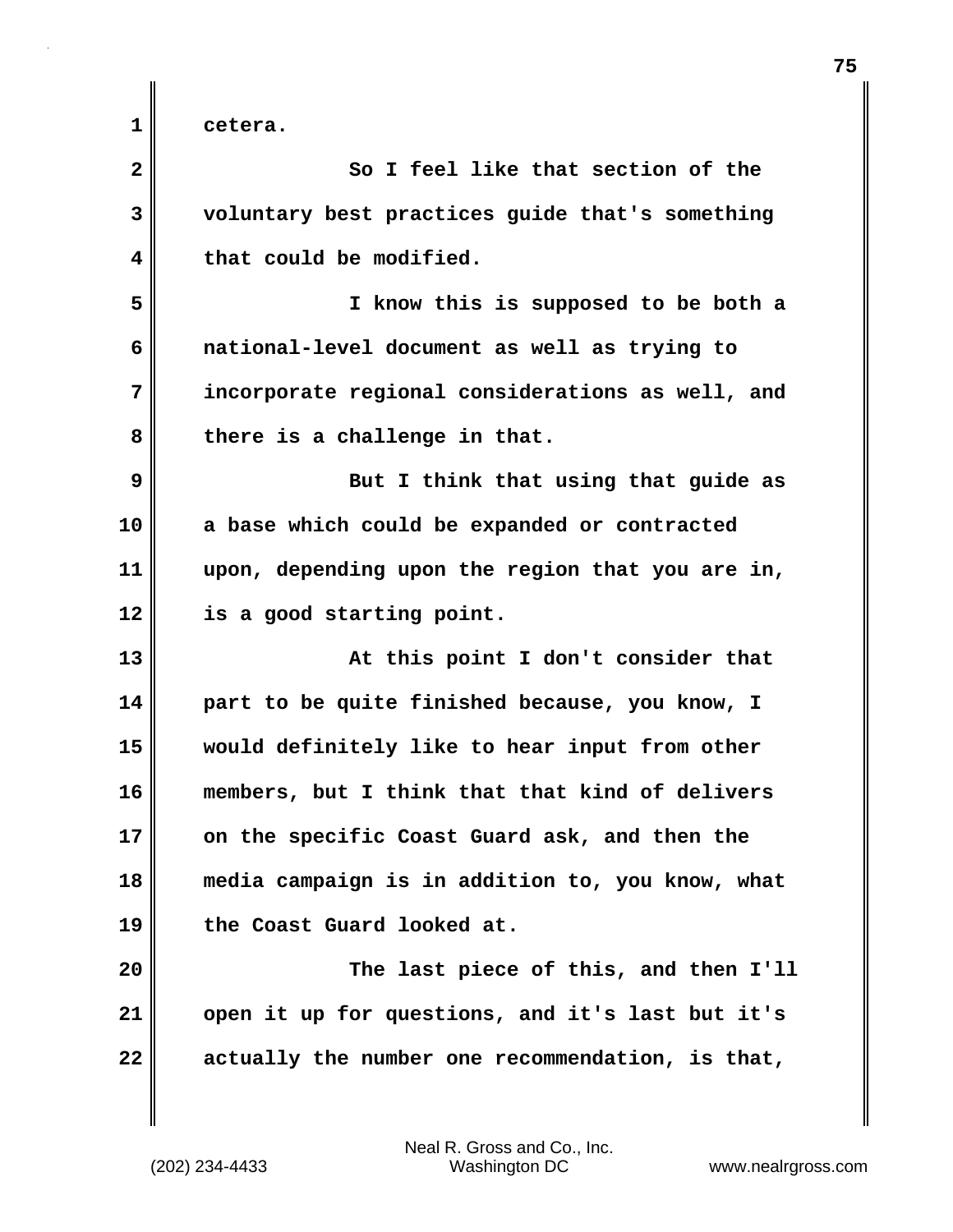**1 you know, we talked extensively in the 2 subcommittee about getting the Coast Guard to 3 modify their dockside exam practices and 4 procedures to include what I will call a falls 5 overboard module where the dockside examiner 6 engages with, you know, whether it's, you know, 7 the master or the owner on the issue of man 8 overboard. 9 So, you know, quickly, it's, you know, 10 it's the examiner talking to the captain about, 11 you know, about their last man overboard drill 12 and talking about the equipment that they use. 13 It also includes looking at the PFDs 14 that are onboard if that's what their primary 15 lifesaving devices are and talking to them about,**

**16 you know, hey, do these things fit, do you like 17 them, do you wear them all the time, and just 18 having a ten to 15-minute conversation with the 19 master about their PFDs, things about their PFDs 20 policies onboard if they have any, and evaluating 21 the actual drills that they are supposed to be 22 doing to meet the Part 28 requirements.**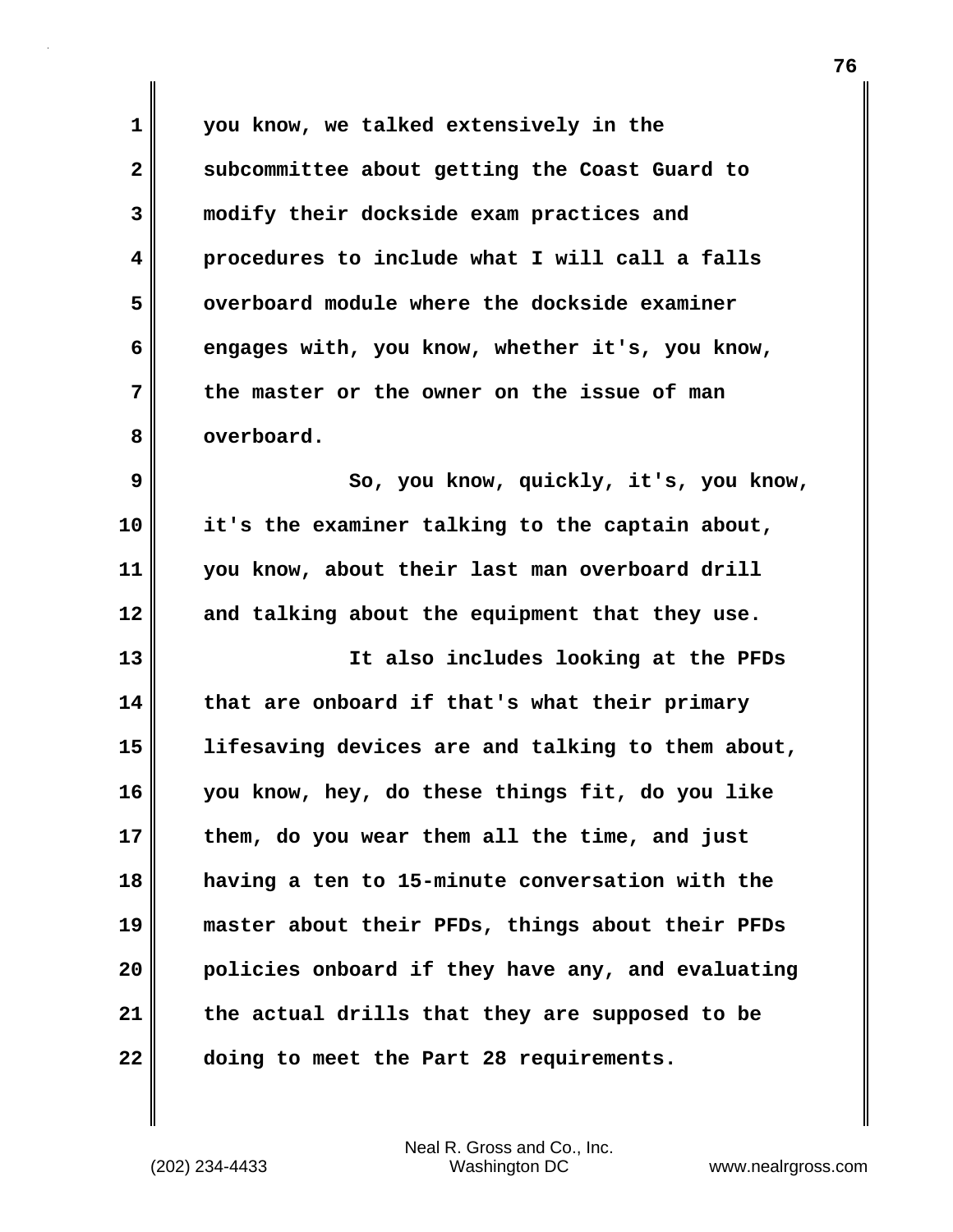| $\mathbf 1$  | So, again, it's encapsulated in the              |
|--------------|--------------------------------------------------|
| $\mathbf{2}$ | man overboard subcommittee summary document that |
| 3            | I sent out and it's also in the email that I     |
| 4            | forwarded to the group.                          |
| 5            | So I think at this point I will let              |
| 6            | folks ask questions and then, you know, go from  |
| 7            | there. I will -- As Jonathan said just chime in  |
| 8            | and let's not use the hand-raising function      |
| 9            | because I can't figure out how to turn it off    |
| 10           | once it's on. So, any questions, comments?       |
| 11           | MR. HARRINGTON: Hey, Chris? Chris,               |
| 12           | this is Ted Harrington, if I may?                |
| 13           | CHAIR WOODLEY: Yes, Ted, go ahead.               |
| 14           | MR. HARRINGTON: Yes, I really like               |
| 15           | that idea what you just mentioned about the      |
| 16           | examiners focusing in on it, but I wouldn't just |
| 17           | restrict it to examiners.                        |
| 18           | As you know the Coast Guard is always            |
| 19           | doing like focused ops, at-sea boardings, where  |
| 20           | we'll, especially for fisheries, target certain  |
| 21           | things at different times of the year.           |
| 22           | I would think they would be amenable             |
|              |                                                  |
|              |                                                  |

(202) 234-4433 Washington DC www.nealrgross.com Neal R. Gross and Co., Inc.

 $\mathbf{I}$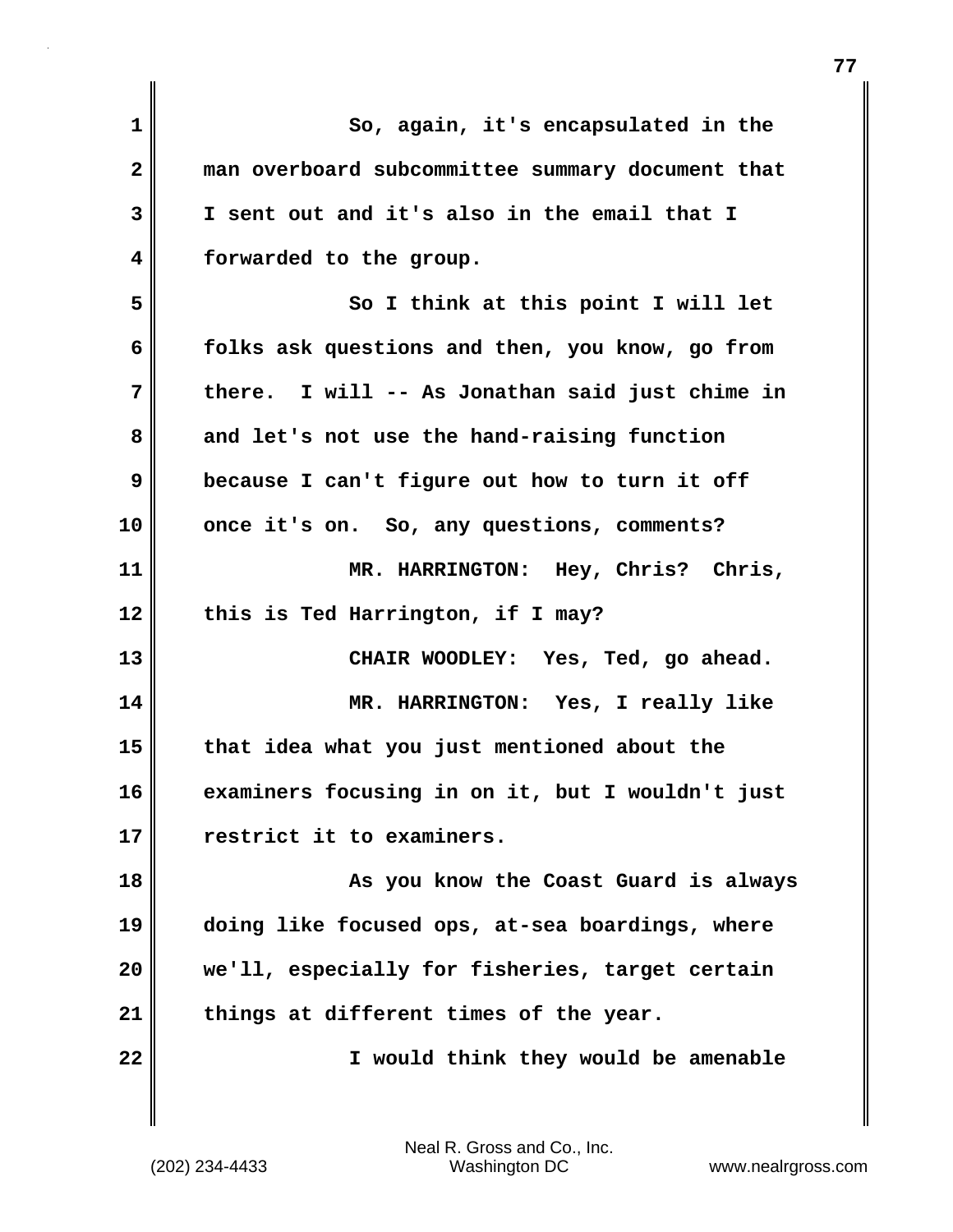| 1  | even to do like a focused op for a week or        |
|----|---------------------------------------------------|
| 2  | something, you know, like we have safe            |
| 3  | recreational boating week, to do the same type of |
| 4  | thing at sea and just ask folks the exact same    |
| 5  | thing you do at the dock just to expand the       |
| 6  | populous of the people you're getting at.         |
| 7  | I think that's kind of an original                |
| 8  | It sounds like it might be worth a try.<br>idea.  |
| 9  | CHAIR WOODLEY: Ted, thank you. Yes,               |
| 10 | you know, early on during this process Ted had    |
| 11 | talked about the positively reinforcing fishing   |
| 12 | vessel crew members at sea, particularly when a   |
| 13 | boarding officer comes onboard and the crew is    |
| 14 | wearing life jackets.                             |
| 15 | And, again, I think any opportunity to            |
| 16 | positively reinforce what they are doing, you     |
| 17 | know, if they are wearing their PFDs, and then    |
| 18 | also, you know, during an at-sea boarding, Ted, I |
| 19 | hadn't considered that, but, yes, I think that is |
| 20 | a really great opportunity because, you know, the |
| 21 | Coast Guard probably only, you know, over the     |
| 22 | course of a year, you know, hopefully you're not  |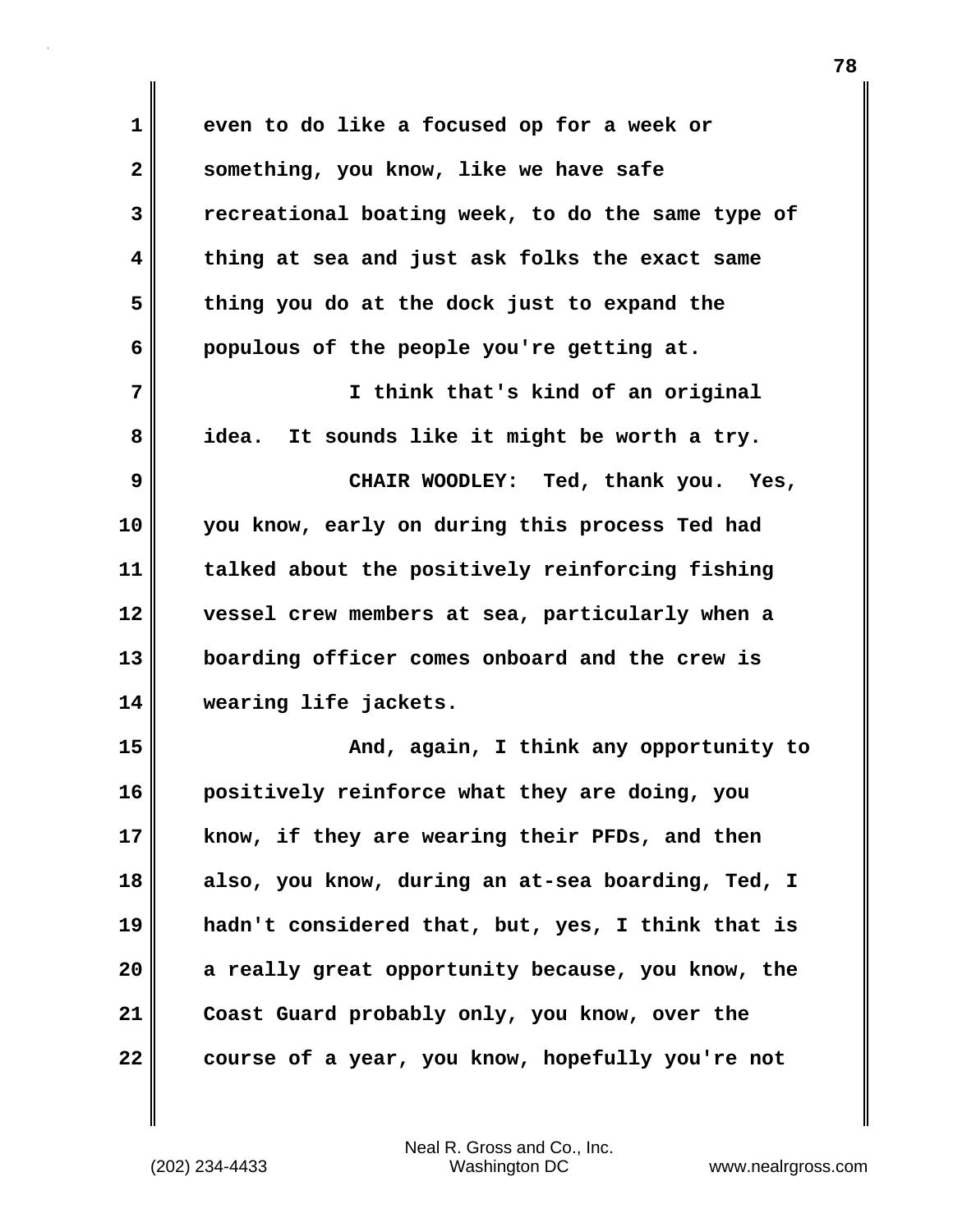**1 getting boarded all the time, but when the Coast 2 Guard comes on board if the Coast Guard is 3 talking about man overboard and those 4 preventative activities to keep man overboards 5 from happening and making sure that the drills 6 are being done and communicating with it that 7 communicates to the fishermen this is an 8 important thing, that this is something I should 9 be focused on because the Coast Guard is asking 10 me about it. 11 So, yes, Ted, if we could do 12 something, you know, and I think that would 13 probably be at a regional, you know, a regional 14 level or a district level depending on, you know, 15 what the operational commanders and the various 16 Coast Guard districts want to do I think that 17 would be a really great positive step forward. 18 And, again, we're not trying to bust 19 people. You're not really enforcing a specific 20 regulation. You are just telling them that it's**

**22 MR. HARRINGTON: Yes. And even a**

(202) 234-4433 Washington DC www.nealrgross.com Neal R. Gross and Co., Inc.

**21 important.**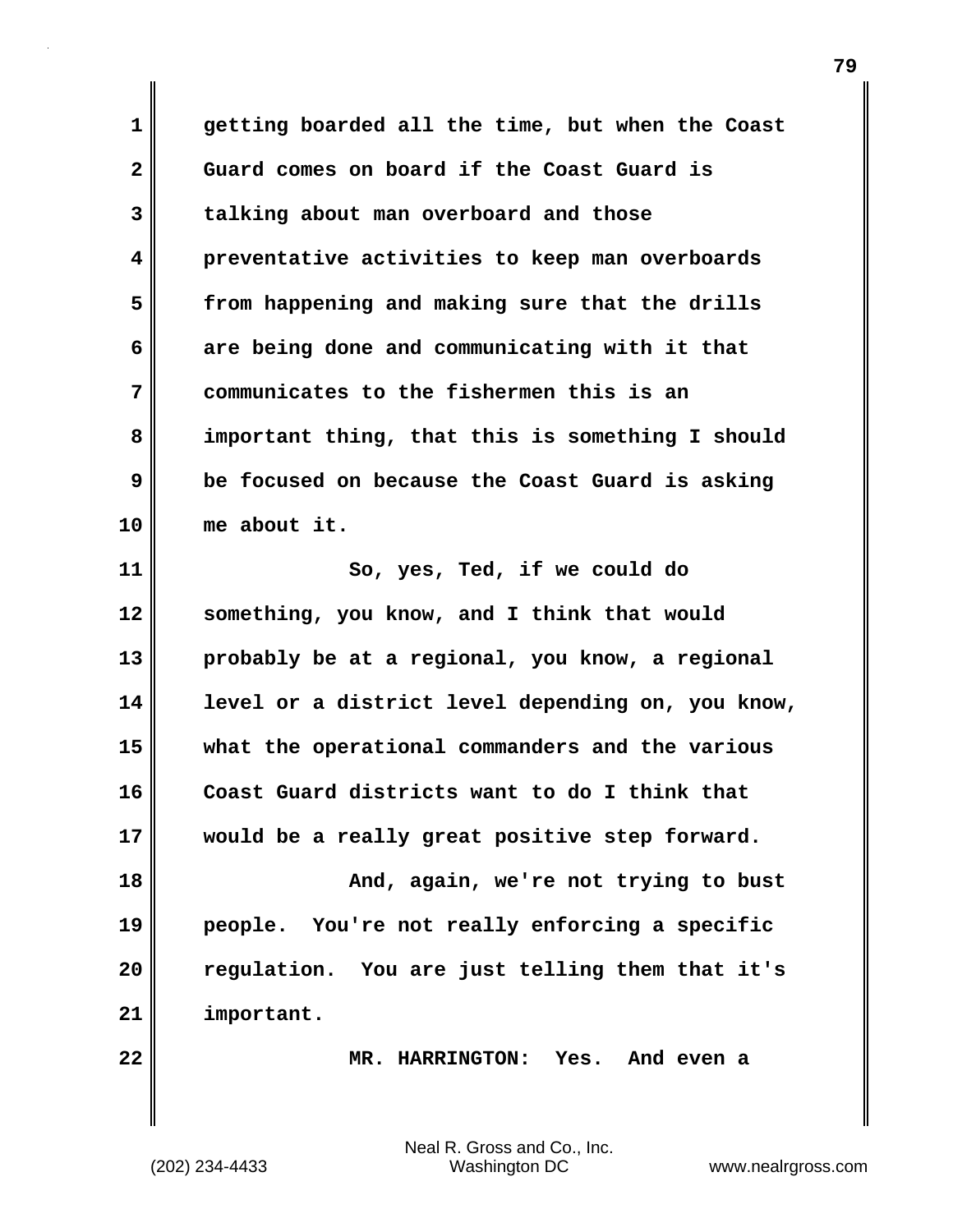| $\mathbf 1$  | handout if you want to get more breaks.          |
|--------------|--------------------------------------------------|
| $\mathbf{2}$ | CHAIR WOODLEY: Yes.                              |
| 3            | MR. HARRINGTON: You know, just like              |
| 4            | doing it for that week, yes, could you please    |
| 5            | read this.                                       |
| 6            | CHAIR WOODLEY: Yes. Yes, so thanks               |
| 7            | for the comment, Ted, I appreciate it.           |
| 8            | MR. JACOBSEN: Hey, Chris, this is                |
| 9            | Jake.                                            |
| 10           | CHAIR WOODLEY: Jake, go ahead.                   |
| 11           | MR. JACOBSEN: Yes, thanks. So I                  |
| 12           | think it would be helpful if there were some     |
| 13           | YouTube videos that boats could integrate into   |
| 14           | their drills.                                    |
| 15           | And, you know, I'm not sure about the            |
| 16           | production of those, but who would be willing to |
| 17           | make it if we might be able to get some people   |
| 18           | that are interested in putting together a short  |
| 19           | video or three or four or a dozen talking about  |
| 20           | some of the aspects of the drills, including     |
| 21           | proper donning and sizing of exposure suits.     |
| 22           | I do a fair number of fishing vessel             |
|              |                                                  |

 $\mathbf{I}$ 

**80**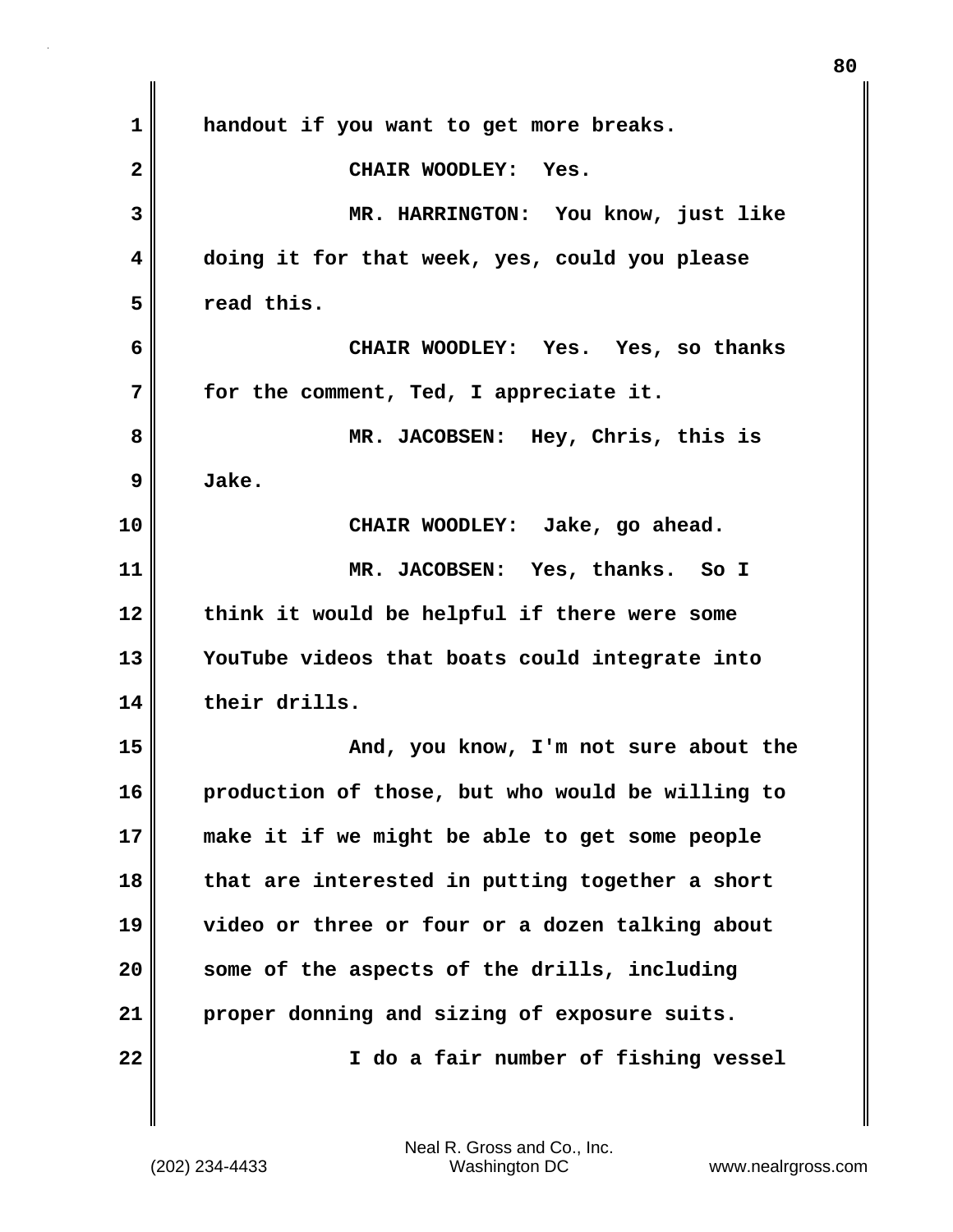**1 exams and I look at the crew and I look at the** 2 suits and sometimes there will be a larger person **3 like I am and I can see that they are not going 4 to fit in an adult suit and they need an extra 5 large, a jumbo suit. 6 So I always talk about proper sizing 7 and having everybody try on the suits for fit and 8 make sure that they can get into them and stuff 9 like that already as part of my exams. 10 But there is a lot more that I could 11 insert at the time of the exam and just, you 12 know, even if I could give them a video or 13 something to watch while I'm doing the exam or 14 something. 15 You know, there is a lot social media 16 aspects to this that we currently probably don't 17 utilize to their fullest capability. Thanks. 18 CHAIR WOODLEY: Yes, Jake, thank you. 19 Yes, you know, that was also something I 20 specifically talked to Jess Hathaway about was, 21 you know, doing things like videos. 22** Mand, again, they've got a really great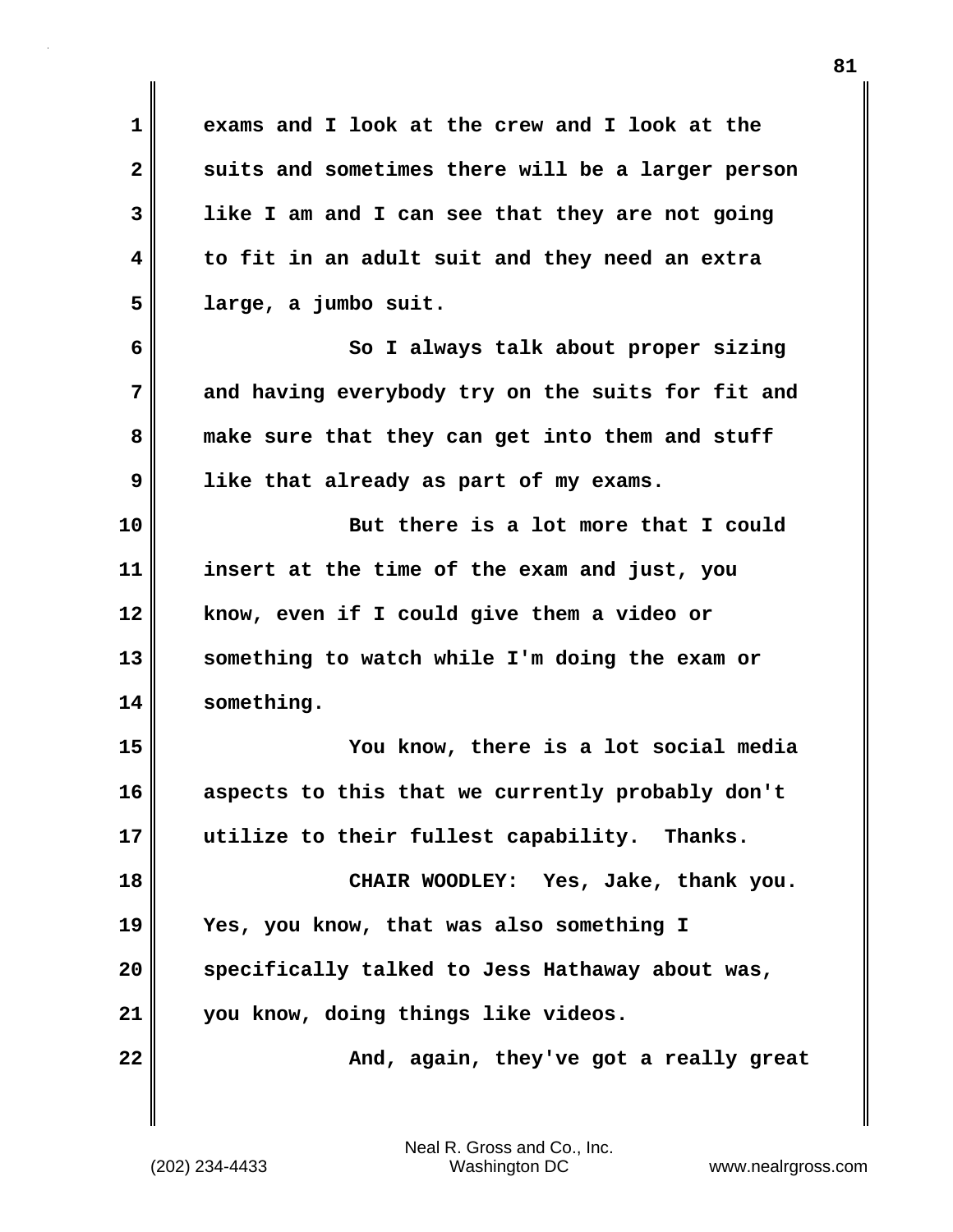**1 platform with wide reach. So if we were to, you 2 know, put together a video on, you know, some 3 limited aspect of it, you know, they are more 4 than willing to post that and that will get some 5 traction. 6 And then, you know, because then we 7 can all link to it, you know, for whatever, you 8 know, associations, groups, companies that we 9 work for, you know. 10 I think you can get the word out 11 pretty quickly to get that best practice, you 12 know, socialized amongst, you know, a large part 13 of your, you know, the fishing industry 14 community. 15 And going back to the one point about, 16 you know, proper sizing and stuff, you know, 17 that's something that, you know, when it comes to 18 pulling somebody out of the water, you know, I 19 had personal experience in this, you know, what 20 about the big guy on board, how are you going to 21 get him out of the water. 22 Do the tools that you use or have on**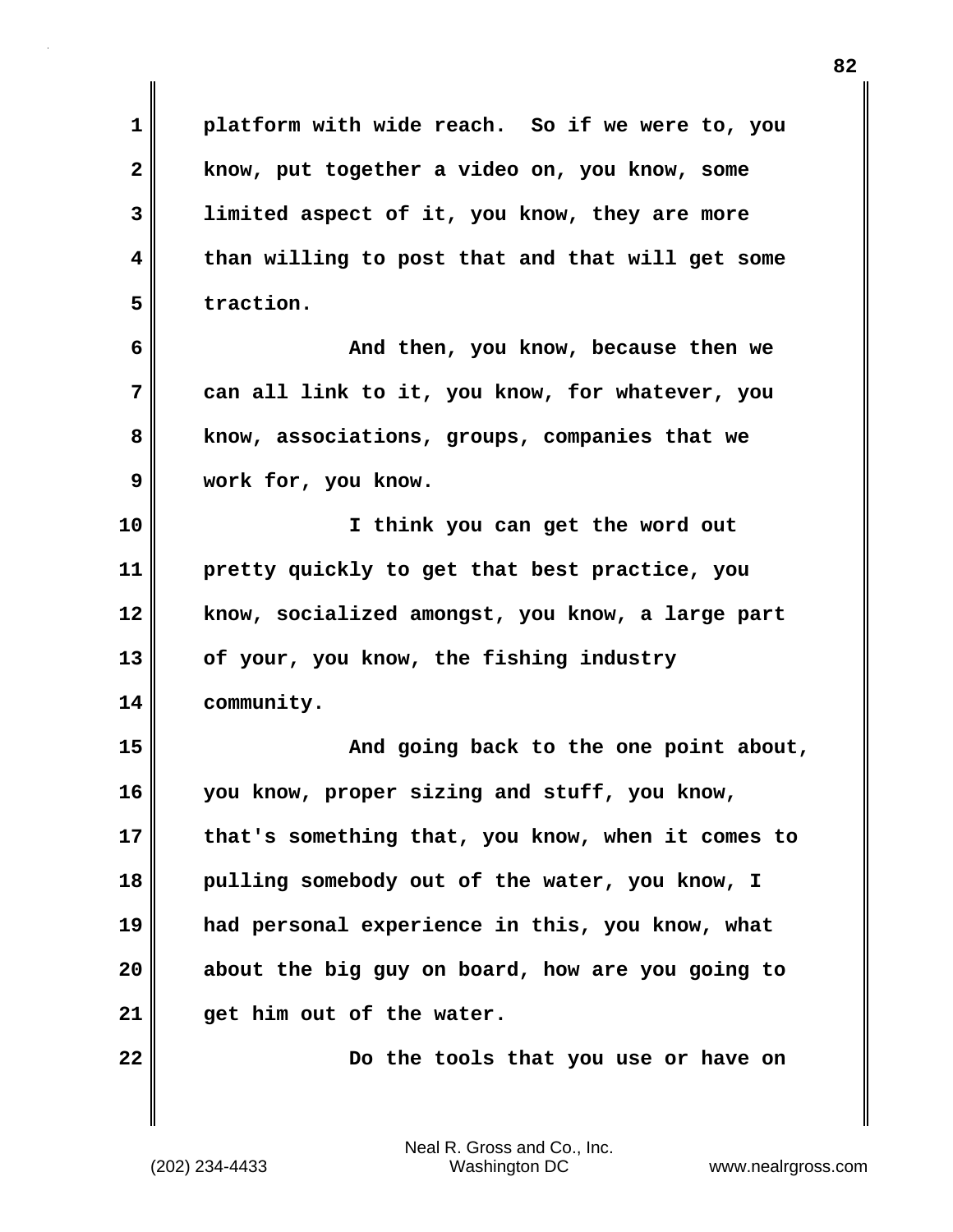| 1            | board, whether it's a life ring or a Jason's      |
|--------------|---------------------------------------------------|
| $\mathbf{2}$ | cradle or, you know, maybe you have a ladder or   |
| 3            | whatever, is that going to work for that crew     |
| 4            | member, because I have been on a ton of boats     |
| 5            | where, you know, you might have some folks that   |
| 6            | are easily pushing 300 pounds and trying to get,  |
| 7            | you know -- So I think that the captains and      |
| 8            | crews need to keep that in mind, you know, for    |
| 9            | the other crew members is how are you going to    |
| 10           | look out for that particular person if that       |
| 11           | person goes overboard, so I think it's an         |
| 12           | excellent point.                                  |
| 13           | VICE CHAIR DAMERON: Mr. Chairman, Tom             |
| 14           | Dameron.                                          |
| 15           | CHAIR WOODLEY: Yes, Tom?                          |
| 16           | VICE CHAIR DAMERON: Hi.<br>I want to              |
| 17           | piggyback off of Ted Harrington's comments.<br>I  |
| 18           | actually would like to see -- a boarding crew has |
| 19           | the crew members of the fishing vessel present.   |
| 20           | I think that is definitely the time to            |
| 21           | ask some questions, look at some equipment, ask a |
| 22           | deck hand to set up the manner of Overboard       |

 $\mathbf{l}$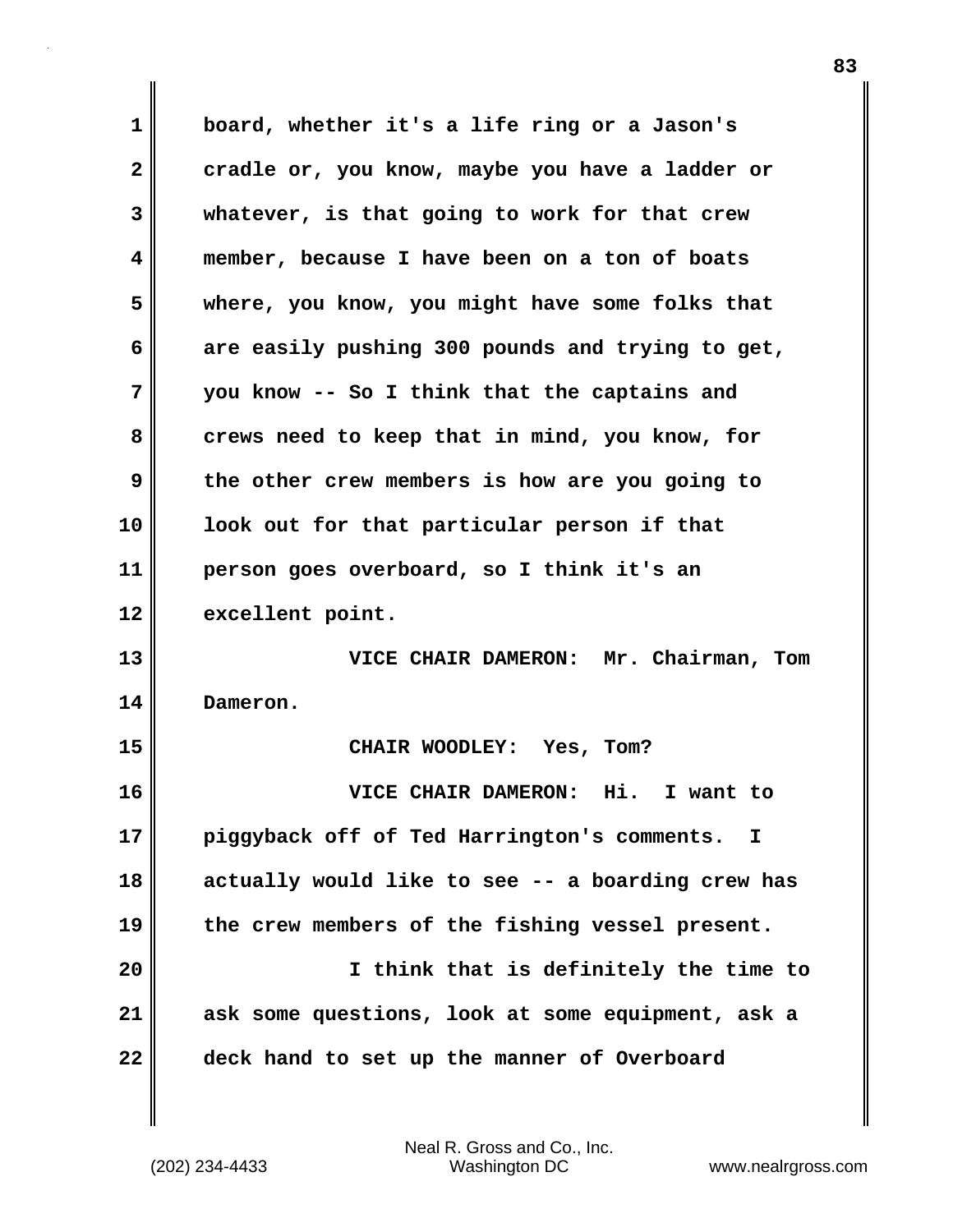**1 Retrieval equipment and see if that crew is** 2 **P** ready.

**3 And if there are, frankly, safety 4 concerns -- right? -- the boarding crew is 5 looking for safety concerns. See if there are 6 safety concerns that relate to the drills and 7 instructions that the boarding team feels has not 8 been addressed. 9 I think that the dock side exams -- I 10 actually don't think that is the place for this. 11 I know here in the Mid-Atlantic a lot of the dock 12 side examiners that we have come down to the 13 boats might be three 80-year-old Coast Guard 14 auxiliarists that have a checklist and they're 15 really good and targeting that checklist, but to 16 be quite frank with you, the crew members know 17 more about Man or Overboard Retrieval techniques 18 than the Coast Guard examiners.**

**19 And I think that this is where the 20 guide that the Coast Guard asks us to produce 21 would come in handy for those Coast Guard 22 examiners.**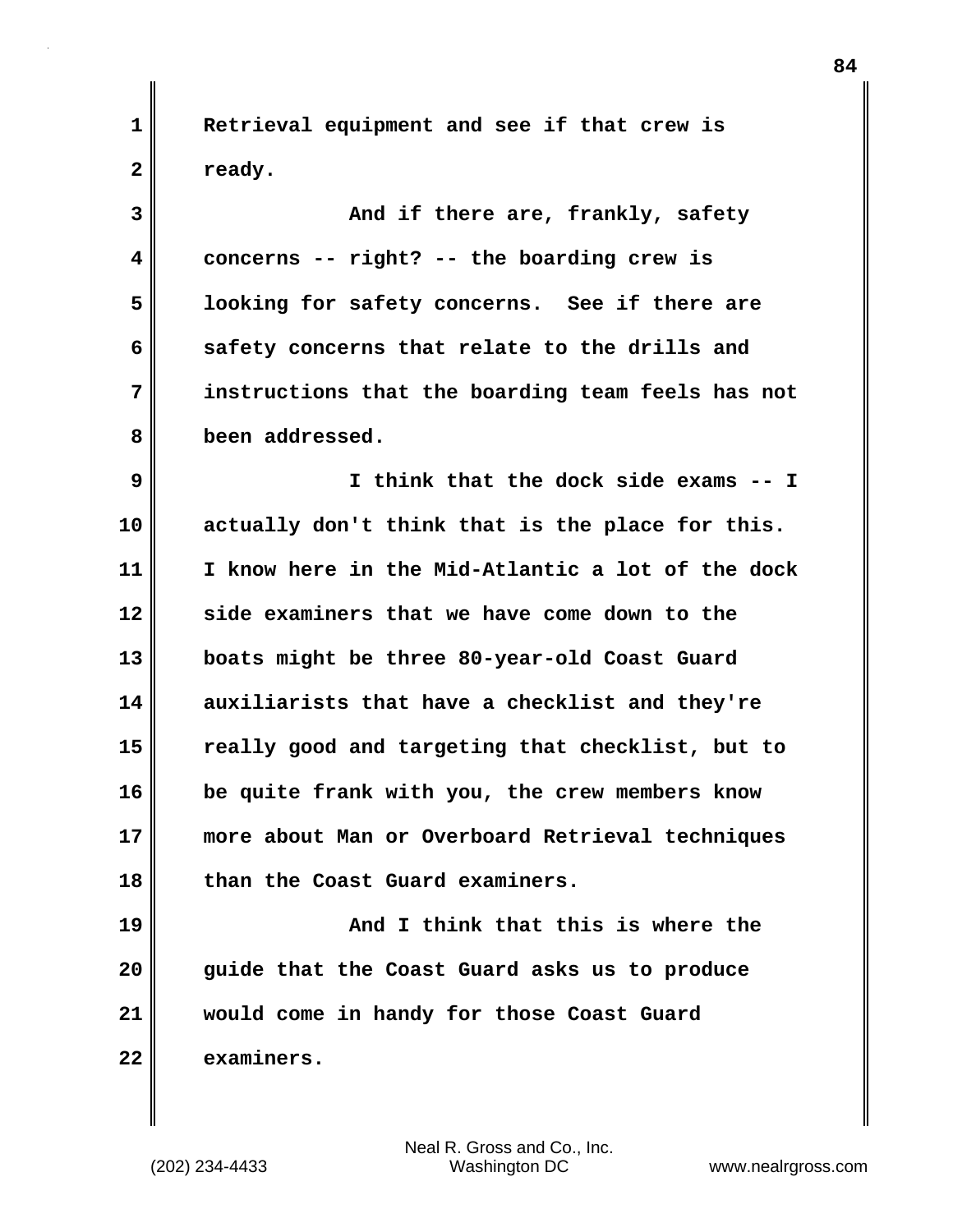| $\mathbf 1$  | The crew might not be available. The              |
|--------------|---------------------------------------------------|
| $\mathbf{2}$ | Captain might not be available. The exam might    |
| 3            | be done by a vessel representative because those  |
| 4            | examiners are actually examining the vessel and   |
| 5            | their documentation and their records, and        |
| 6            | they're really not examining the crew.            |
| 7            | So, I think that's where the Man                  |
| 8            | Overboard Guide, that was something that I        |
| 9            | believe the Coast Guard intended that those       |
| 10           | examiners could leave that aboard the boat.       |
| 11           | But I really like Ted's idea about                |
| 12           | having the Coast Guard boarding teams offshore    |
| 13           | take a closer look at how ready a crew is to deal |
| 14           | with emergencies, and if they think that's a      |
| 15           | safety issue, that they take appropriate action.  |
| 16           | Thank you.                                        |
| 17           | MR. DOOLEY: Chris, Bob Dooley here --             |
| 18           | MS. HEWLETT: I'm trying to -- oh.                 |
| 19           | CHAIR WOODLEY: Hold on just one                   |
| 20           | second, Bob. And then I missed the person after   |
| 21           | Bob. But Tom, just real quick in your response.   |
| 22           | So, what I'm hearing from you is that depending   |

 $\mathbf{I}$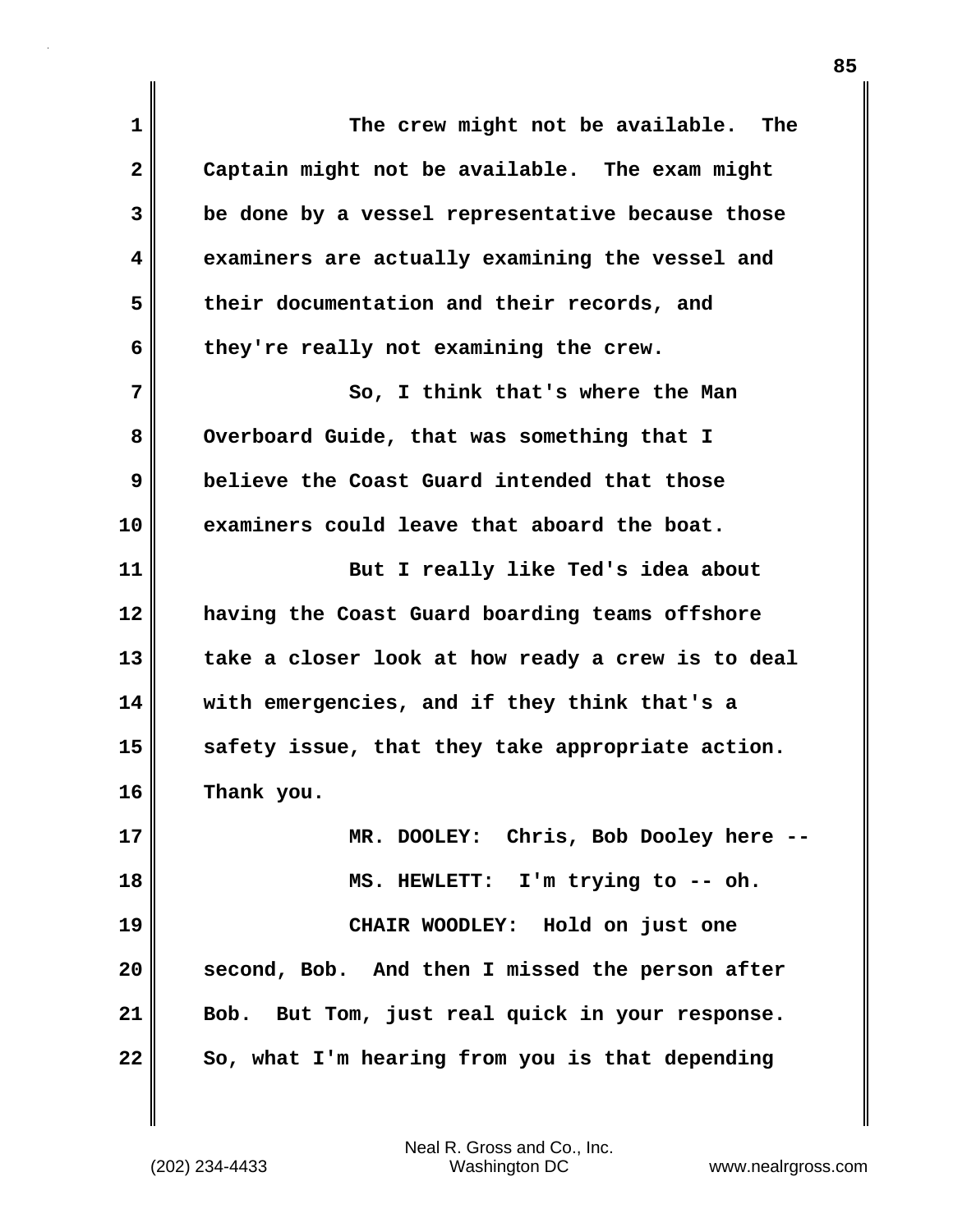**1 on the region and depending on who the examiners 2 are, that this tool or this approach we should 3 consider more than just a dockside exam aspect of 4 it because it may not be as effective in certain 5 regions, and so we should be looking at trying to 6 do something appropriate in the offshore 7 environment during the course of boarding. Is 8 that fair? 9 VICE CHAIR DAMERON: This is fair. 10 And as far as the dockside exams are concerned, I 11 believe that those should be pretty consistent 12 throughout the United States. And I just don't 13 see that being the proper place for a dockside 14 examiner to be determining whether their Man 15 Overboard procedures are appropriate. 16 And from experience, I can tell you if 17 that would start to be the normal practice, the 18 captain and the crews would not be available for 19 these exams. And they don't have to be 20 available. 21 A representative of the vessel has to 22 be available, and the exams are intended to look**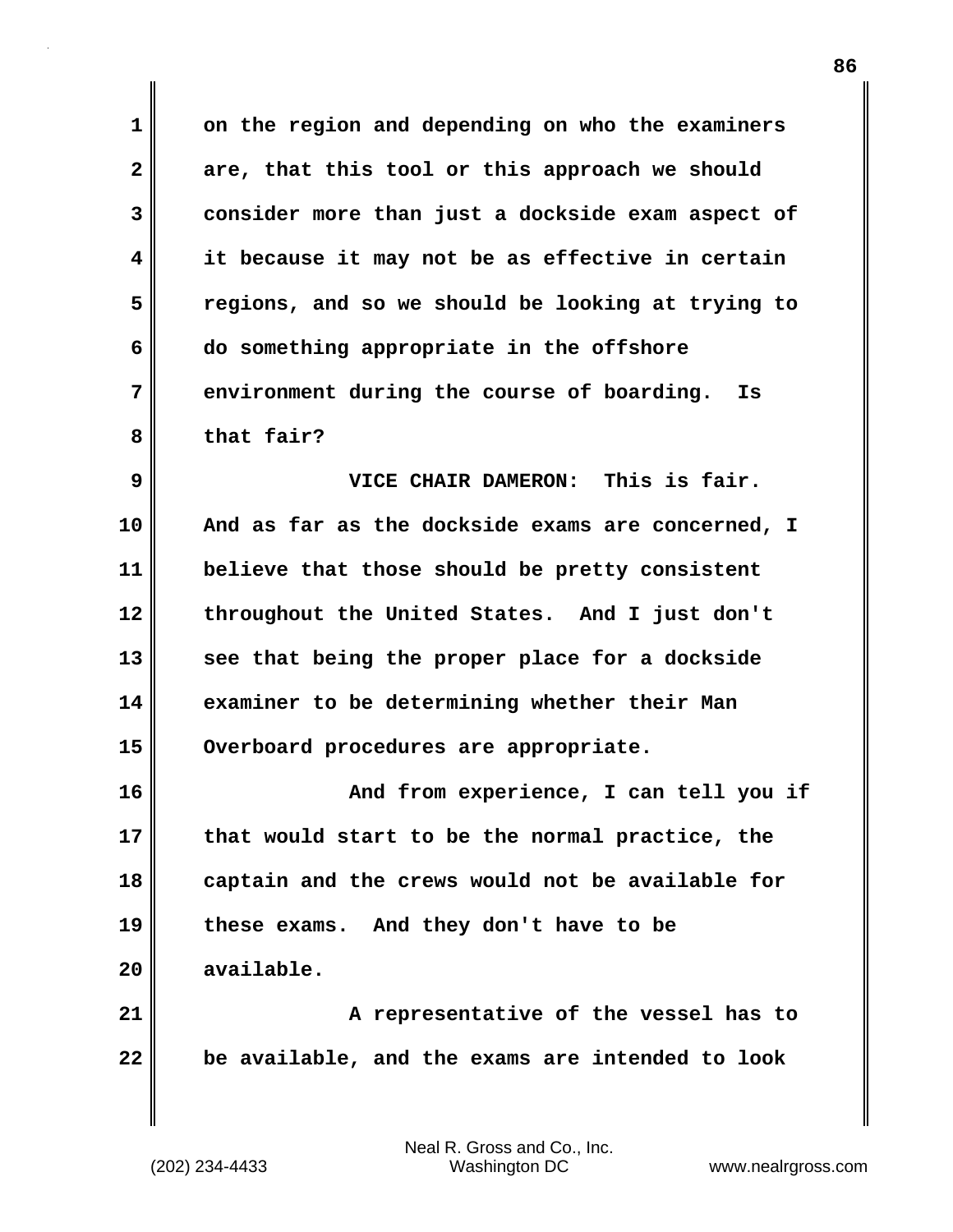**1 at the equipment, the documentation, and that 2 documentation can include documentation of 3 equipment inspections, equipment maintenance, 4 equipment servicing, and drills and instruction. 5 And I think it's more than adequate to 6 start to put a focus on that documentation and 7 the equipment, but I think it's going a step too 8 far to ask an examiner to determine whether the 9 Man Overboard drills are sufficient on a boat. 10 PARTICIPANT: All right, thanks. 11 CHAIR WOODLEY: All right. Thanks, 12 Tom. Was it Karen? Is that you? 13 MS. HEWLETT: Oh, no. I'm sorry. I 14 checked in late. This is Barb Hewlett, Butch's 15 wife. And I am an examiner and I was wondering 16 if I could just put my two cents in. 17 CHAIR WOODLEY: Yeah, absolutely. And 18 then we'll go to Bob Dooley. I heard your voice 19 but I thought it was somebody else. Please, go 20 ahead. 21 MS. HEWLETT: Okay. Yeah, so I am a 22 vessel examiner down here in the Keys, southeast**

**87**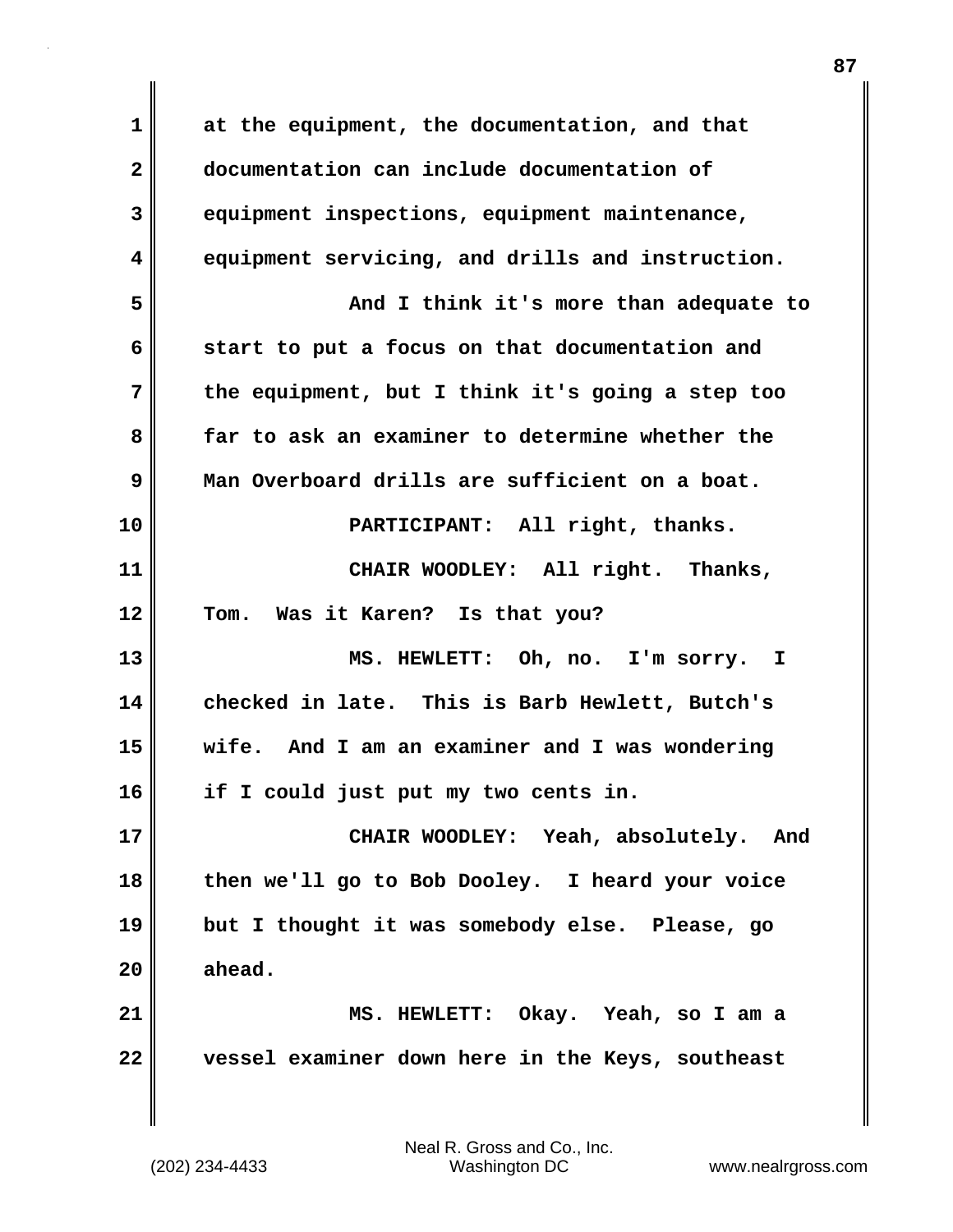| $\mathbf 1$             | United States. I'm also an AMSEA instructor.      |
|-------------------------|---------------------------------------------------|
| $\overline{\mathbf{2}}$ | And I've been making notes listening in.          |
| 3                       | Part of the boat crew or the captain              |
| 4                       | has to do the drills, they have to have the AMSEA |
| 5                       | training.                                         |
| 6                       | As an examiner, we look at the log                |
| 7                       | books. I personally always make it a training     |
| 8                       | issue to try to get the crew there, make them     |
| 9                       | pull their life jackets out, make them understand |
| 10                      | everything.                                       |
| 11                      | It's what we do down here. And I'm                |
| 12                      | not quite 80 years old yet, but a lot of regular  |
| 13                      | Coasties do it.                                   |
| 14                      | As far as on the boat, speaking for               |
| 15                      | the commercial fishing side of it, when these     |
| 16                      | guys get boarded by the Coast Guard, they         |
| 17                      | obviously see the sticker. If there's a sticker,  |
| 18                      | they try to, as quickly as they can, go through a |
| 19                      | handful of things that expired. The POP10, I      |
| 20                      | think they call it.                               |
| 21                      | As the captain of a boat, to have a               |
| 22                      | Coastie try to explain to me about life jackets,  |
|                         |                                                   |

I

 $\mathbf{I}$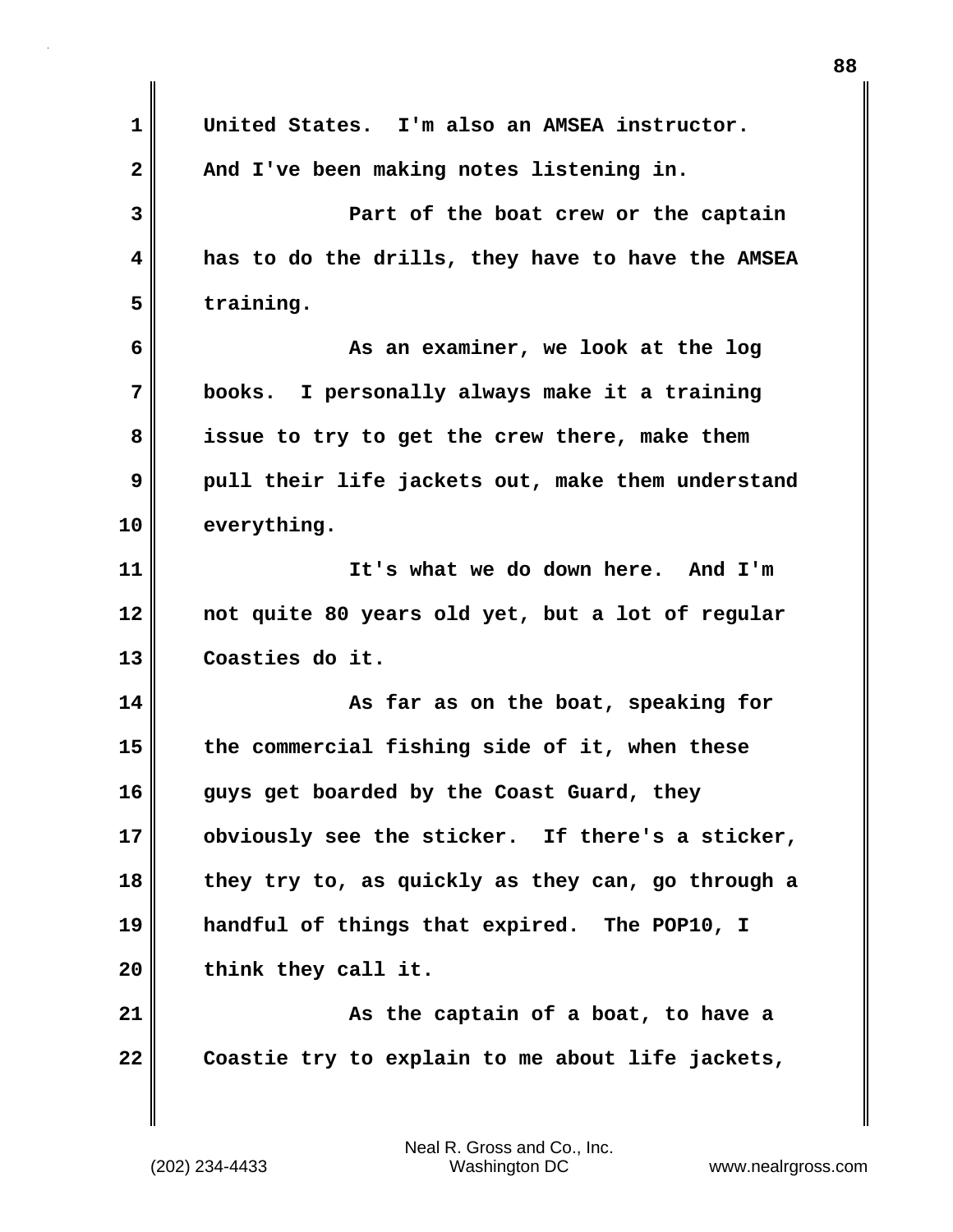**1 and spend more time on the boat when they're out 2 there trying to make a living, may be handing a 3 pamphlet out or something, might be better than 4 the Coastie trying to explain to the fishermen 5 about the Man Overboard.**

**6 While also you were talking -- and 7 I'll be real quick -- I went on YouTube and just 8 put in Man Overboard training videos, and about 9 50 of them popped up.**

**10 So, there are a lot of YouTube videos 11 on Man Overboard's recovery. The examiner can 12 get a couple of them and save them on the phone 13 when I show them to them. So, that's pretty much 14 it. I'm looking at my notes and I can't think of 15 anything else.**

**16 So, that's all. And we do exams every 17 other year. We make our boats do it every two 18 years, even though the sticker is good for five. 19 We make an effort to get on the boat every two 20 years, no matter what. So, that's what we're 21 doing down here in the southeast. Thank you. 22 CHAIR WOODLEY: All right. And thank**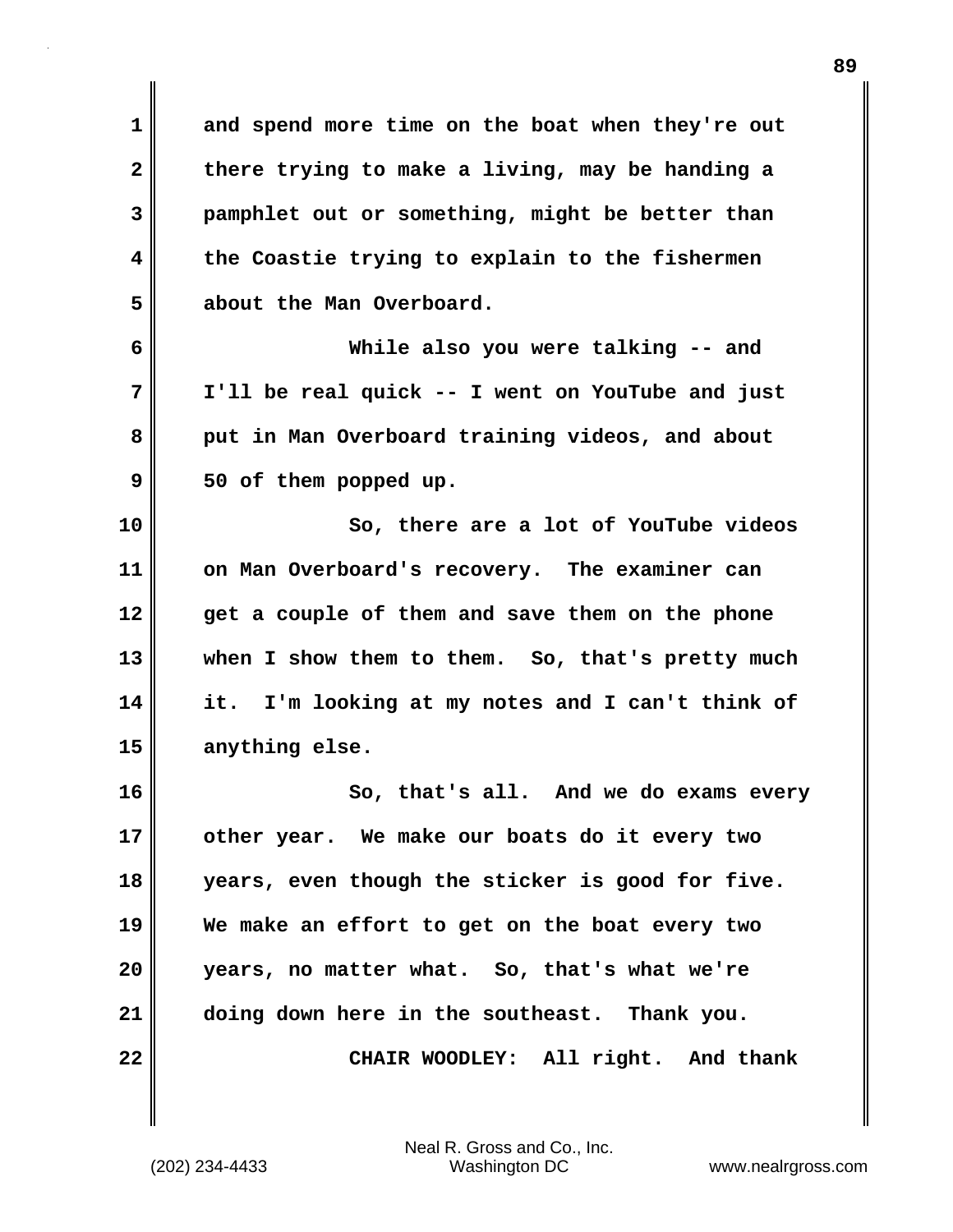**1 you so much for your comments. I missed that 2 point -- you broke up here. What was your name 3 again? 4 MS. HEWLETT: Oh, my name is Barbara 5 Hewlett. 6 (Simultaneous speaking.) 7 CHAIR WOODLEY: Okay, that's what I 8 thought. Okay. 9 MS. HEWLETT: Yeah. All right, well 10 thank you for your time. 11 (Simultaneous speaking.) 12 CHAIR WOODLEY: Okay. Bob Dooley, 13 you're up next. 14 MR. DOOLEY: Yeah, thank you, 15 Mr. Chairman. Thanks, Chris, I appreciate that. 16 And Bob Dooley here. 17 I think this really eliminates the 18 whole issue of one size does not fit all. I know 19 from my experiences in fishing out of Dutch 20 Harbor, that you were required to get your safety 21 examination there; required to demonstrate your 22 drills.**

**90**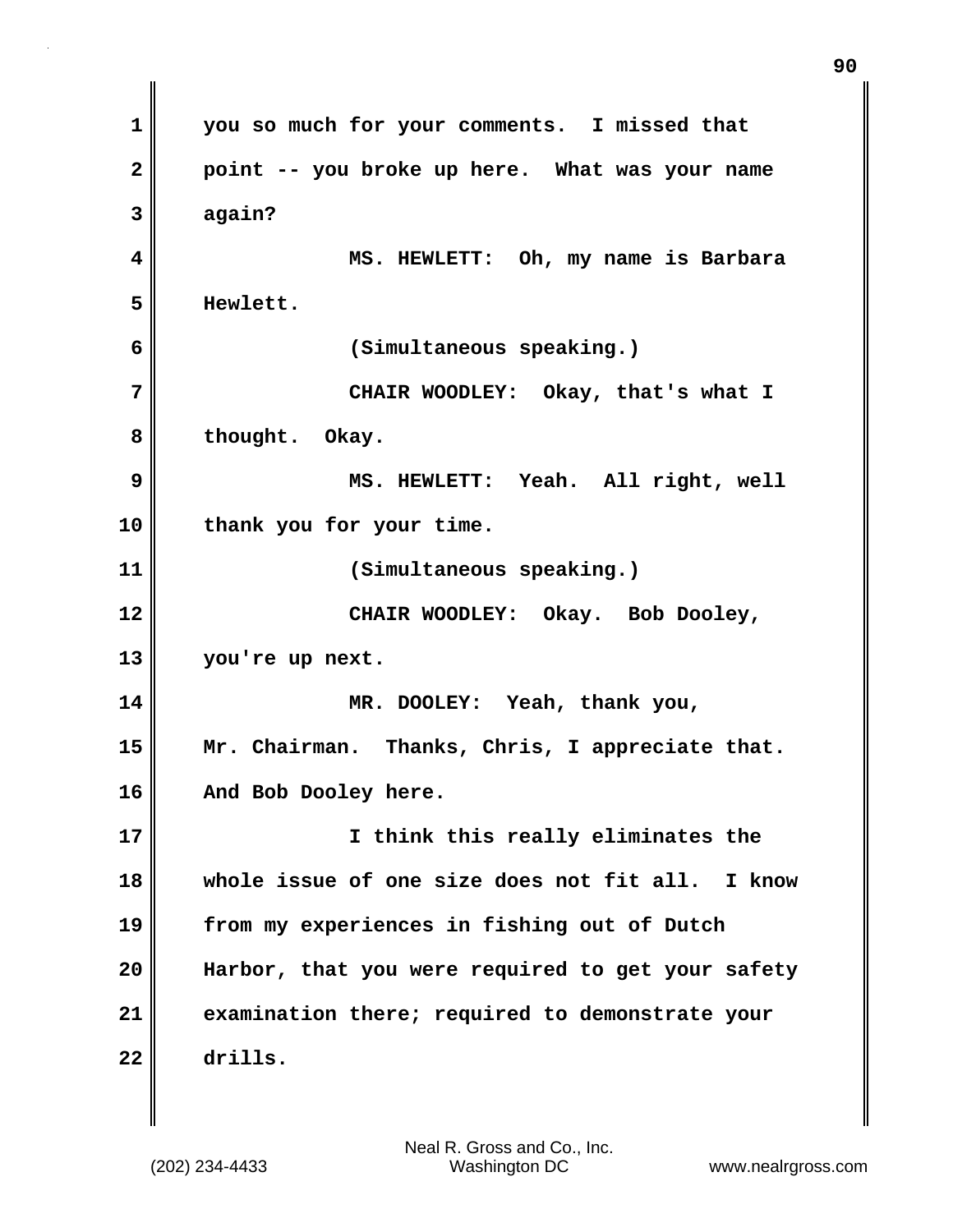| 1            | If you didn't have the personnel                  |
|--------------|---------------------------------------------------|
| $\mathbf{2}$ | onboard at that time, they gave you a pass, so to |
| 3            | speak, for 45 days to request that inspection     |
| 4            | with the crew aboard. And I appreciated it        |
| 5            | because I think that's a very good thing to be    |
| 6            | doing.                                            |
| 7            | And I do agree with the previous                  |
| 8            | commenter about at-sea vessel boardings while     |
| 9            | you're working, and a lot of issues going on      |
| 10           | there. Maybe not the best place, but I would not  |
| 11           | disagree with the commenter before that, that     |
| 12           | said how they like to do it.                      |
| 13           | So, I guess the overarching part that             |
| 14           | I would think about this, is that we recommended  |
| 15           | in the past for two-year mandatory inspections    |
| 16           | and safety decals. And I think that is the        |
| 17           | critical part, because I think the most effective |
| 18           | part of safety on vessels is keeping it current,  |
| 19           | keeping it fresh, keeping it on the top shelf so  |
| 20           | people don't forget about it.                     |
| 21           | And so, to that end I really support              |
| 22           | the idea of the National Fisherman magazine issue |

Neal R. Gross and Co., Inc.

 $\mathbf{I}$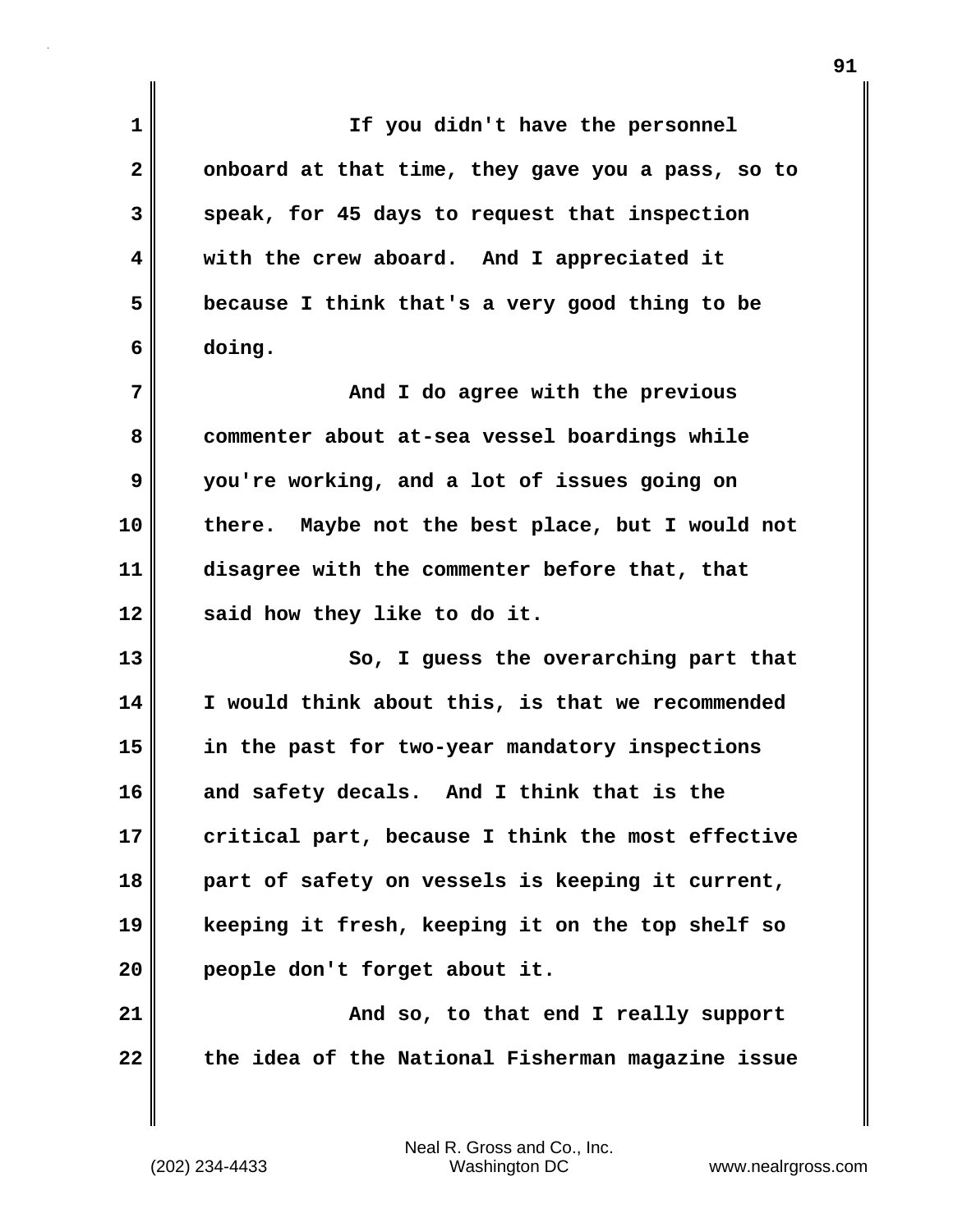**1 like you described, Chris, and I support the 2 videos. Anything that keep it fresh, keep people 3 considering this on the top shelf. 4 I mean, I think the biggest effect we 5 can have, particularly of small vessels, is that. 6 Safety is between the ears more than in 7 regulations. 8** So, it's what people -- keeping it **9 fresh, keeping the understanding, be prepared for 10 emergencies. That's what's important, as well as 11 the exams. Anyhow, I'll stop there. Thank you. 12 CHAIR WOODLEY: Thanks, Bob. Yeah, 13 one thing I should have noted as far as what's in 14 that checklist. We did talk quite a bit about 15 coming up with a focus on a single operator, 16 single crew operations and what our specific 17 devices, practices, whatnot, that are best suited 18 if there's only one person onboard the boat. So, 19 that is part of it. 20 And in terms of a media outreach 21 aspect, that was also something I wanted to focus 22 on, because that encompasses quite a number of**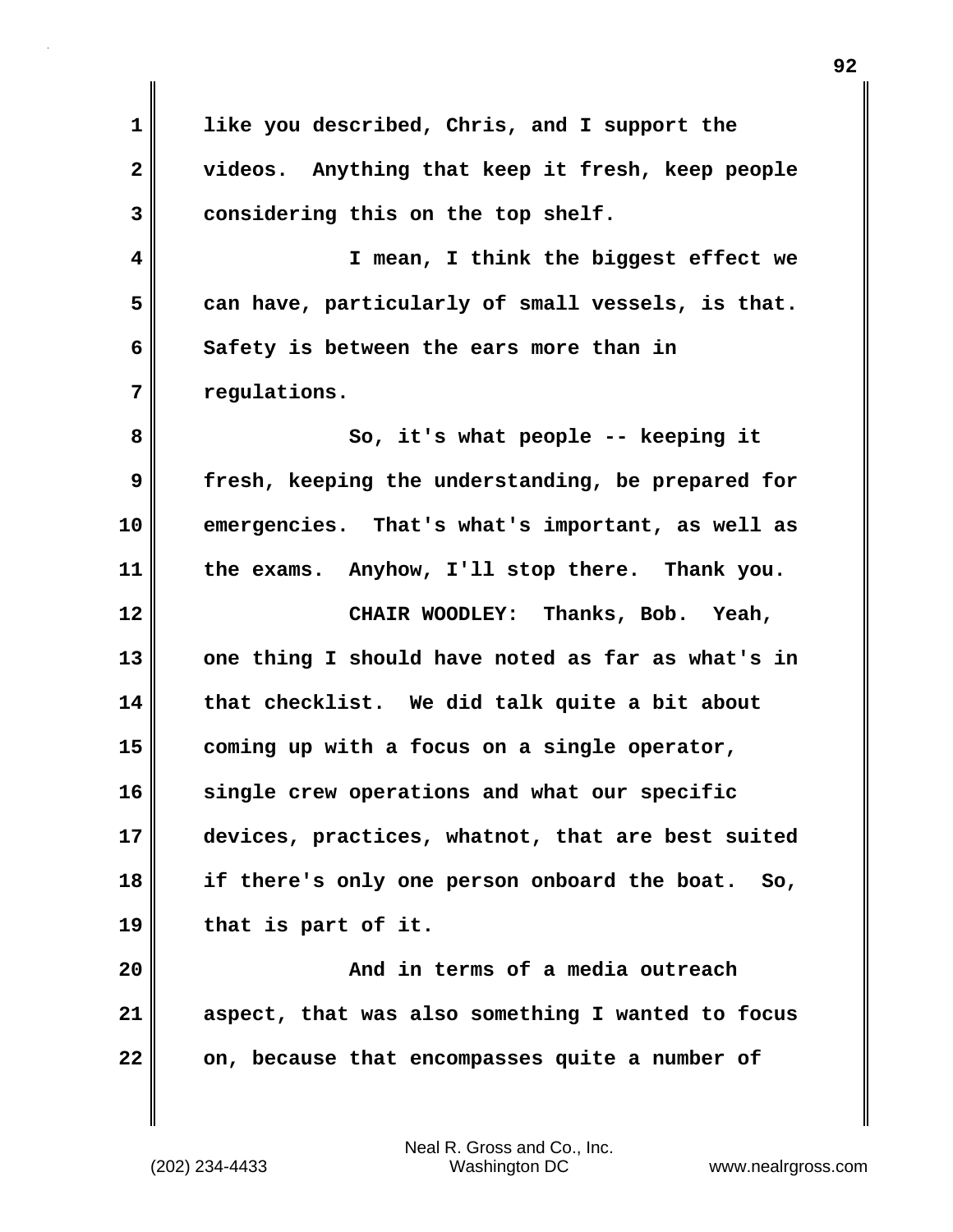**1 commercial fishermen in the US. 2 MS. CONRAD: Chris, this is Karen 3 Conrad. 4 CHAIR WOODLEY: Yeah, Karen. Go 5 ahead. 6 MS. CONRAD: Hey, just want to let 7 people know that back in 2011 NIOSH worked with 8 CDC, AMSEA and Sea Grant and developed a Man 9** Overboard Prevention and getting a person out of **10 the water DVD. It's 17 minutes long and we hand 11 these out free all the time, and you can get them 12 free. 13 So, I don't think we need to reinvent 14 the wheel with a DVD, but I think we need to make 15 a wider presence. Thank you. 16 CHAIR WOODLEY: Thanks, Karen. So, I 17 went on to NIOSH's website and they do have a Man 18 Overboard page. And I did notice that they have, 19 I want to say like three or four videos related 20 to Man Overboard. I'm assuming that's one of 21 them. 22 MS. CONRAD: Yes. It's called Man**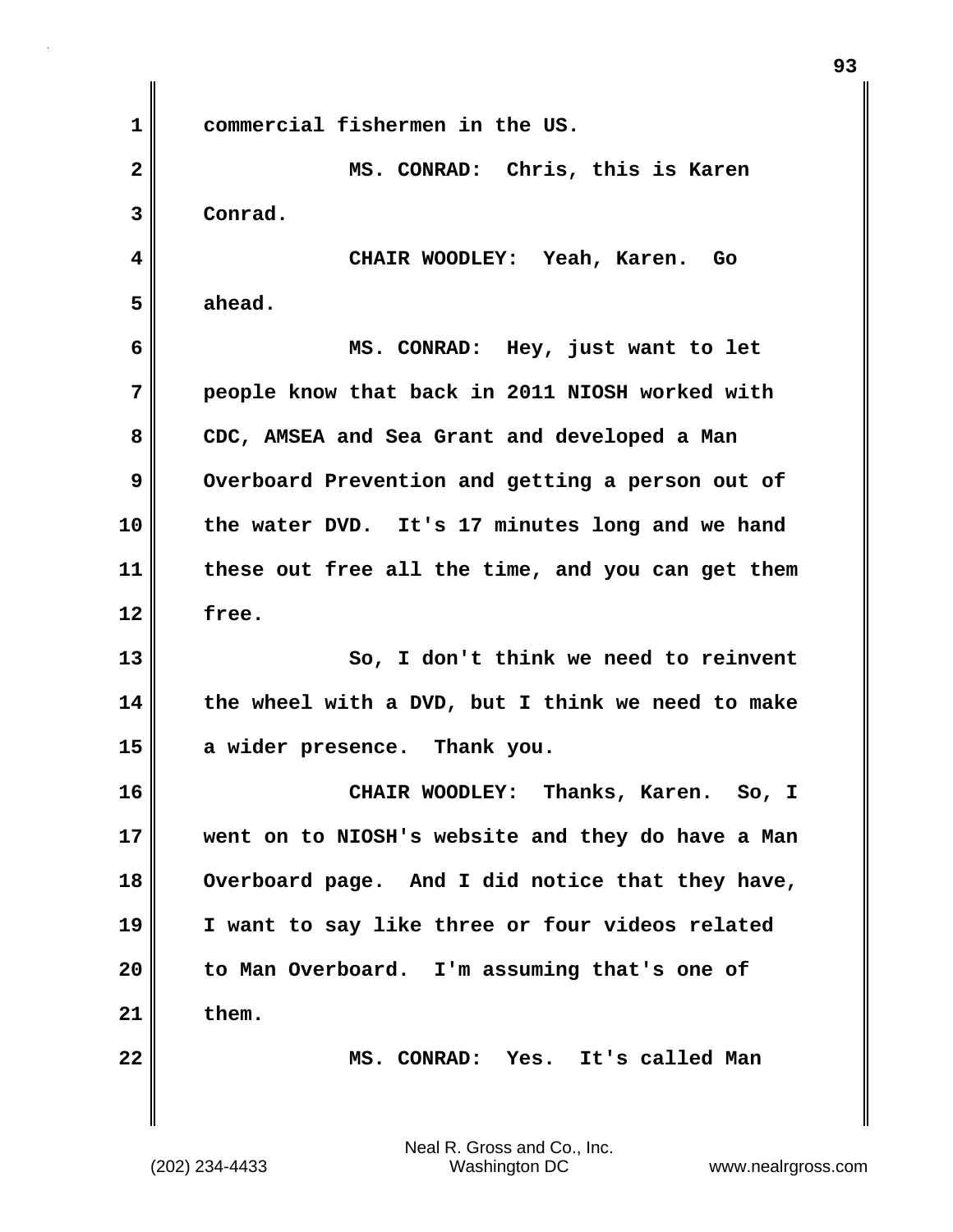1 Overboard Prevention and Recovery.

| $\mathbf{2}$ | CHAIR WOODLEY: Right, okay. Yeah, so              |
|--------------|---------------------------------------------------|
| 3            | again, I think there's probably a lot of good     |
| 4            | information that's out there that's really just a |
| 5            | question of getting it into people's hands and    |
| 6            | having them pay attention to it, is the task.     |
| 7            | So, any other comments? I'm looking               |
| 8            | and being mindful of the clock as well, Jonathan. |
| 9            | That it's 11:48 right now. So, just to put you    |
| 10           | all on track on that.                             |
| 11           | MS. FITZGERALD: Hi. This is Nikki                 |
| 12           | Fitzgerald. Is there a way you all can email the  |
| 13           | information on where to get these DVDs and stuff  |
| 14           | to all of us? Because I'm with Texas Sea Grant    |
| 15           | and my Port Arthur Shrimpers are wanting me to    |
| 16           | provide them a Man Overboard drill in the near    |
| 17           | future, and possibly first aid and anything else, |
| 18           | because they haven't had one in a while.          |
| 19           | Then, I was wondering if there's also             |
| 20           | a list of like people who offer these trainings.  |
| 21           | Like, if I get the Port Arthur Shrimpers          |
| 22           | Association together to do this training,         |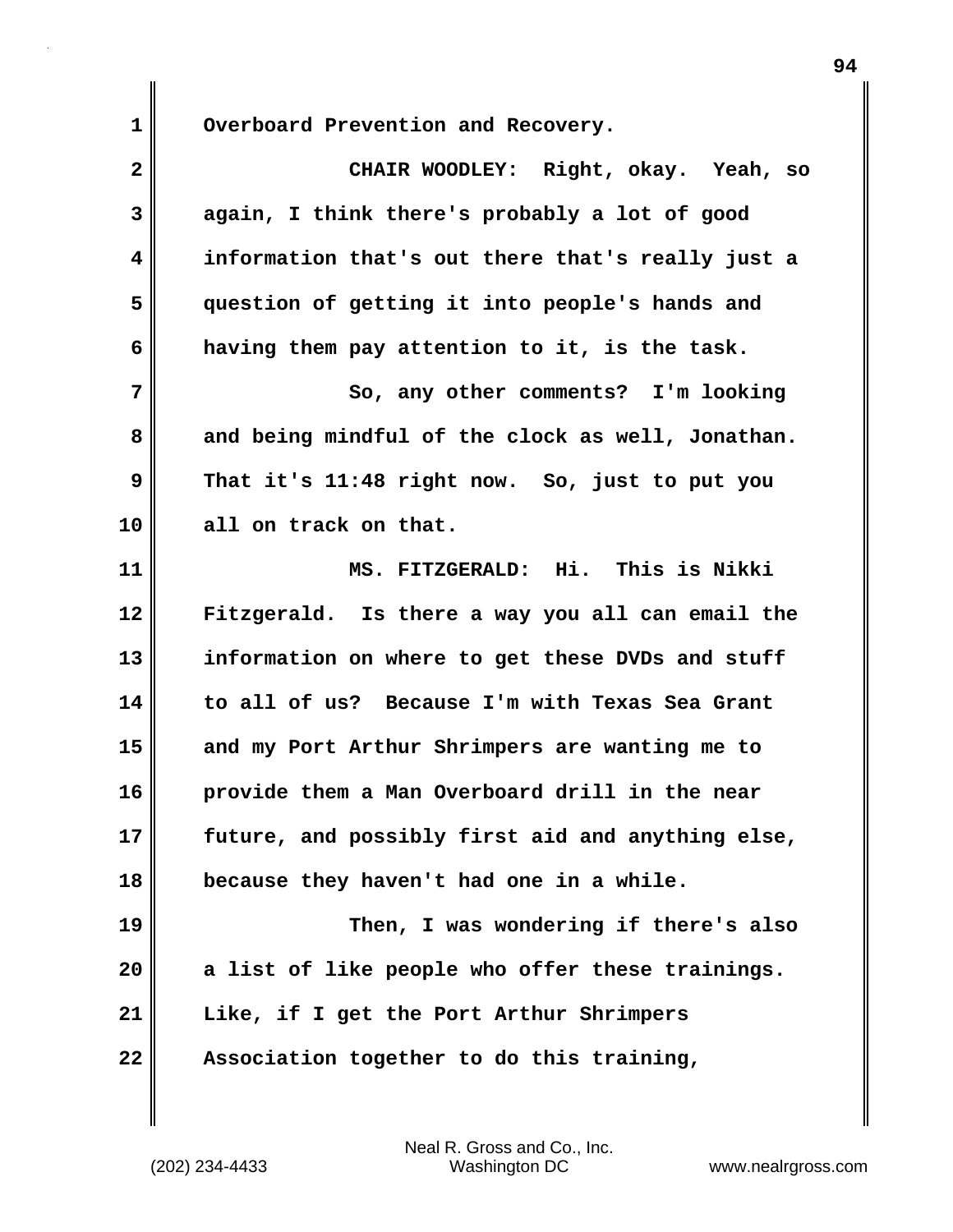**1 obviously it would have to be past COVID. But to 2 get somebody to come do this training for them. 3 CHAIR WOODLEY: Yeah, Nikki, this is 4 Chris Woodley. Yeah, if I could get your contact 5 information, I can line you up through MPFUA and 6 AMSEA. They have a ton of resources on this. 7** No. 2 and I know AMSEA does exportable **8 training. I don't know who they have in the Port 9 Arthur region of Texas, but like you're saying, 10 post-COVID, I'm sure that they'd be interested in 11 that. 12 And Karen, I don't know if you all are 13 still doing exportable training as well, but 14 yeah, I think we could help. Good job. 15 MS. CONRAD: Yeah, Chris, we go 16 anywhere. 17** CHAIR WOODLEY: Okay. **18 MS. FITZGERALD: Yeah, that would be 19 good. I'll pull that URL address in the cat box, 20 because I really want to get this for my guys. 21 So, thank you all. 22 CHAIR WOODLEY: Yep, thank you. Okay,**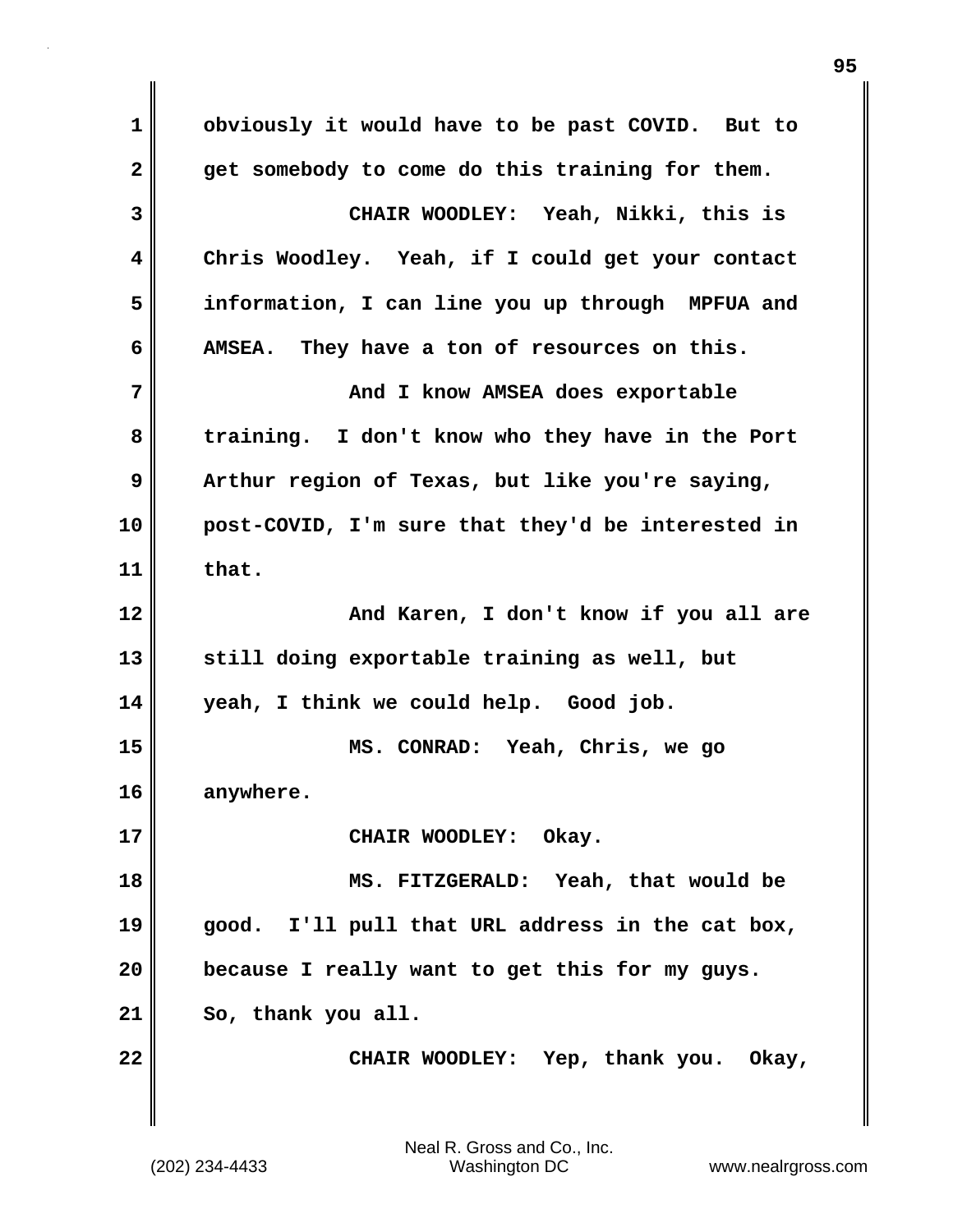| 1            | any other comments on the summary of the Man      |
|--------------|---------------------------------------------------|
| $\mathbf{2}$ | Overboard subcommittee?                           |
| 3            | MR. VINCENT: Mr. Chairman, this is                |
| 4            | Tim Vincent.                                      |
| 5            | CHAIR WOODLEY: Yeah, Tim. Go ahead.               |
| 6            | MR. VINCENT: Yeah, I was just kind of             |
| 7            | thinking, another way with the social media to    |
| 8            | possibly look at it might be to -- maybe as part  |
| 9            | of the program with Jessica Hathaway, is to       |
| 10           | encourage operators to actually take videos of    |
| 11           | their Man Overboard drill.                        |
| 12           | Incidentally enough, I actually got a             |
| 13           | YouTube video yesterday of a friend of mine doing |
| 14           | a drill on the Bering Sea, and it was pretty      |
| 15           | amazing.                                          |
| 16           | The thing that struck me was the guy              |
| 17           | actually jumped in the water out in the Bering    |
| 18           | Sea in his survival suit. And how fast he         |
| 19           | disappeared over the horizon on the video really  |
| 20           | opened your eyes fast.                            |
| 21           | That may be a way to let examiners                |
| 22           | kind of like, hey, you have any videos of your    |
|              |                                                   |

 $\mathbf{l}$ 

**96**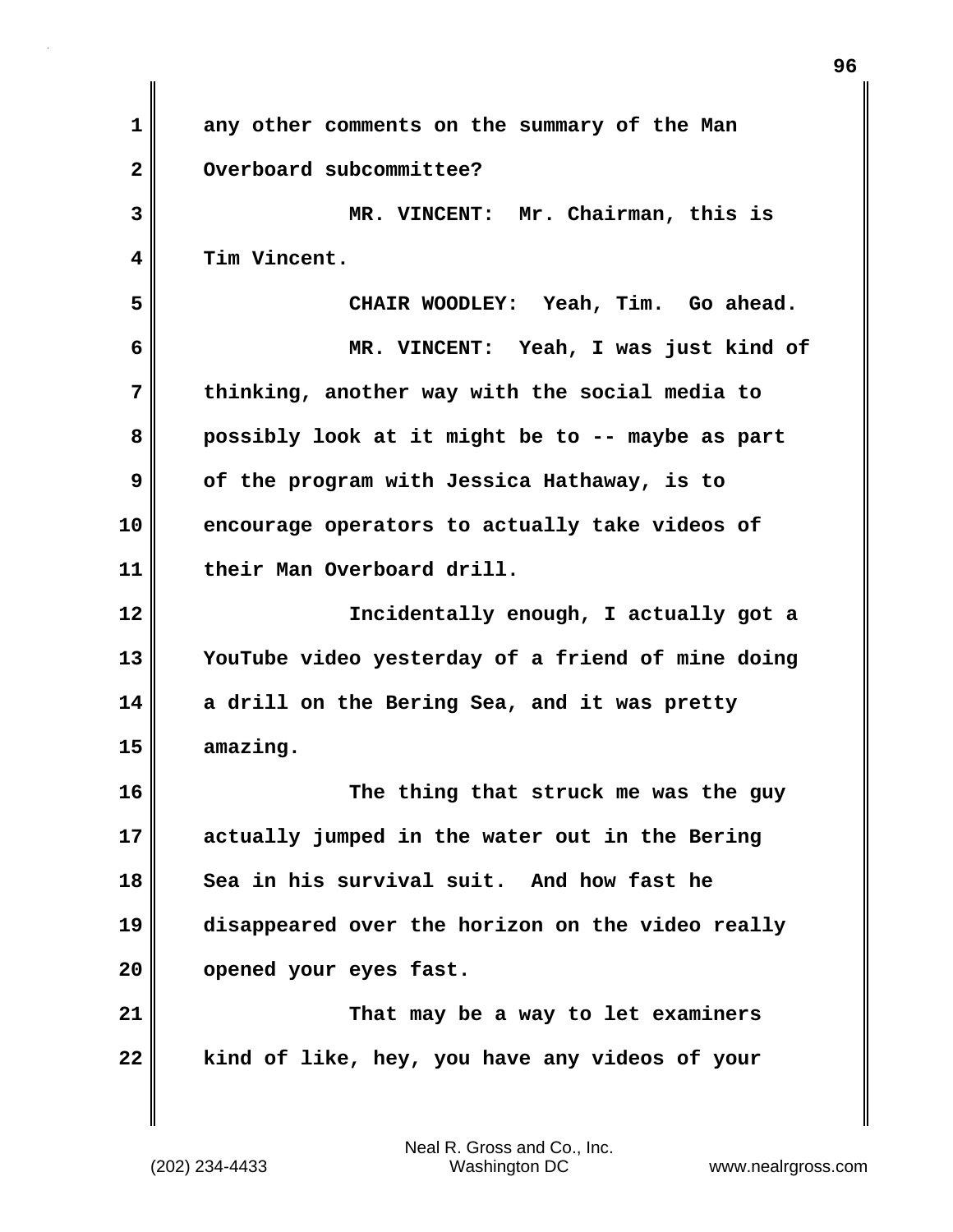**1 Man Overboard drill, so you kind of get the 2 dialogue going between the examiner and the 3 fishermen.**

**4 And fishermen are proud people. If 5 they do a good job, I'm sure they're going to be 6 very proud to take a video as such. So, one of 7 the problems with the Man Overboard drill is, 8 essentially there's two types of Man Overboard 9 drills.**

**10 There's the one you might do in town 11 where it's kind of hard to get the whole flavor 12 of the thing, and then the one you do at sea, 13 where it's the real deal. So, that may be a way 14 to look at it.**

**15 CHAIR WOODLEY: All right, thanks. 16 Okay, any other comments?**

**17 MR. WENDLAND: Yeah, Chris. I just 18 want to make a real quick comment. This is John 19 Wendland. And the Coast Guard perspective, I 20 don't think anybody in the Coast Guard is 21 advocating people jumping over in the Bering Sea 22 to do a Man Overboard drill.**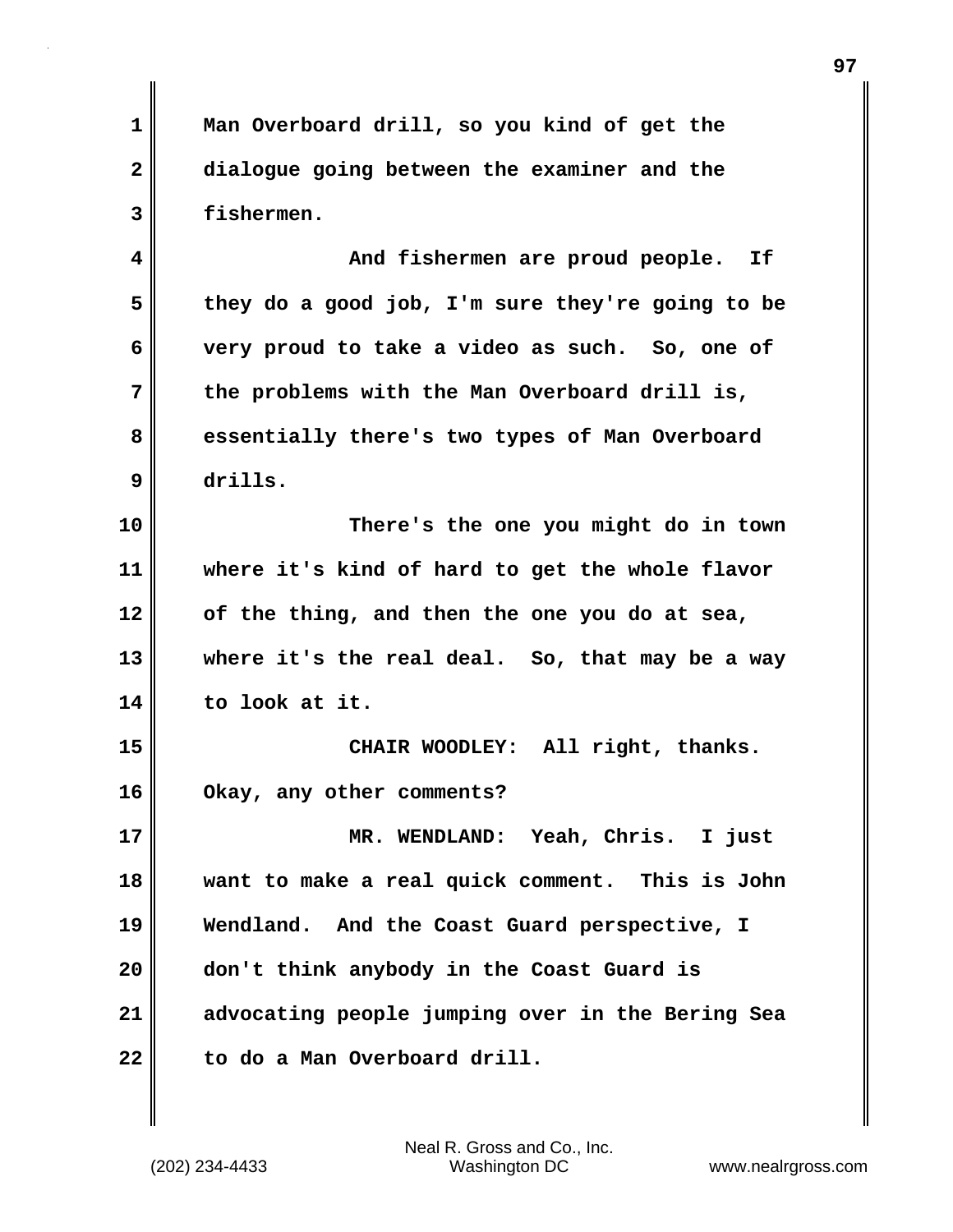| 1            | As part of the fascination there is               |
|--------------|---------------------------------------------------|
| $\mathbf{2}$ | you use an object a life jacket or something for  |
| 3            | those drills. But we certainly don't want to      |
| 4            | turn a drill into a real-life scenario and lose   |
| 5            | somebody that way.                                |
| 6            | It's just something for the industry              |
| 7            | to think about. Probably not the best idea to     |
| 8            | put people overboard in the Bering Sea.           |
| 9            | CHAIR WOODLEY: Yeah, thanks,                      |
| 10           | Jonathan.                                         |
| 11           | MR. VINCENT: Yeah, this is Tim                    |
| 12           | Vincent again. For the record, I'm not            |
| 13           | advocating that either. I'm just repeating what   |
| 14           | was shown to me. And I agree with you there.      |
| 15           | Definitely.                                       |
| 16           | VICE CHAIR DAMERON: Mr. Chairman,<br>Tom          |
| 17           | Dameron.                                          |
| 18           | CHAIR WOODLEY: Yeah, go ahead, Tom.               |
| 19           | VICE CHAIR DAMERON: So, on these                  |
| 20           | recommendations, the email that we got yesterday  |
| 21           | wasn't 100 percent clear, and I really understand |
| 22           | the barriers that you had with the whole COVID    |

 $\mathbf{I}$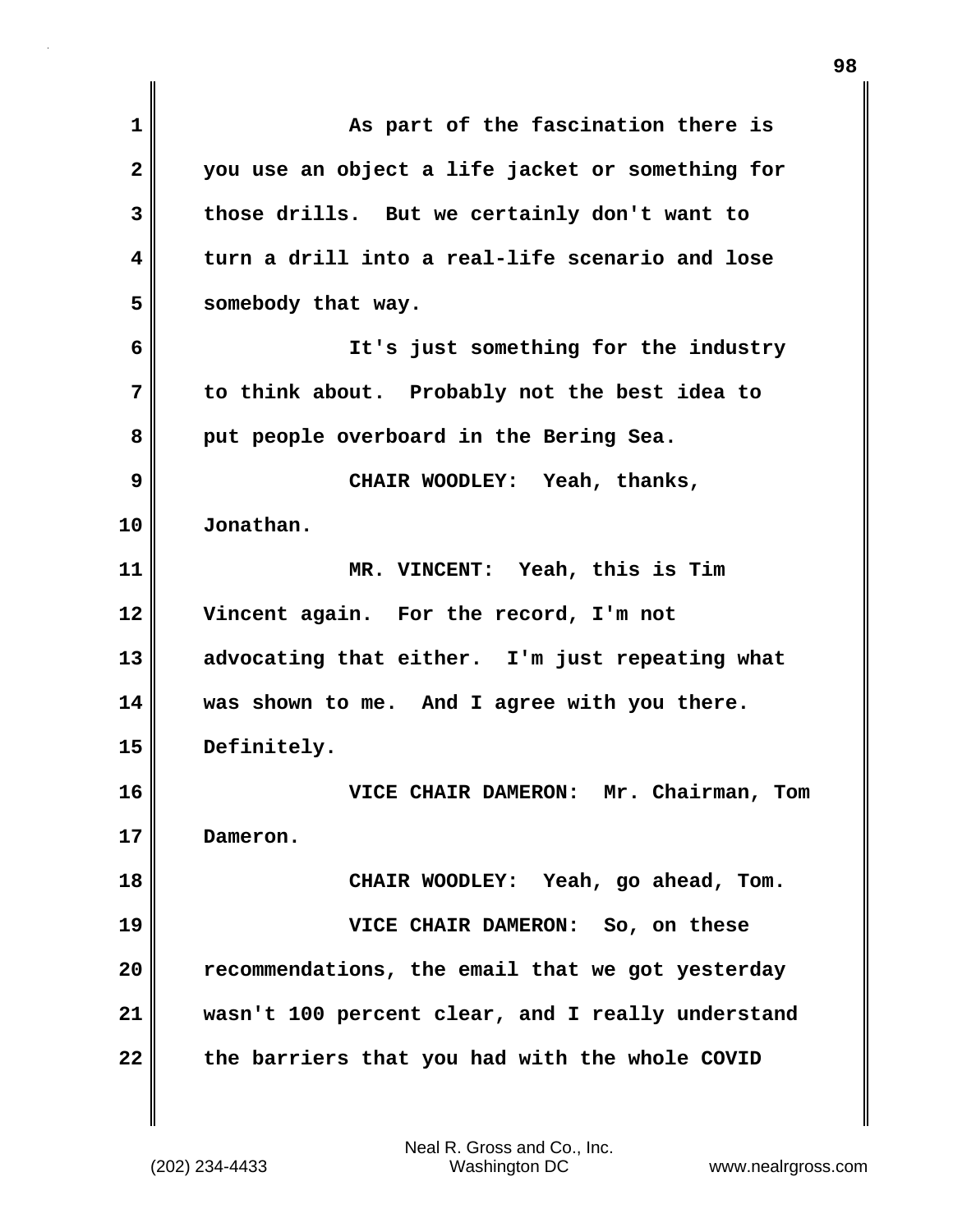| 1            | thing after March.                               |
|--------------|--------------------------------------------------|
| $\mathbf{2}$ | Are these recommendations,                       |
| 3            | recommendations that were vetted and put forward |
| 4            | by the full subcommittee? Thank you.             |
| 5            | CHAIR WOODLEY: Tom, yes. So, I sent              |
| 6            | these out to the subcommittee last week. I spoke |
| 7            | with a number of the subcommittee members. The   |
| 8            | only person I wasn't able to get a hold of who's |
| 9            | on the actual advisory committee, who is on the  |
| 10           | subcommittee, was Ed Dennehy. But the other      |
| 11           | subcommittee members who are current members     |
| 12           | supported these recommendations.                 |
| 13           | VICE CHAIR DAMERON: Okay. But there              |
| 14           | wasn't a meeting and a discussion and a          |
| 15           | subcommittee vote to take these to the full      |
| 16           | committee.                                       |
| 17           | CHAIR WOODLEY: No. No, the email                 |
| 18           | that I forwarded to them was -- what we would do |
| 19           | today would be to hopefully -- and Jonathan, I   |
| 20           | guess this is a question for you in terms of     |
| 21           | process -- whether or not the subcommittee would |
| 22           | need to undergo that formal procedure to forward |

(202) 234-4433 Washington DC www.nealrgross.com Neal R. Gross and Co., Inc.

 $\mathbf{I}$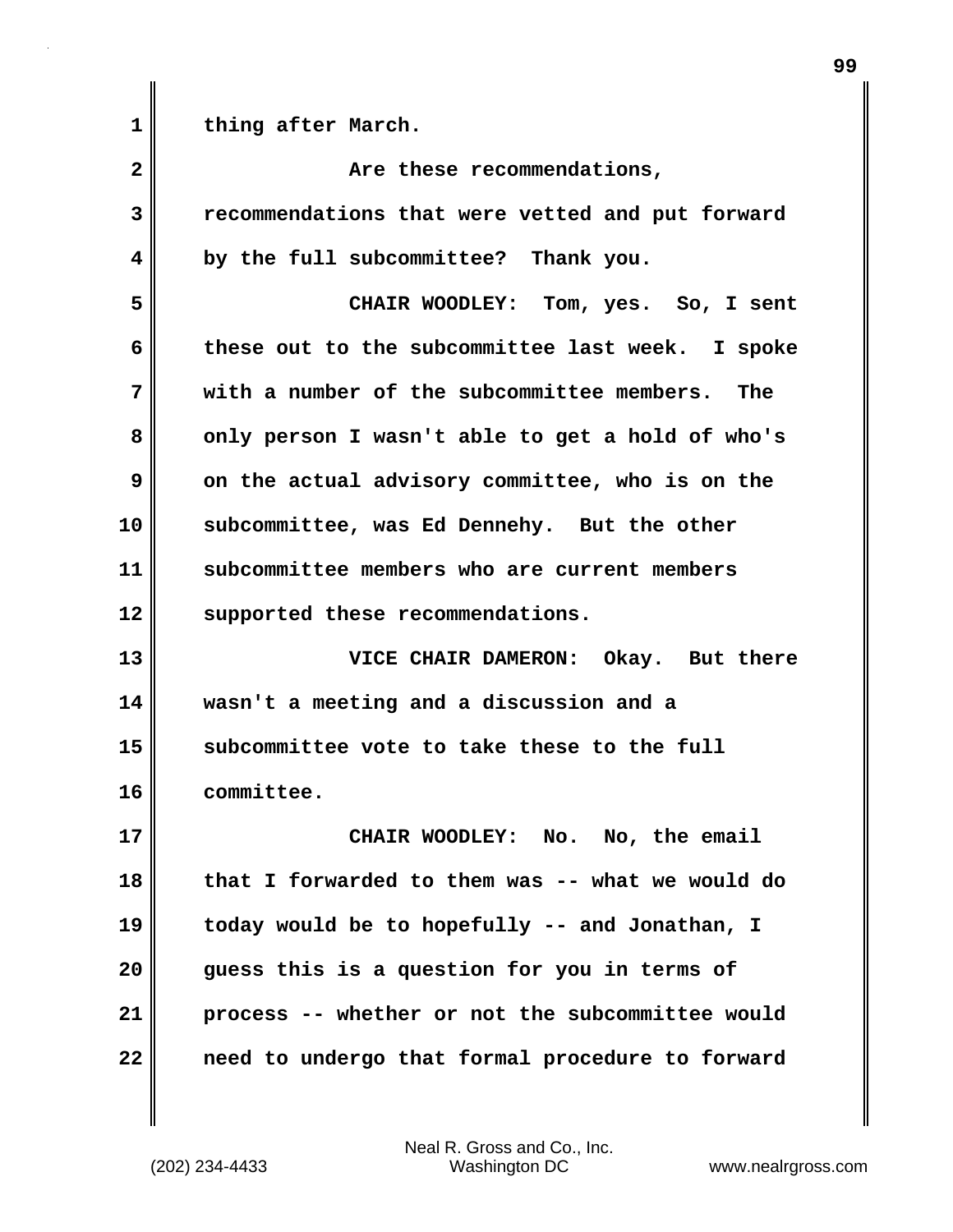**1 this to the broader committee, or if we can just 2 take it up as the whole committee at this time. 3 MR. WENDLAND: Yeah, Chris. This is 4 Jonathan. The proper procedure on that is for 5 that to come out of the subcommittee and to the 6 full committee, to make a recommendation to the 7 Chair. 8 And then the Chair to take that 9 recommendation and provide that to the Coast 10 Guard. It would be the whole motion on that 11 aspect. So, it's a little bit of an awkward 12 situation, where the Chair of the full committee 13 is chairing the subcommittee, and that hasn't 14 been vetted only through the full subcommittee, 15 and not through the full committee itself. So, 16 that would be the proper procedure. 17 CHAIR WOODLEY: Right. Well, I mean, 18 I guess in that sense, I mean, this was sent out 19 to the subcommittee and they did get an 20 endorsement to Florida, with the exception of 21 Mr. Dennehy, who did not respond. 22 MR. DENNEHY: Yeah, this is Ed**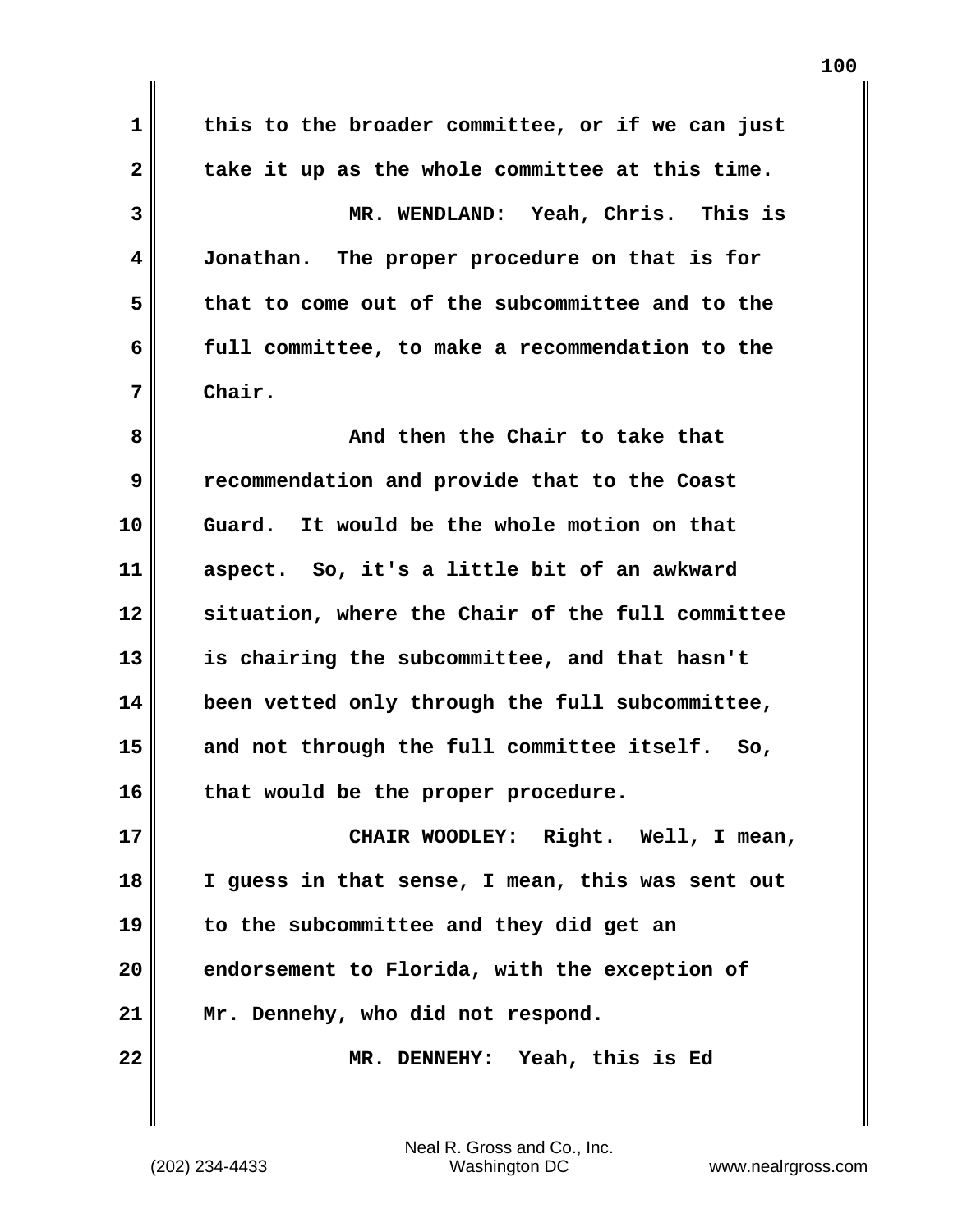**1 Dennehy, Chris. I apologize for not getting back 2 to you. But I'm onboard with the rest of the 3 subcommittee. 4 MR. WENDLAND: Okay. So, Mr. Dameron, 5 do you have any further questions or procedural 6 questions on your remark there? 7 VICE CHAIR DAMERON: So, no. No 8 procedural questions, but I'm looking at the 9** original task statement, to develop a lifesaving **10 Man Overboard voluntary best-practice guide to be 11 used by the commercial fishing industry to reduce 12 occurrences of fall-overboard. 13 The guide is intended to be used by 14 the commercial fishing industry. The guide 15 should factor vessel size, length, design, the 16 fisher vessel type, include geographic area, as 17 applicable, number of persons that may be working 18 onboard, etc. 19 And it does not look to me like this 20 task has been accomplished. I wonder if the 21 committee would consider -- for this part of it, 22 if the committee would consider a motion that**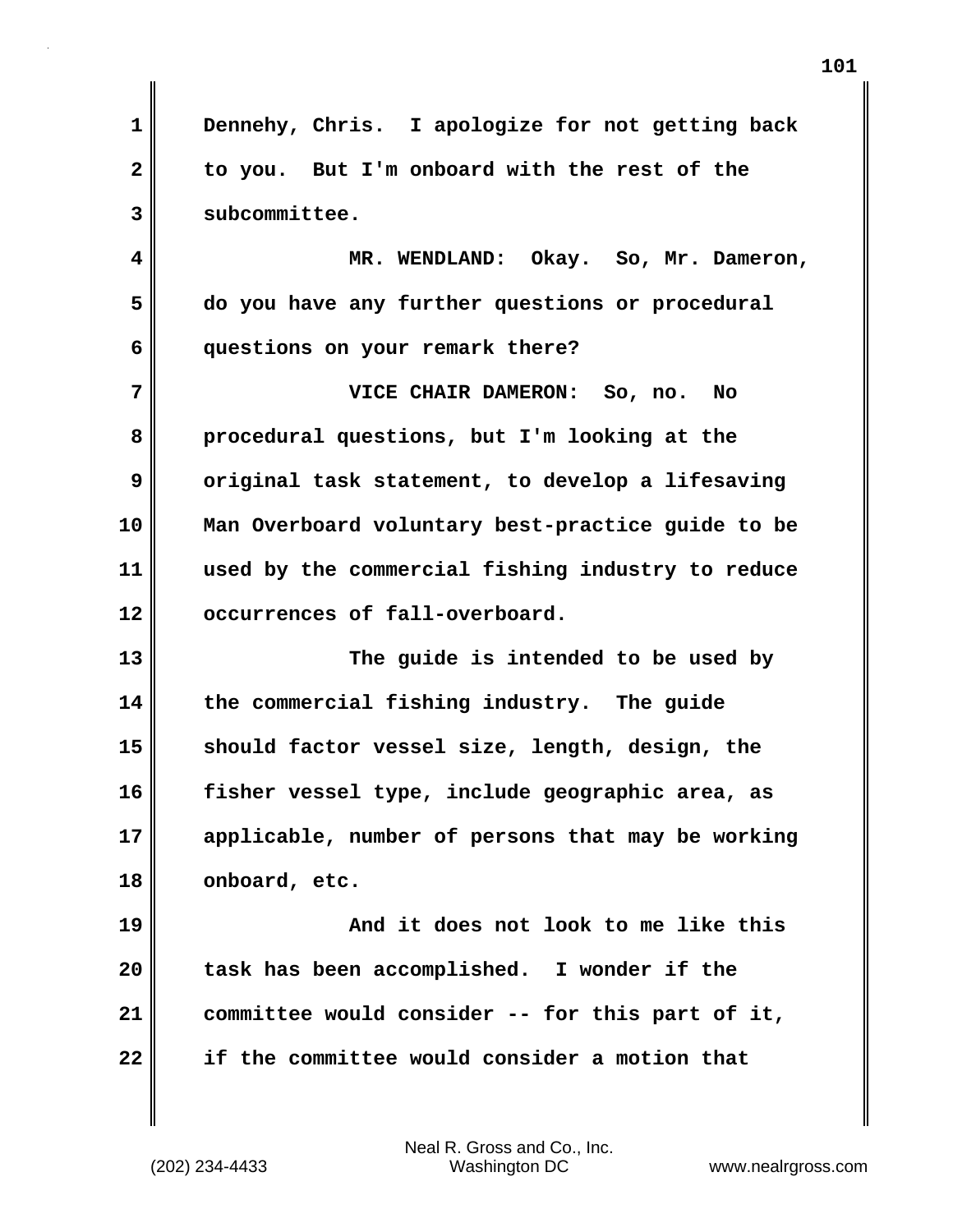**1 this is tabled, and we ask the Coast Guard to** 2 take the work product from the subcommittee and **3 forward that to the National Commercial Fishing 4 Safety Advisory Committee when that is formed, 5 and to try to move this guide, intended for the 6 commercial fishing industry, forward through that 7 committee yet to be formed. Any discussion on 8 that? 9 CHAIR WOODLEY: I'll let others 10 respond to that first. But I do have a follow-on 11 comment to that. 12 MR. BOEHMER: I'm in favor of making 13 a motion to recommend. And I think that it's 14 hard for us to do a vote on something that 15 clearly not all of us are familiar with. I 16 guess -- 17 CHAIR WOODLEY: Well, we lost you. 18 MR. BOEHMER: I'm sorry. Kris 19 Boehmer. I'd be in favor of making a motion to 20 support what Tom just said, because I think that 21 although there are a lot of complications, the 22 task wasn't fully accomplished. Maybe the best**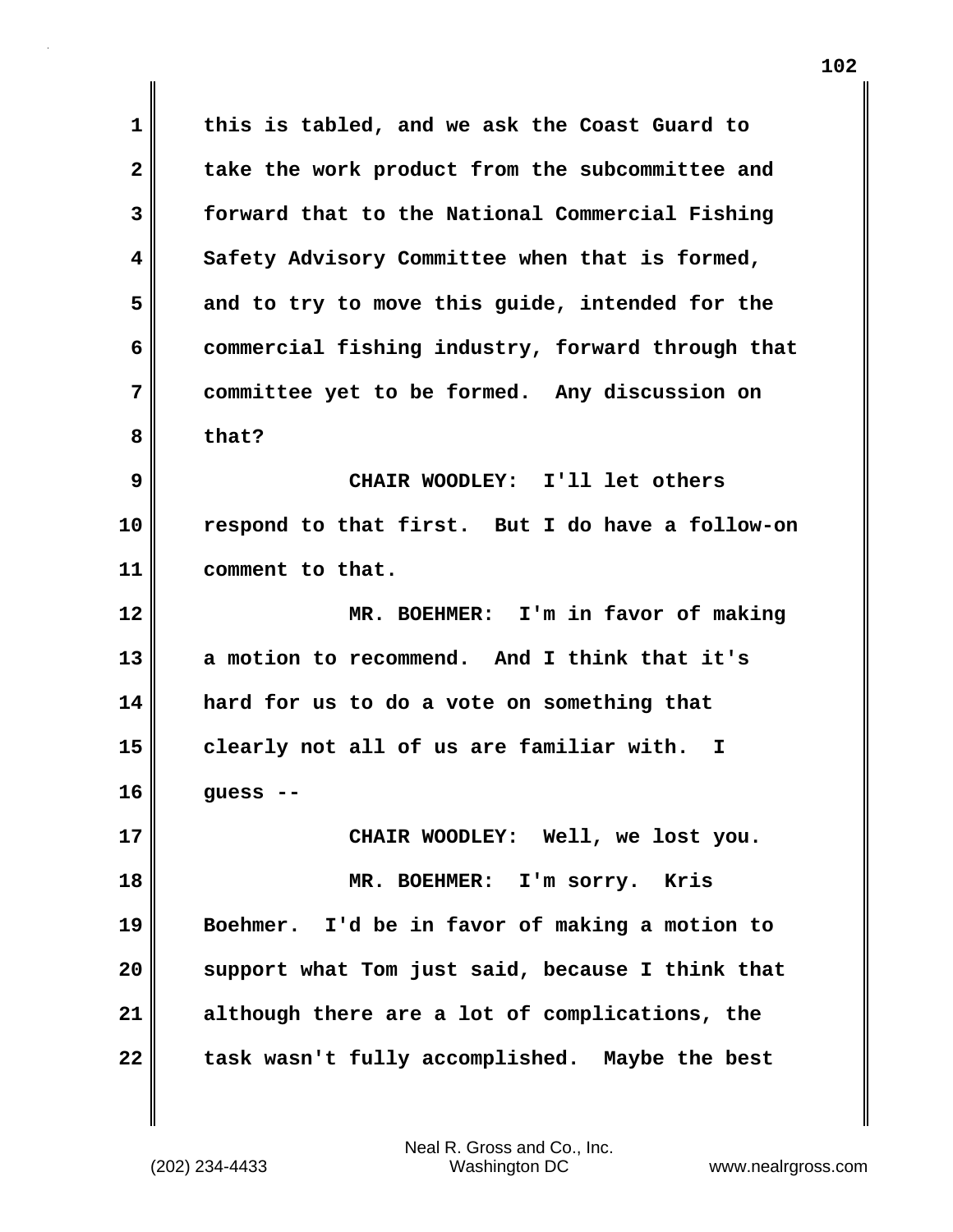**1 thing to do is to hand it to the next committee 2 and have them finish it in a better form. But 3 whatever everybody thinks of that. 4 MR. HEWLETT: Glen Hewlett here. I 5 think Tom's idea is a very good idea. 6 MR. HOCKEMA: Yeah. This is Hal 7 Hockema, Mr. Chairman. I think that's a good 8 idea too. Also, I think it's important to 9 acknowledge that in its pure requested form, the 10 task is a pretty large one. There's a lot to 11 that. 12 What's been done so far is good, but 13 putting this into a formal recommendation is a 14 fairly large task. And I think we discussed that 15 last winter as a subcommittee on this. But the 16 idea of pushing it onto when the next group 17 convenes I think is a good one. 18 MR. JACOBSEN: Mr. Chairman, Jake 19 Jacobsen. 20 CHAIR WOODLEY: Go ahead, Jake. 21 MR. JACOBSEN: I'd like to say I like 22 Tom's idea as well. And if Tom wants to make the**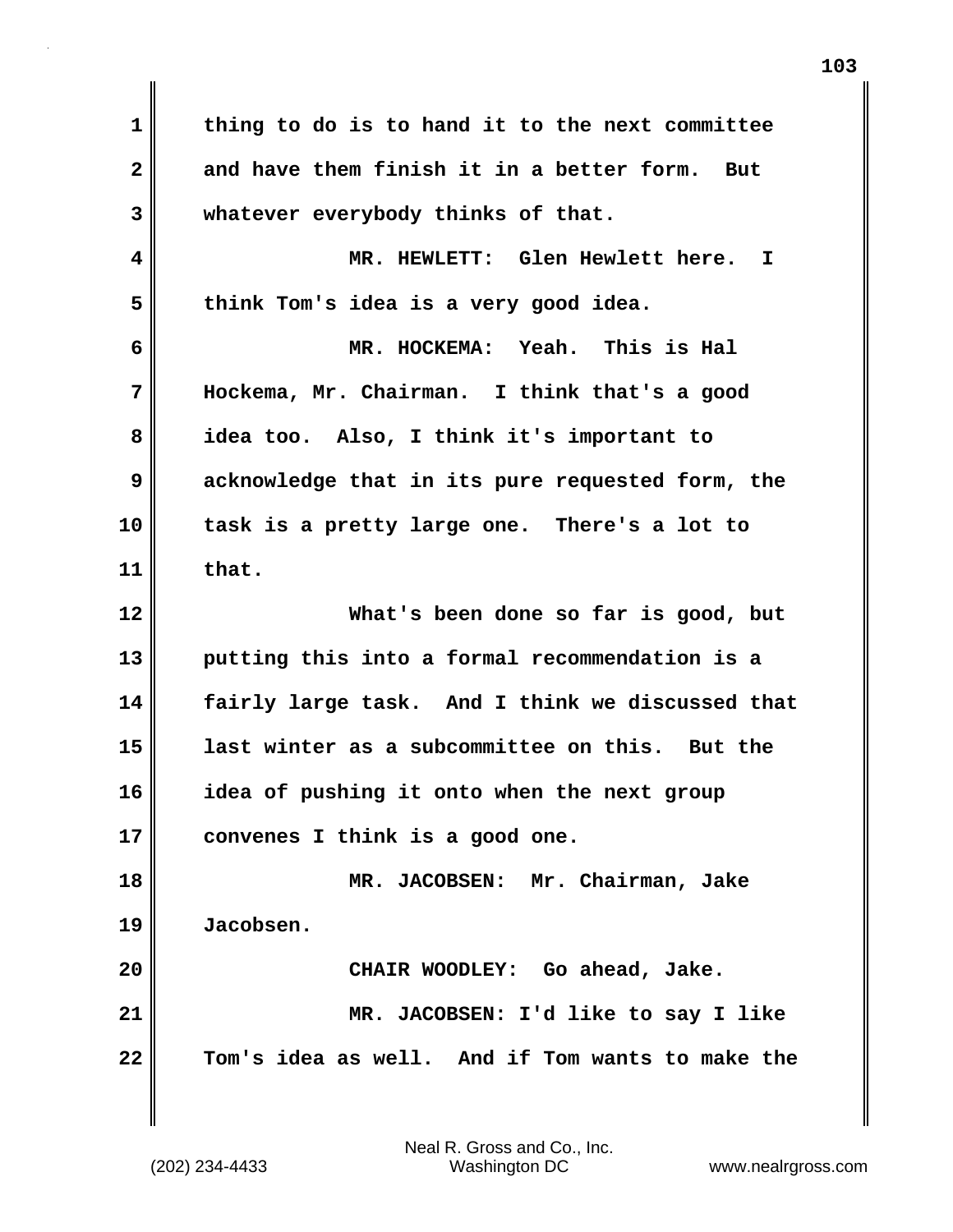| 1            | motion, I'd be happy to second it.                |
|--------------|---------------------------------------------------|
| $\mathbf{2}$ | CHAIR WOODLEY: All right. Before                  |
| 3            | that, let me see if there are any other comments. |
| 4            | And then, we can get into motions.                |
| 5            | All right. Tom, I have one comment.               |
| 6            | I don't disagree with you that the specific       |
| 7            | deliverable to the Coast Guard in the form of the |
| 8            | voluntary best-practices guide needs work.        |
| 9            | And trying to turn that into, I guess             |
| 10           | as I described it, the fall-overboard bible is    |
| 11           | something that is going to require a lot more     |
| 12           | work, as Hal mentioned.                           |
| 13           | And so, one consideration that I would            |
| 14           | have for this group would be whether we could     |
| 15           | adopt Recommendation number 2, which is the       |
| 16           | outreach campaign to National Fishermen.          |
| 17           | And I think that does two things.<br>I            |
| 18           | think that that provides the opportunity to       |
| 19           | communicate the importance to the fishing         |
| 20           | industry, while also kind of building in some of  |
| 21           | what goes into that national best-practices       |
| 22           | guide, because I think we're going to get a lot   |

 $\mathbf{I}$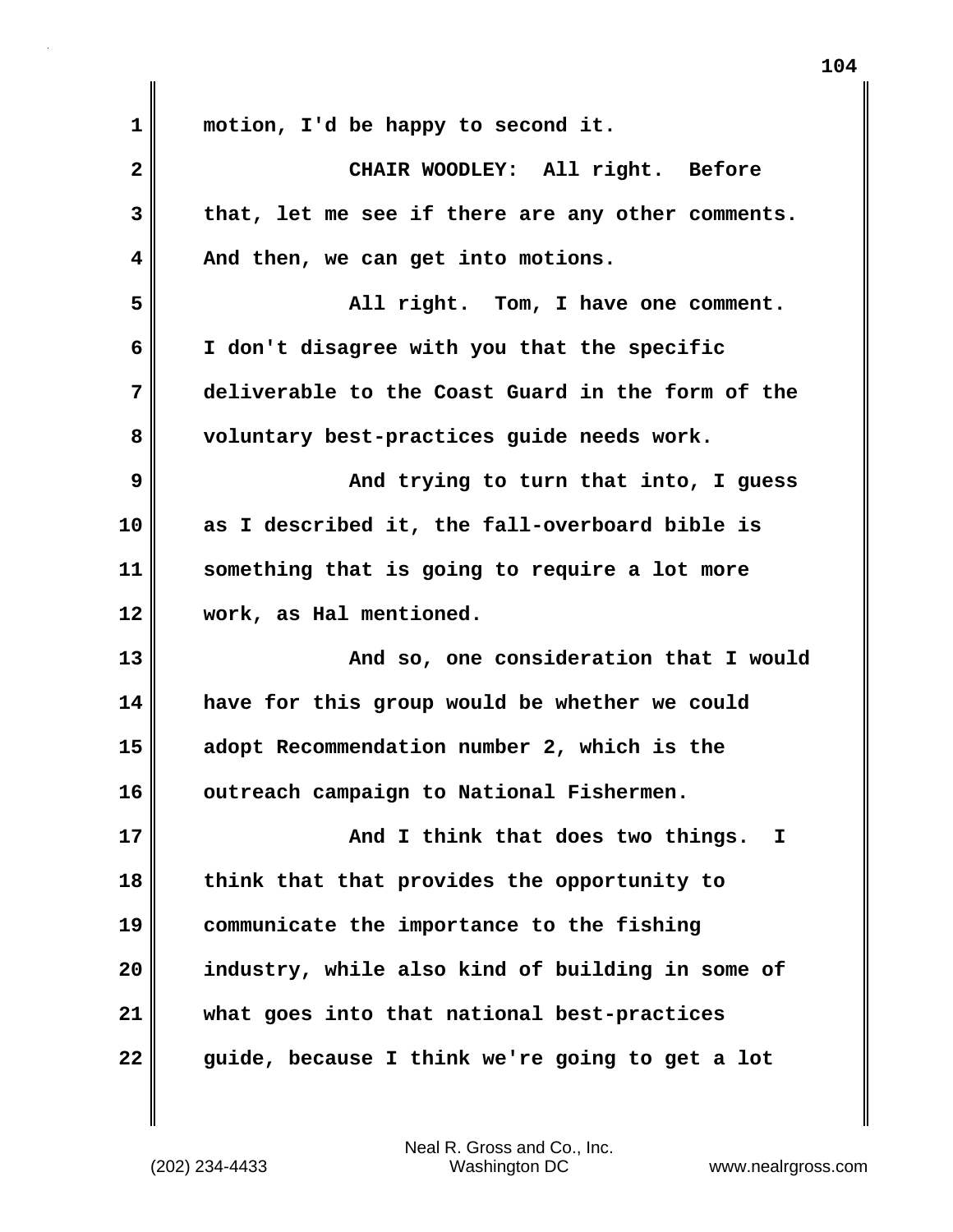**1 of participation from different regions on this 2 and it will be packaged in a way that makes it 3 easier to put something together, in terms of a 4 deliverable to the Coast Guard. 5** So, that was my last comment on that. **6 And so, at this point I'll be willing to, if 7 somebody's got a motion. 8 VICE CHAIR DAMERON: Mr. Chairman, Tom 9 Dameron. 10 CHAIR WOODLEY: Go ahead, Tom. 11 VICE CHAIR DAMERON: Yeah. So, first 12 the comment, and then the motion. On the 13 Recommendation number 2, I think that's a 14 separate issue, which we can take up here 15 immediately after this one gets settled, if you 16 would like. 17 I would like to make a motion that the 18 Commercial Fishing Safety Advisory Committee 19 advises the Coast Guard to task the newly formed 20 National Commercial Fishing Vessel Safety 21 Advisory Committee to develop a lifesaving 22 manual. It would be a voluntary best-practice**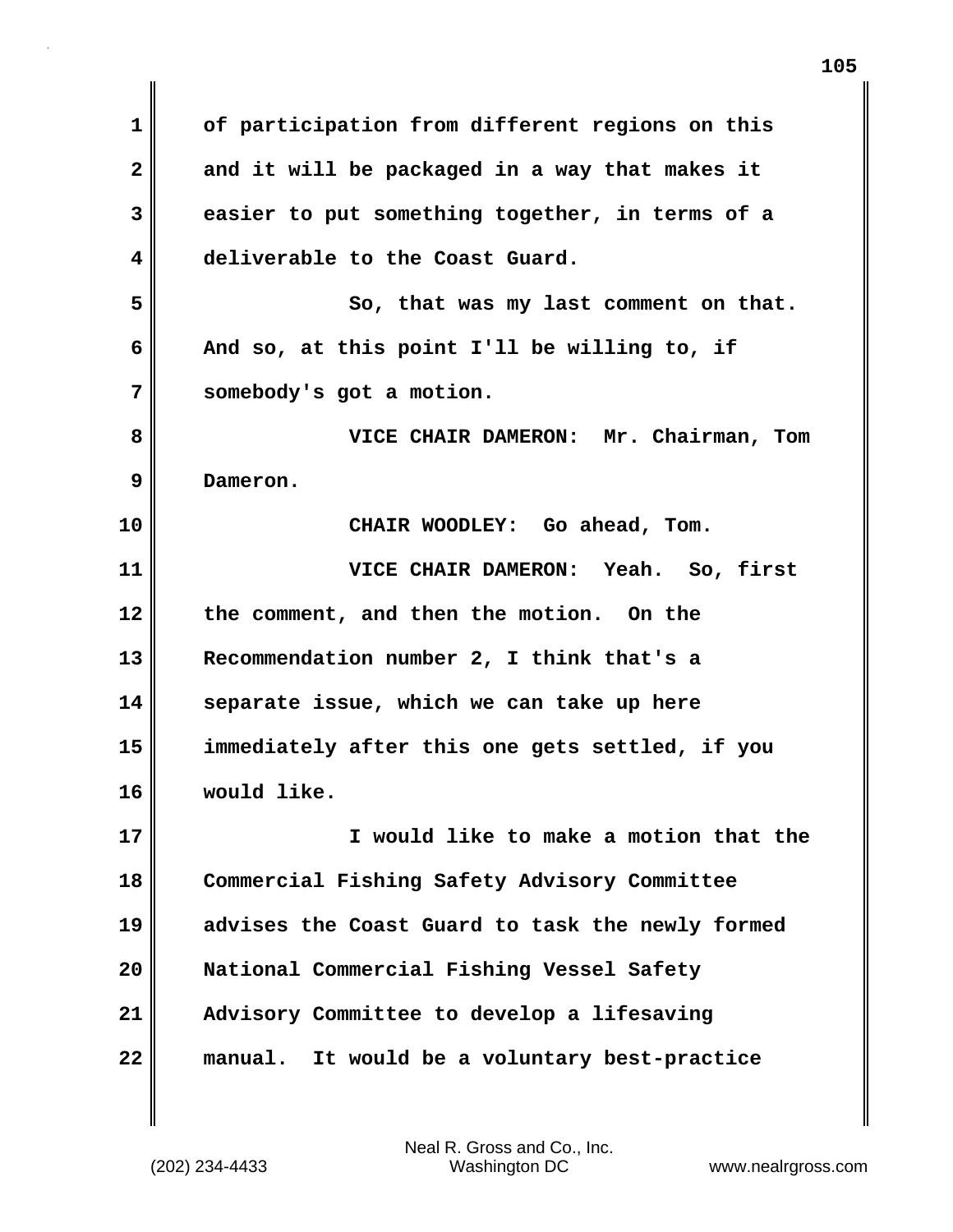**1 guide to be used by the commercial fishing 2 industry to reduce occurrences of falls 3 overboard. 4 I also make it part of the motion that 5 the Coast Guard takes the work product from the 6 Commercial Fishing Safety Advisory Committee 7 subcommittee that has done some amount of work on 8 this, and includes that in the material that 9 they're able to provide to the National Safety 10 Advisory Committee. 11 MR. JACOBSEN: Mr. Chairman, Jake 12 Jacobsen. 13 CHAIR WOODLEY: Go ahead, Jake. 14 MR. JACOBSEN: I'll second Tom's 15 motion. Thank you. 16 CHAIR WOODLEY: Okay, so we've got a 17 motion from Mr. Dameron, a second from Jake 18 Jacobsen. Tom, can you speak to your motion? 19 VICE CHAIR DAMERON: Yes. Because of 20 COVID and the realities of our commercial fishing 21 industry for the last six months, our 22 subcommittee was severely cut short by the amount**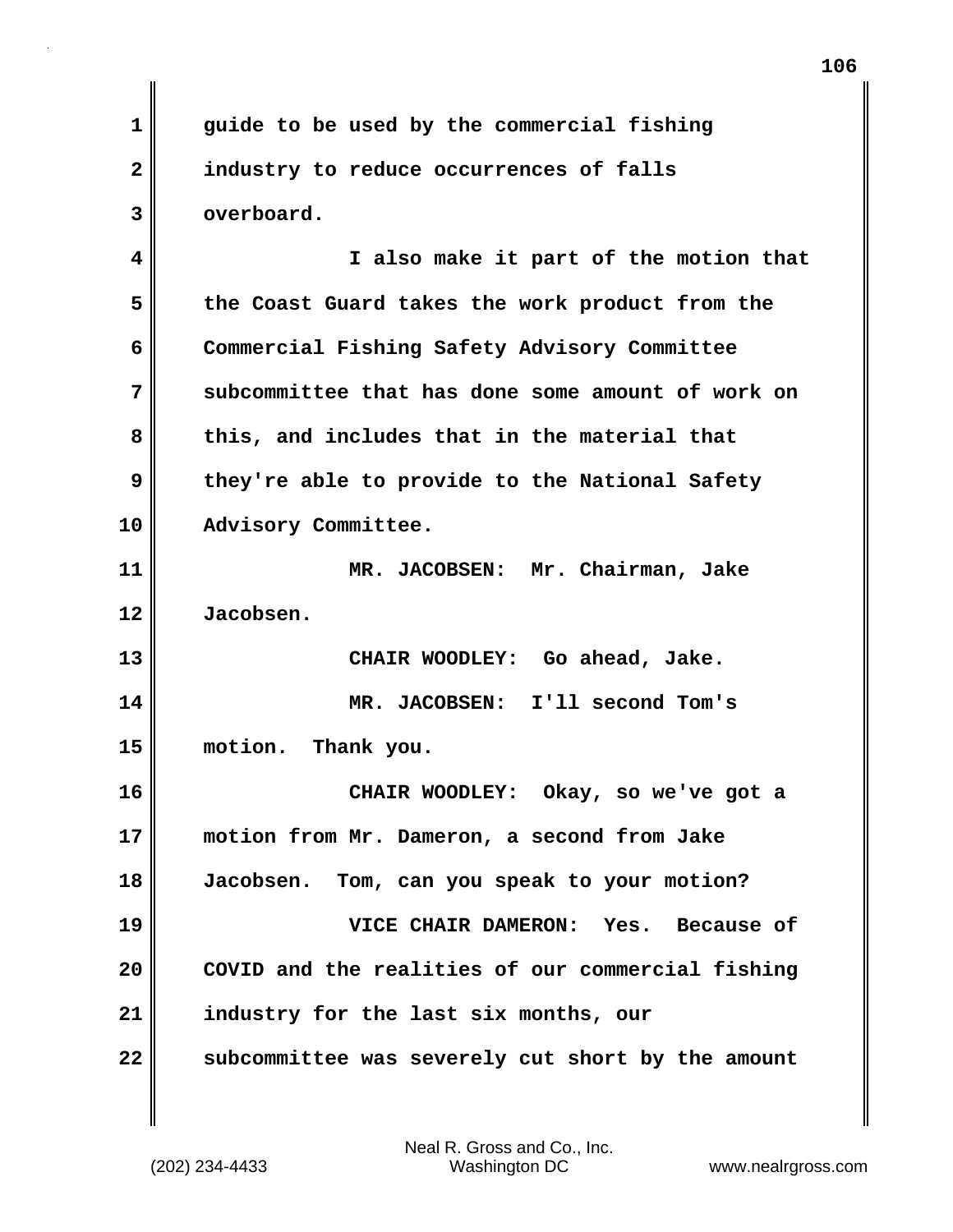**1 of time that they could properly spend on putting 2 the guide together that we were tasked with. 3 I believe this is totally 4 understandable. I sure the Coast Guard 5 understands. And since we do not have a product, 6 I think the least that this committee can do is 7 to show that we feel that this product is 8 important and we hope that the Coast Guard moves 9 forward when they convene a new national 10 committee on commercial fishing safety, and 11 includes this in a future task to that group. 12 CHAIR WOODLEY: All right. Discussion 13 from the committee members. Okay, I'm not 14 hearing anybody, so hearing no further discussion 15 on it, are we ready to vote? Jonathan, can you 16 do a roll call vote, please? 17 MR. WENDLAND: Yes, Mr. Chairman. 18 I'll do a roll call vote here. Mr. Jake 19 Jacobsen, you're in support, correct? 20 MR. JACOBSEN: That's correct. 21 MR. WENDLAND: Mr. Kampnich? You may 22 be on mute.**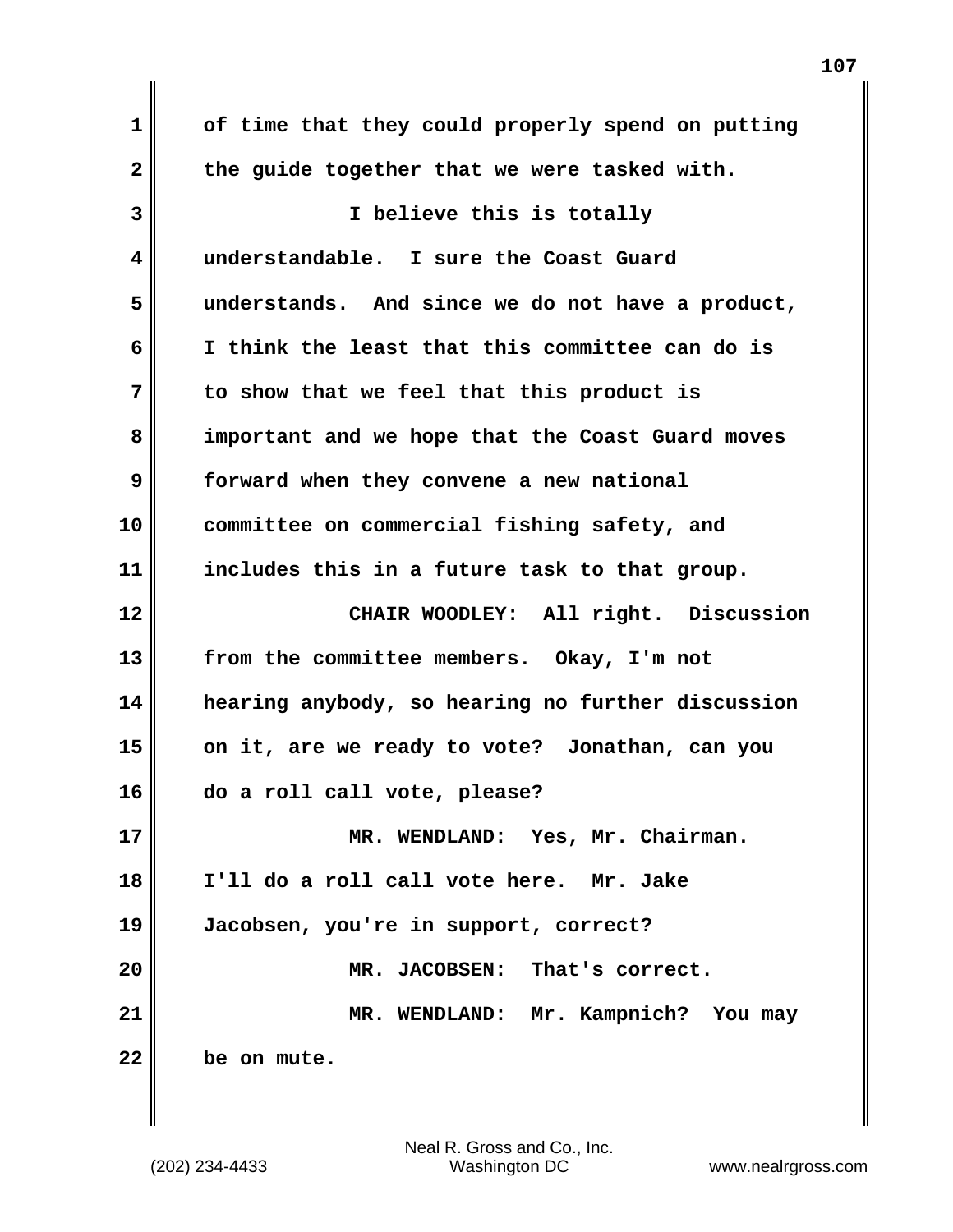| MR. KAMPNICH: Mr. Kampnich. I                  |
|------------------------------------------------|
| support.                                       |
| MR. WENDLAND: Mr. Kampnich supports.           |
| Thank you. Ms. Conrad.                         |
| MS. CONRAD: Support.                           |
| MR. WENDLAND: Thank you, Karen.                |
| Mr. Londrie did you come online. Eric Roswald? |
| Okay. Mr. Hewlett.                             |
| MR. HEWLETT: I'm in support.                   |
| MR. WENDLAND: Support, Mr. Hewlett.            |
| Mr. Dennehy?                                   |
| MR. DENNEHY: In support.                       |
| MR. WENDLAND: In support.                      |
| Mr. Dameron?                                   |
| VICE CHAIR DAMERON: Support.                   |
| MR. WENDLAND: Mr. Hockema?                     |
| MR. HOCKEMA: Support.                          |
| MR. WENDLAND: Mr. Boehmer?                     |
| MR. BOEHMER: Support.                          |
| MR. WENDLAND: Mr. Dooley?                      |
| MR. DOOLEY: Support.                           |
| MR. WENDLAND: Mr. Woodley?                     |
|                                                |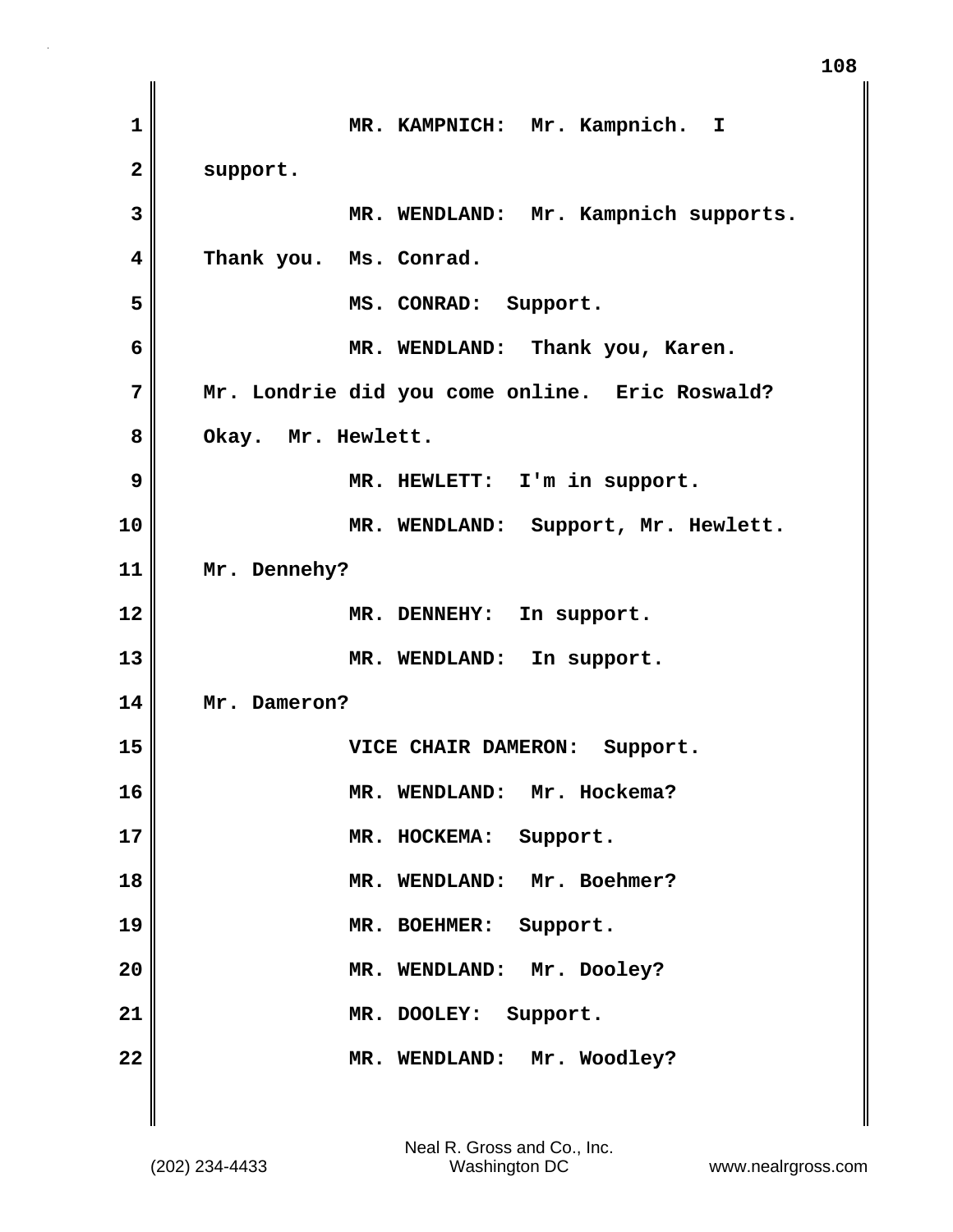| 1              | CHAIR WOODLEY: Sorry. Support.                    |
|----------------|---------------------------------------------------|
| $\overline{2}$ | MR. WENDLAND: Mr. Mahoney? Online?                |
| 3              | Mr. Vincent?                                      |
| 4              | MR. VINCENT: Support.                             |
| 5              | MR. WENDLAND: I'm not sure if                     |
| 6              | Mr. Howland is still online or not. Mr. Howland?  |
| 7              | MR. HOWLAND: I am and I support the               |
| 8              | motion.                                           |
| 9              | MR. WENDLAND: We're good. So, all                 |
| 10             | present support the motion.                       |
| 11             | CHAIR WOODLEY: Okay, so the motion                |
| 12             | passes unanimously. Are there are any other       |
| 13             | comments associated with this action?             |
| 14             | MR. DOOLEY: Mr. Chairman, Bob Dooley              |
| 15             | here.                                             |
| 16             | CHAIR WOODLEY: Go ahead, Bob.                     |
| 17             | MR. DOOLEY: Thank you. I would like               |
| 18             | to move that we support the second item that you  |
| 19             | recommended earlier, about reaching out and doing |
| 20             | the work with National Fishermen in developing    |
| 21             | best-practices for Man Overboard outreach         |
| 22             | campaign. I think that that would be very         |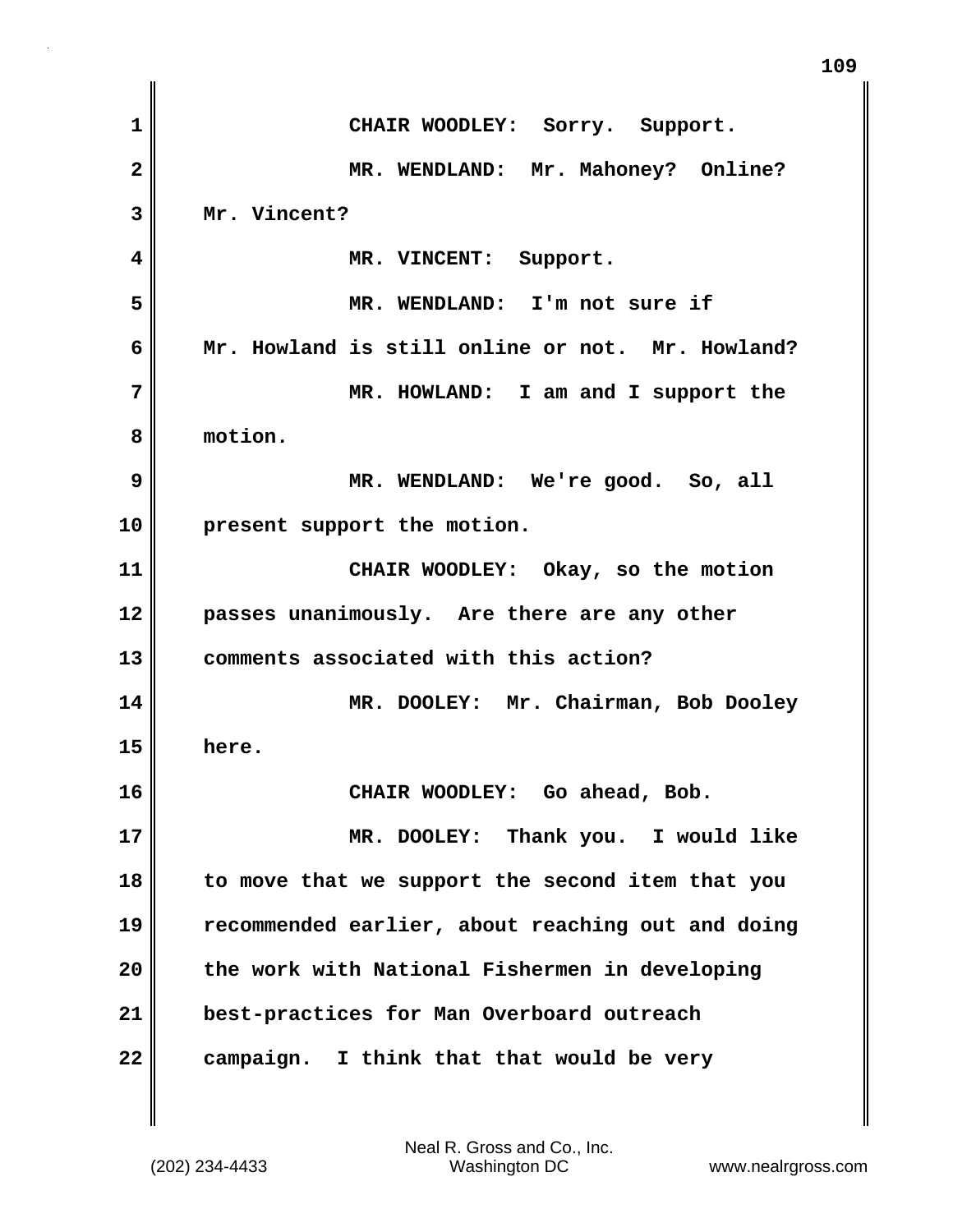**1 informative to the next committee to do that, so 2 I make that motion. 3 CHAIR WOODLEY: All right, thank you, 4 Mr. Dooley. Is there a second?. 5 MR. KAMPNICH: Michael Kampnich, 6 second. 7 MS. CONRAD: Karen Conrad, second. 8 CHAIR WOODLEY: All right, I heard 9 Mike Kampnich and Karen Conrad second. So, 10 Mr. Dooley, can you speak to your motion a little 11 bit more? 12 MR. DOOLEY: Yes, thank you, 13 Mr. Chairman. I believe that the way you had 14 laid it out in your earlier discussion, that it 15 would be very productive and useful for the next 16 committee, to receive a benefit of what can be 17 established through outreach on a public campaign 18 through National Fishermen, like you described. 19 And potentially, a production of some 20 videos and some literature to distribute to 21 vessels in a much easier format, to digest and be 22 readily available and accessible. I think that**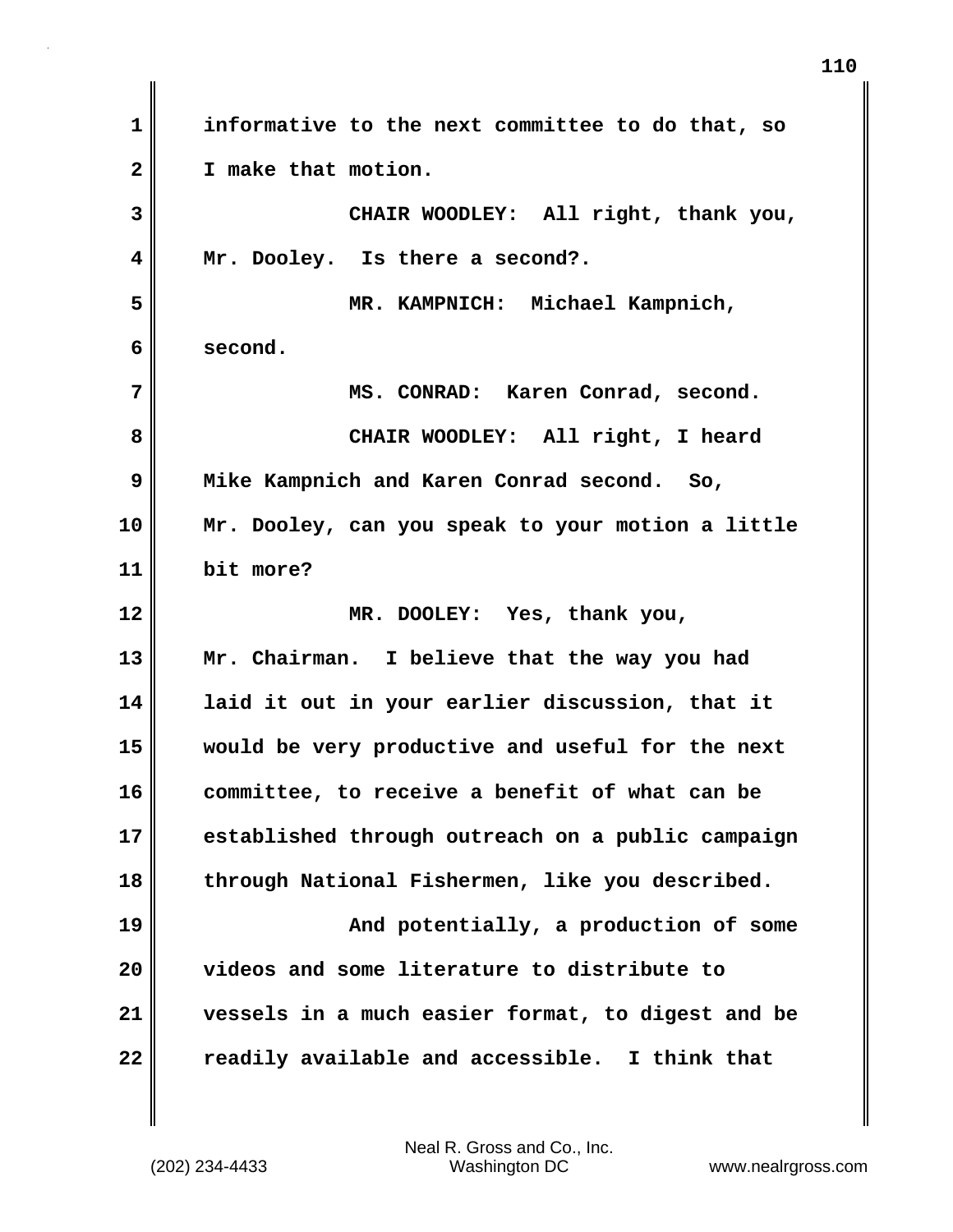**1 that is really going to move the needle forward. 2 I'm a little concerned that when we 3 have a new committee, which may not be the same 4 as this committee, it may be a new set of people 5 that, having all the tools in the toolbox, 6 including the recommendations that have been 7 forwarded, would be very helpful. 8 And any feedback that we receive 9 through this outreach program could be very 10 beneficial. So, I'll stop there, and thank you. 11 CHAIR WOODLEY: All right, thanks, 12 Bob. Any other comments or discussion on the 13 motion. 14 VICE CHAIR DAMERON: Mr. Chairman, Tom 15 Dameron. 16 CHAIR WOODLEY: Go ahead, Tom. 17 VICE CHAIR DAMERON: Could the speaker 18 repeat the motion, or maybe the court reporter 19 repeat the motion. I'm not sure I heard it 20 fully. 21 MR. WENDLAND: Mr. Chairman, this is 22 Mr. Wendland. I just want to ask if it's okay by**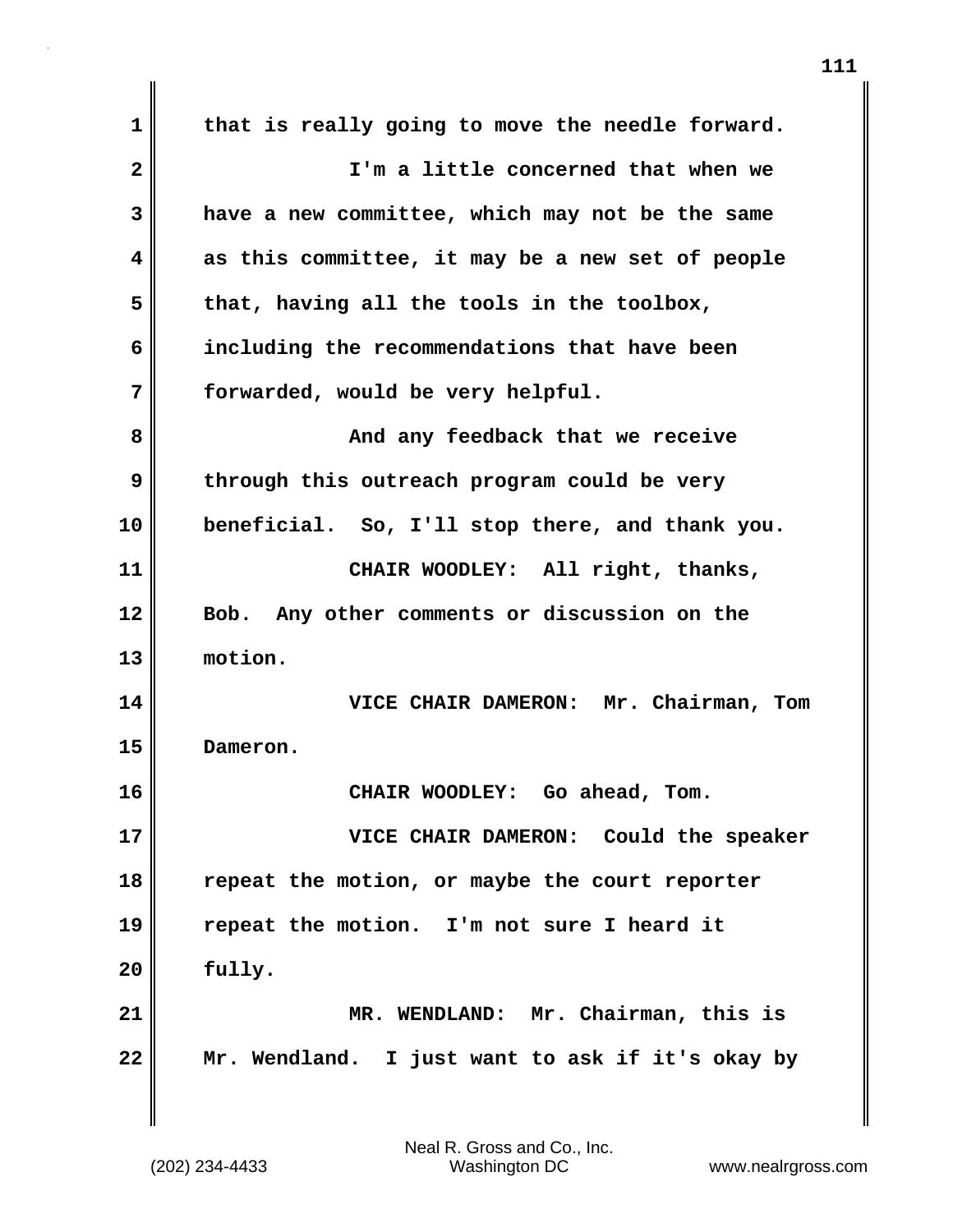**1 the full committee here, we're running a little 2 bit overboard. Looks like it's about ten after. 3 So, the Coast Guard's time isn't as everybody's 4 time, so we just want to make certain the whole 5 membership is available and will be present if we** 6 continue on for just a few more minutes. **7 Does anybody from the membership or 8 the committee object to going a few more minutes?**  9 Okay. Hearing none, thank you, Mr. Chairman. **10 It's yours again. Thank you. 11 CHAIR WOODLEY: All right. Bob could 12 you restate -- maybe we could just have Bob 13 restate his motion? 14 MR. DOOLEY: Yes. Thank you, 15 Mr. Chairman. Bob Dooley here again. Maybe it 16 would be more accurate if we had the court 17 reporter to read it back. That way I don't -- I 18 did not write it down. It would be more 19 accurate. Okay. I will do my best to restate it 20 accurately.** 21 || CHAIR WOODLEY: Okay. **22 MR. DOOLEY: I move that we move**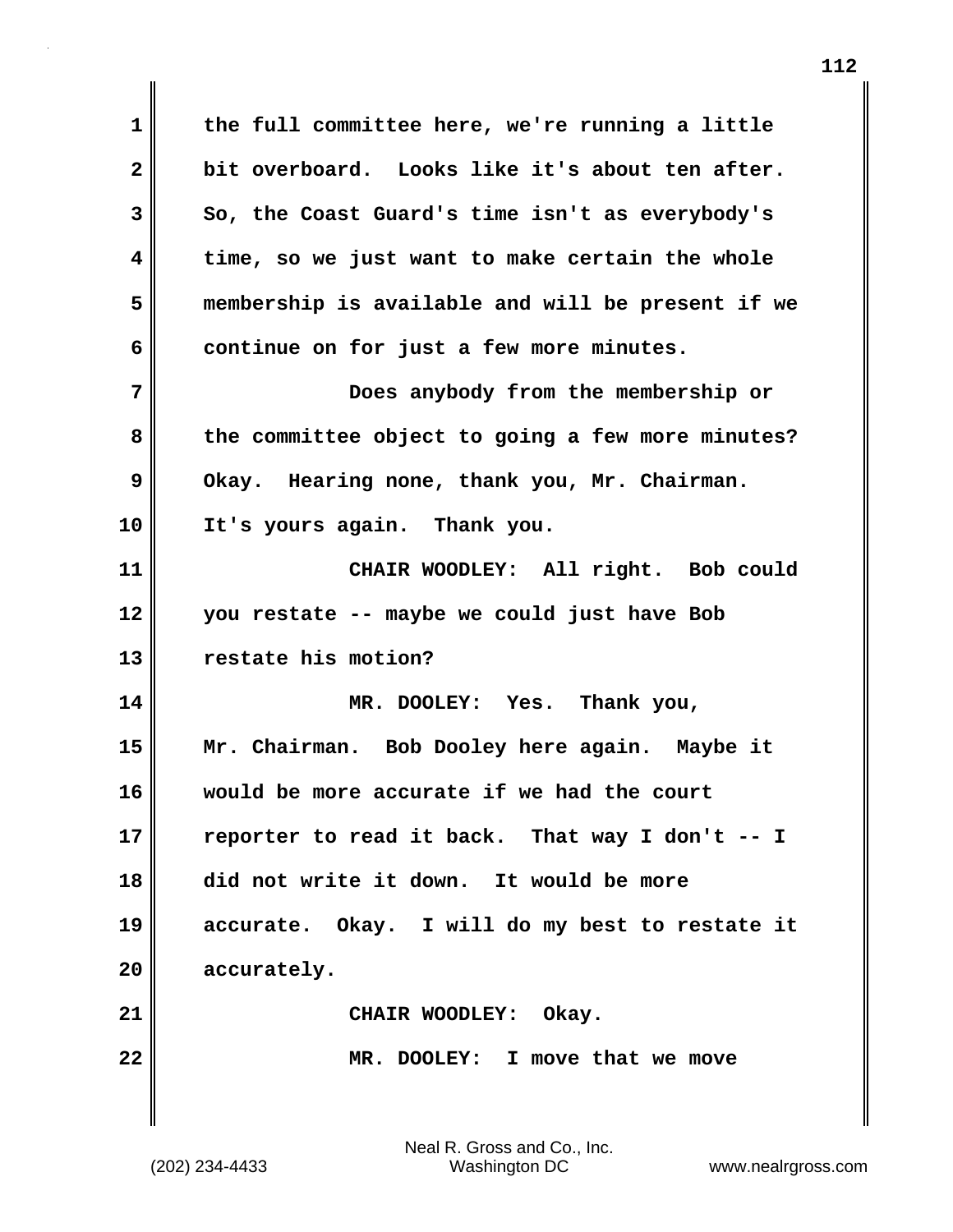| 1            | forward with the proposal, or the suggested       |  |
|--------------|---------------------------------------------------|--|
| $\mathbf{2}$ | number 2, Recommendation number 2, that           |  |
| 3            | Mr. Woodley brought forward to the committee to   |  |
| 4            | engage in an outreach campaign to promote Man     |  |
| 5            | Overboard safety through the National Fishermen I |  |
| 6            | believe he said and who generates materials to    |  |
| 7            | disseminate to the industry -- in vessel orders,  |  |
| 8            | in vessel crew members -- to be able to promote   |  |
| 9            | safety and Man Overboard best-practices. I think  |  |
| 10           | that's close enough. So, thank you.               |  |
| 11           | CHAIR WOODLEY: All right, thanks,                 |  |
| 12           | Bob.                                              |  |
| 13           | MR. JACOBSEN: Mr. Chairman, Jake                  |  |
| 14           | Jacobsen.                                         |  |
| 15           | CHAIR WOODLEY: Yeah, go ahead, Jake.              |  |
| 16           | MR. JACOBSEN: Yeah, so I'm a little               |  |
| 17           | bit puzzled how to proceed here because -- is it  |  |
| 18           | intended that any further action on number 2      |  |
| 19           | would go to the subcommittee?                     |  |
| 20           | I believe the maker of the motion                 |  |
| 21           | stated that it was to the committee whether it be |  |
| 22           | assignments given as to who does what. What does  |  |

 $\mathbf{I}$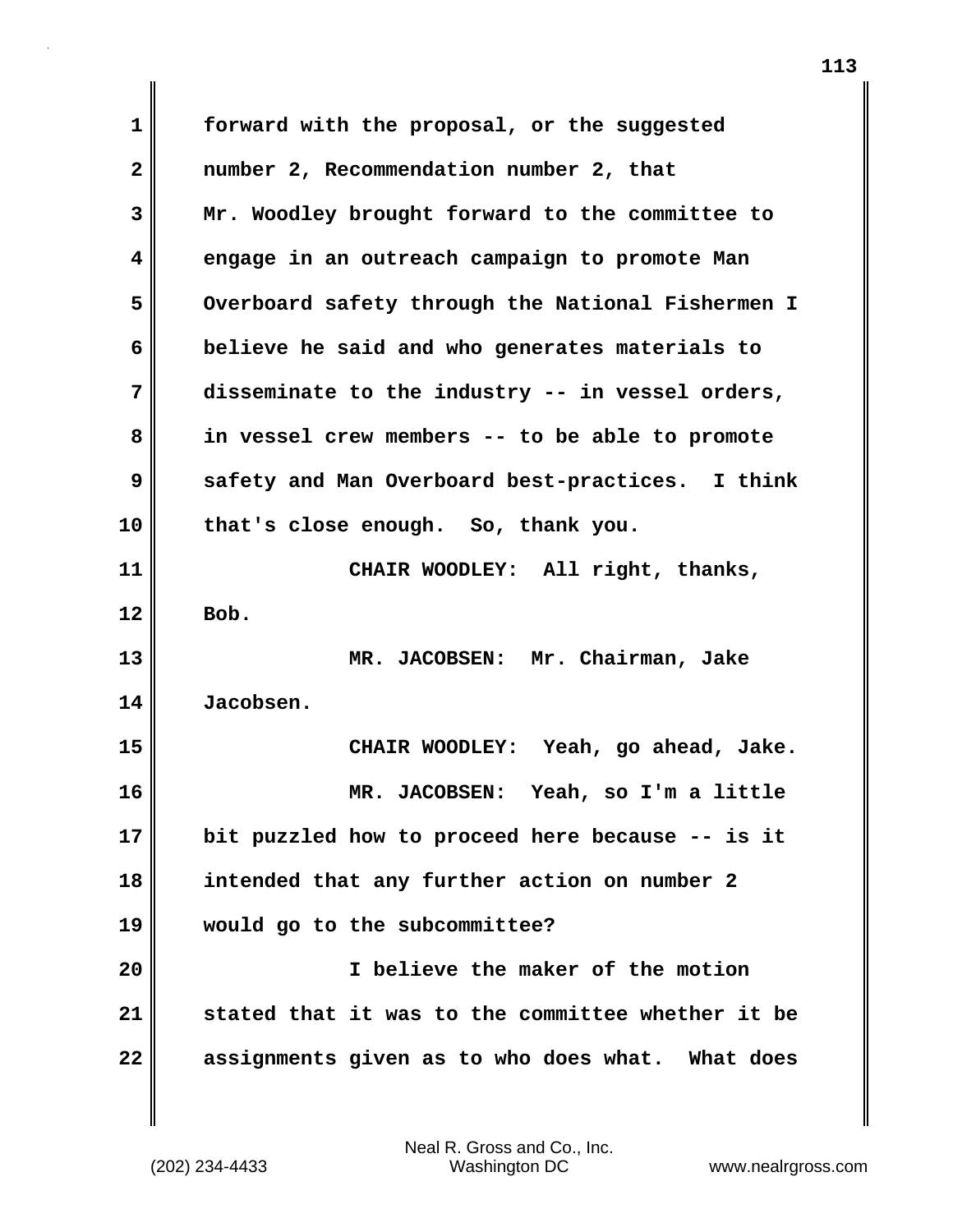| $\mathbf 1$  | it mean to carry it forward? And I just don't     |
|--------------|---------------------------------------------------|
| $\mathbf{2}$ | want something to just die on the vine because    |
| 3            | there's nothing specifically stated about who's   |
| 4            | going to do what.                                 |
| 5            | So, if there's like some clarification            |
| 6            | on that from you or Mr. Dooley, or anybody else   |
| 7            | who can illuminate the subject for me. I'm just   |
| 8            | a little confused. Thanks.                        |
| 9            | VICE CHAIR DAMERON: Okay,                         |
| 10           | Mr. Chairman, Tom Dameron.                        |
| 11           | CHAIR WOODLEY: Go ahead, Tom.                     |
| 12           | VICE CHAIR DAMERON: So, I too am a                |
| 13           | little bit confused on this one. So, I had two    |
| 14           | questions. And one is, is there a piece of        |
| 15           | advice here that we are giving the Coast Guard,   |
| 16           | that we're going to ask the Coast Guard to take   |
| 17           | some kind of action? That's my first concern      |
| 18           | about this Recommendation number 2.               |
| 19           | And my second concern is that the                 |
| 20           | action items for this recommendation actually go  |
| 21           | on after this committee has been dissolved.<br>I  |
| 22           | am -- and I'm sure that many others of us on this |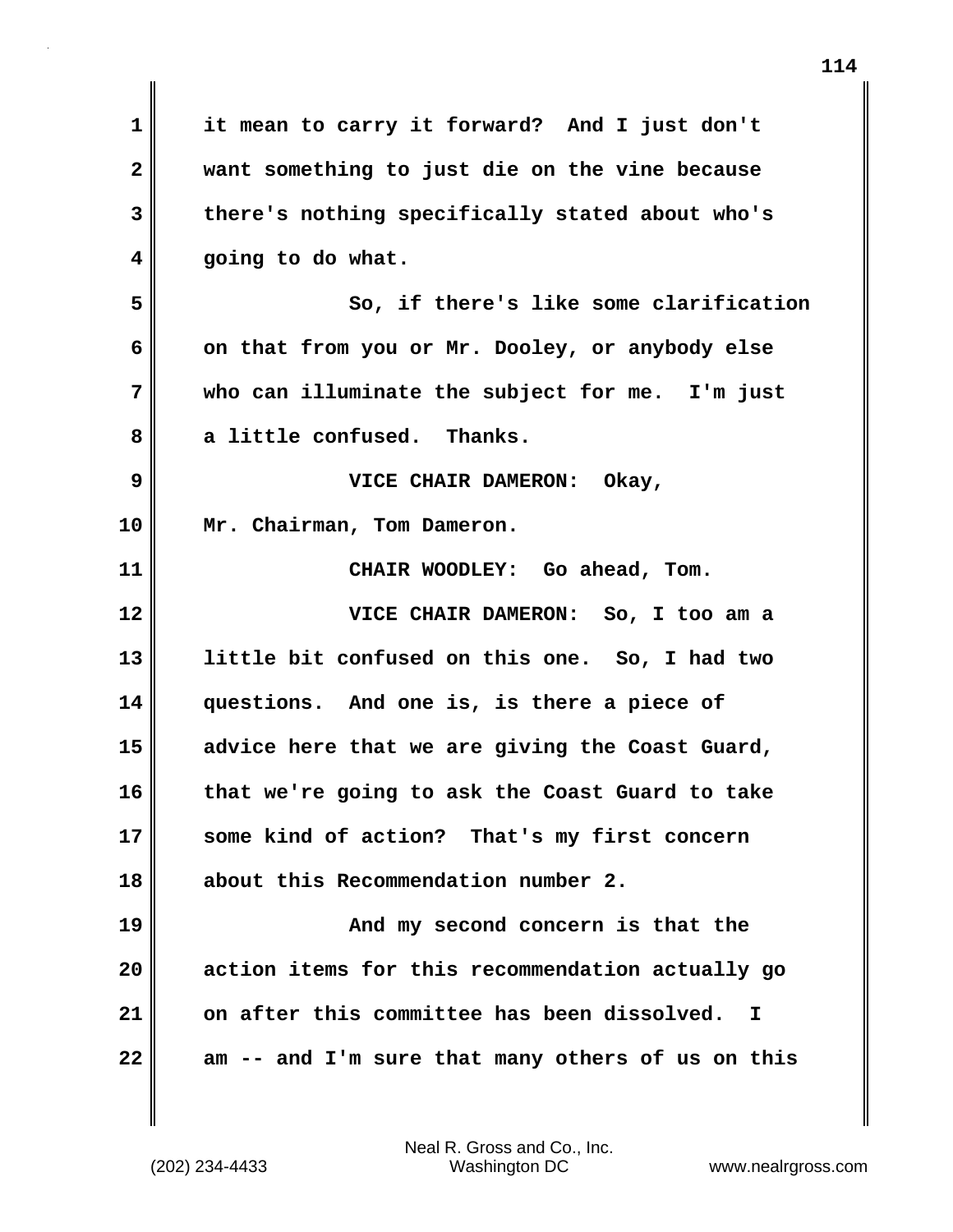**1 committee are in favor of this as a general idea. 2** And you could give this reporter my **3 name and number and email address, and I would be 4 glad to work on an article from the Mid-Atlantic 5 here in the surf claim industry, and I'm sure 6 that there's other committee members that would 7 feel the same, that they would contribute in any 8 way they could to get an article in National 9 Fishermen, and to get this subject to be more 10 evident to the readers of that publication. 11 I don't know how we are to do that 12 through a motion for this committee. But I'm 13 very supportive of this general idea. 14 MR. WENDLAND: Mr. Dameron, this is 15 Mr. Wendland. I appreciate your comment there 16 and we've been chatting around the room here on 17 what's been logged on happenings, and I'd like to 18 just real quickly turn it over to Mr. Myers on 19 just his thoughts on this. 20 MR. MYERS: And if I could, Mr. Chair, 21 we just want to make a comment to -- we're a 22 little confused at this point with what we need**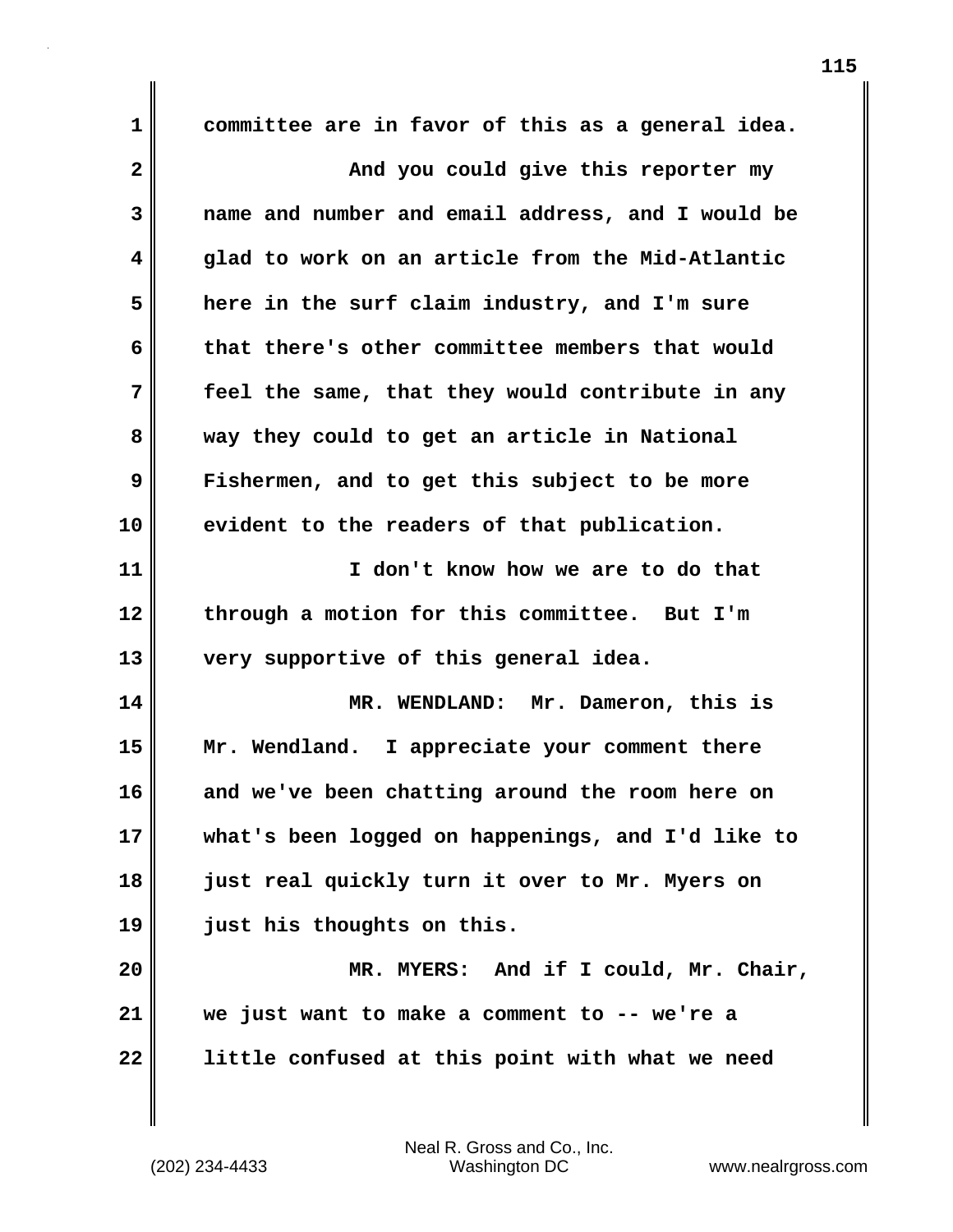**1 to maybe reign it in to get clarity. Because I** 2 think we're talking different topics here. **3 But one is, there's been discussion to 4 move this project task to the National Fish Act 5 when it comes up in December. 6 And, that being said, that may be a 7 good idea since the project guide has not been 8 made at this point for reasons that you've 9 already stated. 10 And so, that being said, it's very 11 hard to satisfy any action items on 12 Recommendation number 2, because a guide has not 13 been established to face actions on it. So, I 14 think they're all good initiatives and all good 15 agendas. I don't think anyone disagrees with 16 that, but we can't put the cart before the horse. 17 That's what I had to say on that. 18 CHAIR WOODLEY: Okay. Yeah, so I 19 guess maybe to step back a little bit and explain 20 my intent behind this, I think that I understand 21 the concerns that I'm hearing out there. 22 What the intent of the recommendation**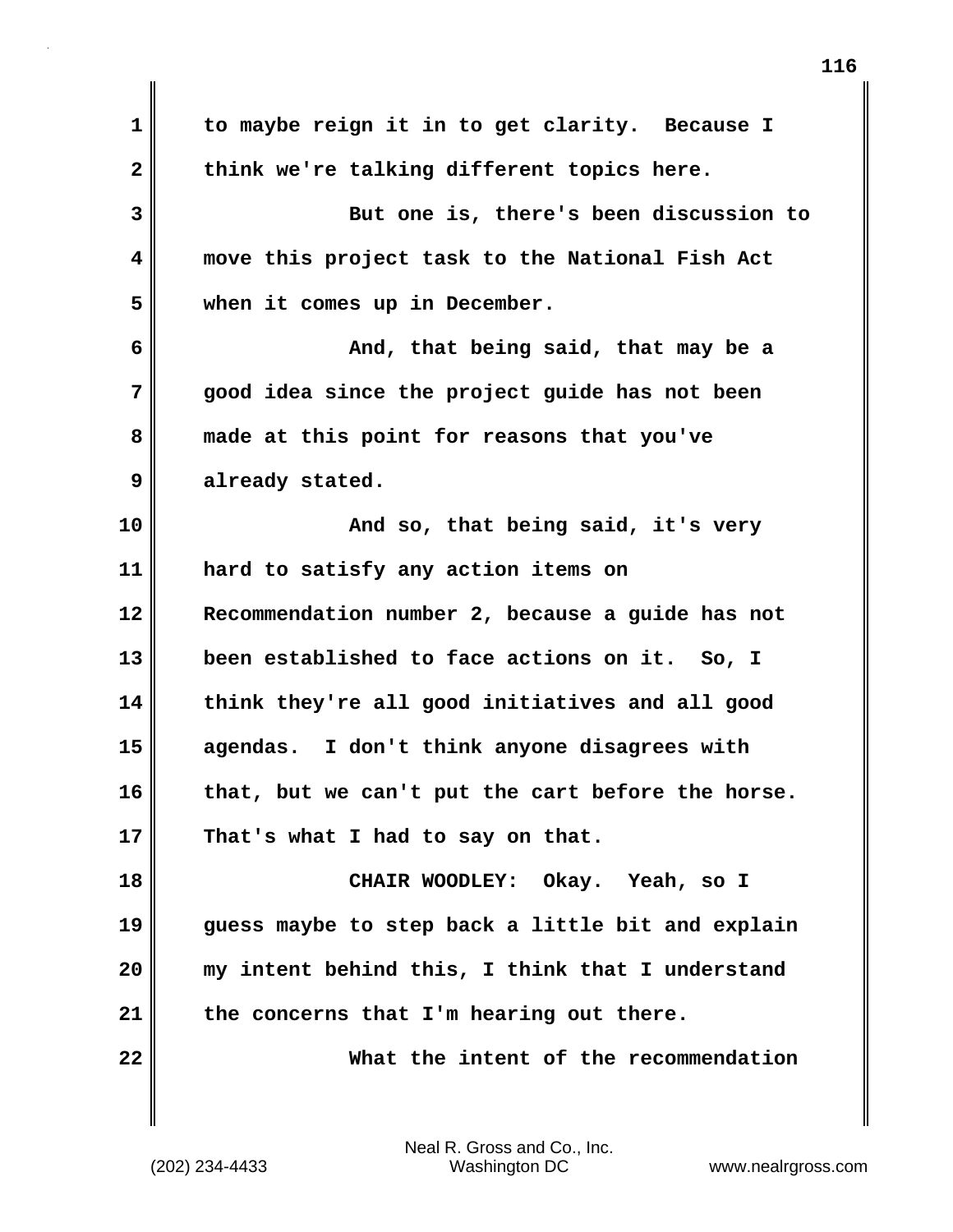**1 was, is that the Commercial Fishing Safety 2 Advisory Committee members who are in place until 3 December 4, and other fishing industry leaders, 4 both the national and local fishing industry 5 publications, to develop a -- I said year-long, 6 but a promotional campaign on falls-overboard 7 issues. 8 And specifically in the recommendation 9 was to lay out over the course of the next year, 10 story ideas that could be published in those 11 national-level publications. 12 In terms of -- if you look at the 13 story board, there are sections in there 14 regarding messaging from the Coast Guard, safety 15 training and drills from different regions that 16 the Coast Guard currently carries on. 17** So, I thought that that would be the **18 Coast Guard's level of participation in this, to 19 support these stories and these newspaper 20 articles. They're not newspaper, excuse me. 21 Magazine.** 22 **B** So, going back to Tom's point though,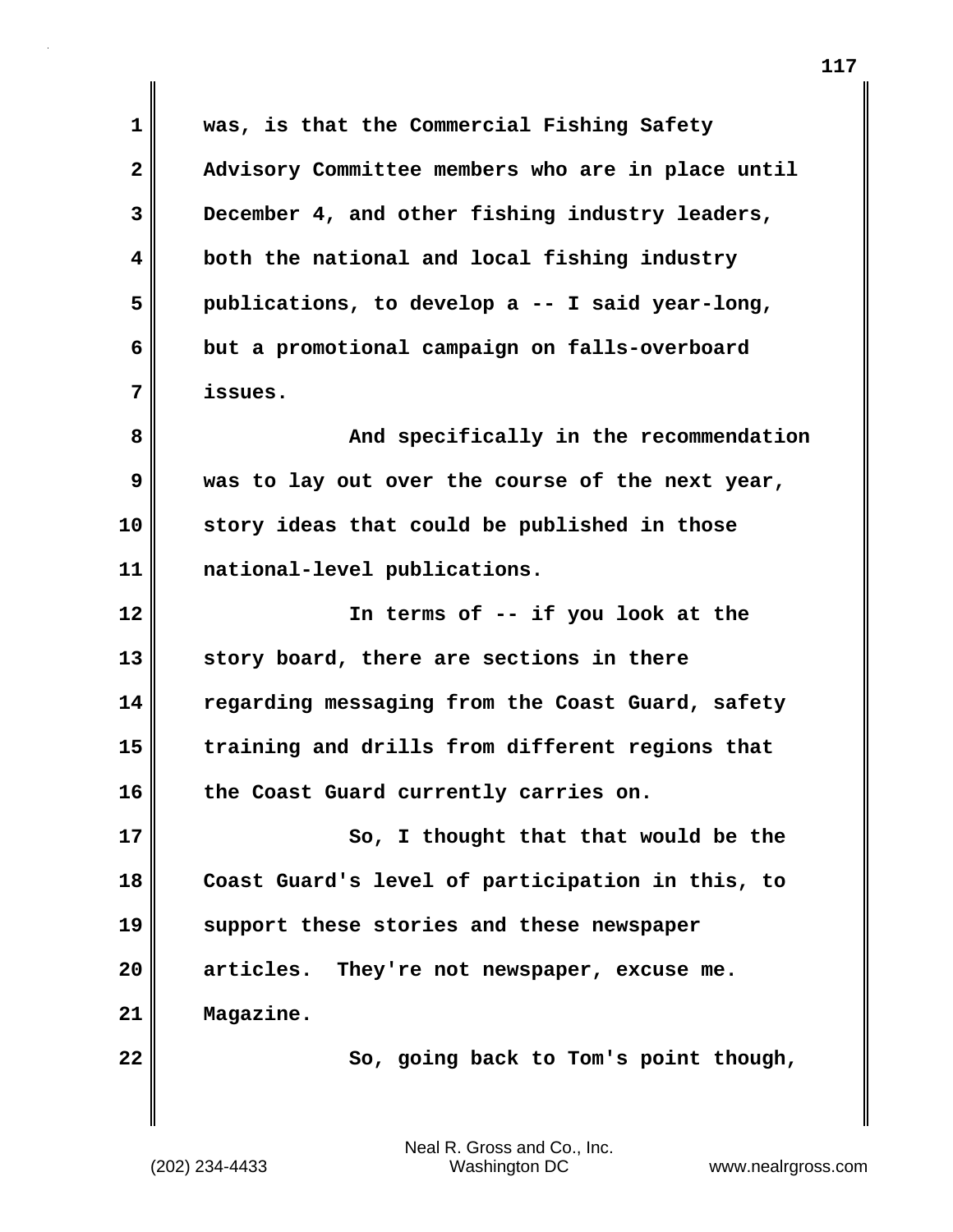| 1                       | when the committee is disestablished is December, |
|-------------------------|---------------------------------------------------|
| $\overline{\mathbf{2}}$ | yeah, we don't have a committee for a while. And  |
| 3                       | I don't know how long it's going to take.         |
| 4                       | And I'm assuming for sure that the                |
| 5                       | people who are on this committee right now have   |
| 6                       | probably also reapplied to the new committee.     |
| 7                       | But if you want to table all of this, including   |
| 8                       | the outreach to National Fishermen, until         |
| 9                       | sometime in the future when this body is          |
| 10                      | reconvened, that's a choice for sure.             |
| 11                      | My thought was, is that this                      |
| 12                      | Recommendation number 2 is something that could   |
| 13                      | carry us through that period of time when the     |
| 14                      | committee is not actually meeting and active.     |
| 15                      | Because I don't know how long that's going to be. |
| 16                      | And I know we're running short on time            |
| 17                      | We're 20 minutes over right now. So, I<br>here.   |
| 18                      | think probably what I would like to do would be   |
| 19                      | to vote on this, because I at least want to take  |
| 20                      | action on it, whether it passes or fails today,   |
| 21                      | and then go, well at least we made a decision on  |
| 22                      | it.                                               |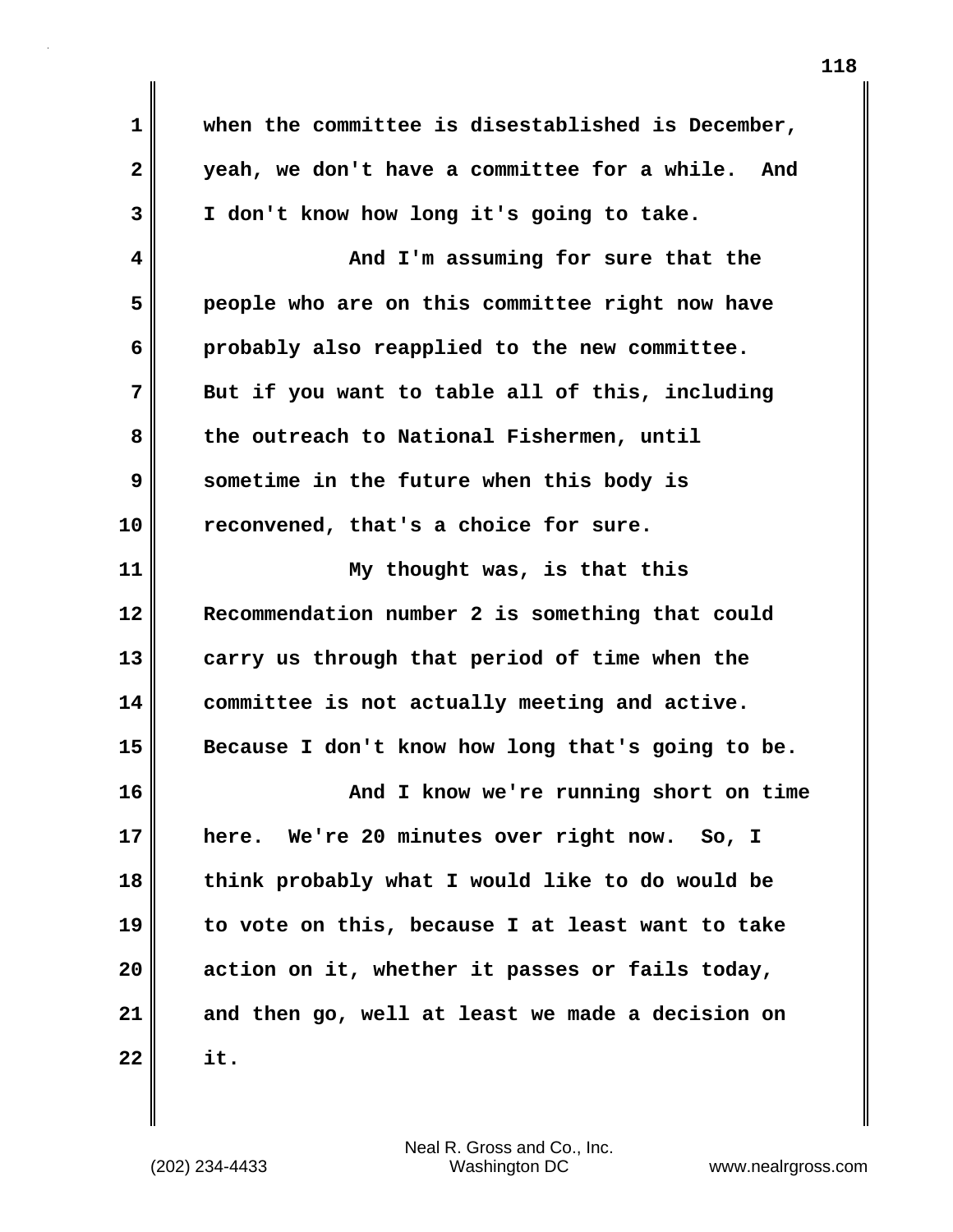| MR. WENDLAND: Mr. Chairman, this is               |
|---------------------------------------------------|
| Mr. Wendland again. Just to interject here a      |
| little bit, and of course we recognize the timing |
| of the committee, that's important as well and is |
| a problem for everybody.                          |
| But we also recognize that if those               |
| articles or outreach would be done, that would    |
| have to be done through the individuals, and not  |
| through the body of the Commercial Fishermen      |
| Safety Advisory Committee.                        |
| And the reason for that is we would               |
| have to review the outreach helpers prior to that |
| going out to the public under the body of the     |
| committee. So, that's the discussion around the   |
| table.                                            |
| So, I don't think we would be able as             |
| a body to take that in and to put it out, as far  |
| as the committees to the public.                  |
| VICE CHAIR DAMERON: Mr. Chairman, Tom             |
| Dameron.                                          |
| CHAIR WOODLEY: Yeah, go ahead, Tom.               |
| VICE CHAIR DAMERON: So, I would like              |
|                                                   |
|                                                   |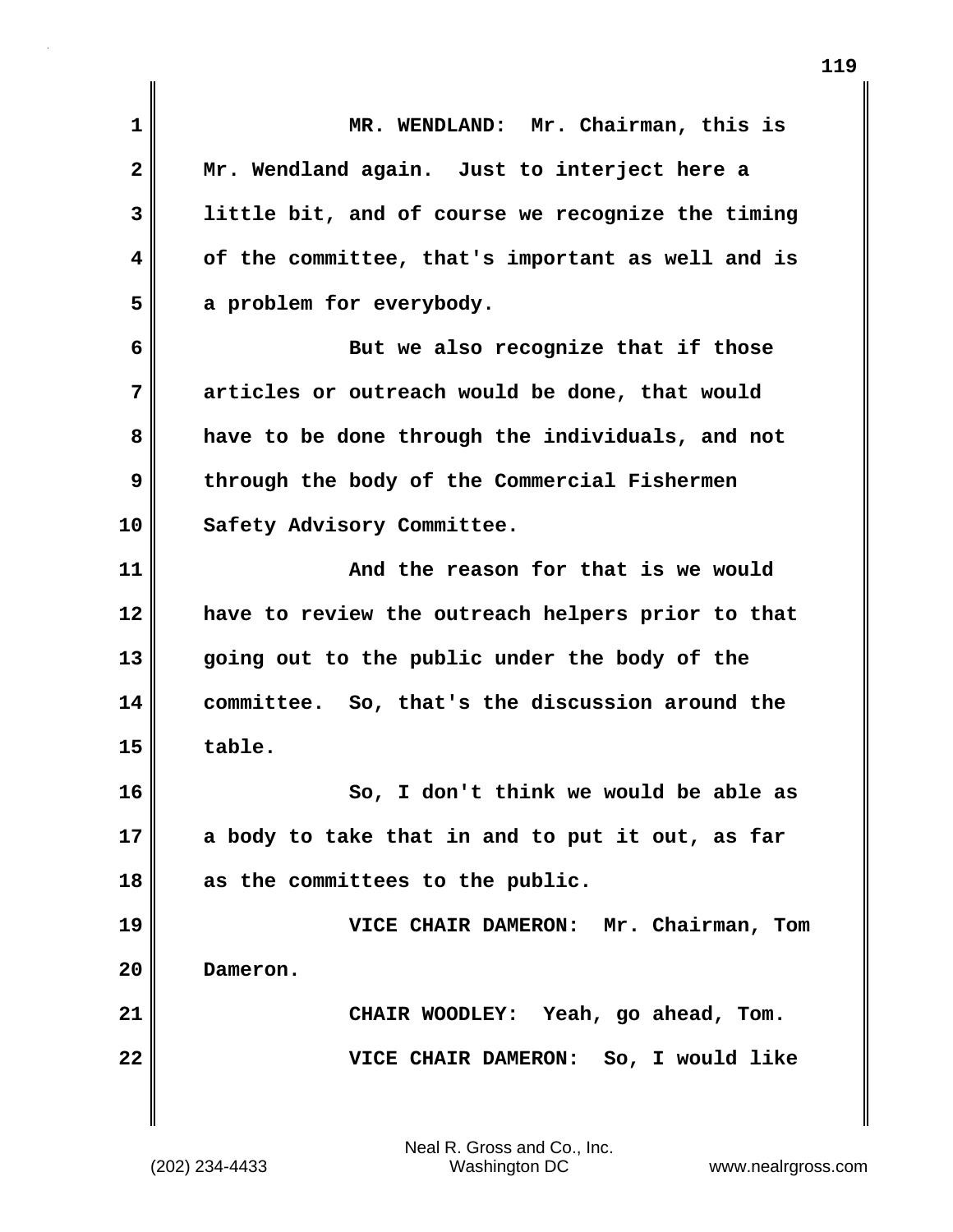**1 to suggest that the maker of the motion and the 2 second pull this motion and table this motion -- 3 whatever the correct term is -- and that I think 4 a lot of people on the call think this is a good 5 idea. But I think that it needs to be done** 6 outside of the Commercial Fishing Safety Advisory **7 Committee.**

**8 And like I said before, I think that 9 we could get a little email list going and we 10 could get Ms. Hathaway some contacts where we 11 could actually make some progress and get some 12 articles in National Fisherman.**

**13 I just don't think that we're going to 14 be able to do it under the umbrella of the 15 Commercial Fishing Safety Advisory Committee. 16 Thank you.**

**17 MR. DOOLEY: Mr. Chairman, Bob Dooley. 18 CHAIR WOODLEY: Go ahead. 19 MR. DOOLEY: My intention with this,**

**20 understanding that we can't extend our authority 21 or any of that beyond this establishment of the 22 committee, but was to keep work going forward on**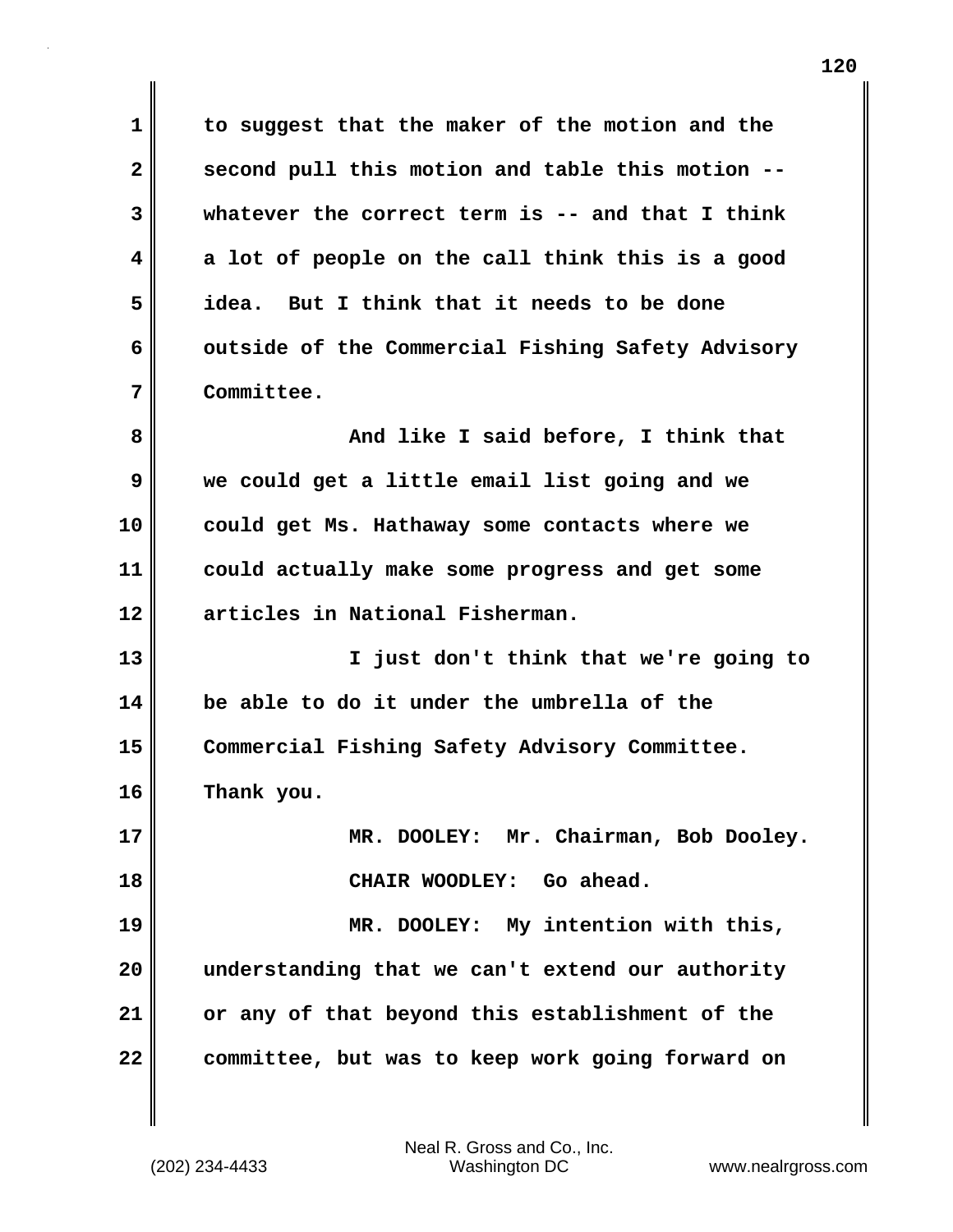| 1 |                     |
|---|---------------------|
|   | c<br>ı<br>$\bullet$ |

| $\mathbf{2}$ | If that is a viable way to do it from             |
|--------------|---------------------------------------------------|
| 3            | a member-initiated movement to keep it going, I'm |
| 4            | very concerned that the establishment of a new    |
| 5            | committee, judging by past experience, could take |
| 6            | a long time to be seated, and a long time before  |
| 7            | we convene again.                                 |
| 8            | And so, my concern there is that                  |
| 9            | there's no work being done to inform the new      |
| 10           | committee that would bring this to fruition in a  |
| 11           | much better way.                                  |
| 12           | So, if that is the viable path to do              |
| 13           | it independently and can be informative of the,   |
| 14           | not only an official representation of this       |
| 15           | committee, but in a ad hoc type of                |
| 16           | representation, then I am prepared to rescind my  |
| 17           | motion, with permission of the second.            |
| 18           | CHAIR WOODLEY: Karen? There she is.               |
| 19           | MS. CONRAD: Okay, I rescind my second             |
| 20           | to the motion.                                    |
| 21           | MR. DOOLEY: So, thank you,                        |
| 22           | Mr. Chairman. I rescind the motion.               |
|              |                                                   |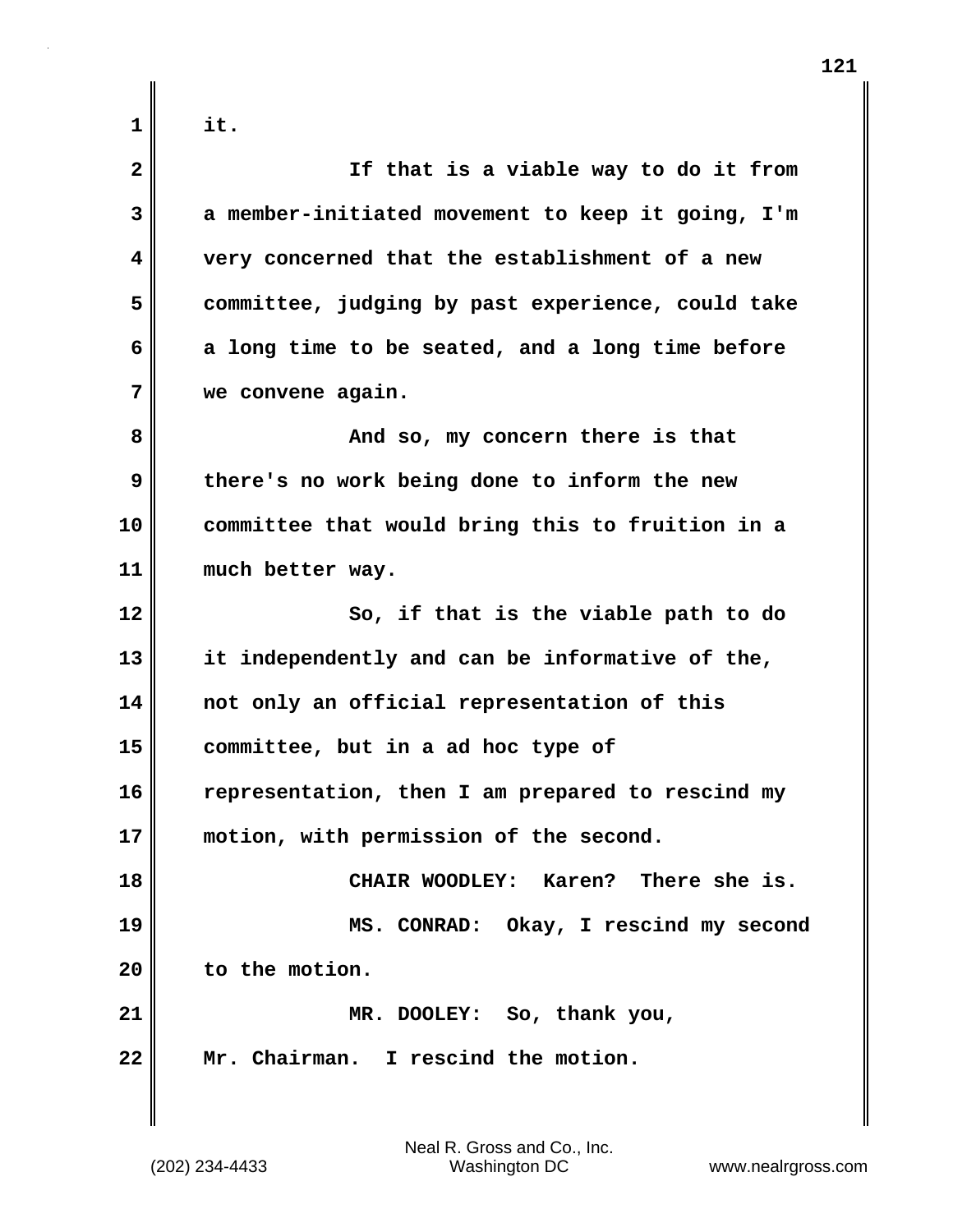| 1  | CHAIR WOODLEY: All right. Okay, so                |
|----|---------------------------------------------------|
| 2  | the motion has been rescinded and approved by the |
| 3  | second. Is there any other action to take on      |
| 4  | this item?                                        |
| 5  | MR. WENDLAND: Mr. Chairman, this is               |
| 6  | Mr. Wendland. I just wanted to interject here     |
| 7  | real quickly. I mean, we just have a couple of    |
| 8  | minutes left, but I wanted to give the committee  |
| 9  | a full opportunity, because it is a little bit of |
| 10 | a technicality here as this committee ends, that  |
| 11 | the Chairman and the Vice-Chair are supposed to   |
| 12 | be elected every year.                            |
| 13 | And so, both the Chair and the Vice-              |
| 14 | Chair were elected in June of 2019. And so, we    |
| 15 | just wanted to throw it out there between now and |
| 16 | December, if anybody feels that the election      |
| 17 | needs to occur during this time frame, now is the |
| 18 | opportunity to speak up.                          |
| 19 | If not, we'll continue with the Chair             |
| 20 | and the Vice-Chair through the end of this year.  |
| 21 | But if anybody would like to nominate the Chair   |
| 22 | or a Vice-Chair moving forward for the next few   |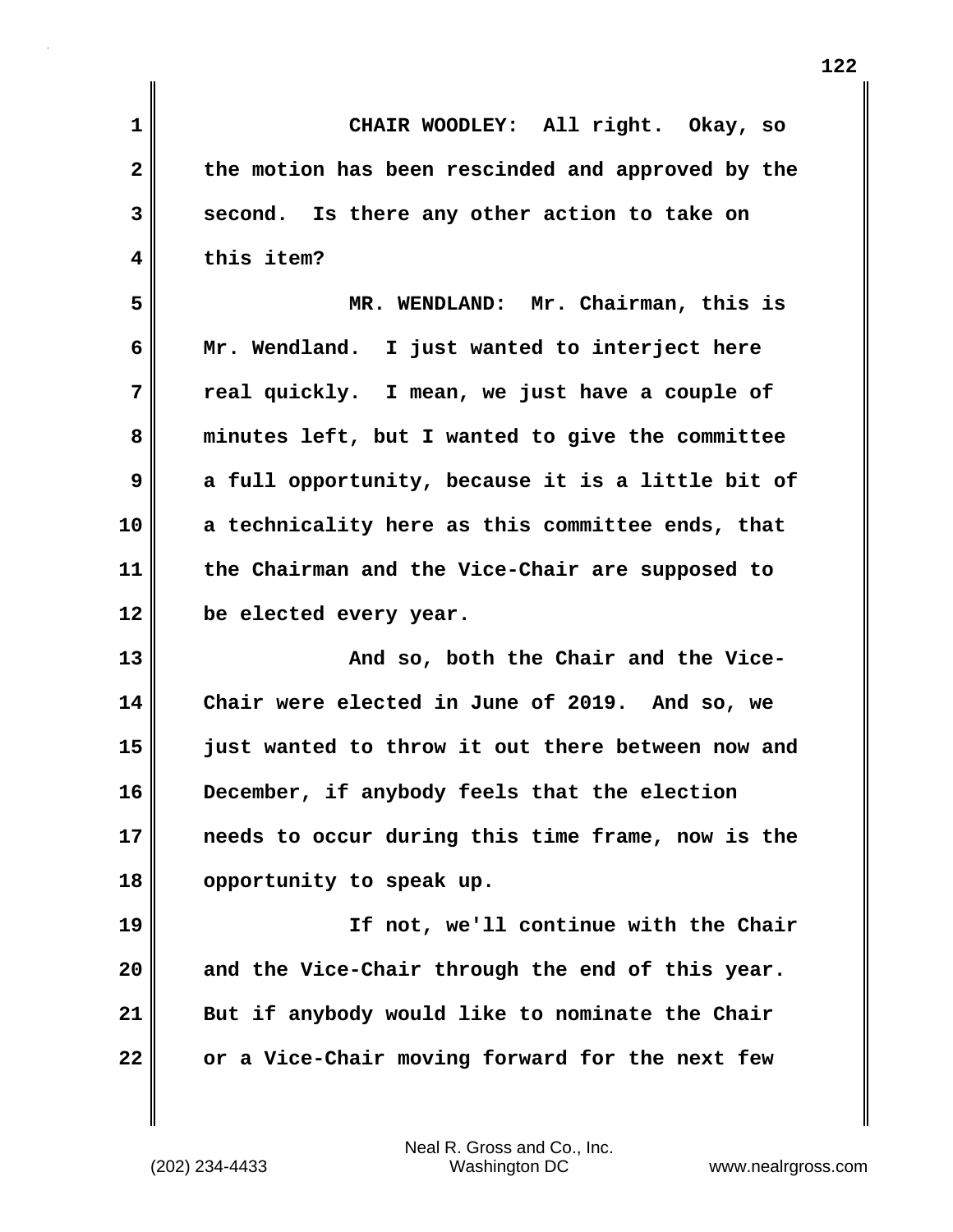| $\mathbf{1}$   | months, now is your opportunity. So, just anybody |
|----------------|---------------------------------------------------|
| $\overline{2}$ | on the membership would like to nominate a Chair  |
| 3              | or a Vice-Chair for the next three months.        |
| 4              | CHAIR WOODLEY: Hey Jonathan, just a               |
| 5              | real quick clarification on that. So, is that     |
| 6              | something that had to be noticed as part of this  |
| 7              | agenda, that there'd be election of officers?     |
| 8              | MR. WENDLAND: Yes, that's according               |
| 9              | to the bylaws; that we felt that since this       |
| 10             | committee is ending, and because you were the     |
| 11             | Chair of the subcommittee you'll be presenting,   |
| 12             | we didn't want to have any changes at the         |
| 13             | beginning of this meeting.                        |
| 14             | But it's the case within the bylaws               |
| 15             | the Chair and the Vice-Chair are elected every    |
| 16             | year. So, it's a technicality moving forward,     |
| 17             | but we wanted to express that.                    |
| 18             | VICE CHAIR DAMERON: So, Mr. Chairman,             |
| 19             | Tom Dameron.                                      |
| 20             | CHAIR WOODLEY: Go ahead, Tom.                     |
| 21             | VICE CHAIR DAMERON: So, Jonathan, I               |
| 22             | have a question for you. Between now and when     |
|                |                                                   |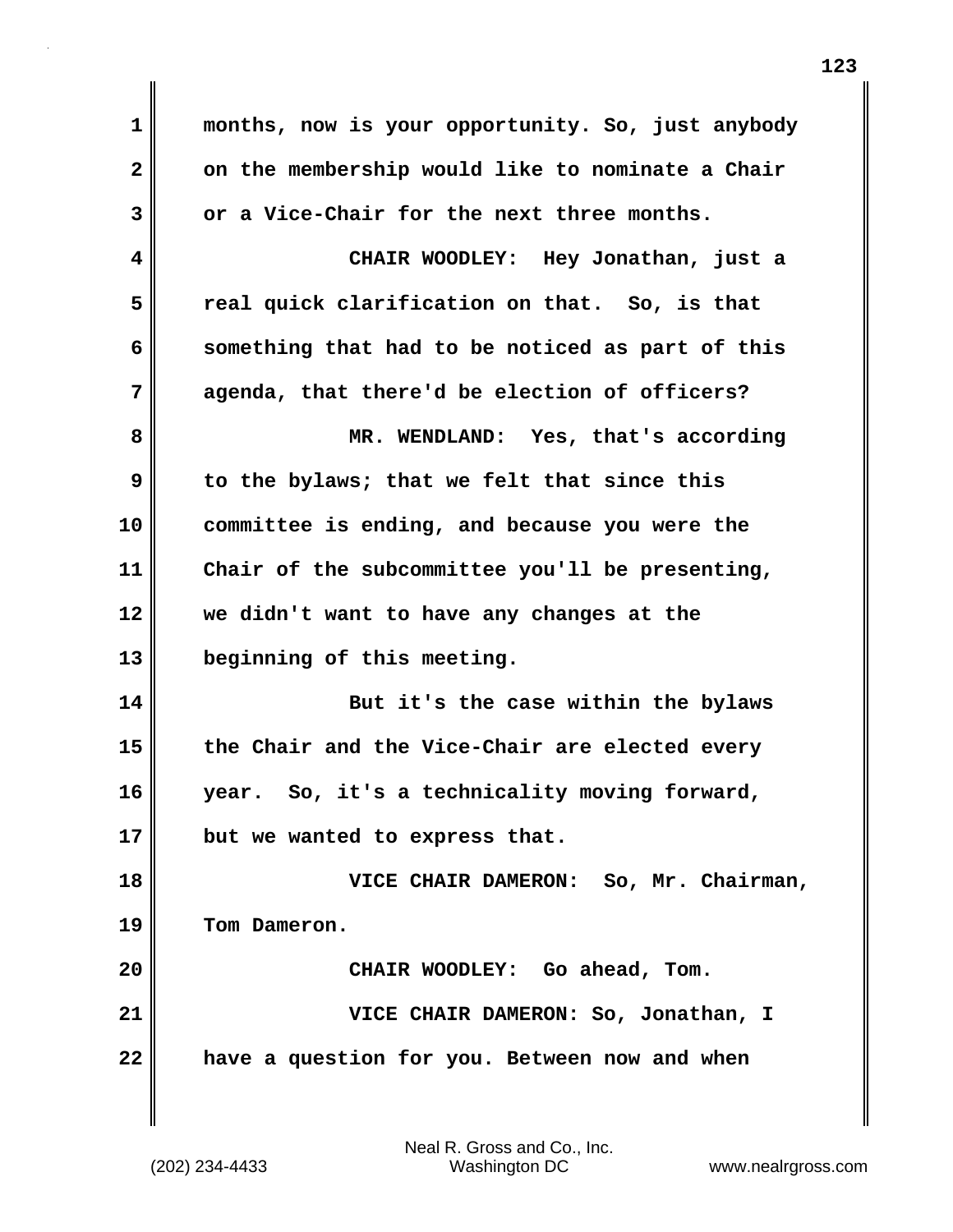**1 this committee dissolves, I think you said in 2 December? 3 MR. WENDLAND: December 4. 4 VICE CHAIR DAMERON: December 4? So, 5 are there any actions that would have to be taken 6 by the Chair or the Vice-Chair between now and 7 December 4? 8 MR. WENDLAND: I didn't hear of any. 9 VICE CHAIR DAMERON: I would like to 10 make the motion, since this is basically a 11 technicality and we're really in just the last 12 few minutes of this committee being formed, that 13 we bypass the election and just leave things as-14 is. 15 MR. WENDLAND: Understood. Is there 16 anybody on the committee that would like to make 17 any different kind of nomination? 18 CHAIR WOODLEY: Well, I think Tom made 19 a motion. So, Tom, was that a motion you made? 20 VICE CHAIR DAMERON: I don't know that 21 a motion is actually appropriate at that time 22 when he's asking for nominations.**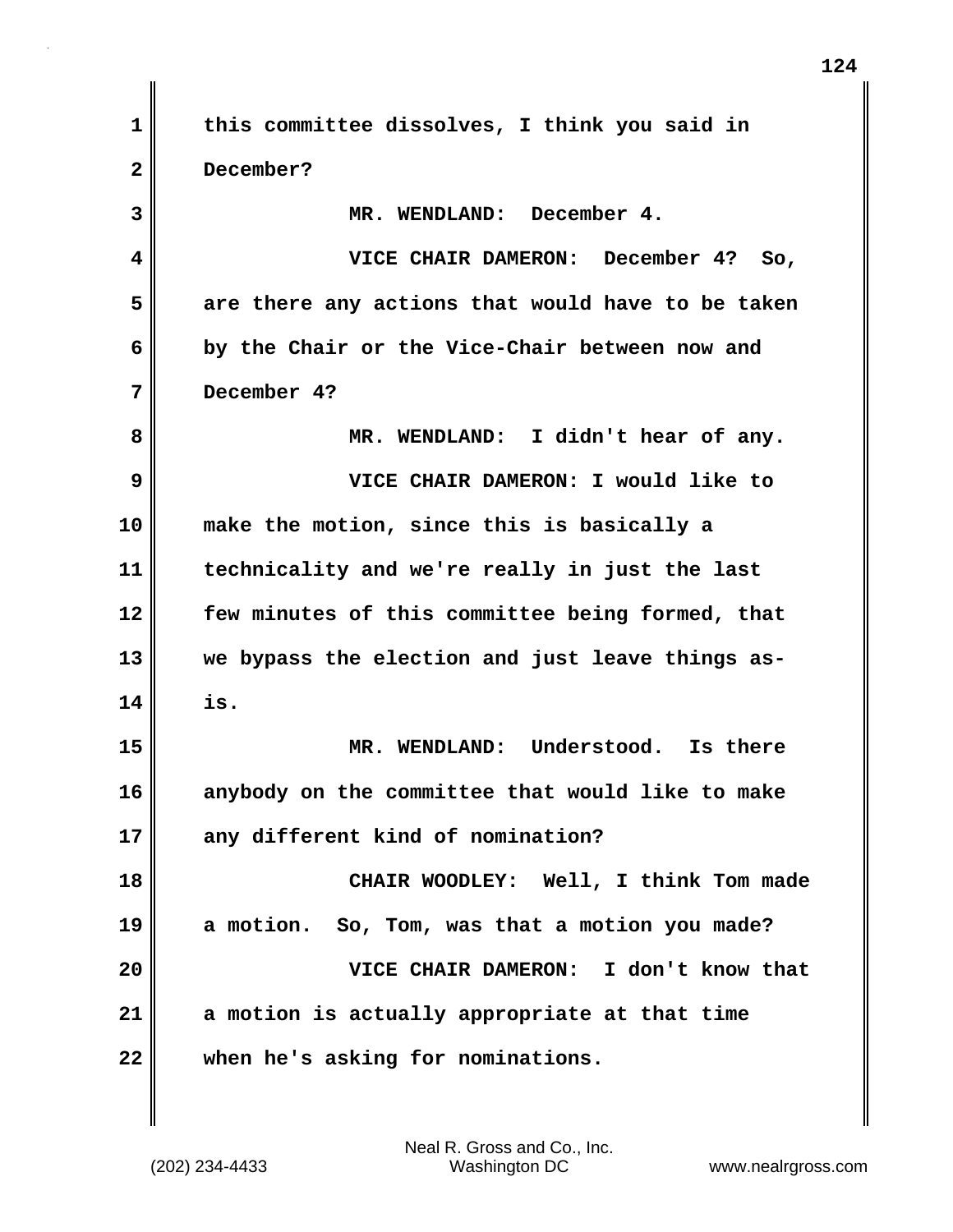**1 CHAIR WOODLEY: Got it. Okay, sorry. 2 I misunderstood. Go ahead, Jonathan. I'm sorry. 3 MR. WENDLAND: No, it's quite all 4 right, Mr. Chairman. And so, last opportunity 5 for any nominations for Chair or Vice-Chair. 6 MR. HOCKEMA: This is Hal Hockema. I 7 just have a question clarification. So, if we 8 take no action, do we retain the Chairman and 9 Vice-Chairman as-is? 10 MR. WENDLAND: Yes, sir. 11 MR. HOCKEMA: Thank you. 12 MR. WENDLAND: Okay. 13 CHAIR WOODLEY: Okay, any other 14 discussion on this? On nominations? 15 MR. WENDLAND: Hearing none, 16 Mr. Chairman, it's your time for closing 17 comments. 18 CHAIR WOODLEY: All right. Yeah, thank 19 you. I'll be quick. I guess I owe everybody an 20 apology for not being able to pull this off and 21 to getting something in front of the committee in 22 sufficient time that folks could review it and**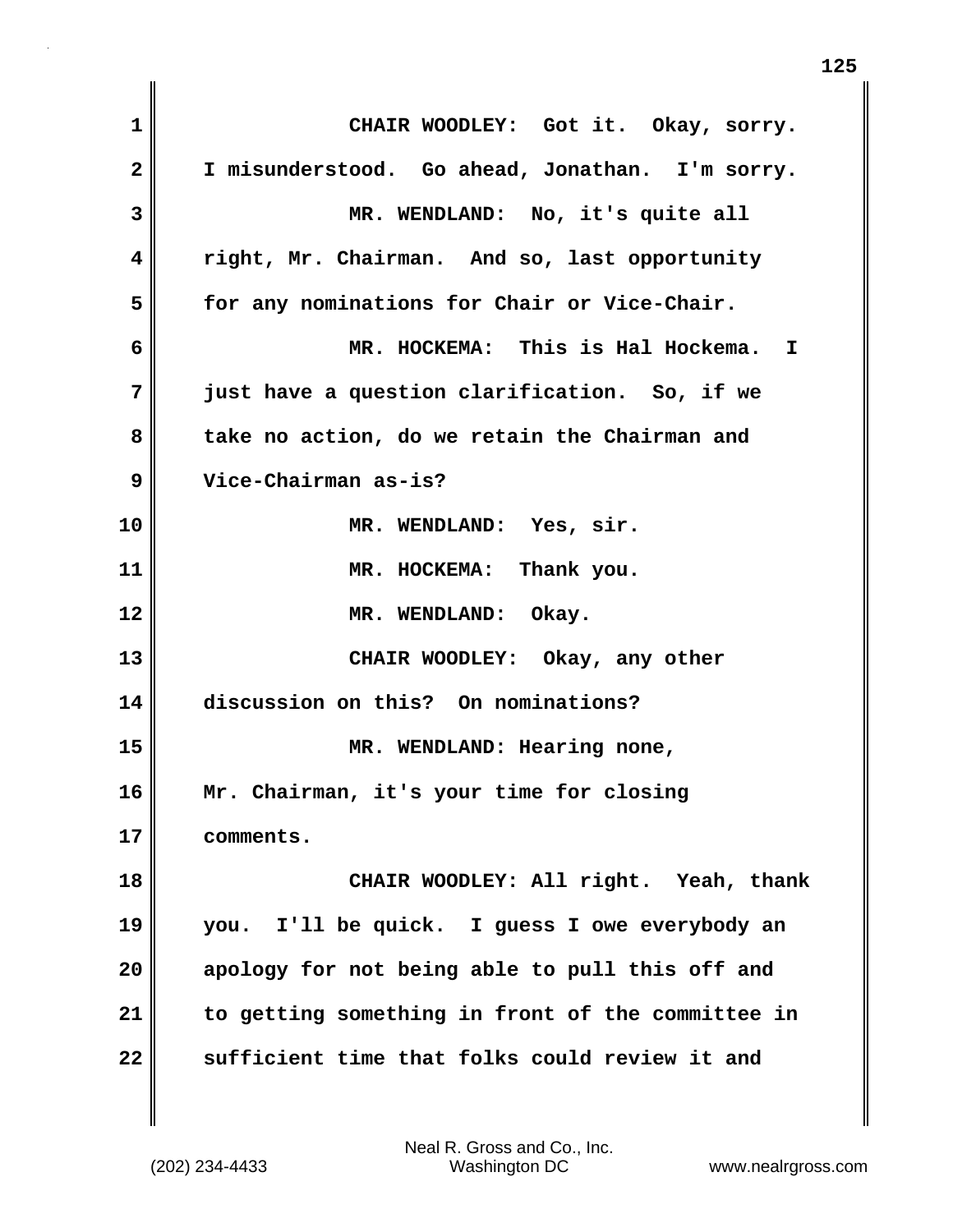**1 better understand it. I apologize for that. 2 We talked about time constraints and 3 whatnot but it just didn't happen. And so, I 4 hope, for those of you who are interested in 5 participating in this committee going forward 6 under its new label, that this is something that 7 rises back to the top of priorities. And it's 8 something that this committee can undertake and 9 do. 10 So, thank you for your patience with 11 this and thank you for all of your efforts. 12 That's all I have. 13 PARTICIPANT: Thank you, Chris, for 14 all your work on the subcommittee. We really 15 appreciate it, and for your guidance as the 16 Chair. I appreciate you. 17 PARTICIPANT: I think we make motion 18 we adjourn. 19 MS. LIBBY: Mr. Chairman, this is 20 Melanie Libby. If I can make a quick comment, 21 please? 22 CHAIR WOODLEY: Yes, go ahead, Melanie.**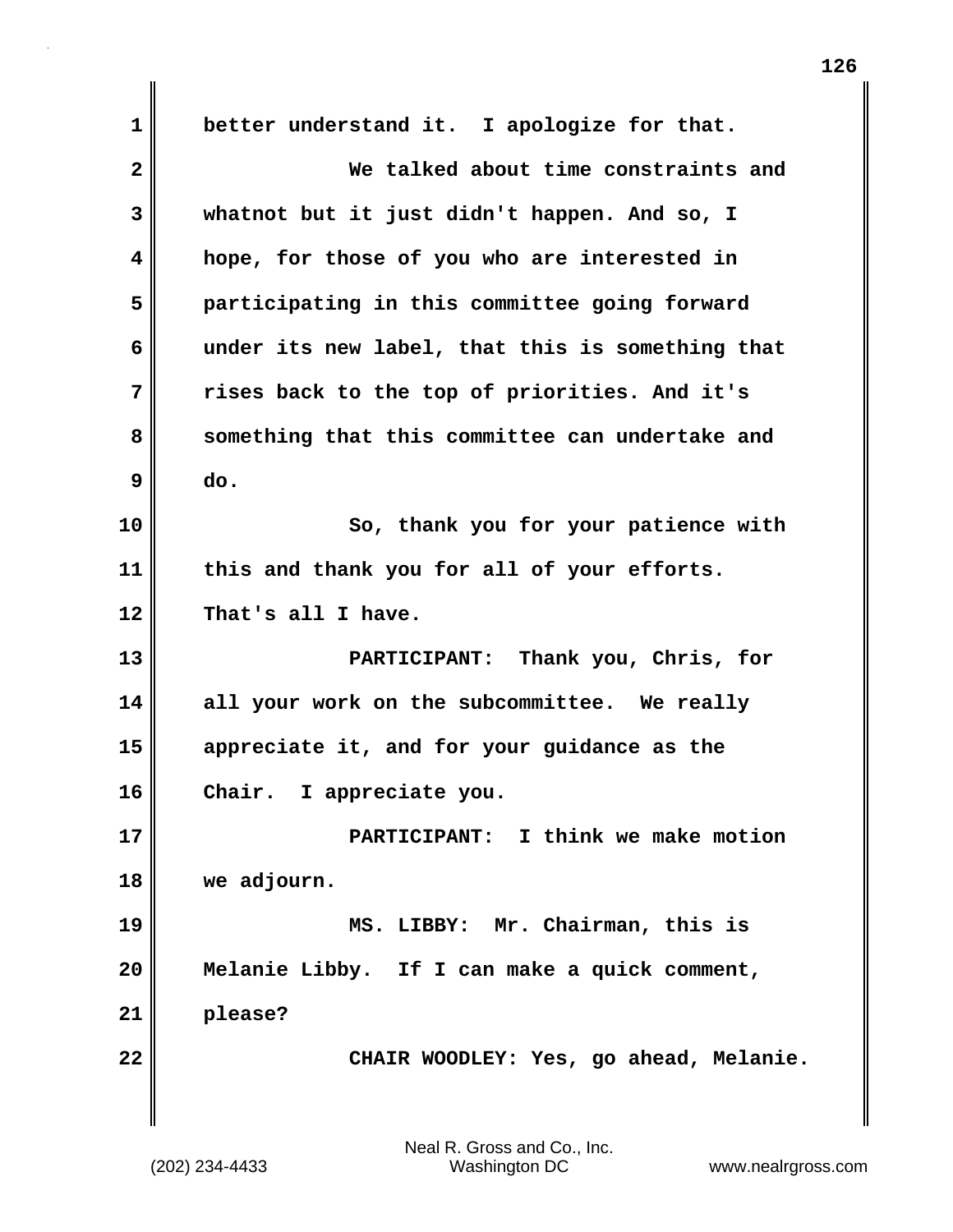| MS. LIBBY: I just want to commend                   |
|-----------------------------------------------------|
| Captain Edwards, Mr. Myers and Mr. Wendland, for    |
| their outstanding leadership, hard work and         |
| support through the life of this SAC.               |
| And also, thank you, Mr. Chairman and               |
| members of the committee, for your dedication and   |
| service. As we move to establishing the new         |
| committee, we hope you'll continue to support.      |
| Thank you and stay safe. Over.                      |
| MR. WENDLAND: Ms. Libby, we appreciate              |
| those comments, and before we get to the motion     |
| to close the meeting, let's give an opportunity     |
| here to Mr. Myers for closing comments.             |
| MR. MYERS: Well, Committee, Mr. Chair,              |
| folks in the public that called in now, we do       |
| appreciate all the discussion and the ideas, the    |
| brainstorming that went on. I think that's a        |
| helpful thing for the committee, and we             |
| appreciate all of this.                             |
| And we also appreciate the decision to              |
| move that task to the next National Fish Act.<br>We |
| understand why. Sometimes we can't control          |
|                                                     |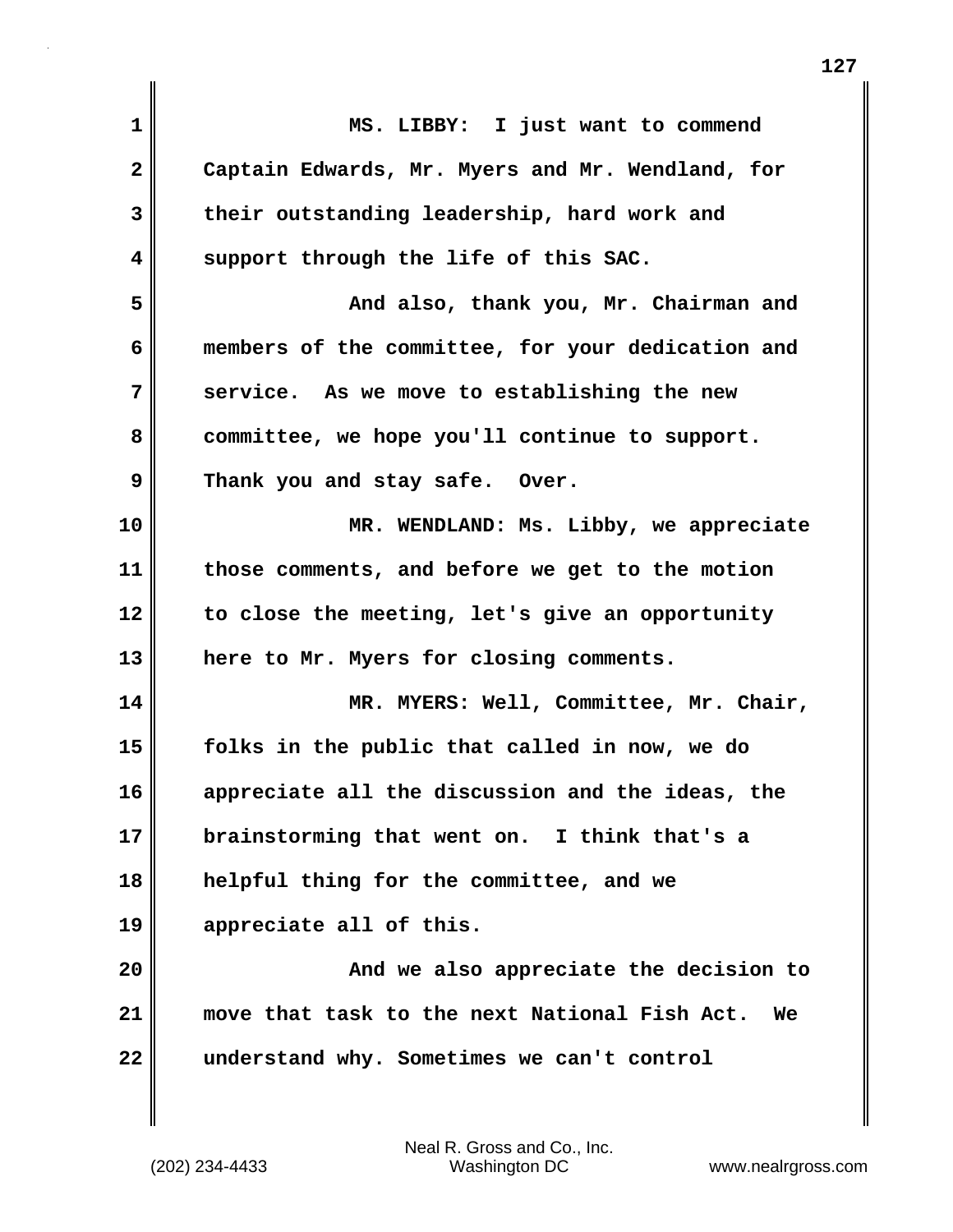| 1            | everything, and a lot of things happened this     |
|--------------|---------------------------------------------------|
| $\mathbf{2}$ | year.                                             |
| 3            | And we know you're totally dedicated              |
| 4            | to the efforts and we're not going to let the     |
| 5            | ball fall.                                        |
| 6            | That being said, that's all I have.               |
| 7            | Thanks for a successful meeting, and I'm going to |
| 8            | turn it over to our DFO for any comments.         |
| 9            | CAPTAIN EDWARDS: Hello. I'm Tom                   |
| 10           | Edwards again. Just want to echo what Mr. Myers   |
| 11           | had thanked everybody for. Not only a good work,  |
| 12           | but band through this remote meeting setting.     |
| 13           | Appreciate not everybody stepping up              |
| 14           | together and everybody keeping their microphones  |
| 15           | on mute and everything. I think it went about it  |
| 16           | as well as we can with their remote tape delays.  |
| 17           | I also just will echo what was                    |
| 18           | discussed early on, that we're still actively     |
| 19           | looking for members for the new advisory          |
| 20           | committee. So, if you know people who would be    |
| 21           | interested, please tell them what the committee   |
| 22           | does, and I'm sure we can answer questions, if    |

 $\mathbf{I}$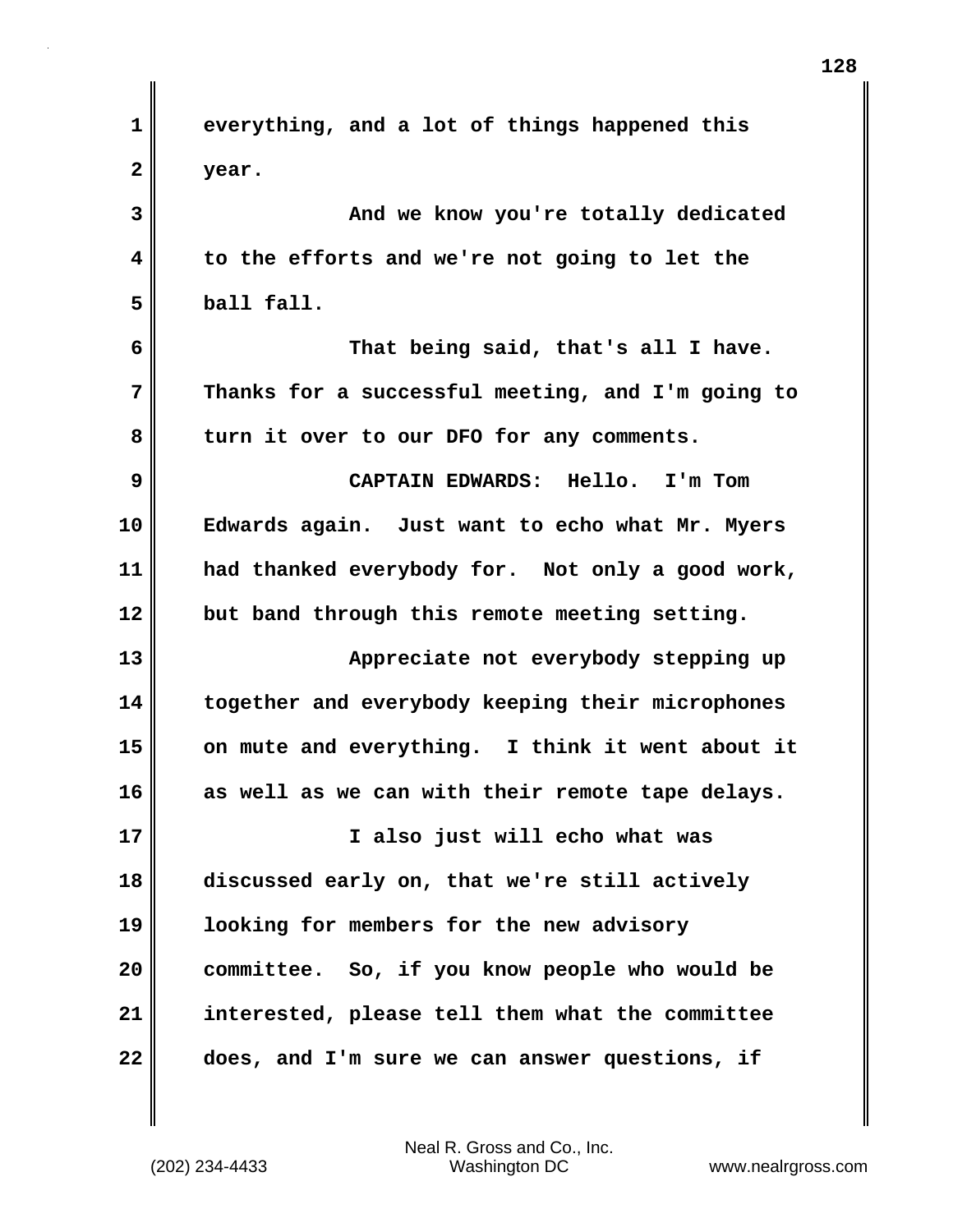**1 they have questions about what their roles would 2 be and whatnot. 3** So, with that, thanks so much. **4 Continue to be safe out there, not only in your 5 jobs, but as we move through the COVID-19 issues. 6 So, with that, I'll turn it back over to 7 Mr. Chair. 8 CHAIR WOODLEY: Okay. So, looking 9 for, after thanking everyone for your time, 10 thanks for hanging through the extra half-hour. 11 Looking for a motion to adjourn. 12 MR. BOEHMER: Kris Boehmer. Make a 13 motion to adjourn. 14 CHAIR WOODLEY: Do I hear a second? 15 MR. VINCENT: Tim Vincent. Second. 16 CHAIR WOODLEY: All right, thanks. 17 Thanks Tim, thanks, Kris. Meeting is adjourned. 18 Thank you. 19 MR. WENDLAND: Thank you everybody. 20 (Whereupon the above-entitled matter 21 went off the record at 3:33 p.m.) 22**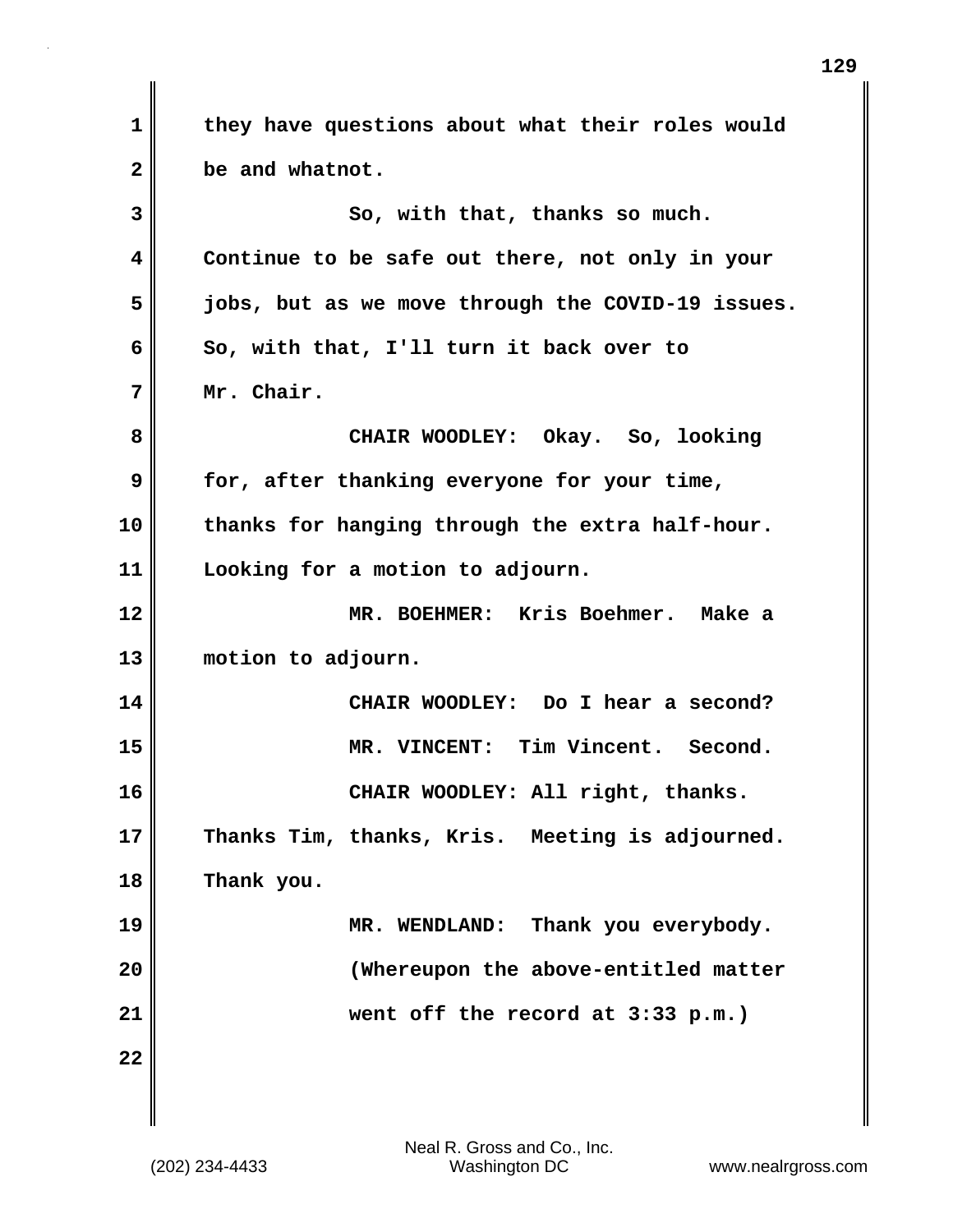**A abatement** 29:3 **abbreviated** 62:7 **abide** 42:8 **abiding** 39:21 **able** 11:12 17:14,19 18:13 19:16 25:10 36:7 44:1 46:2,12 52:22 65:15 73:3 80:17 99:8 106:9 113:8 119:16 120:14 125:20 **aboard** 85:10 91:4 **above-entitled** 129:20 **absolutely** 87:17 **accelerated** 47:6 **accepted** 68:5 **access** 49:18 **accessible** 110:22 **accommodate** 52:2 **accomplish** 25:10 **accomplished** 101:20 102:22 **accounts** 72:22 **accurate** 6:14 112:16 112:19 **accurately** 112:20 **acknowledge** 103:9 **Act** 28:22 34:19 35:4,4 116:4 127:21 **action** 19:3 43:5 45:6 85:15 109:13 113:18 114:17,20 116:11 118:20 122:3 125:8 **actions** 18:18 116:13 124:5 **active** 118:14 **actively** 128:18 **activities** 15:11 16:13 79:4 **actual** 54:12,13 70:20 76:21 99:9 **ad** 121:15 **add** 29:4 44:18 **addition** 75:18 **additional** 8:6 43:19 44:2 **address** 6:4 7:14 19:5 95:19 115:3 **addressed** 40:20 84:8 **adept** 25:14 **adequate** 87:5 **adjourn** 126:18 129:11 129:13 **adjourned** 129:17 **adjustments** 18:9 **admin** 32:4 **Admiral** 16:11

**admit** 14:20 **adopt** 104:15 **adopted** 68:14 **adult** 81:4 **advertised** 36:1 **advice** 18:8 114:15 **advises** 105:19 **advisory** 1:3,10 5:5 15:4 25:16 26:2 32:13 33:9 34:12,15,16,20 34:22 35:15,18 99:9 102:4 105:18,21 106:6,10 117:2 119:10 120:6,15 128:19 **advocating** 97:21 98:13 **afternoon** 14:17 19:9 21:3,7 23:9 27:13 33:22 34:5,13 53:3 **agencies** 9:1 13:7,16 13:20,21 **agenda** 15:15 20:8,8,10 20:13 21:11 23:21 40:8 53:21 60:4 123:7 **agendas** 116:15 **ago** 40:4 71:13 **agree** 64:15 91:7 98:14 **ahead** 23:19 34:1,3 36:16 37:3,15 43:7 45:8,19,20 64:10 67:4 77:13 80:10 87:20 93:5 96:5 98:18 103:20 105:10 106:13 109:16 111:16 113:15 114:11 119:21 120:18 123:20 125:2 126:22 **aid** 94:17 **Aids** 41:21 **AIS** 3:14 39:5,11,17,18 39:20 40:7,18 41:4 42:6 43:16,16 46:8 **alarms** 51:13 70:9 **Alaska** 24:19,21 58:7 **ALCOAST** 5:19 **Aloha** 12:12 **Alternate** 2:2,3 **amazing** 96:15 **Amazon** 45:2 **amenable** 77:22 **amendments** 69:11 **American** 17:9 **amount** 106:7,22 **AMSEA** 88:1,4 93:8 95:6,7 **analysis** 16:20 **ancillary** 70:8 **Angel** 34:18 **ANMRD** 41:14

**announcements** 31:5,6 31:12 **answer** 56:6 128:22 **answers** 63:5 **antenna** 42:13 **anybody** 12:15,16,17 12:21 13:7,15,21 14:2 14:2,8 17:6 36:11 38:7,20 47:22 59:18 60:10,19,21 64:4 65:8 65:9,14 66:10,22 97:20 107:14 112:7 114:6 122:16,21 123:1 124:16 **apologize** 44:19 101:1 126:1 **apology** 125:20 **appeared** 70:22 **applicability** 57:4 **applicable** 51:19 57:17 61:16,17 101:17 **applicant** 37:22 38:2 **applicants** 30:14 33:2 37:11 **application** 31:13,15 **applications** 29:15 36:1 **apply** 37:7,9,12 **appoint** 33:4 **appointed** 35:7 **appreciate** 10:1 14:9 26:6 28:3,18 47:13 63:9,22 65:8 66:10 67:11 80:7 90:15 115:15 126:15,16 127:10,16,19,20 128:13 **appreciated** 7:17 91:4 **appreciates** 22:3 **approach** 86:2 **appropriate** 85:15 86:6 86:15 124:21 **appropriately** 6:13 **appropriations** 30:19 30:22 **approved** 122:2 **approximately** 50:10 **April** 35:21 **architect** 63:2 **area** 40:16 101:16 **areas** 16:7 24:10 37:10 57:5 **Arguin** 2:4 3:4 14:13,14 14:16 19:8 **Arguin's** 24:14 **Arroyo** 2:6 23:4,6 39:1 39:2,7,9,12,13,16 44:13 47:10 **Arthur** 94:15,21 95:9

**article** 73:11 115:4,8 **articles** 117:20 119:7 120:12 **as-** 124:13 **as-is** 125:9 **asked** 7:19 15:11 17:10 69:15 74:2 **asking** 15:8 36:5 79:9 124:22 **asks** 84:20 **aspect** 82:3 86:3 92:21 100:11 **aspects** 27:5 80:20 81:16 **assessments** 24:8 **assigned** 29:18 **assignments** 113:22 **associated** 109:13 **Association** 41:22 94:22 **associations** 82:8 **assuming** 93:20 118:4 **at-** 50:11 **at-risk** 48:13,20 49:19 49:22 50:10,20 59:20 61:7,13,22 62:4 **at-sea** 62:3 77:19 78:18 91:8 **attend** 9:15 **attendance** 8:15 65:20 **attending** 7:3 19:12 **attention** 94:6 **attributed** 56:1 **audible** 60:1,12 61:2 65:11 **audience** 72:16 **Audio** 14:15 **August** 49:3 **Authorities** 42:1 **authority** 120:20 **Authorization** 34:19 35:4 **autonomous** 41:5,11 **auxiliarists** 84:14 **available** 43:3,17 52:6 85:1,2 86:18,20,22 110:22 112:5 **avoid** 6:18 49:14 **avoidance** 43:22 **award** 30:14 **aware** 45:11 **awkward** 100:11 **AXA** 61:12 **B B** 42:2

**back** 6:18 17:8 18:11 26:21 27:22 28:3 40:9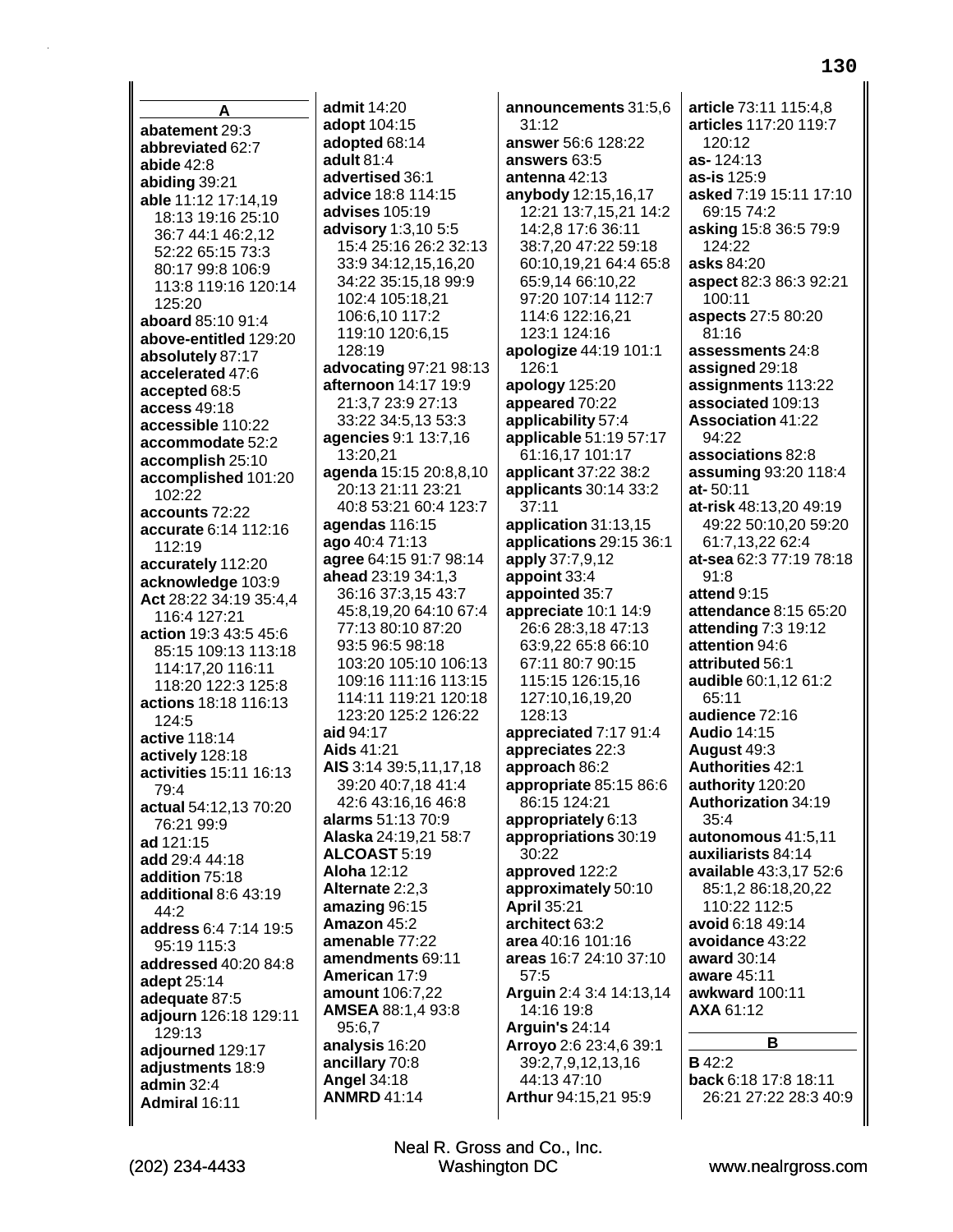61:7 67:20 70:1,3 71:3 82:15 93:7 101:1 112:17 116:19 117:22 126:7 129:6 **background** 66:19 **bad** 17:21 **ball** 128:5 **band** 128:12 **Barb** 87:14 **Barbara** 90:4 **barriers** 98:22 **base** 27:18 75:10 **Based** 49:4 **baseline** 50:5 61:21 **basically** 49:15 124:10 **basis** 53:13 **bear** 19:21 **beginning** 123:13 **behalf** 52:1 **believe** 64:19 85:9 86:11 107:3 110:13 113:6,20 **believer** 63:10 **beneficial** 111:10 **benefit** 110:16 **Bering** 96:14,17 97:21 98:8 **best** 15:19 16:18 17:17 24:22 30:6 47:4 68:14 70:10 71:14 74:4,9 75:3 82:11 91:10 92:17 98:7 102:22 112:19 **best-practice** 101:10 105:22 **best-practices** 104:8 104:21 109:21 113:9 **bet** 47:4 **better** 40:5 89:3 103:2 121:11 126:1 **beyond** 50:4 61:20 62:14 120:21 **bible** 70:22 104:10 **big** 30:11 43:15 63:10 82:20 **biggest** 70:11,14 92:4 **bit** 14:11 27:10 33:12 45:21 46:15 65:17 69:20 73:2 92:14 100:11 110:11 112:2 113:17 114:13 116:19 119:3 122:9 **blips** 40:17 **Blog** 48:22 **board** 15:7 63:17 68:20 79:2 82:20 83:1 117:13 **boarded** 79:1 88:16

**boarding** 62:3,6,12 78:13,18 83:18 84:4,7 85:12 86:7 **boardings** 51:18 77:19 91:8 **boat** 62:19 85:10 87:9 88:3,14,21 89:1,19 92:18 **boating** 78:3 **boats** 48:14 58:16 73:18 80:13 83:4 84:13 89:17 **Bob** 85:17,20,21 87:18 90:12,16 92:12 109:14,16 111:12 112:11,12,15 113:12 120:17 **body** 40:22 46:8 118:9 119:9,13,17 **Boehmer** 1:15 10:17,18 10:18 36:15,17 37:1,4 37:4,13,16 102:12,18 102:19 108:18,19 129:12,12 **boil** 18:6 **book** 74:16 **booklet** 70:21 **books** 88:7 **boots** 49:16 **bottom** 30:12 **box** 95:19 **brainstorming** 127:17 **breaks** 80:1 **bridge** 62:16 **brief** 20:10 34:14 59:3 **briefing** 48:18 **briefly** 61:8 69:2 **bring** 27:6 46:20 121:10 **bringing** 33:18 39:4 **brings** 22:5 **broad** 58:6 61:10 **broadcasting** 41:4 42:11 **broader** 100:1 **broke** 90:2 **brought** 113:3 **brush** 61:11 **BTS** 42:4 **build** 21:19 **building** 104:20 **built** 7:5 50:2 59:22 61:18 63:1 **bundle** 41:4 **business** 3:9,12 22:15 22:16 26:10 27:5 28:14 29:6 60:22 **bust** 79:18 **busy** 23:22

**Butch's** 87:14 **Butturini** 22:18,19 26:7 **buy** 47:15 **bylaws** 123:9,14 **bypass** 124:13 **C Caleb** 2:6 23:7,10 27:9 27:14 28:17 **calendar** 32:11 **call** 8:11,14,19,21 9:3,4 11:18 14:9 62:12 65:14,19 67:2 76:4 88:20 107:16,18 120:4 **called** 33:8 41:5 93:22 127:15 **calling** 14:3 67:6,10 **campaign** 71:22 75:18 104:16 109:22 110:17 113:4 117:6 **capability** 81:17 **capacities** 30:9 **captain** 2:1,4 3:4,5 4:20 14:9,13,13,16 18:15 19:7,8 21:10 24:14 76:10 85:2 86:18 88:3 88:21 127:2 128:9 **captains** 83:7 **car** 66:16 **carries** 117:16 **carry** 114:1 118:13 **cart** 116:16 **case** 11:12 13:17,17 123:14 **casualties** 50:19 **casualty** 49:12 50:14 **cat** 95:19 **catalogue** 41:16 **catcher** 25:1 **caters** 72:17 **causality** 49:13 **cause** 54:11 **CDC** 15:18 16:3,5 93:8 **cents** 87:16 **certain** 77:20 86:4 112:4 **certainly** 15:5 17:3 18:16 58:6 98:3 **certificate** 56:4 **certificates** 51:14 **certification** 43:13 46:1 **certified** 43:4 **cetera** 51:13 55:4 62:17 74:22 75:1 **CFR** 57:8 **CFSAC** 3:9 21:9 22:4 35:2,12,15 36:7 68:4

68:7,12 **CFSAC/NCFSAC** 3:13 **CFV** 3:15 **CG-5PC** 2:4 **CG-CVC** 3:5 **CG-CVC-3** 3:6,11,15 52:10,10 **CG-FACA** 2:5 3:14 **CG-LRA** 2:5 3:11 **CG-NAV** 3:14 **CG-NAV-2** 2:6 39:10 **CG-REG** 3:10,11 27:16 **cgcvc3@uscg.mil** 8:17 8:18 **cgfishsafe@uscg.mil** 7:14,15 **Chad** 11:6,16 **chairing** 100:13 **Chairman** 3:8,20 4:16 6:5,7 22:11 25:9 34:5 67:19 68:6,19 83:13 90:15 96:3 98:16 103:7,18 105:8 106:11 107:17 109:14 110:13 111:14,21 112:9,15 113:13 114:10 119:1,19 120:17 121:22 122:5 122:11 123:18 125:4 125:8,16 126:19 127:5 **chairs** 16:11 **challenge** 17:16 70:15 71:7 75:8 **challenges** 17:7,8 21:18 22:1 **challenging** 16:4 **chance** 27:14 47:21 65:13 **change** 26:13 29:1 **changes** 38:16 69:11 123:12 **Channel** 42:19 **channels** 42:6,17 43:16 44:2 **characteristics** 41:11 42:8 45:14 **Charlie** 2:9 12:11,12 **charter** 32:14 35:18 **charters** 35:5 **chat** 20:4 **chatting** 115:16 **check** 5:12 11:11 13:14 22:18 26:6 **checked** 87:14 **checklist** 62:16 74:13 84:14,15 92:14 **checks** 74:17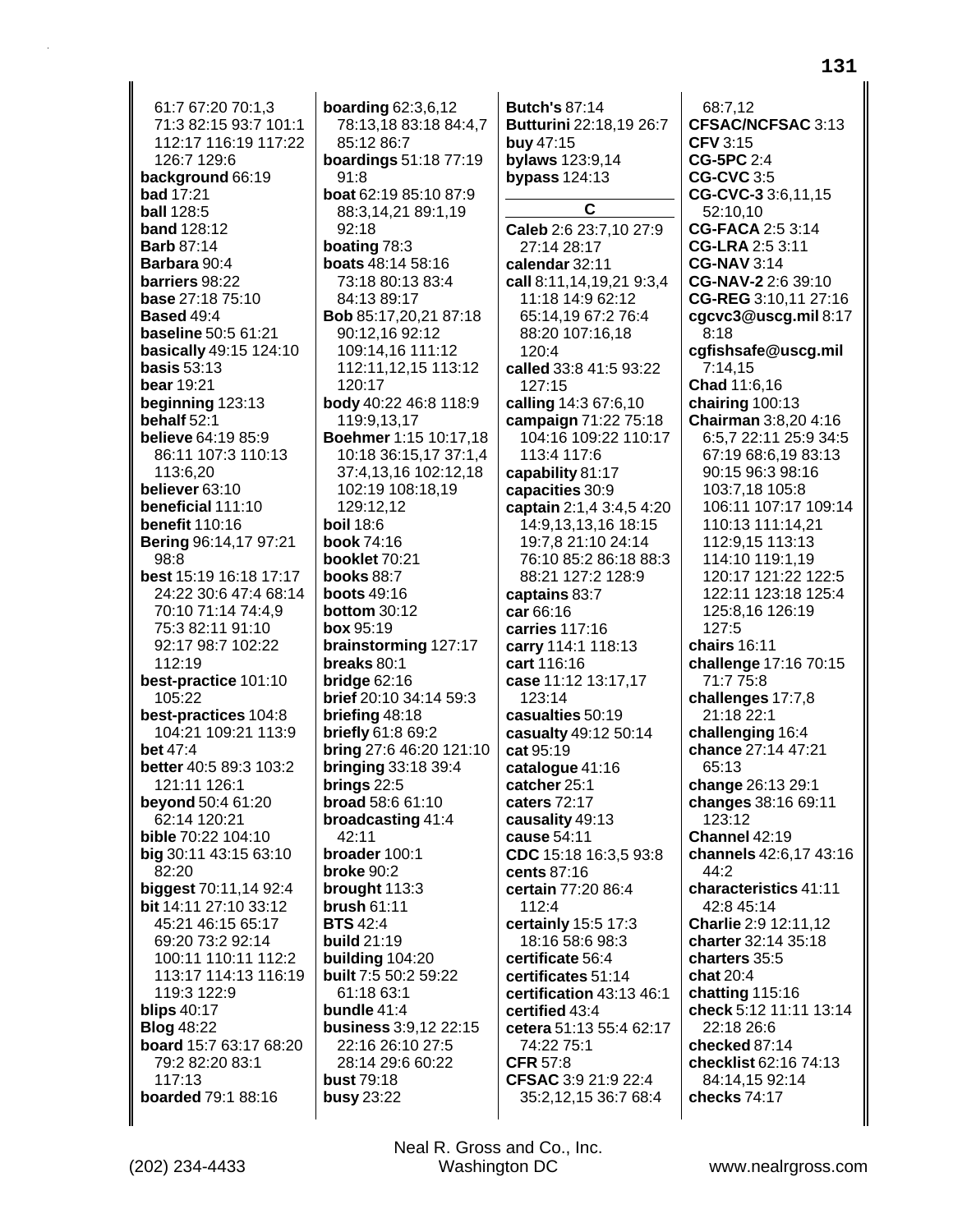**chief** 2:7 27:15,16 **chime** 33:11 55:10,13 65:15,20 77:7 **China** 40:12 **choice** 118:10 **choose** 8:12 **Chris** 1:11,13 10:20 11:3,5 12:18,20 22:11 23:18 26:5 44:9 47:10 57:20 63:8 68:19 69:1 77:11,11 80:8 85:17 90:15 92:1 93:2 95:4 95:15 97:17 100:3 101:1 126:13 **cite** 57:8,10 **claim** 115:5 **clarification** 114:5 123:5 125:7 **clarify** 56:16 **clarity** 7:1 59:21 116:1 **class** 41:20 61:12 **clear** 9:7 20:20 34:9 98:21 **clearly** 6:17,22 102:15 **clock** 94:8 **close** 14:22 17:1 113:10 127:12 **closely** 31:18 **closer** 85:13 **closing** 4:16,18 125:16 127:13 **CMTS** 16:10 **co-chair** 16:13 **coast** 1:1 5:19,20 7:18 8:22 10:15 12:16,17 12:21 15:13 17:4 19:9 19:10,19 22:3 24:3,15 27:15,20,22 28:1,5,22 29:14,22 30:3 31:19 34:12,19,20 35:3,8,19 36:5 48:21,22 49:5,18 50:7 51:22 52:7,19 56:14 58:2 60:8 64:18 64:21 68:3,12 69:15 74:2,16 75:17,19 76:2 77:18 78:21 79:1,2,9 79:16 84:13,18,20,21 85:9,12 88:16 97:19 97:20 100:9 102:1 104:7 105:4,19 106:5 107:4,8 112:3 114:15 114:16 117:14,16,18 **Coastie** 88:22 89:4 **Coasties** 88:13 **CoC** 56:4,11 **CoC's** 56:7,16 **coincide** 69:16 **collaborative** 15:3 18:4

19:16 **collected** 30:4 **collecting** 71:5 **collision** 43:21 **combination** 29:22 **come** 14:19 18:11,22 21:7 38:5 73:10 84:12 84:21 95:2 100:5 108:7 **comes** 78:13 79:2 82:17 116:5 **coming** 11:10 20:2 31:15 92:15 **commanders** 79:15 **commend** 127:1 **comment** 6:6 7:4,11 57:15 60:15 64:12 65:8 68:19 80:7 97:18 102:11 104:5 105:5 105:12 115:15,21 126:20 **Comment/Question** 3:16 4:8 **commenter** 91:8,11 **comments** 6:4 7:4,5,6,7 8:7 14:20 15:12 22:9 24:15 44:7 48:22 64:3 67:19 77:10 83:17 90:1 94:7 96:1 97:16 104:3 109:13 111:12 125:17 127:11,13 128:8 **commercial** 1:3,10 5:5 21:5,15 30:8 32:13 33:9 34:15,16,22 35:14,17 37:21 38:1,5 48:13 49:1,7 51:4 53:12 56:17 63:13 65:6 68:11,15 73:14 74:15,19 88:15 93:1 101:11,14 102:3,6 105:18,20 106:1,6,20 107:10 117:1 119:9 120:6,15 **Commission** 46:4,7 **committees** 34:21,21 35:5,11 119:18 **common** 59:8 **Commons** 52:21 **communicate** 70:12 71:14 72:15 104:19 **communicated** 52:17 54:3 **communicates** 70:18 79:7 **communicating** 48:21 71:21 79:6 **communication** 73:5

**communications** 51:12 **community** 14:21 82:14 **companies** 82:8 **complement** 32:21 **complete** 49:20 **completes** 54:17 **compliance** 21:6 49:1 51:19 53:11 58:17 61:12 **compliant-** 61:12 **complications** 102:21 **complies** 35:2 **compliment** 42:4 **comply** 35:4 **component** 74:12 **computer** 6:16 **computers** 5:10 7:16  $9.22$ **concern** 42:4 56:8 114:17,19 121:8 **concerned** 86:10 111:2 121:4 **concerns** 84:4,5,6 116:21 **concisely** 6:17 **conclude** 44:6 **concluded** 41:8 **concludes** 36:9 **concur** 63:8 **condition** 55:21 **conditions** 21:19,20 49:14 50:16 51:6 **conflict** 20:17 **confused** 114:8,13 115:22 **congested** 44:3 **connected** 17:17 **Conrad** 1:19 9:11,12,12 93:2,3,6,22 95:15 108:4,5 110:7,7,9 121:19 **consider** 75:13 86:3 101:21,22 **consideration** 104:13 **considerations** 75:7 **considered** 8:15 58:13 78:19 **considering** 44:12 92:3 **consistent** 86:11 **constraints** 126:2 **contact** 95:4 **contacts** 120:10 **CONTENTS** 3:1 **continue** 17:11,18 18:4 20:21 35:9 43:3 44:17 45:6 112:6 122:19 127:8 129:4 **continued** 30:19

**continues** 73:13 **continuing** 45:7 **contracted** 75:10 **contribute** 115:7 **contributed** 45:12 **contributing** 50:16 **contributions** 30:7 **contributors** 68:10 **control** 127:22 **convene** 3:5 107:9 121:7 **convened** 29:15,20 30:1 **convenes** 103:17 **conversation** 63:5 69:8 76:18 **conversations** 70:19 **convey** 60:7 **conveyed** 21:10 **coordinator** 2:7,8,8,9,9 2:10 48:9 **coordinators** 7:19,20 8:2,22 11:20 48:3 52:19 **core** 47:14 **correct** 20:5 57:8 107:19,20 120:3 **correctly** 5:11 **cost** 30:16 **Council** 42:18 **country** 17:6 24:10 **couple** 5:7 8:5 15:9,12 16:1 26:1 32:4 65:16 71:13 89:12 122:7 **course** 73:12 78:22 86:7 117:9 119:3 **court** 5:13,13,15,15 6:1 6:12 26:15,20 111:18 112:16 **cover** 24:2 **COVID** 15:10,22 16:12 17:7 18:18 24:5,16 63:12,14 69:17,22 95:1 98:22 106:20 **COVID-19** 21:21 129:5 **cradle** 83:2 **create** 45:19 **creating** 45:13,22 **crew** 24:9 78:12,13 81:1 83:3,9,18,19 84:1,4 84:16 85:1,6,13 88:3 88:8 91:4 92:16 113:8 **crews** 17:16 83:8 86:18 **criminal** 20:17 **criteria** 29:19 30:11 57:3,11 61:15 **critical** 91:17 **Culebra** 67:7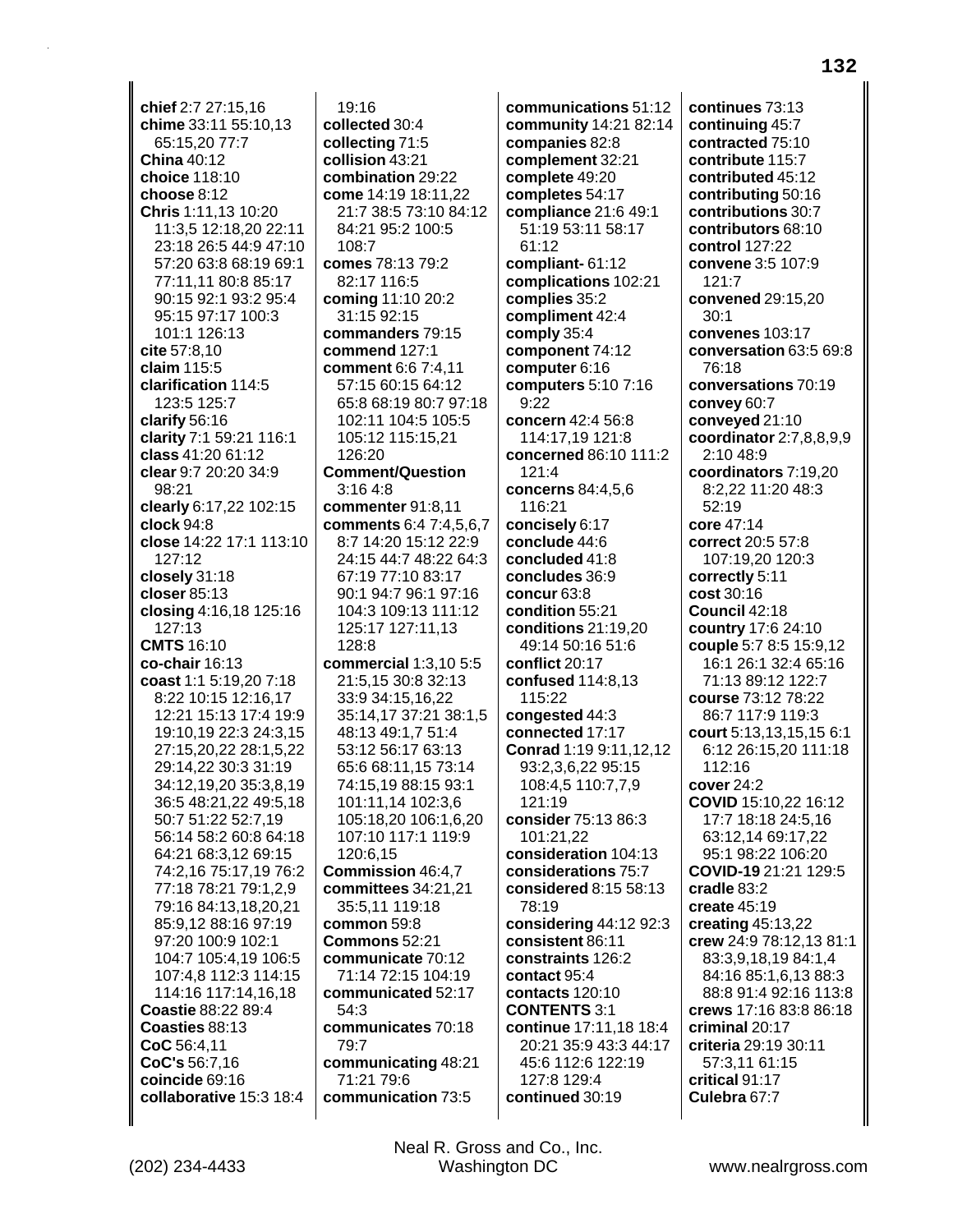**current** 8:20 9:3 16:17 16:18 34:14 35:12 38:13 58:16,22 63:1 74:9 91:18 99:11 **currently** 32:5,8,17 34:11 35:7,16 43:10 50:11 52:6 58:13 81:16 117:16 **cut** 106:22 **cutters** 17:14 **CVC** 19:4 **CVC-3** 21:4 48:17 **CVC-WI-025(1)** 49:2 52:6 **cycle** 42:11 58:4 **D D-** 64:21 **D-REG** 64:13 **D1** 2:7 11:20 55:17 **D11** 2:9 **D13** 12:10 13:6 47:16 47:19 48:4 **D14** 2:9 12:10 13:4 **D17** 2:10 12:15 13:6 47:16,16,17 **D5** 2:8 12:1 **D7** 2:8 12:3 **D8** 12:5 13:3 48:4 **Dameron** 1:14 10:10,11 13:8,12 38:8,9,11,15 38:19 53:6,7 54:5 55:9 56:2 83:13,14,16 86:9 98:16,17,19 99:13 101:4,7 105:8,9 105:11 106:17,19 108:14,15 111:14,15 111:17 114:9,10,12 115:14 119:19,20,22 123:18,19,21 124:4,9 124:20 **Daniels** 14:5,5 **data** 21:14 50:14 **datas** 47:15 **date** 31:13,15 **daunting** 71:1 **day** 5:3 15:18 18:10 23:22 39:14 **day-to-day** 22:1 **days** 91:3 **de-reg** 3:10 27:7,11 **deal** 24:11 85:13 97:13 **dealing** 45:3 59:7 **decal** 55:19 56:21 62:5 62:11 **decals** 56:12 59:1 91:16 **December** 28:12 32:10 35:2,13 116:5 117:3

118:1 122:16 124:2,3 124:4,7 **decision** 118:21 127:20 **decisions** 17:18 **deck** 49:16 74:11 83:22 **declined** 32:7 **dedicated** 128:3 **dedication** 127:6 **defer** 37:16 **deficiencies** 51:11 54:13 **defines** 41:13 **definitely** 53:8 75:15 83:20 98:15 **definition** 61:16 62:4 **delays** 128:16 **deliverable** 74:3 104:7 105:4 **delivers** 75:16 **demand** 17:9 **demands** 17:20 **demonstrate** 90:21 **Dennehy** 1:15 10:7,8 99:10 100:21,22 101:1 108:11,12 **Dennehy's** 10:8 **Dennis** 39:9 **depending** 75:11 79:14 85:22 86:1 **Derie** 9:14 **described** 92:1 104:10 110:18 **design** 101:15 **designated** 2:1,2,3 42:19 68:4 **detail** 50:13 53:3 **details** 54:3 57:10 **determine** 87:8 **determined** 46:2 **determining** 86:14 **develop** 24:22 101:9 105:21 117:5 **developed** 93:8 **developing** 42:1 109:20 **development** 2:7 30:6 68:13 **device** 42:2,3 45:18 **devices** 41:3,6,12,18,20 41:21,22 42:5 43:8,13 43:19 44:2 45:15,19 73:16 76:15 92:17 **DFO** 18:16 68:5 128:8 **dialogue** 97:2 **die** 114:2 **different** 17:5,15 41:17 65:2 74:10 77:21 105:1 116:2 117:15 124:17

**differently** 38:13 **digest** 110:21 **direct** 67:19 **direction** 65:3 **disagree** 91:11 104:6 **disagrees** 116:15 **disappeared** 96:19 **discussed** 8:7 27:21 47:2 61:1 72:7 103:14 128:18 **discussion** 3:14,20 6:7 62:21 67:15 99:14 102:7 107:12,14 110:14 111:12 116:3 119:14 125:14 127:16 **discussions** 8:5 22:7 **disestablished** 32:9 118:1 **disruption** 24:7 **disseminate** 36:6 113:7 **dissolved** 35:13 114:21 **dissolves** 124:1 **distortion** 5:12 6:19 **distribute** 110:20 **distributed** 16:19 **district** 7:19 8:21 11:20 12:6,6,6,6,10,14 48:8 52:18 79:14 **districts** 13:3 79:16 **Division** 21:5 27:16 **Division's** 52:7 **dock** 18:11 78:5 84:9 84:11 **dockside** 49:20 51:9,17 51:22 52:1,2,18 53:22 54:17 56:21 58:3,14 58:17,22 59:1 62:5,11 74:14 76:3,5 86:3,10 86:13 **document** 74:13 75:6 77:2 **documentation** 51:14 55:4 56:19 85:5 87:1 87:2,2,6 **documents** 69:4 74:7 **doing** 18:21 25:14,18 26:18 56:16,18 60:3 71:21 74:20 76:22 77:19 78:16 80:4 81:13,21 89:21 91:6 95:13 96:13 109:19 **donning** 80:21 **Dooley** 1:16 10:22 11:1 11:1 85:17,17 87:18 90:12,14,16 108:20 108:21 109:14,14,17 110:4,10,12 112:14 112:15,22 114:6

120:17,17,19 121:21 **door** 62:11,20 **double** 26:6 **doubt** 44:15 **downhill** 63:19 **dozen** 80:19 **Dr** 31:16,17 **drafted** 39:20 **drag** 63:19 **drastically** 63:16 **drill** 74:21 76:11 94:16 96:11,14 97:1,7,22 98:4 **drills** 74:20 76:21 79:5 80:14,20 84:6 87:4,9 88:4 90:22 97:9 98:3 117:15 **driving** 66:18 **drop** 19:22 **due** 31:13,15 49:14 51:6 **Dutch** 90:19 **duty** 42:10 **DVD** 93:10,14 **DVDs** 94:13 **E earlier** 109:19 110:14 **early** 78:10 128:18 **ears** 92:6 **easier** 25:21 105:3 110:21 **easily** 83:6 **East** 19:10 **easy** 25:20 **Ebay** 45:2 **echo** 128:10,17 **economic** 28:6

**economist** 2:7 27:15 **Ed** 10:7,8 99:10 100:22 **editor** 71:19 **EDT** 1:11 **EDWARD** 1:15 **Edwards** 2:1 3:5 4:20 18:15 19:7 21:10 127:2 128:9,10 **effect** 92:4 **effective** 86:4 91:17 **effectiveness** 17:2 **effort** 16:15 24:11 35:8 35:9 52:2 53:9 89:19 **efforts** 15:3 18:5 24:16 63:9 69:21 126:11 128:4 **eight** 62:7 **either** 20:3 25:17 98:13 **elected** 122:12,14

123:15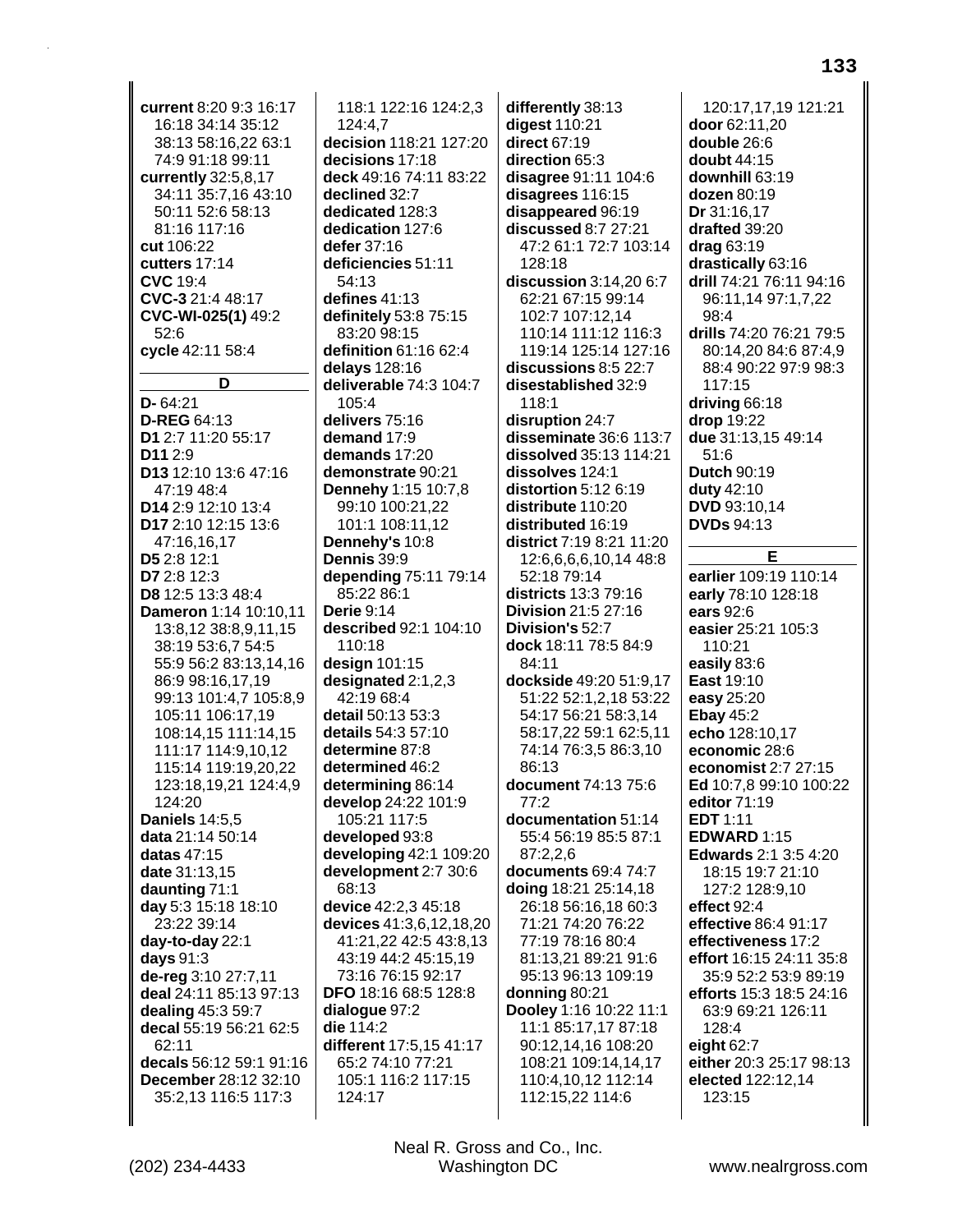**election** 122:16 123:7 124:13 **Electrical** 46:7 **eliminates** 90:17 **Ellen** 31:16 **email** 7:12,13,14 8:17 9:14 11:9 19:5 20:3 77:3 94:12 98:20 99:17 115:3 120:9 **emails** 60:15 **embodied** 55:2 57:2 **embodies** 57:16 **emergencies** 85:14 92:10 **emphasis** 64:21 **emphasize** 73:13 **employees** 20:11,20 **enable** 6:13 **encapsulated** 77:1 **encompasses** 57:3 92:22 **encourage** 18:4 37:12 52:4 64:20 96:10 **encouraging** 53:22 **endorsed** 68:3,5 **endorsement** 100:20 **ends** 26:19 122:10 **enforcement** 44:21 45:6 **enforcing** 79:19 **engage** 113:4 **engages** 76:6 **engine** 52:12 **enhance** 41:19 42:3 **enjoyed** 18:5 **enormity** 59:7 **ensure** 35:10 **entertain** 46:21 **entire** 16:16 31:17 **environment** 19:15 86:7 **envision** 46:12 **EPIRBs** 51:13 55:4 **equipment** 46:9 47:1 50:17 54:18 55:3 62:16,18 70:7,8,9 72:4 76:12 83:21 84:1 87:1,3,3,4,7 **equivalent** 56:4 **Eric** 9:18 10:2 11:14 108:7 **especially** 55:21 77:20 **essence** 7:18 **essentially** 72:18 74:13 97:8 **established** 16:12 29:19 32:6,14 35:16 110:17 116:13

**establishing** 127:7 **establishment** 28:11 120:21 121:4 **estimated** 21:17 **et** 51:13 55:4 62:17 74:22,22 **evaluating** 76:20 **evaluation** 2:6 30:10 **everybody** 5:3,7,9,18 9:21 21:1,3 22:17 32:1 40:9 74:8 81:7 103:3 119:5 125:19 128:11,13,14 129:19 **everybody's** 112:3 **evident** 115:10 **exact** 78:4 **exam** 49:4,20 51:8,9 53:22 54:9,11,17,19 55:2 56:1,20,21 57:2 57:3 58:14,17,22 59:1 62:5,7,11 76:3 81:11 81:13 85:2 86:3 **examination** 90:21 **examiner** 74:18 76:5,10 86:14 87:8,15,22 88:6 89:11 97:2 **examiners** 51:22 52:18 74:14 77:16,17 84:12 84:18,22 85:4,10 86:1 96:21 **examining** 85:4,6 **example** 6:5 50:18,22 61:20 62:2 63:2 **exams** 49:9,17 51:17 52:1,3 53:13,15 56:12 58:3 81:1,9 84:9 86:10,19,22 89:16 92:11 **excellent** 38:14 83:12 **exception** 100:20 **excursions** 54:22 **excuse** 42:12 74:10 117:20 **execute** 31:19 **executive** 28:2 **existing** 45:10 **expand** 78:5 **expanded** 75:10 **experience** 14:20 21:21 22:4 82:19 86:16 121:5 **experienced** 17:7 **experiences** 90:19 **expert** 39:17 **expertise** 22:4 **experts** 30:1,4 **expiration** 54:11 **expired** 50:12 53:15,15

53:16,16 54:4,9 57:2 59:1 88:19 **explain** 88:22 89:4 116:19 **explained** 40:9 **exportable** 95:7,13 **exposure** 80:21 **express** 123:17 **expressed** 53:10 **extend** 20:4 36:2 120:20 **extension** 35:1 **extensively** 76:1 **extra** 81:4 129:10 **eyes** 96:20 **F FACA** 3:14 36:13 38:17 38:22 **FACAs** 33:14 35:10 **face** 116:13 **face-to-face** 49:16 **faced** 22:2 **fact** 54:16 **factor** 101:15 **factors** 50:17 **fails** 118:20 **failure** 50:17 **fair** 59:12 80:22 86:8,9 **fairly** 20:9 60:3 64:19 103:14 **fall** 42:19 43:2 128:5 **fall-overboard** 101:12 104:10 **falls** 68:9,13,17 70:21 76:4 106:2 **falls-overboard** 117:6 **familiar** 52:5 62:13 102:15 **familiarize** 53:1 **far** 86:10 87:8 88:14 92:13 103:12 119:17 **fascination** 98:1 **fast** 96:18,20 **fatalities** 51:1 68:10 **favor** 102:12,19 115:1 **FCC** 43:12 44:20,21 46:20 **February** 24:18 35:21 **federal** 2:1,2,3 8:7 9:1 13:7,15,20 16:16 30:15,16 32:17,19 33:6 34:12,20 35:20 38:2 51:19 57:12,17 68:4 **feedback** 111:8 **feeding** 57:22 **feel** 28:7 61:3 75:2

107:7 115:7 **feeling** 66:20 **feels** 84:7 122:16 **feet** 50:3 59:21 61:19 **felt** 123:9 **ferry** 67:8,10 **figure** 70:11 77:9 **figured** 14:18 **figuring** 71:5 **file** 35:5 **fill** 32:22 36:7 **filled** 8:4 37:10,20 **filling** 35:17 **final** 59:18 **finally** 18:1 **find** 16:9 27:1 **fingers** 18:12 **finish** 103:2 **finished** 75:14 **finite** 43:17 **firefighting** 49:9 **first** 8:19 37:7 60:17 64:7 66:2 94:17 102:10 105:11 114:17 **fish** 15:1 25:1 40:1,7,18 41:2 43:2 44:15 116:4 127:21 **fisher** 101:16 **fisheries** 77:20 **fisherman** 14:22 37:21 38:5 63:13 71:19 72:2 72:17 73:8,20 74:19 91:22 120:12 **fishermen** 70:16 73:6 73:14 74:15 79:7 89:4 93:1 97:3,4 104:16 109:20 110:18 113:5 115:9 118:8 119:9 **fishing** 1:3,10 5:5 15:6 16:1 17:3 18:14 21:4 21:15,18 22:2 24:5,19 24:22 29:11,12,16,16 30:8,19,20 31:9,9 32:13 33:9 34:15,16 34:22 35:15,17 38:2 48:13,20 49:4,7,9,19 49:22 50:1,10,12,12 50:15,20,21 51:2,5 52:3,7,9,10 53:12 56:17 58:6 59:20 65:6 68:11,15 70:13 71:16 78:11 80:22 82:13 83:19 88:15 90:19 101:11,14 102:3,6 104:19 105:18,20 106:1,6,20 107:10 117:1,3,4 120:6,15 **fit** 62:3 76:16 81:4,7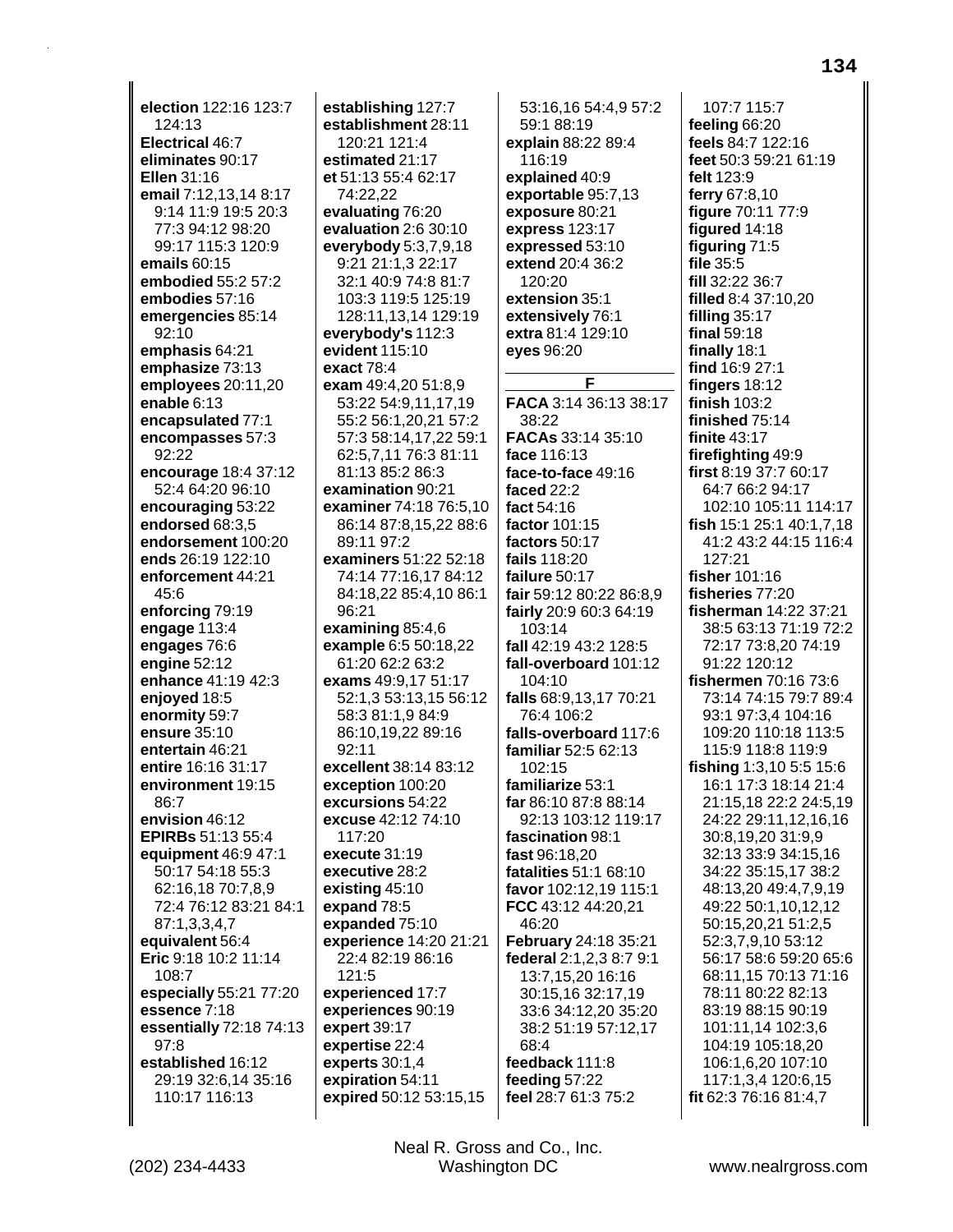90:18 **Fitzgerald** 65:22 66:1,3 66:4,8,8 94:11,12 95:18 **five** 51:7 53:17,20 54:8 54:9,11,17 56:3 60:4 63:10 89:18 **five-year** 55:19 56:1,20 58:22 59:5 **flavor** 97:11 **Fleet** 14:6 21:17 **floor** 6:9 34:3 39:9,11 48:5,12 64:11 **Florida** 100:20 **flow** 5:11 6:14 **focus** 51:16,18 69:21 70:11 72:3,19 87:6 92:15,21 **focused** 15:10 77:19 78:1 79:9 **focusing** 77:16 **folks** 15:8 18:10 22:12 77:6 78:4 83:5 125:22 127:15 **follow** 56:3 **follow-on** 102:10 **follow-up** 28:5 60:20 **following** 25:3 60:20 **forget** 74:6 91:20 **form** 56:19 62:13 73:4 103:2,9 104:7 **formal** 99:22 103:13 **format** 110:21 **formed** 102:4,7 105:19 124:12 **forms** 15:20 **forth** 64:18 **forward** 7:20 9:16 19:5 21:12 22:5 25:8,22 26:4,17 28:8 31:20 32:3 33:2 43:11 50:4 69:11 79:17 99:3,22 102:3,6 107:9 111:1 113:1,3 114:1 120:22 122:22 123:16 126:5 **forwarded** 77:4 99:18 111:7 **foul** 62:20 **found** 7:21 **four** 80:19 93:19 **frame** 122:17 **frank** 34:18 84:16 **frankly** 84:3 **free** 61:3 93:11,12 **frequency** 42:22 58:3 **frequent** 49:8,17 **fresh** 91:19 92:2,9 **friend** 96:13

**front** 45:8 55:6 58:20 70:16 125:21 **fruition** 121:10 **full** 6:22 20:8 21:10,11 25:18 26:14,18 32:21 69:2,5,9 99:4,15 100:6,12,14,15 112:1 122:9 **Fuller** 12:22 **fullest** 81:17 **fully** 35:11 102:22 111:20 **function** 20:21 35:11 61:4 77:8 **funded** 30:14 **funding** 30:15 **further** 29:3 33:2 51:3 101:5 107:14 113:18 **future** 28:15 94:17 107:11 118:9 **G gap** 16:20 **gaps** 16:8,21 17:1 **general** 54:15,16 115:1 115:13 **generates** 113:6 **geographic** 101:16 **George** 12:22 **getting** 17:8 24:9 43:6 45:1 63:15 76:2 78:6 79:1 93:9 94:5 101:1 125:21 **ghost** 72:13 **give** 8:9 13:3 15:11 29:7 29:10 32:1 33:7 34:13 39:8,22 48:18 50:13 59:6,11 60:5 81:12 115:2 122:8 127:12 **given** 57:18 113:22 **giving** 40:6,14 114:15 **glad** 115:4 **Glen** 103:4 **Glenn** 1:17 10:2,4,7 **glitch** 19:22 **global** 25:11 **Google** 52:11 **gotten** 25:13 **government** 16:16 20:11,20 **grant** 29:15,17,19 30:13

66:4 93:8 94:14 **granted** 24:13

31:19

**grants** 3:11 29:8,11,12 29:16 30:20 31:10,18

**grants.nih.gov** 31:8 **granular** 55:5

**greatly** 49:12 **Greg** 9:16,16 10:2 11:13 **ground** 5:7 25:17 **group** 16:11,11,12,15 18:19 24:17 25:3 34:12 41:1,18 42:2 77:4 103:16 104:14 107:11 **groups** 41:17 82:8 **Guard** 1:1 5:19,20 7:19 9:1 12:16,17,21 17:4 22:3 24:4,15 27:16,20 27:22 28:5,22 29:14 29:22 30:3 31:19 34:12,19,20 35:3,8,19 36:5 48:22,22 49:6,18 51:22 52:7,19 58:2 60:8 64:18,21 69:15 74:2,16 75:17,19 76:2 77:18 78:21 79:2,2,9 79:16 84:13,18,20,21 85:9,12 88:16 97:19 97:20 100:10 102:1 104:7 105:4,19 106:5 107:4,8 114:15,16 117:14,16 **Guard's** 19:19 28:1 68:4,12 112:3 117:18 **Guards** 15:13 **guess** 18:1 24:16 44:16 44:18 45:16 55:22 58:10 62:6 91:13 99:20 100:18 102:16 104:9 116:19 125:19 **guidance** 126:15 **guide** 68:14 70:21 71:6 74:5 75:3,9 84:20 85:8 101:10,13,14 102:5 104:8,22 106:1 107:2 116:7,12 **guidelines** 30:6 **guys'** 63:9 **H Hal** 1:17 10:12,16 64:7 64:9 65:7 103:6 104:12 125:6 **half-hour** 129:10 **hand** 6:21 18:15 20:4 22:11 36:19 61:4 83:22 93:10 103:1 **hand-raising** 77:8 **handful** 70:5 88:19

**graphical** 40:14 **greater** 42:13 64:21 **hands** 94:5 **handy** 84:21 **hang** 22:12 **hanging** 129:10 **happen** 43:5 46:10 126:3 **happened** 25:13 69:16 128:1 **happening** 17:21 66:18 79:5 **happenings** 115:17 **happy** 24:14 104:1 **Harbor** 90:20 **hard** 57:15 63:14 72:15 97:11 102:14 116:11 127:3 **harm** 62:19 **Harrington** 2:7 11:21 11:21 55:10,13,16,17 56:6,10,14 77:11,12 77:14 79:22 80:3 **Harrington's** 83:17 **Hathaway** 71:18 81:20 96:9 120:10 **hazardous** 21:16 55:21 **Headquarters** 52:20 **health** 15:18 24:20 30:8 **healthy** 24:9 **hear** 20:1 24:14 34:7,8 75:15 124:8 129:14 **heard** 13:12 87:18 110:8 111:19 **hearing** 28:15 38:22 48:10 60:2,13 65:12 85:22 107:14,14 112:9 116:21 125:15 **heck** 24:1 **held** 19:18 **hello** 48:16 128:9 **help** 15:5 28:8 37:8 95:14 **helpers** 119:12 **helpful** 80:12 111:7 127:18 **helping** 72:12 **Hewlett** 1:17 10:3,4 85:18 87:13,14,21 90:4,5,9 103:4,4 108:8,9,10 **Hewlett's** 10:4 **hey** 12:13 14:5 23:9 33:13 62:21 74:19 76:16 77:11 80:8 93:6 96:22 123:4 **HHS** 17:17 **hi** 13:17 29:9 38:8,10 68:2 83:16 94:11 **high** 50:15 58:13

**handing** 89:2 **handout** 80:1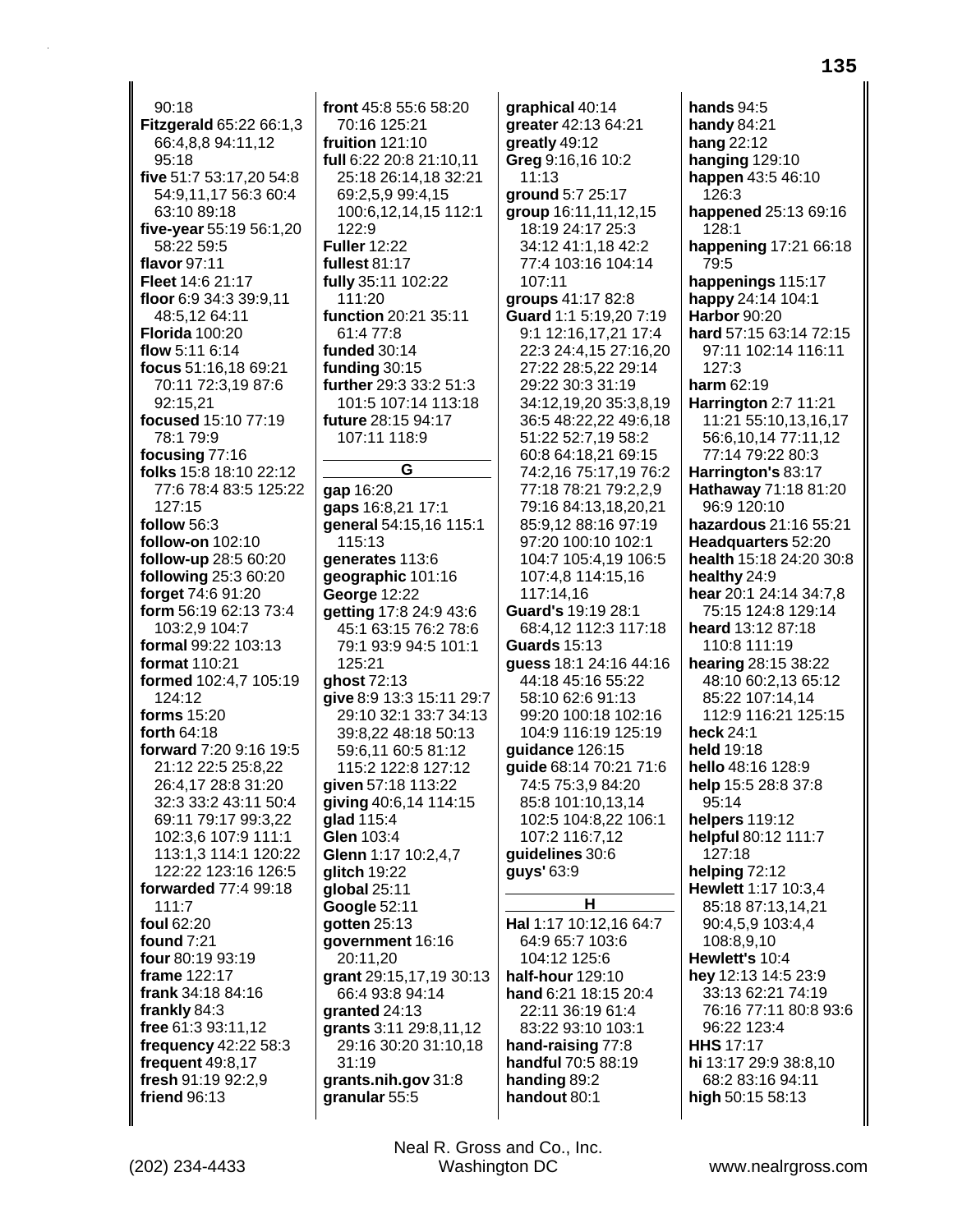**high-risk** 48:20 49:8 50:1 **higher** 42:14 49:11 **highest-ranking** 8:13 **highly** 53:22 **hit** 33:6 63:14 71:3,10 **hoc** 121:15 **Hockema** 1:17 10:13,14 64:6,7,12 103:6,7 108:16,17 125:6,6,11 **HOCKINSON** 12:18 **Hockinson's** 12:19 **hold** 7:3,6 85:19 99:8 **hope** 52:22 57:8 63:5 107:8 126:4 127:8 **hoped** 25:9 **hopefully** 14:17 19:2 39:22 47:20 69:7 78:22 99:19 **hoping** 25:15 69:9 **Hoppe** 2:8 12:4,4 **horizon** 96:19 **horse** 116:16 **host** 41:3 **hour** 7:8 **how's** 12:13 **Howland** 1:16 11:9 14:11 65:21 66:2,11 66:11,17,21 109:6,6,7 **HS** 35:16 **HSCMO** 35:10 **https://grants.nih.gov** 31:4 **human** 50:16 **hundred** 24:11 42:9 **hung** 31:5 52:14 **I IAC** 46:14 **idea** 8:9,18 72:8,12 77:15 78:8 85:11 91:22 98:7 103:5,5,8 103:16,22 115:1,13 116:7 120:5 **ideas** 117:10 127:16 **identifies** 29:5 **identify** 15:6,19 16:8,17 16:20 **illegitimate** 44:15 **illuminate** 114:7 **immediately** 105:15 **immersion** 51:11 **impact** 29:18 **impacting** 40:11 **impacts** 15:22 24:6 **importance** 104:19 **important** 15:2 18:3 64:17 73:5 79:8,21

92:10 103:8 107:8 119:4 **importantly** 16:22 **improve** 15:6 73:17 **in-person** 25:21 **inbox** 60:14 **Incidentally** 96:12 **include** 42:9 50:2 76:4 87:2 101:16 **includes** 17:3 76:13 106:8 107:11 **including** 34:21 38:16 67:5 72:21 80:20 111:6 118:7 **incorporate** 75:7 **incorporated** 74:4 **increase** 58:2 **increased** 49:6 **independently** 41:15 121:13 **indicator** 42:15 **individuals** 119:8 **industry** 3:16 4:9 22:2 24:5,19,22 25:5 43:6 44:11,14 49:7 51:17 56:17 58:6 60:6,6,10 65:6 68:11,15 70:13 71:9,17 82:13 98:6 101:11,14 102:6 104:20 106:2,21 113:7 115:5 117:3,4 **inform** 17:18 40:19 41:7 121:9 **information** 19:2 22:6 27:2 33:12 36:13 55:6 70:12,16 71:5,15 73:9 73:22 94:4,13 95:5 **informative** 110:1 121:13 **initially** 35:19 61:22 **initiated** 68:8 **initiative** 53:21 **initiatives** 31:20 49:6 116:14 **input** 20:21 68:12 75:15 **insert** 81:11 **inspection** 91:3 **inspections** 63:11 87:3 91:15 **instances** 16:1 **instruction** 48:19 49:5 49:18 52:5,14,15,17 53:2 87:4 **instructions** 49:2 84:7 **instructor** 88:1 **integral** 42:13 **integrate** 80:13 **intended** 85:9 86:22

Neal R. Gross and Co., Inc.

101:13 102:5 113:18 **intent** 7:2 116:20,22 **intention** 120:19 **interactive** 36:21 **interest** 20:17 **interested** 80:18 95:10 126:4 128:21 **interesting** 64:15 67:8 70:17 **interference** 14:15 **interim** 46:18 **interject** 119:2 122:6 **international** 39:19 40:21 41:22 46:6 **introduce** 14:13 **introduction** 3:18 67:21 **Introductions** 3:2 **inundate** 44:17 **inverse** 58:10 **invite** 68:18 **involved** 24:15 28:10 39:18 44:16 **issue** 20:16 40:10,11 43:15 56:7,12 64:22 69:17 72:2 73:14 76:7 85:15 88:8 90:18 91:22 105:14 **issues** 16:2,7 18:6 20:6 24:12 25:5 40:1 64:17 91:9 117:7 129:5 **item** 23:16 43:11 109:18 122:4 **items** 55:2 62:7 114:20 116:11 **ITU** 45:13 **J jacket** 98:2 **jackets** 78:14 88:9,22 **Jacobsen** 1:20 9:6 80:8 80:11 103:18,19,21 106:11,12,14,18 107:19,20 113:13,14 113:16 **Jacobson** 9:5 **Jake** 1:20 9:5,7 80:9,10 81:18 103:18,20 106:11,13,17 107:18 113:13,15 **January** 31:14 **Jason's** 83:1 **Jennifer** 31:17 **Jess** 71:18 81:20 **Jessica** 96:9 **Jimmy** 10:21,21 11:15 **job** 15:10 71:5 95:14 97:5 **jobs** 129:5

**Joe** 21:1,4 29:9 48:17 55:10 56:6 68:2,22 **John** 97:18 **join** 23:22 66:13 **joined** 66:12 **joining** 14:11 32:4 **joint** 29:14 **Jonathan** 2:2 5:4 6:6 13:9 23:13 26:8 27:12 28:16 29:10 31:21 33:13 34:1 35:1,12,18 37:15,16 39:15 47:18 48:15 66:14 68:1 77:7 94:8 98:10 99:19 100:4 107:15 123:4 123:21 125:2 **Jorge** 2:6 39:16 47:9,12 **Joseph** 2:3 9:14,14 **judging** 121:5 **July** 36:2 50:2 61:19 63:4 **jumbo** 81:5 **jump** 69:13 **jumped** 96:17 **jumping** 47:13 97:21 **June** 30:2 36:1 122:14 **K Kampnich** 1:14 9:8,9,9 107:21 108:1,1,3 110:5,5,9 **Karen** 1:19 9:11,12,13 87:12 93:2,4,16 95:12 108:6 110:7,9 121:18 **keep** 15:15 25:7 79:4 83:8 92:2,2 120:22 121:3 **keeping** 53:19 91:18,19 91:19 92:8,9 128:14 **Keys** 87:22 **Kris** 37:4,19 102:18 129:12,17 **Kristian** 1:15 10:17,18 **L label** 126:6 **ladder** 83:2 **laid** 110:14 **Lakes** 50:8 **LAN** 12:16,16 **large** 54:15 70:13 71:2 81:5 82:12 103:10,14 **larger** 81:2

**late** 11:11 65:17 66:5,14

**lastly** 31:16

87:14 **lay** 117:9 **leaders** 117:3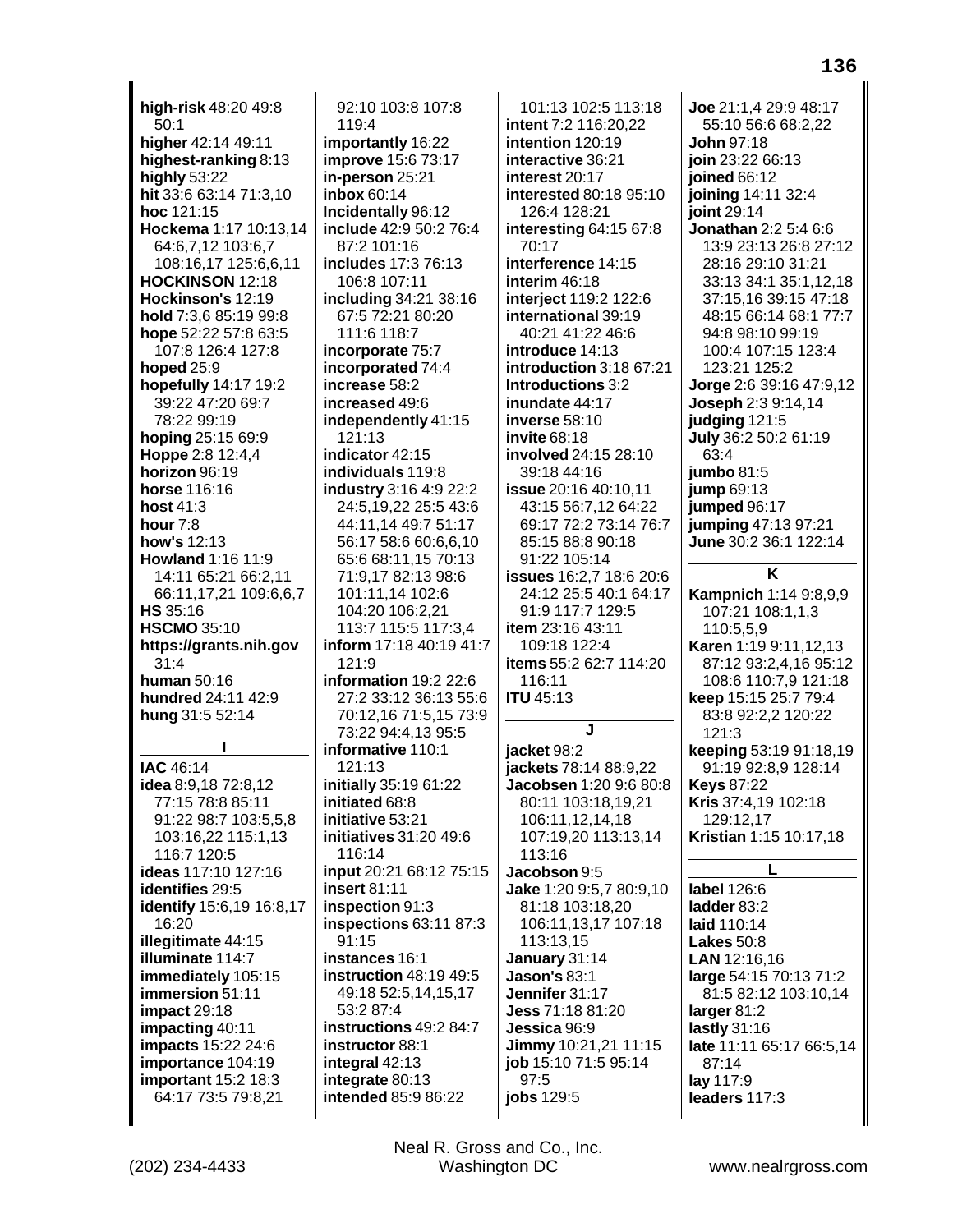**leadership** 127:3 **leading** 21:15 68:10 **learned** 19:20 **leave** 18:11 59:9,10 85:10 124:13 **left** 32:11 33:10 122:8 **legal** 20:18 **legitimate** 45:9 46:19 **length** 50:3 61:19 101:15 **lessons** 19:20 **let's** 20:7 77:8 127:12 **letting** 66:13 **level** 39:19 79:14,14 117:18 **leverages** 49:18 **liaison** 16:5 **Libby** 2:5 22:21,21,22 33:13,17,20,22 34:4 34:10,11 36:15 37:5 37:13,15 38:10,14 126:19,20 127:1,10 **life** 49:13 51:12 68:9 78:14 83:1 88:9,22 98:2 127:4 **lifesaving** 49:10 51:11 55:3 68:13 76:15 101:9 105:21 **Lighthouse** 42:1 **likelihood** 49:13 **limited** 14:21 15:16 20:9 82:3 **Lincoln** 31:17 **line** 5:16 22:17,19,20,21 23:2,5,8,16 26:7 30:12 39:1 47:17 50:7 55:1 63:11 95:5 **lines** 16:14 48:4 **link** 82:7 **linked** 57:12 **links** 31:3 **list** 62:16 72:6 94:20 120:9 **listen** 62:21 **listening** 88:2 **literature** 110:20 **little** 14:11 26:13 27:10 33:12 40:17 45:21 46:14 47:15 65:17 66:14 69:20 100:11 110:10 111:2 112:1 113:16 114:8,13 115:22 116:19 119:3 120:9 122:9 **lives** 68:17 **living** 89:2 **LoBiondo** 34:19 **local** 15:18 16:3 117:4

**log** 65:17 88:6 **logged** 115:17 **Londrie** 9:16,17 10:2 11:13 108:7 **long** 93:10 118:3,15 121:6,6 **longer** 45:22 46:15 **look** 16:15,19,22 17:20 18:6 21:12 22:5 25:8 26:3 41:2 47:21 57:10 58:15 62:7,12 81:1,1 83:10,21 85:13 86:22 88:6 96:8 97:14 101:19 117:12 **looked** 62:15 75:19 **looking** 25:22 27:17 37:8 60:14 69:1 73:19 73:19 76:13 84:5 86:5 89:14 94:7 101:8 128:19 129:8,11 **looks** 40:15 112:2 **lose** 98:4 **loses** 50:15 **loss** 49:13 68:9 **losses** 50:21 **lost** 25:17 102:17 **lot** 15:8 21:18 24:2,10 24:12 25:4 35:22 53:2 57:6,11,12 58:21 70:10 81:10,15 84:11 88:12 89:10 91:9 94:3 102:21 103:10 104:11 104:22 120:4 128:1 **lots** 73:15 **loud** 9:7 13:13 34:8 **luck** 67:9 **Lugo** 67:3,3,5,6 **M**

**M** 41:20 **M-2135** 41:10 **machinery** 74:11 **magazine** 72:12 91:22 117:21 **Mahoney** 11:6,6,16 109:2 **main** 16:14 **maintain** 54:19 **maintained** 62:5,10,19 **maintains** 54:18 **maintenance** 50:17 87:3 **maker** 113:20 120:1 **making** 79:5 88:2 102:12,19 **man** 41:20 68:20 71:15 71:21 72:3 74:8,20 76:7,11 77:2 79:3,4

84:17 85:7 86:14 87:9 89:5,8,11 93:8,17,20 93:22 94:16 96:1,11 97:1,7,8,22 101:10 109:21 113:4,9 **manage** 31:19 **managing** 31:2 **mandatory** 91:15 **manner** 83:22 **manual** 105:22 **manufacturer** 46:19 **manufacturers** 45:9,10 **March** 69:16 70:4 71:3  $99.1$ **marine** 15:21 17:2 41:5 41:11 49:12,13 63:1 **mariner** 49:17 **Maritime** 46:5 52:21 **Maritime's** 48:22 **MARIYA** 2:5 **market** 44:17 46:20 **marketplace** 47:5 **markets** 24:6 **markings** 51:14 **Martin** 10:21,21 11:15 **Marty** 14:5,7 **master** 76:7,19 **material** 106:8 **materials** 113:6 **Matt** 18:19 **matter** 20:16 39:17 40:20 44:20 45:12 46:13 72:11 89:20 129:20 **matters** 40:7 41:1 **MATTHEW** 2:1 **maximize** 17:1 **mean** 44:13 58:1 92:4 100:17,18 114:1 122:7 **meaningful** 18:7,9 **means** 63:17 **measured** 29:18 30:11 50:6 **meat** 67:15 **media** 71:22 72:21 73:4 75:18 81:15 92:20 96:7 **MEDLICOTT** 2:9 12:11 12:13 **meet** 17:9,19 19:16 27:14 43:8 76:22 **meeting** 1:5 3:5 5:11,21 5:22 6:13 7:9 8:8,10 8:16 20:13 21:8 22:6 25:21 26:4,11,14,16 26:17,19 29:2 68:7 99:14 118:14 123:13

127:12 128:7,12 129:17 **meetings** 18:5 19:18 25:14,15,19 32:4 66:5 **meets** 47:1 **Melanee** 2:5 33:11 34:3 34:11 36:10,13 37:19 38:8 **Melanie** 126:20,22 **member** 32:6 83:4 **member-initiated** 121:3 **members** 1:13 3:17 4:10 8:20,21 9:4 11:17,19 19:11 21:9 24:9 27:3 32:6,15,15 33:5 34:6 35:6,20 48:1 53:9 60:17 64:15 65:17 67:18 75:16 78:12 83:9,19 84:16 99:7,11,11 107:13 113:8 115:6 117:2 127:6 128:19 **membership** 3:13 32:2 38:17 112:5,7 123:2 **mentioned** 35:19 39:15 43:10,14 45:14 54:1 77:15 104:12 **mere** 54:16 **merit** 30:5 **message** 5:19,20 24:3 **messaging** 117:14 **met** 1:11 27:21 42:19 70:5 **meter** 42:14,14 **Michael** 1:14 9:10 110:5 **microphones** 128:14 **Mid-Atlantic** 84:11 115:4 **Mike** 110:9 **miles** 50:5,7 61:21 **million** 30:21 **milliseconds** 42:12,12 **milowatts** 42:10 **mind** 53:19 83:8 **mindful** 94:8 **mine** 96:13 **minute** 13:15 **minutes** 3:9 7:7 8:5 11:10,11 26:10 60:5 93:10 112:6,8 118:17 122:8 124:12 **missed** 85:20 90:1 **mission** 18:13 **misunderstood** 125:2 **mitigate** 15:22 **mitigation** 24:16 **MOB** 21:12 **mobile** 41:14,21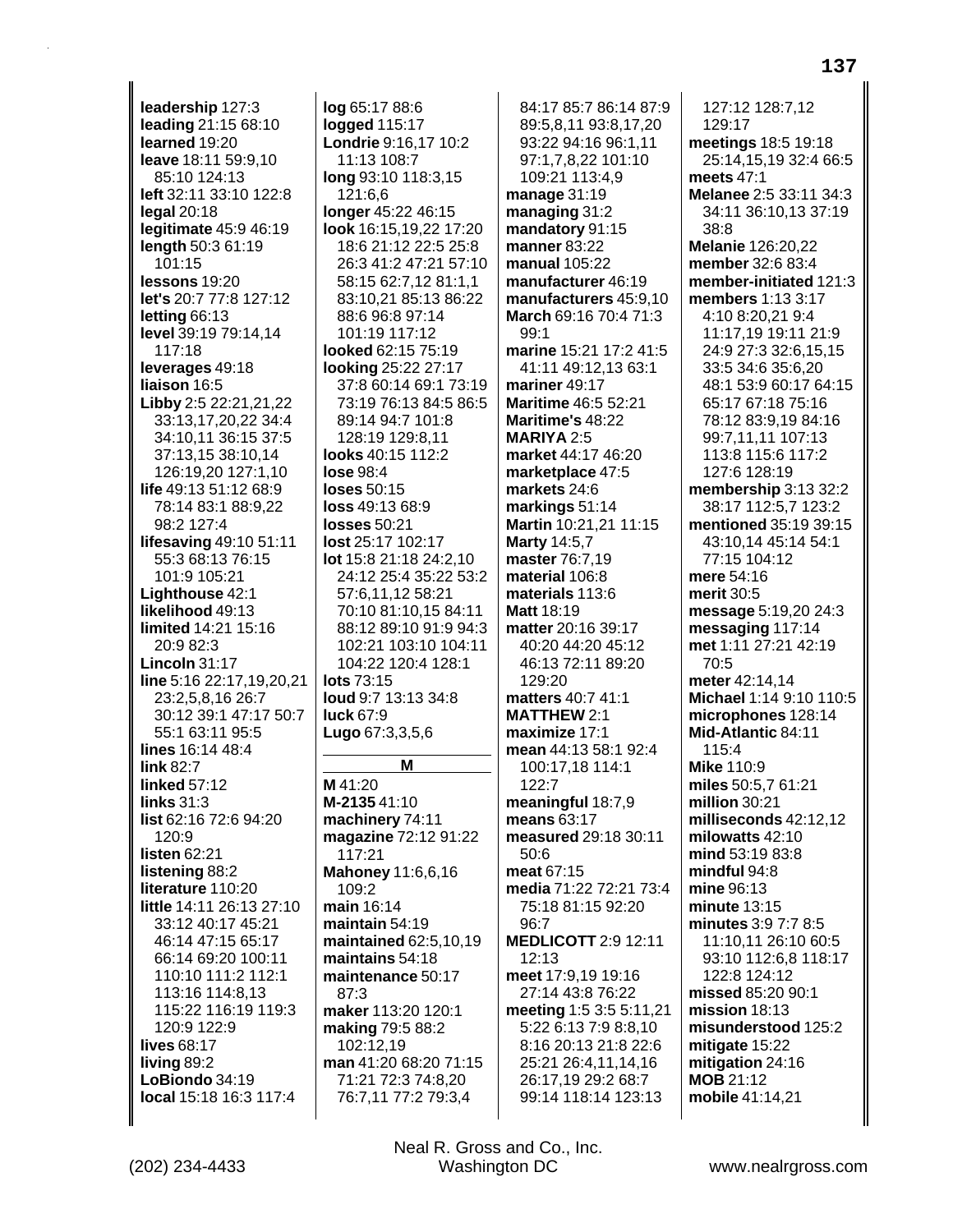**mode** 42:21 **modified** 75:4 **modify** 76:3 **module** 76:5 **money** 63:17,18 **months** 15:9 25:16 26:1 32:11 46:16 106:21 123:1,3 **morning** 10:14,16 19:8 23:21 34:5 **motion** 6:20 7:2 100:10 101:22 102:13,19 104:1 105:7,12,17 106:4,15,17,18 109:8 109:10,11 110:2,10 111:13,18,19 112:13 113:20 115:12 120:1 120:2,2 121:17,20,22 122:2 124:10,19,19 124:21 126:17 127:11 129:11,13 **motions** 4:13 104:4 **move** 9:15 26:9 28:8 33:2 45:8 102:5 109:18 111:1 112:22 112:22 116:4 127:7 127:21 129:5 **movement** 121:3 **moves** 107:8 **moving** 31:20 32:3 43:11 45:5,17 122:22 123:16 **MPFUA** 95:5 **MSB** 36:20 **MTS** 17:22 **Murphy** 2:9 12:8,8 **mute** 5:9 6:18 7:16 9:21 11:13 36:18 48:7 67:12 107:22 128:15 **Myers** 2:3 3:7,19 4:19 21:2,3,4 22:13 29:7,9 29:9 31:22 48:12,12 48:15,17 53:18 54:14 55:12,15 56:15 58:19 59:14,19 60:3 61:15 63:21 67:15,21,22 68:1,2 115:18,20 127:2,13,14 128:10 **N name** 6:5,11 9:4 27:14 34:10 39:15 66:7 90:2 90:4 115:3 **narrow-band** 42:17 **national** 32:13 33:9 34:16 35:14,17 38:12 71:16,19 72:2,17 73:8

104:16,21 105:20 106:9 107:9 109:20 110:18 113:5 115:8 116:4 117:4 118:8 120:12 127:21 **national-level** 75:6 117:11 **nationally** 46:3 **nature** 19:17 28:6 **nautical** 50:4,7 61:21 **navigate** 40:16 **navigation** 39:16 41:19 41:21 42:3,4 **near** 94:16 **necessarily** 18:22 **need** 35:5 36:19 42:8 43:20 81:4 83:8 93:13 93:14 99:22 115:22 **needed** 53:9 **needing** 37:11 **needle** 111:1 **needs** 70:18 104:8 120:5 122:17 **never** 70:1 **new** 3:12 22:16 26:2 32:13,14,19 33:8 36:12 38:12,21 41:5 41:21 45:19 48:18 60:22 107:9 111:3,4 118:6 121:4,9 126:6 127:7 128:19 **newly** 105:19 **newspaper** 117:19,20 **Nice** 66:16 **Nicholas** 1:16 11:9 14:10 **Nick** 11:9 66:11 **Nikki** 65:22 66:3,8,9 94:11 95:3 **nine** 34:20 35:5 **NIOSH** 13:18 29:14 30:1,3 31:1,2,8,17,18 93:7 **NIOSH's** 93:17 **nominate** 122:21 123:2 **nomination** 124:17 **nominations** 35:6 124:22 125:5,14 **non-compliance** 56:11 **non-interfere** 42:21 **non-protection** 42:21 **Nope** 34:2 **normal** 86:17 **Northwest** 58:7 69:18 **note** 51:21 **noted** 92:13 **notes** 88:2 89:14 **notice** 14:10 32:17,18

32:19 33:1,5,6 35:21 36:2,4 44:22 93:18 **noticed** 123:6 **notification** 66:16 **notify** 27:3 **number** 18:12 50:11,15 51:12,13 54:2 57:22 69:14 75:22 80:22 92:22 99:7 101:17 104:15 105:13 113:2 113:2,18 114:18 115:3 116:12 118:12 **numbers** 38:17 58:20 59:2,10 **numerous** 24:5 50:19 **O O'Kray** 2:6 23:7,9,10 27:9,12,15 28:19 **object** 98:2 112:8 **observer** 24:8 **obviously** 25:10 53:21 88:17 95:1 **occupational** 30:7 **occupations** 21:16 **occupying** 43:19 **occur** 8:5 122:17 **occurred** 71:13 **occurrence** 68:17 **occurrences** 101:12 106:2 **occurs** 27:4 33:4 **Ocean** 14:6 **October** 41:9 68:6 **offer** 73:20 94:20 **offered** 64:19 72:10,18 **Office** 2:6 21:5 39:16 49:1 52:20 **officer** 2:2,3,4 34:13 68:4 78:13 **officers** 16:5 123:7 **official** 121:14 **officials** 15:19 16:4 **offline** 19:22 **offshore** 85:12 86:6 **old** 3:9 22:15 26:9 27:5 28:13 29:5 60:22 88:12 **older** 62:22 **onboard** 24:9 73:18 76:14,20 78:13 91:2 92:18 101:2,18 **once** 26:19 27:3 29:19 77:10 **online** 5:13 12:19,22 13:22 25:14 31:7 47:16,21 72:20 108:7 109:2,6

**op** 78:1 **open** 36:11 44:7 48:5 60:16 62:11 64:2,9 75:21 **open-ended** 57:14 **opened** 96:20 **opening** 3:3,5,6,8 14:19 22:8 23:17 **opens** 62:20 **operate** 35:2 38:12,15 42:6,16,20 44:2 50:4 **operates** 6:3 41:14 61:20 **operation** 24:18 42:20 **operational** 51:1 79:15 **operations** 24:7 30:9 38:17 57:9 92:16 **operator** 92:15 **operators** 49:19 96:10 **opportunity** 13:3 14:19 31:11 48:8 60:6 65:19 67:1 71:14 78:15,20 104:18 122:9,18 123:1 125:4 127:12 **ops** 77:19 **optimistic** 25:12 **orders** 28:2 113:7 **organizational** 30:9 **original** 78:7 101:9 **outlined** 5:19 **outlines** 49:5 **outreach** 44:12 51:17 92:20 104:16 109:21 110:17 111:9 113:4 118:8 119:7,12 **outside** 120:6 **outstanding** 127:3 **overall** 50:3 **overarching** 91:13 **overboard** 41:20 68:13 68:17,20 70:21 71:15 71:21 72:3 74:8,20 76:5,8,11 77:2 79:3 83:11,22 84:17 85:8 86:15 87:9 89:5,8 93:9,18,20 94:1,16 96:2,11 97:1,7,8,22 98:8 101:10 106:3 109:21 112:2 113:5,9 **Overboard's** 89:11 **overboards** 68:9 79:4 **owe** 125:19 **owner** 76:7 **owners** 49:19 **P P-R-O-C-E-E-D-I-N-G-S**

73:20 91:22 102:3

5:1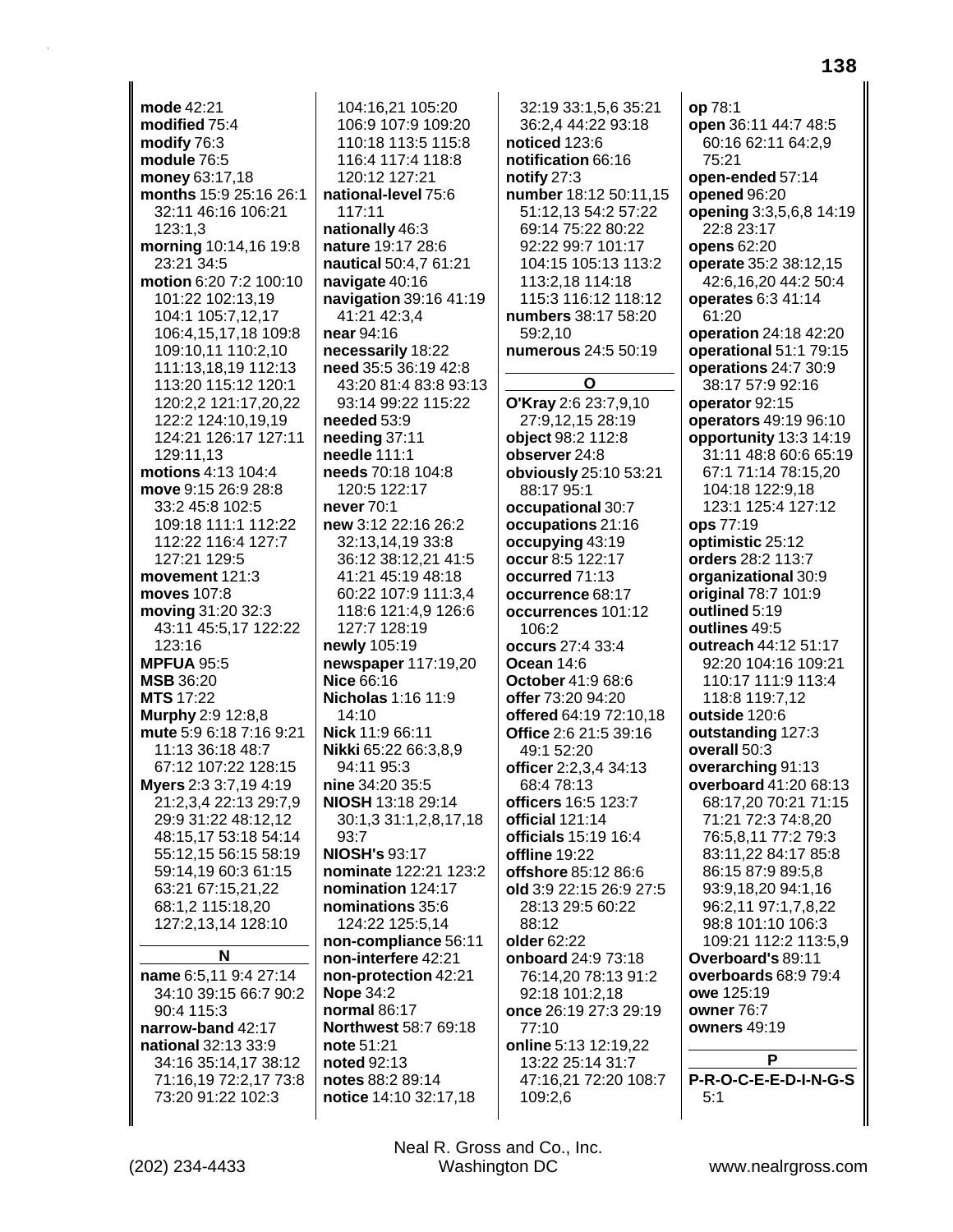**p.m** 1:11 5:2 129:21 **PAC** 12:17,17 **pace** 26:13 **Pacific** 58:7 69:18 **package** 30:11,13 **packaged** 105:2 **packages** 29:17,17,20 **packed** 15:15 **page** 3:1 5:8 52:12 93:18 **pamphlet** 89:3 **pandemic** 25:11 **panel** 29:14,20 **parked** 66:21 **part** 20:12 57:4,5,9 63:1 75:14 76:22 81:9 82:12 88:3 91:13,17 91:18 92:19 96:8 98:1 101:21 106:4 123:6 **PARTICIPANT** 12:22 87:10 126:13,17 **participants** 19:12 **participate** 21:8 32:7 **participating** 126:5 **participation** 105:1 117:18 **particular** 20:16 42:5,7 83:10 **particularly** 39:19 40:1 40:7,12 43:15 63:11 78:12 92:5 **pass** 91:2 **passes** 109:12 118:20 **passionate** 18:14 **path** 121:12 **patience** 126:10 **pattern** 59:11 **patterns** 59:4 **pause** 71:3,10 **pay** 94:6 **peer** 29:14,20 **Peg** 12:8,9 **PEGGY** 2:9 **people** 7:15 8:12,15 11:12 18:12 32:21 37:7,8,12 72:13,13 78:6 79:19 80:17 91:20 92:2,8 93:7 94:20 97:4,21 98:8 111:4 118:5 120:4 128:20 **people's** 94:5 **percent** 24:11 30:17 40:17 42:10 51:6,8 54:7 58:12,16 98:21 **perform** 18:13 **performance** 30:17 **period** 3:16 4:8 20:9

30:17 57:19 73:13 118:13 **periods** 7:4,5,11 **permission** 121:17 **person** 8:13,13 81:2 83:10,11 85:20 92:18 93:9 99:8 **personal** 82:19 **personally** 88:7 **personnel** 91:1 **persons** 65:1 101:17 **perspective** 16:20 17:5 17:13 19:19 50:9 51:3 97:19 **pertaining** 6:20 **PFDs** 51:11 62:17 70:8 76:13,19,19 78:17 **phone** 6:16 70:6 89:12 **phones** 5:9 7:16 9:21 **picked** 71:11,12 **picture** 40:13 **piece** 20:18 61:10 74:1 75:20 114:14 **piggyback** 83:17 **pingers** 39:5,11 40:1,8 40:18 41:2 43:2 44:15 **placards** 51:15 **place** 6:18 25:4 28:12 84:10 86:13 91:10 117:2 **plan** 26:18 **plans** 30:10 **plate** 21:10,11 **platform** 73:5,7 82:1 **play** 57:7,11,18 58:21 **please** 6:4,21 7:3,13 13:11 18:21 19:21 20:2 34:18 40:2,2,5 61:3 66:7 80:4 87:19 107:16 126:21 128:21 **pleased** 41:7 **pleasure** 40:6 **plethora** 43:18 **plus** 21:17 **point** 5:10 6:10 9:2 14:1 14:12 22:10,14 27:8 29:4,6 36:20 39:4 48:3,11 60:16,18 61:1 62:1 64:1,5 65:9,15 75:12,13 77:5 82:15 83:12 90:2 105:6 115:22 116:8 117:22 **pointy** 17:13 **policies** 16:17 76:20 **policy** 17:12 18:9 **poor** 50:17 **pop** 52:12 **POP10** 88:19

**popped** 89:9 **population** 50:10,21 54:16 **populous** 78:6 **Port** 94:15,21 95:8 **position** 25:8 32:22  $38.2$ **positions** 32:16,20 37:9 37:20,22 38:4 **positive** 79:17 **positively** 78:11,16 **possible** 64:7,22,22 **possibly** 94:17 96:8 **post** 16:18 82:4 **post-COVID** 95:10 **posted** 6:1 52:20 **potentially** 110:19 **pounds** 83:6 **power** 42:15 **practice** 68:14 82:11 86:17 **practices** 15:19 16:18 24:22 30:7 70:10 74:4 74:9 75:3 76:3 92:17 **prefer** 19:15 **prepared** 92:9 121:16 **presence** 14:4 93:15 **present** 1:13 2:1 10:11 11:13,14,15,16,22 12:2,4 23:6 83:19 109:10 112:5 **presentation** 33:19 36:9 39:5 44:7 47:14 48:6 **presentations** 7:20 8:4 47:21 48:2,9 **presenting** 8:3 39:10 47:1 123:11 **presiding** 1:11 **pretty** 14:21 15:15,16 15:17 20:8 25:13,20 26:12 45:1 61:10 82:11 86:11 89:13 96:14 103:10 **prevent** 17:21 **preventative** 79:4 **prevention** 69:22 93:9 94:1 **previous** 27:19 40:5  $91.7$ **previously** 20:12 47:3 64:14 **prices** 63:15 **primarily** 45:10 **primary** 51:18 76:14 **printed** 72:19 73:4 **prior** 63:4,4 119:12 **priorities** 30:6 126:7

**prioritized** 35:9 **probability** 49:11 **probably** 16:14 45:5 46:13,15 47:5,6 78:21 79:13 81:16 94:3 98:7 118:6,18 **problem** 15:5,14 119:5 **problems** 97:7 **procedural** 101:5,8 **procedure** 99:22 100:4 100:16 **procedures** 68:16 76:4 86:15 **proceed** 113:17 **process** 26:2 35:16 36:3 45:13 64:16 69:3 78:10 99:21 **processes** 43:13 **processing** 25:2 **produce** 84:20 **product** 102:2 106:5  $107:57$ **production** 80:16 110:19 **productive** 22:6 110:15 **program** 24:9 29:21 30:5 49:4 96:9 111:9 **programmatic** 30:4 **progress** 35:8 120:11 **prohibited** 5:21 **prohibiting** 44:22 **project** 3:10 27:7,7,11 28:21,22 29:2 70:2 71:11 74:2 116:4,7 **projects** 29:5 **promote** 49:6 68:15 113:4,8 **promotional** 117:6 **proof** 56:19 **proper** 80:21 81:6 82:16 86:13 100:4,16 **properly** 43:4 107:1 **proposal** 113:1 **protected** 42:15 **proud** 97:4,6 **provide** 14:19 20:21 28:13 33:5 94:16 100:9 106:9 **provided** 18:8 27:21 28:4 **provides** 104:18 **providing** 72:19 **public** 3:17 4:11 7:3,4 7:10 9:2 14:2,3,3,8 17:10 21:9 28:7 34:6 52:4 60:8,14,20 64:2 64:2,4,10 65:8 110:17 119:13,18 127:15

**139**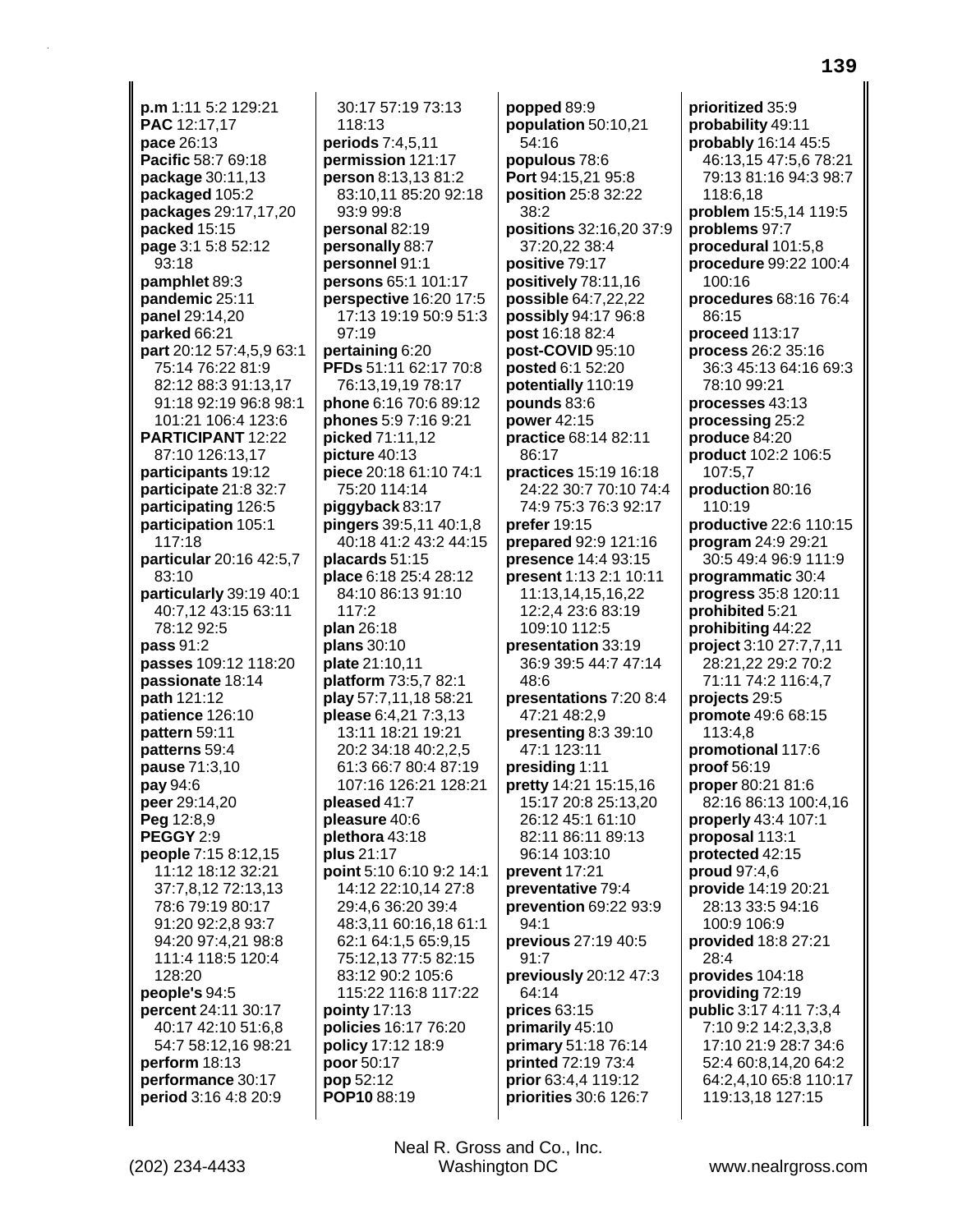**publication** 72:20 115:10 **publications** 52:14 71:17 72:21 117:5,11 **publicize** 43:7 **publish** 36:4 **published** 41:9 117:10 **Puerto** 67:7 **pull** 15:3 25:20 88:9 95:19 120:2 125:20 **pulling** 19:14 82:18 **purchase** 73:17 **pure** 103:9 **purpose** 6:17 20:17 **purposes** 43:22 46:1 **pursue** 46:6 **push** 17:19 18:21 19:4 **pushed** 19:5 **pushing** 65:2 83:6 103:16 **put** 7:15 20:19 26:21,22 31:9 33:1 41:1 44:21 46:12 48:2 50:9 51:3 64:18,21 69:11 73:11 74:3 82:2 87:6,16 89:8 94:9 98:8 99:3 105:3 116:16 119:17 **putting** 32:18 37:22 44:14 70:20 80:18 103:13 107:1 **puzzled** 113:17 **Q Q&A** 69:8 **question** 24:13 36:19 37:3,5,16,17 38:14 44:10 53:14 54:6 57:14,19,21 58:11 61:9 63:6 94:5 99:20 123:22 125:7 **questions** 8:3 18:17,20 19:3 28:6 36:8,11,12 38:21,22 44:8 47:22 48:1,5,6,8 53:5 59:19 60:19,21 64:1 67:18 75:21 77:6,10 83:21 101:5,6,8 114:14 128:22 129:1 **quick** 24:3 28:20 32:1 36:11 48:18 55:11,14 57:21 69:13 85:21 89:7 97:18 123:5 125:19 126:20 **quickly** 62:8 76:9 82:11 88:18 115:18 122:7 **quite** 25:6 73:2 75:14 84:16 88:12 92:14,22 125:3

**quorum** 14:10 **R radio** 40:22 41:5,11 42:18 46:3,4 **rafts** 51:12 **raise** 20:3 36:19 **re-purpose** 45:18 **reach** 37:11 73:3 82:1 **reached** 71:18 **reaching** 109:19 **read** 80:5 112:17 **readers** 115:10 **readily** 110:22 **ready** 84:2 85:13 107:15 **real** 55:11,14 61:8 69:13 85:21 89:7 97:13,18 115:18 122:7 123:5 **real-life** 98:4 **realities** 106:20 **reapplied** 118:6 **reapplying** 32:15 **reason** 32:7,20 119:11 **reasons** 116:8 **receive** 8:6 26:20 60:15 110:16 111:8 **received** 6:2 **recognize** 6:8 7:6,13 62:21 119:3,6 **recognized** 6:9 41:19 **recommend** 102:13 **recommendation** 41:9 41:10 75:22 100:6,9 103:13 104:15 105:13 113:2 114:18,20 116:12,22 117:8 118:12 **recommendations** 22:7 27:22 29:21 45:13 64:13,20 65:4 69:10 98:20 99:2,3,12 111:6 **recommended** 91:14 109:19 **recommending** 30:13 **reconvened** 118:10 **record** 8:6 98:12 129:21 **recording** 5:21 6:12 **records** 85:5 **recovery** 70:8 89:11 94:1 **recreational** 14:22 78:3 **reduce** 49:12 68:16 101:11 106:2 **reduced** 63:16 **Reed** 2:8 12:2,2 **reemphasize** 6:10

**references** 52:15 **reflection** 59:4 **reflects** 21:14 **reform** 28:1,9 **reg** 27:7 28:21,21 29:2 29:5 64:22 **Reg-Project** 3:11 **regard** 38:21 46:21,22 59:20 **regarding** 24:15 41:10 71:15 117:14 **regards** 30:18 **region** 75:11 86:1 95:9 **regional** 71:16 75:7 79:13,13 **regions** 86:5 105:1 117:15 **register** 8:7 32:18,19 33:6 35:20 38:3 **regular** 88:12 **regulates** 40:22 **regulation** 28:2 79:20 **regulations** 27:17 39:21 51:20 92:7 **regulatory** 28:1,8 53:11 53:11 57:6 **reign** 116:1 **reinforce** 78:16 **reinforcing** 78:11 **reinvent** 93:13 **relate** 84:6 **related** 15:11 16:13 93:19 **released** 48:19 49:2 **rely** 43:21 **remains** 21:15 30:17 **remark** 101:6 **remarks** 3:3,5,6,8 4:16 4:18 23:17 **remember** 6:15 **reminder** 5:8 67:17 **remote** 19:18 128:12,16 **repeat** 111:18,19 **repeating** 98:13 **replaced** 34:20 35:14 **reporter** 5:13,14,15,16 6:1,12 26:15,20 111:18 112:17 115:2 **representation** 40:15 121:14,16 **representative** 85:3 86:21 **request** 7:11 91:3 **requested** 30:15 69:19 103:9 **requesting** 38:4 **requests** 52:2 **require** 104:11

**required** 53:13 54:18 90:20,21 **requirement** 53:12,20 **requirements** 43:9 57:7 57:13,17 63:3 76:22 **rescind** 121:16,19,22 **rescinded** 122:2 **research** 29:12,16 30:20 31:9 **resources** 95:6 **respect** 18:17,18 **respectable** 46:19 **respond** 100:21 102:10 **response** 28:2 60:1,12 61:2 65:11 85:21 **responses** 28:4 **rest** 26:4 101:2 **restate** 112:12,13,19 **restrict** 77:17 **result** 7:8 50:15 65:5 68:8 **resulted** 30:13 **retain** 125:8 **Retrieval** 84:1,17 **return** 6:7 **review** 26:21 27:2 29:14 29:20,21 30:4,13 70:6 119:12 125:22 **reviewed** 6:2 20:14 **reviewing** 20:15 29:15 **RFA-0H-** 31:10 **RFA-0H-20-002** 31:10 **Ricardo** 67:3,6,11 **Rico** 67:7 **riddle** 73:21 **ring** 83:1 **rises** 126:7 **risk** 3:15 49:3 50:12 58:13 **Robert** 1:16 10:21 11:1  $11:2$ **Robert's** 6:3 36:21 67:17 **Robinson** 31:16 **roger** 8:14 26:8 **roles** 129:1 **roll** 8:11,14,19,20 9:3 14:9 65:14,19 67:2 71:7 107:16,18 **room** 8:11 115:16 **Rosvold** 9:18 10:2 11:14 **Roswald** 108:7 **route** 57:18 **RTCM** 46:5,11 **Rulemaking** 3:10 **rules** 5:7 6:4 36:22 67:18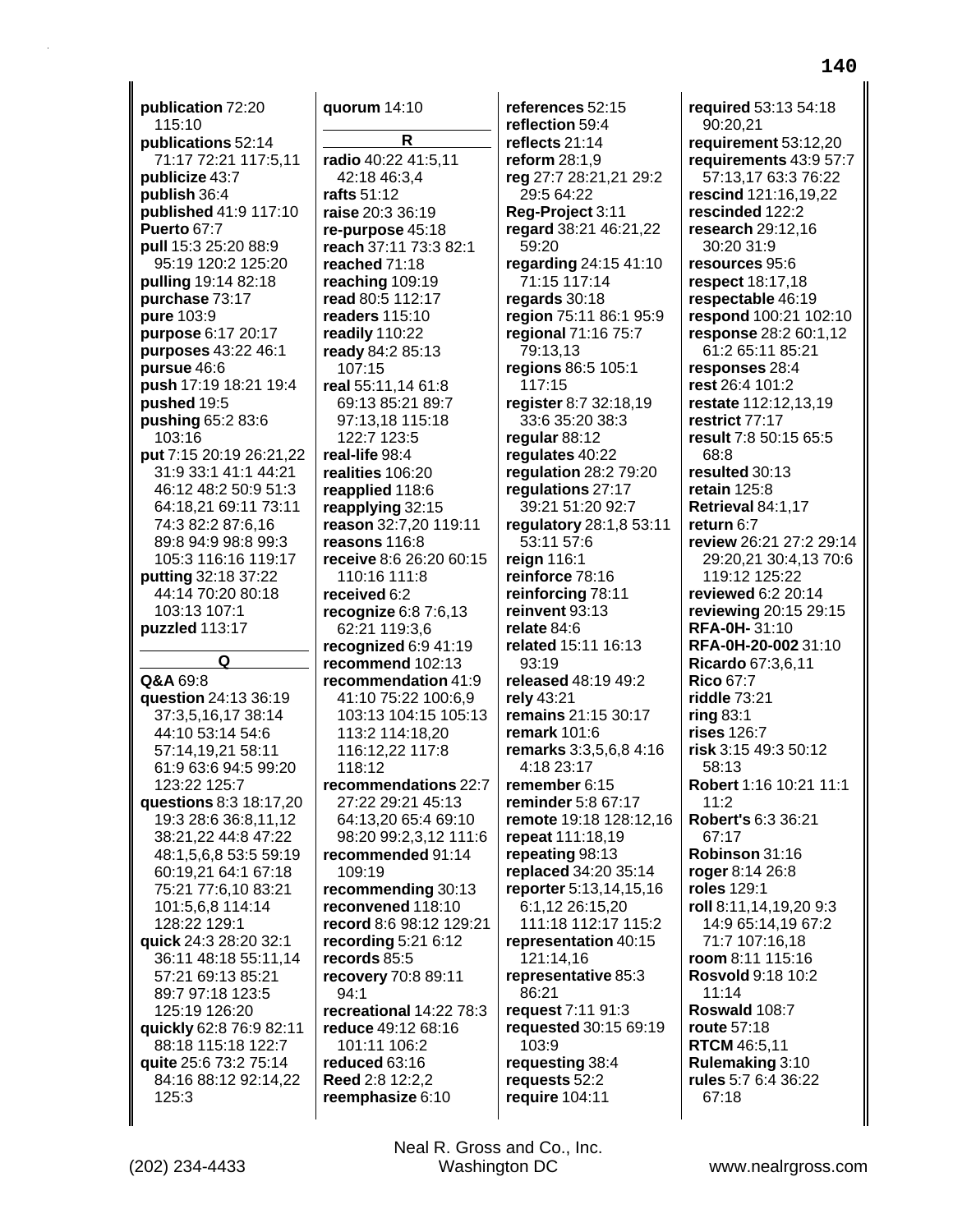**run** 22:15 **running** 112:1 118:16 **S SAC** 127:4 **safe** 21:19 78:2 127:9 129:4 **safely** 66:21 **safety** 1:3 5:5 15:6 21:5 24:19 30:8 32:13 33:9 34:15,16,22 35:15,17 42:3 49:6,9,10 52:7 52:10,10 54:13 63:18 73:18 74:11 84:3,5,6 85:15 90:20 91:16,18 92:6 102:4 105:18,20 106:6,9 107:10 113:5 113:9 117:1,14 119:10 120:6,15 **safety-oriented** 68:16 **sale** 43:3 **sales** 45:3 **salmon** 63:15 **Samantha** 13:17,19 **satisfactory** 56:20 **satisfy** 116:11 **save** 68:17 89:12 **savings** 65:5 **saying** 6:8,11 56:22 62:21 95:9 **says** 41:13 **scenario** 74:22 98:4 **science** 17:17 **scientific** 30:5 **scope** 16:16 62:14 **scores** 29:18 **Scott** 2:10 47:20 **screen** 39:6 40:18 **se** 63:4 **sea** 40:12 41:15 51:2,18 66:4 78:4,12 93:8 94:14 96:14,18 97:12 97:21 98:8 **search** 31:7 **seas** 50:6 **seat** 70:3 **seated** 121:6 **seats** 9:1 **Seattle** 40:4 **second** 22:12 65:14 85:20 104:1 106:14 106:17 109:18 110:4 110:6,7,9 114:19 120:2 121:17,19 122:3 129:14,15 **Secretary** 35:7 **section** 35:3 74:9 75:2 **sections** 74:10 117:13

**sectors** 16:6 **seeing** 44:8 59:8 **seeking** 33:2 **send** 7:12,13 8:17 **sense** 25:12 54:10  $100.18$ **sent** 9:14 11:9 69:4,5 74:7 77:3 99:5 100:18 **separate** 16:12 19:4 74:12 105:14 **SEPTEMBER** 1:8 **series** 74:17 **service** 127:7 **services** 14:6 17:9,20 46:4,5 **servicing** 87:4 **serving** 34:11 **session** 43:14 **sessions** 40:4 **set** 15:14 83:22 111:4 **setting** 128:12 **settled** 105:15 **severely** 106:22 **share** 30:16 **shared** 59:3 **sharing** 22:6 **shelf** 91:19 92:3 **ship** 41:15 **ships** 40:15 **shore** 41:16 **short** 25:7 38:1,5 80:18 106:22 118:16 **show** 89:13 107:7 **shown** 98:14 **shows** 50:14 **Shrimpers** 94:15,21 **side** 20:2 84:9,12 88:15 **similar** 34:21 **simple** 28:5 **simply** 31:9 52:9 **Simultaneous** 9:19 56:9,13 90:6,11 **single** 73:11 92:15,16 **sir** 59:14 125:10 **site** 26:22 27:3 31:8,8 52:13 **sitting** 8:11 58:20 **situation** 100:12 **six** 106:21 **size** 90:18 101:15 **sizing** 80:21 81:6 82:16 **skipped** 23:16 **slide** 34:18 40:2,2,5,19 41:7 44:6 **slots** 38:6 43:17,19,20 **small** 92:5 **smartly** 45:17 **smooth** 16:9

**snapshot** 59:3,6,11 **social** 72:21 73:4 81:15 96:7 **socialized** 82:12 **solicit** 35:6 **solicitation** 36:4 **solicitations** 37:7 **solicited** 35:19 **Solomiy** 2:5 23:1,3 **solves** 73:21 **somebody** 13:1,13 82:18 87:19 95:2 98:5 **somebody's** 105:7 **soon** 20:5 27:1 36:5 38:3 **sorely** 53:8 **sorry** 13:10 26:8 66:1,4 87:13 102:18 109:1 125:1,2 **sort** 63:18 67:17 **sounds** 78:8 **South** 40:12 **southeast** 87:22 89:21 **space** 72:11 **speak** 5:14 6:11,15,17 7:11 27:10 36:20 42:1 61:4 64:4 65:19 74:18 91:3 106:18 110:10 122:18 **speaker** 111:17 **speaking** 9:19,22 38:9 39:11 56:9,13 68:2 88:14 90:6,11 **special** 20:11,20 **specific** 59:10 64:19 75:17 79:19 92:16  $104.6$ **specifically** 16:10 18:17 81:20 114:3 117:8 **speculate** 57:16 **speed** 8:19 27:6 **spend** 89:1 107:1 **spent** 15:9 **sphere** 17:14 **spoke** 36:13 99:6 **spoken** 6:22 **spot** 33:15 47:14 **Staff** 19:13 **stakeholders** 36:7 **standard** 43:8 45:22 46:13,17 **standards** 2:6 27:17 46:8 47:2 63:1 **stands** 32:8 **start** 24:3 25:4 45:16 86:17 87:6 **starter** 62:1

**starting** 69:17 75:12 **state** 13:21,21 14:4 16:3 24:21,21 **stated** 20:13 29:11 113:21 114:3 116:9 **statement** 68:3 69:14  $101.9$ **States** 1:1 21:16 45:1 50:6 86:12 88:1 **stating** 9:1 **station** 41:14,16 **statistical** 21:14 **statistics** 51:4 **status** 3:10 28:13 29:1 32:1 34:14 **statute** 20:18 **statutory** 53:19 **stay** 127:9 **step** 58:9 79:17 87:7 116:19 **stepping** 128:13 **sticker** 88:17,17 89:18 **stock** 24:7 **stop** 20:22 92:11 111:10 **stories** 72:4,13 117:19 **story** 72:14 117:10,13 **street** 33:6 **strong** 20:2 **struck** 96:16 **structure** 8:10 **studied** 40:21 **studies** 41:8 **study** 41:1 **stuff** 15:12 81:8 82:16 94:13 **subcommittee** 19:1 21:12 68:20 69:3,6,20 70:5 72:7 73:2 76:2 77:2 96:2 99:4,6,7,10 99:11,15,21 100:5,13 100:14,19 101:3 102:2 103:15 106:7 106:22 113:19 123:11 126:14 **subcommittees** 25:17 **subject** 39:17 72:11 114:7 115:9 **substantial** 65:5 **success** 72:4 **successful** 128:7 **sufficient** 87:9 125:22 **suggest** 120:1 **suggested** 113:1 **suit** 81:4,5 96:18 **suited** 92:17 **suits** 51:12 80:21 81:2 81:7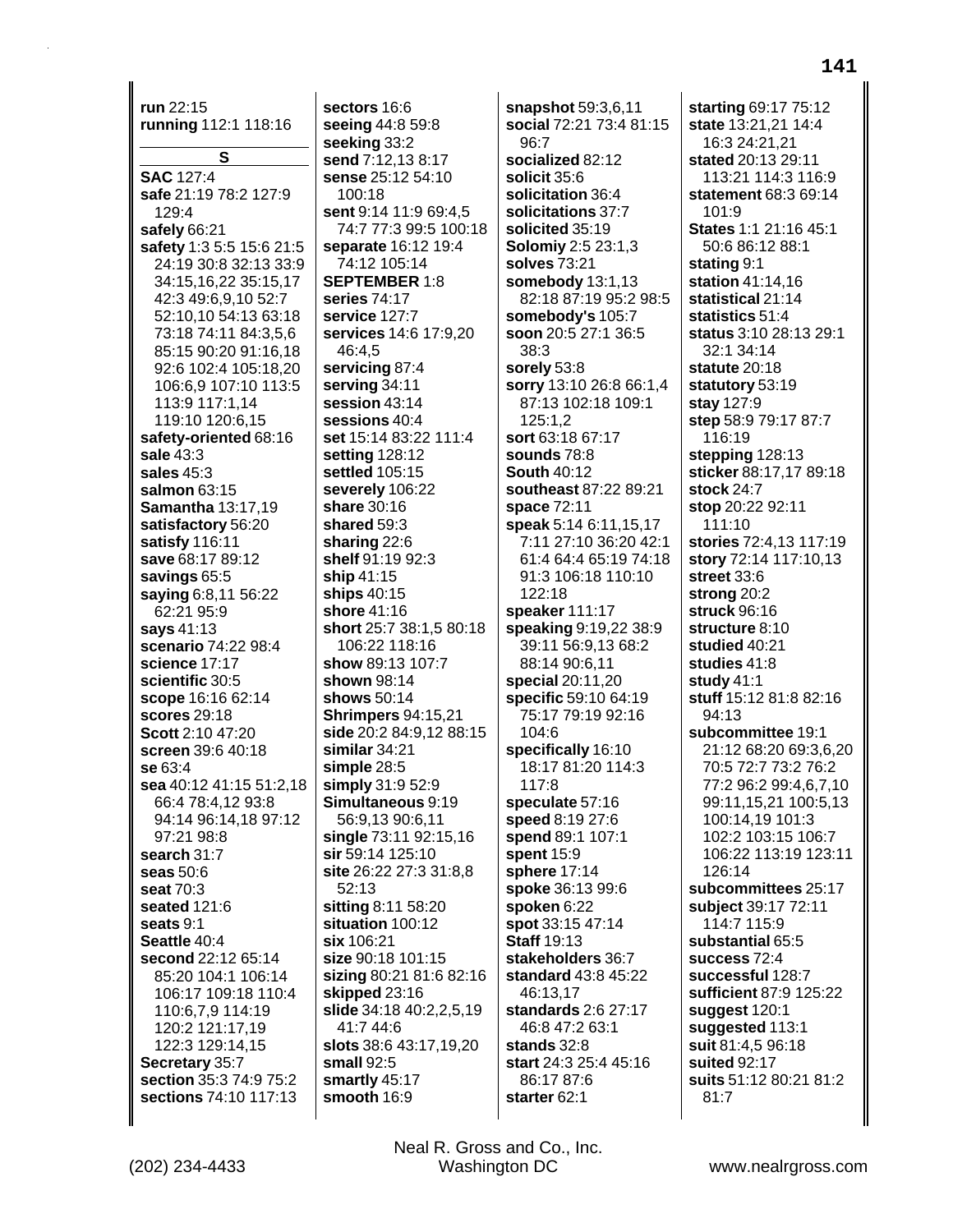**summary** 77:2 96:1 **support** 21:12 28:1 36:6 46:22 58:1 69:10 91:21 92:1 102:20 107:19 108:2,5,9,10 108:12,13,15,17,19 108:21 109:1,4,7,10 109:18 117:19 127:4 127:8 **supported** 58:8 72:12 99:12 **supportive** 72:9 115:13 **supports** 108:3 **supposed** 75:5 76:21 122:11 **surf** 115:5 **survival** 96:18 **Sustaining** 6:20 **swaths** 58:6 **switch** 42:15 **synopsis** 41:12 **system** 15:21 17:3 20:19 **systems** 39:17 49:10 **T tab** 52:15 **table** 22:5 69:20 118:7 119:15 120:2 **tabled** 102:1 **taken** 24:11 124:5 **takes** 46:14 106:5 **talk** 33:14 69:4 81:6  $92.14$ **talked** 32:3 60:18 70:10 70:20 71:19 72:1 73:1 76:1 78:11 81:20 126:2 **talking** 48:13 54:15 76:10,12,15 79:3 80:19 89:6 116:2 **tape** 128:16 **target** 53:21 77:20 **targeting** 48:20 84:15 **task** 3:18,20 6:21 20:15 21:13 67:21 68:2,8,20 69:14 71:2 94:6 101:9 101:20 102:22 103:10 103:14 105:19 107:11 116:4 127:21 **tasked** 107:2 **tasking** 27:19 **team** 16:14 31:18 62:6 84:7 **teams** 61:5 85:12 **technical** 19:22 20:5 30:5 42:7 43:8 45:14 46:3,4,7 47:2

**technicality** 122:10 123:16 124:11 **technically** 43:1 **techniques** 84:17 **techno** 41:10 **technology** 14:18 **Ted** 2:7 11:21 12:1 55:16 56:2 77:12,13 78:9,10,18 79:11 80:7 83:17 **Ted's** 85:11 **Telecommunications** 40:21 **Teleconference** 1:11 **tell** 37:10 54:10 63:14 86:16 128:21 **telling** 79:20 **ten** 42:10,11 60:5 76:18 112:2 **tender** 25:1 **term** 41:5 120:3 **terminate** 55:18 56:11 **terminated** 51:6,7 54:22 55:1 57:1,1 **termination** 49:14 54:12,12 57:9 **terminations** 50:20 51:2,8 54:7 **terms** 70:7 92:20 99:20 105:3 117:12 **territorial** 50:5 **test** 45:22 46:8,12,16 **tested** 43:9 **Texas** 66:4 94:14 95:9 **thanked** 128:11 **thanking** 129:9 **thanks** 10:6,12 14:18 19:12 21:6 23:21 26:3 27:12 47:19 57:19 66:13,17 67:10,11,12 68:22 80:6,11 81:17 87:10,11 90:15 92:12 93:16 97:15 98:9 111:11 113:11 114:8 128:7 129:3,10,16,17 129:17 **they'd** 95:10 **things** 17:21 18:21 24:12 54:19 70:2,9 74:11 76:16,19 77:21 81:21 88:19 104:17 124:13 128:1 **thinks** 103:3 **third** 36:4 **thought** 6:21 13:12 23:16 64:14 71:20 72:8 87:19 90:8 117:17 118:11

**thoughts** 59:18 115:19 **thousand** 21:17 **three** 7:7 50:4,7 51:10 51:13 61:20 80:19 84:13 93:19 123:3 **three-year** 59:5 **throw** 122:15 **THURSDAY** 1:7 **tied** 55:7 **Tim** 1:18 11:6,7,8 61:6 96:4,5 98:11 129:15 129:17 **timeline** 44:11 74:6 **times** 21:19 33:1 40:5 70:5 77:21 **timing** 7:8 28:10 119:3 **Timme** 16:11 **titled** 49:3 **today** 8:3 19:21 20:8 39:21 99:19 118:20 **today's** 21:11 **toes** 18:12 **Tom** 1:14 10:9,12 38:9 38:10 53:6 55:13 57:22 83:13,15 85:21 87:12 98:16,18 99:5 102:20 103:22 104:5 105:8,10 106:18 111:14,16 114:10,11 119:19,21 123:19,20 124:18,19 128:9 **Tom's** 58:11 103:5,22 106:14 117:22 **ton** 83:4 95:6 **tool** 86:2 **toolbox** 111:5 **tools** 73:15 82:22 111:5 **top** 51:10 62:7 91:19 92:3 126:7 **topic** 72:11 **topics** 72:6 116:2 **totally** 107:3 128:3 **touch** 26:10 27:18 **tough** 24:4 **town** 97:10 **TPOs** 51:22 **track** 70:1 94:10 **traction** 82:5 **traffic** 5:20,20 44:4 **training** 29:12,17 30:10 30:20 31:9,10 70:8 72:5 73:16 88:5,7 89:8 94:22 95:2,8,13 117:15 **trainings** 94:20 **transcribe** 6:12 **transcribed** 5:22 **transcription** 6:14

26:15,19,20 **transmissions** 43:18 43:21 **transmit** 42:15 **transmits** 41:15 **transmitting** 42:9 **transportation** 15:20 15:21 17:2 **trend** 59:5,5 **try** 13:8 15:13,19 16:6 19:20 20:4 39:6 78:8 81:7 88:8,18,22 102:5 **trying** 15:5 40:16 47:15 75:6 79:18 83:6 85:18 86:5 89:2,4 104:9 **turn** 21:1 27:9 29:7 33:14 48:11 67:14,20 77:9 98:4 104:9 115:18 128:8 129:6 **two** 7:5,8 27:5 29:5,15 29:16 31:6 32:22,22 40:4 41:16,19,20 46:16 49:20 51:9,12 53:13,16,18,22 54:3 87:16 89:17,19 97:8 104:17 114:13 **two-year** 58:3,17 59:1 63:10 91:15 **type** 43:4,12 52:11 61:13 62:4 78:3 101:16 121:15 **types** 97:8 **typing** 52:9 **U U.S** 21:17 **ultimately** 16:8 17:20 **umbrella** 120:14 **unanimously** 109:12 **uncertainty** 24:8 **uncover** 16:6 **undergo** 99:22

**understand** 21:22 22:1 37:6 55:17 65:1 88:9 98:21 116:20 126:1 127:22 **understandable** 107:4 **understanding** 7:1 56:5 58:11 92:9 120:20 **understands** 107:5 **Understood** 9:20 124:15 **undertake** 126:8

**undertook** 69:4 **underway** 17:14 **unfortunately** 19:17 35:22 44:14 70:1,3 **Union** 40:22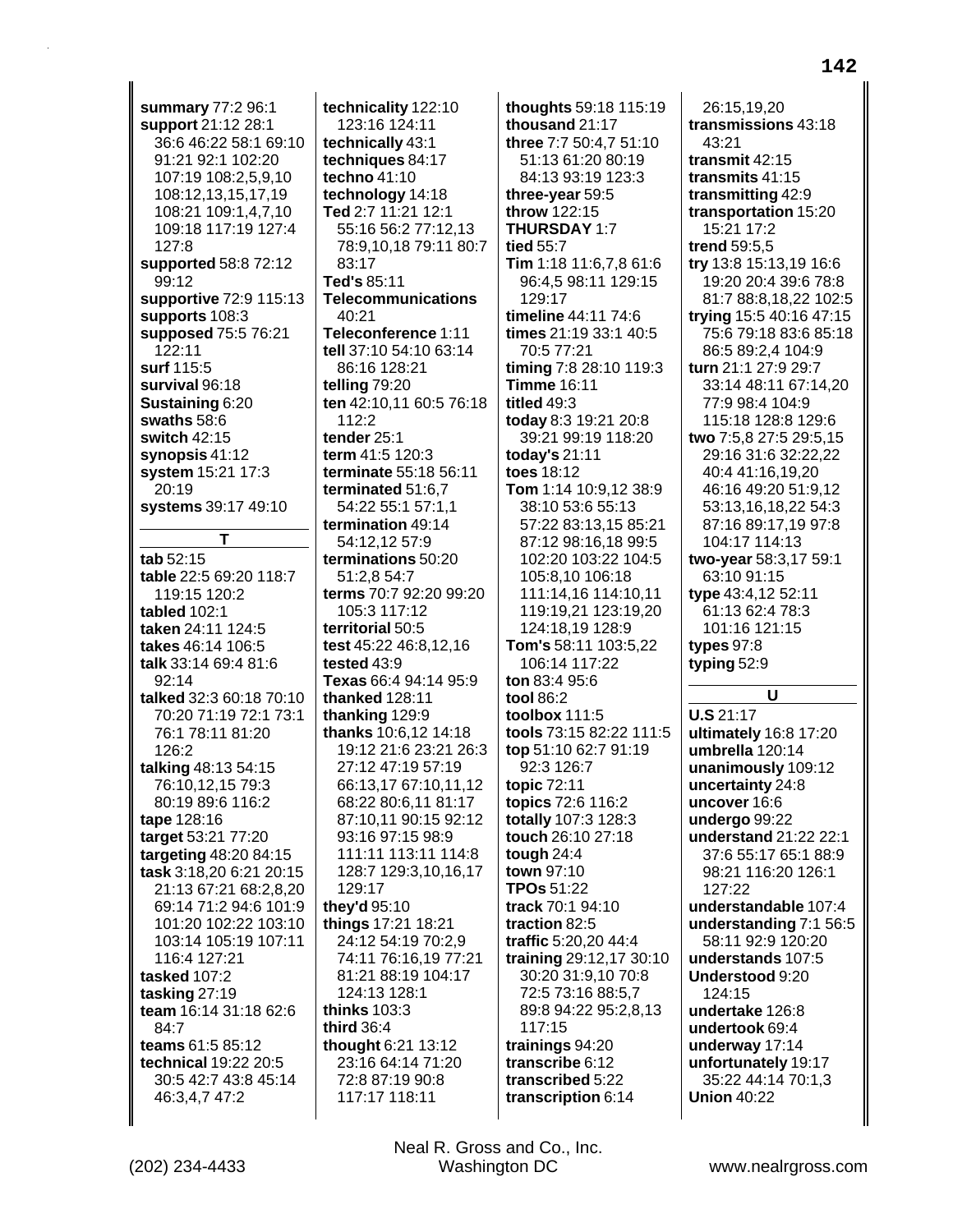**unit** 42:16 **United** 1:1 21:16 44:22 50:6 86:12 88:1 **unmute** 6:15 14:4 22:19 **unpredictable** 21:20 **unsafe** 49:14 51:6 57:9 **untenable** 44:1 **up-ended** 25:11 **update** 3:15 28:13,21 29:7,11 32:2 33:7,14 34:14 39:22 40:7 **updates** 3:11 21:11 60:7,11 **urge** 49:19 **URL** 95:19 **USCG** 2:7,8,8,9,9,10 **use** 17:17 20:3 43:4 44:22 76:12 77:8 82:22 98:2 **useful** 110:15 **utilize** 81:17 **V vacancies** 36:8 **vacancy** 36:2,6 **values** 22:3 **various** 79:15 **venues** 44:12 **versus** 63:10 **vessel** 1:3,10 5:5 15:6 21:4,6 29:16,17 30:9 30:19,20 44:3 49:1,4 49:9,22 50:1,2,13,15 50:20,21 51:2 52:7,9 52:10 54:17,20 57:1 57:18 61:13,18 62:2 62:22 78:12 80:22 83:19 85:3,4 86:21 87:22 91:8 101:15,16 105:20 113:7,8 **vessels** 16:1 17:4 21:18 25:1,1,2 43:20 48:20 49:7,10,20 50:1,11,12 51:5,5,7,16 52:3 53:12,15 54:22 56:17 58:12 59:20,21 61:7 61:11,14 91:18 92:5 110:21 **vetted** 99:3 100:14 **VHF** 42:17,19 **viable** 121:2,12 **Vice** 1:14 10:11 13:8,12 19:10 38:8,11,19 53:6 54:5 55:9 56:2 83:13 83:16 86:9 98:16,19 99:13 101:7 105:8,11 106:19 108:15 111:14 111:17 114:9,12

119:19,22 123:18,21 124:4,9,20 **Vice-** 122:13 **Vice-Chair** 122:11,20 122:22 123:3,15 124:6 125:5 **Vice-Chairman** 125:9 **video** 1:11 5:20,21 80:19 81:12 82:2 96:13,19 97:6 **videos** 80:13 81:21 89:8,10 92:2 93:19 96:10,22 110:20 **view** 61:11 73:7,8 **viewed** 49:8 61:13,22 **Vincent** 1:18 11:6,7,7 61:6,6 63:7 96:3,4,6 98:11,12 109:3,4 129:15,15 **vine** 114:2 **virtual** 19:14 25:14,18 **visibility** 49:15 **visitors** 65:18 **vital** 18:13 **voice** 67:2 87:18 **voluntary** 68:14 74:4,9 75:3 101:10 104:8 105:22 **volunteer** 18:3 **vote** 26:16 99:15 102:14 107:15,16,18 118:19 **voyage** 50:19 **W waiting** 67:7 **walk** 69:2 **Walter** 2:8 12:4,5 **wanted** 9:15 13:2 24:2 26:10 27:6,18 28:12 28:14 33:7 71:6 92:21 122:6,8,15 123:17 **wanting** 94:15 **wants** 46:19 65:10 103:22 **Washington** 24:21 **wasn't** 13:13 98:21 99:8 99:14 102:22 **watch** 81:13 **water** 82:18,21 93:10 96:17 **way** 43:11 52:16 58:15 70:17 73:9 94:12 96:7 96:21 97:13 98:5 105:2 110:13 112:17 115:8 121:2,11 **Wayne** 2:4,8 12:2,3

17:21 18:6 73:15 **waywards** 46:21,22 **wear** 76:17 **wearing** 78:14,17 **weblink** 31:3 **webpage** 26:11 52:8 **website** 6:1 7:22 48:2 93:17 **websites** 45:2 **week** 69:6 78:1,3 80:4 99:6 **weeks** 71:13 **welcome** 3:2 5:4,18 13:20 **went** 26:14 29:21 53:3 59:19 89:7 93:17 127:17 128:15 129:21 **weren't** 11:12 37:20 **west** 10:15 19:9 56:14 **whatnot** 20:1 92:17 126:3 129:2 **wheel** 93:14 **whichever** 6:16 **wide** 42:16 82:1 **widely** 16:19 **wider** 93:15 **wife** 87:15 **willing** 46:11 80:16 82:4 105:6 **willingness** 18:2 **WILWERT** 2:10 13:5 47:17 **window** 7:8 **winter** 103:15 **wonder** 101:20 **wondering** 87:15 94:19 **Woodley** 1:11,13 3:20 11:3,4 23:13,15,15,20 44:9,9 57:20,21 59:13 59:16 67:20 68:19,22 69:1 77:13 78:9 80:2 80:6,10 81:18 83:15 85:19 87:11,17 89:22 90:7,12 92:12 93:4,16 94:2 95:3,4,17,22 96:5 97:15 98:9,18 99:5,17 100:17 102:9 102:17 103:20 104:2 105:10 106:13,16 107:12 108:22 109:1 109:11,16 110:3,8 111:11,16 112:11,21 113:3,11,15 114:11 116:18 119:21 120:18 121:18 122:1 123:4 123:20 124:18 125:1 125:13,18 126:22 129:8,14,16

**word** 31:7 82:10 **work** 15:1 17:11,12 19:20 35:10 39:16 43:7,12 45:11 46:11 48:18 49:2,5,17 52:5 52:14,15,17 53:1 82:9 83:3 102:2 104:8,12 106:5,7 109:20 115:4 120:22 121:9 126:14 127:3 128:11 **worked** 93:7 **workforce** 17:5,8 **working** 15:13,17,18 16:3,6,10,12,15 17:15 18:19 24:20 25:6,22 31:18 43:12 44:19 91:9 101:17 **world** 42:18 70:6 **world-wide** 40:11 41:1 **worth** 78:8 **wouldn't** 9:15 77:16 **write** 55:20 72:13 112:18 **written** 6:22 **www.dco.uscg.mil/fi...** 7:22 8:1 52:8 **X Y year** 24:1,4 25:10 26:12 30:21 31:14 32:10,12 33:3 46:13 47:6 51:8 51:9 53:13,22 54:3,9 54:9,11,17 56:3 59:4 71:22 73:12 77:21 78:22 89:17 117:9 122:12,20 123:16 128:2 **year-long** 117:5 **years** 39:18 46:16 49:21 53:16,17,18,20 88:12 89:18,20 **yesterday** 69:5 74:8 96:13 98:20 **Yorktown** 12:21,21 13:8,13,22,22,22 **younger** 73:6 **YouTube** 80:13 89:7,10 96:13 **Z 0 01** 61:19 63:4 **01-** 67:21 68:20 **01-19(b)** 3:18,20 20:15 21:13 68:3

(202) 234-4433 Washington DC www.nealrgross.com Neal R. Gross and Co., Inc.

**ways** 15:6,21 16:9 17:1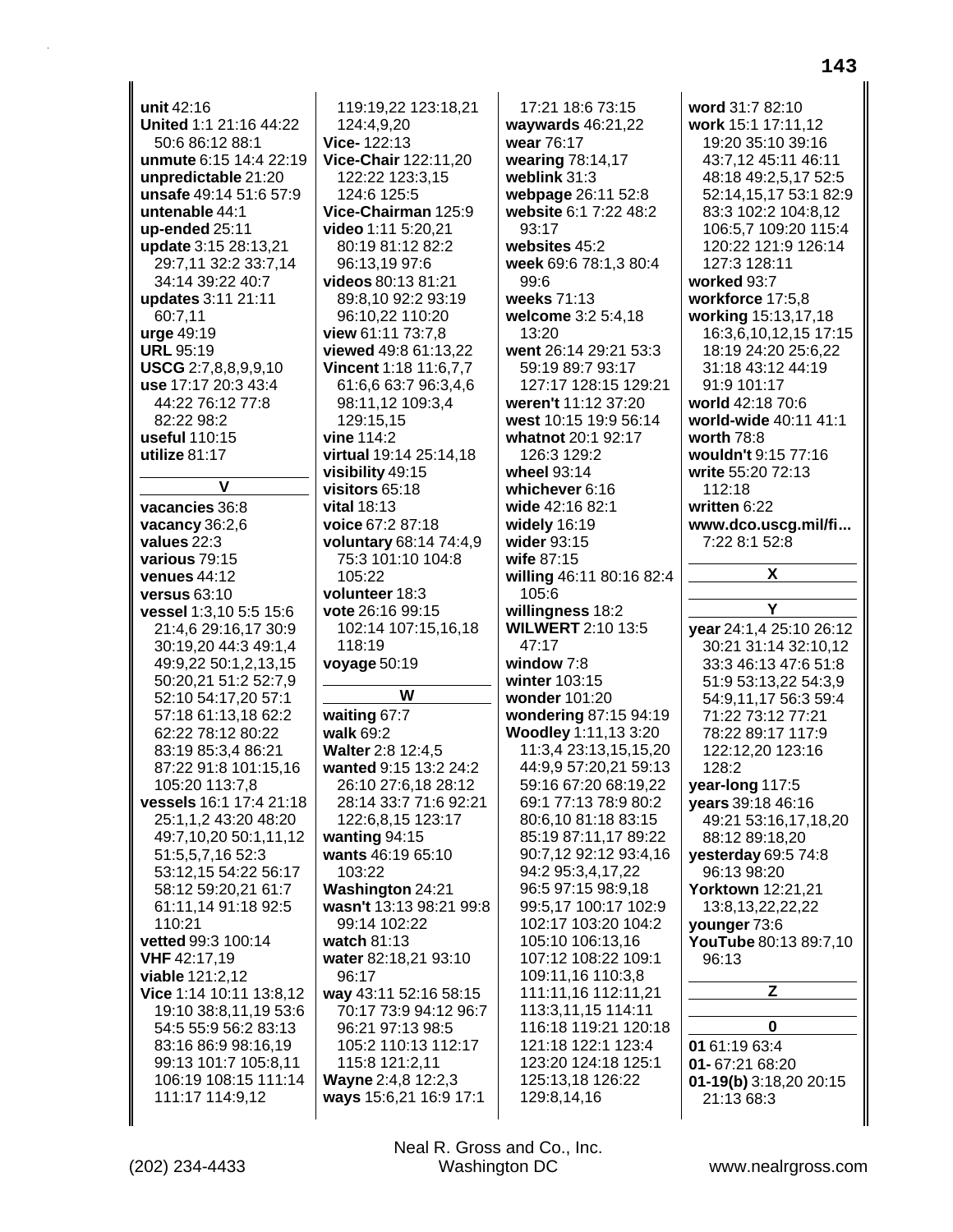| 1                        | 25th 30:1               |
|--------------------------|-------------------------|
| 1-17 27:19               | 26 3:9 57:8             |
| 1,225 50:13 53:15        | 27 3:10                 |
| 1:00 1:11 5:2            | 28 57:4 76:22           |
| 1:15 66:12               | 28.65 57:9              |
| 10 3:13                  | 29 3:11                 |
| 100 42:12 98:21          |                         |
| 1044:14                  | 3                       |
|                          | 3:33 129:21             |
| 10th 69:16 70:4          | 30 68:6                 |
| 11 12:7                  | 300 83:6                |
| 11:48 94:9               | 31 3:13                 |
| 119 51:1                 | 31st 36:3               |
| 12,000 50:11             | 33 3:14 57:5            |
| 1254:16                  | 39 3:14                 |
| 1274:19                  |                         |
| 1284:20                  | 4                       |
| 13 12:10                 |                         |
| 13771 28:2               | 4 117:3 124:3,4,7       |
| 13777 28:3               | 40th 3:9 68:7           |
| 14 3:4 13:5              | 4100-F62:12             |
| 15 50:22                 | 41st 1:5 5:4            |
| <b>15-minute 76:18</b>   | 45 91:3                 |
| 165 51:3                 | 48 3:15                 |
| 17 12:15 32:5,8 93:10    | 4th 28:12 32:10 35:2,13 |
| 18 32:6, 15 35: 20 36: 8 |                         |
| 38:4 46:16               | 5                       |
| 19 3:5                   | 5 3:2                   |
|                          | 50 30:17 50:3 59:21     |
| 19(b) 67:22 68:21        | 61:19 89:9              |
| 1st 36:1                 | 5587 56:18              |
|                          | 5PC 15:10               |
| 2                        |                         |
| 2 104:15 105:13 113:2,2  | 6                       |
| 113:18 114:18 116:12     | 6 30:21 42:19           |
| 118:12                   |                         |
| 2,250 43:17              | 60 3:16,17              |
| 20 39:18 50:22 118:17    | $601(d)$ 35:3           |
| 20-003 31:11             | 64 3:17                 |
| 2010 28:22               | 65 21:17                |
| 2011 93:7                | 66 51:6 54:7            |
| <b>2012</b> 28:22        | 68 3:19,20              |
| 2013 50:3 59:22 61:19    |                         |
| 63:4                     | 7                       |
| 2015 50:18               | 77 4:9 50:22            |
| 2017 28:3 74:5           | 794:10                  |
| 2018 34:19 74:6          | 790,847 30:16           |
| 2019 68:6 122:14         |                         |
|                          |                         |
|                          | 8                       |
| 2020 1:8 28:12 29:13,13  | 8 1 2:6                 |
| 30:12,18 32:10 35:13     | 80 40:17 88:12          |
| 35:21 36:1,3 49:3        |                         |
| 51:4,4                   | 80-year-old 84:13       |
| 2021 30:21 31:14,15      | 84 4:11                 |
| 2022 47:7 50:18          | 840 74:16               |
| 20th 29:13               |                         |
| 21 3:7 31:14 35:21,21    | 9                       |
| 49:3                     | 9 12:6,6                |
| 23 3:8                   | 90 58:12,16             |
| 24 1:8                   | 91 51:8                 |
| 25 43:17                 |                         |